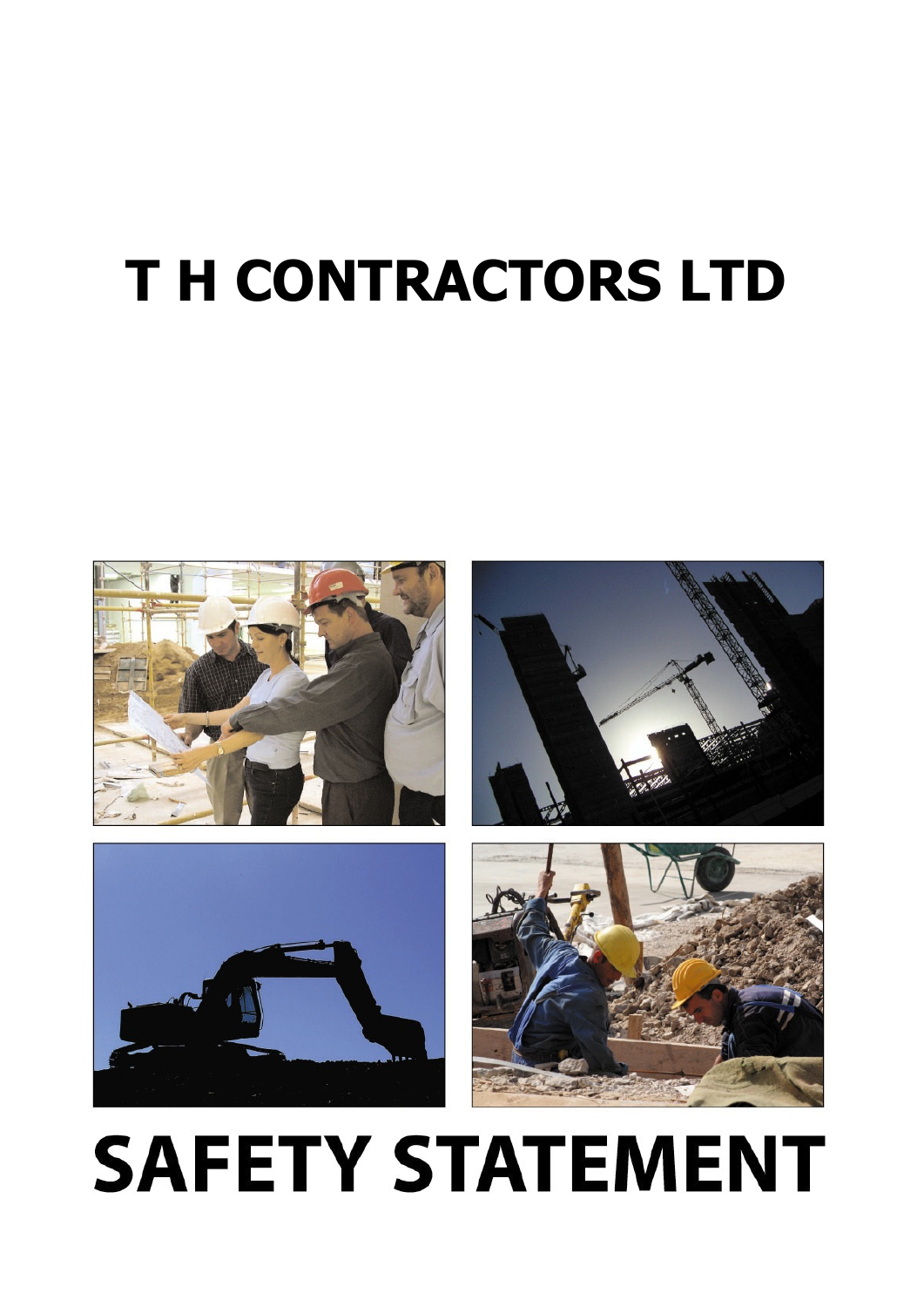| Version number | Description                          | Description of Change |
|----------------|--------------------------------------|-----------------------|
|                | ORIGINAL TOTAL REWRITE<br>21/03/2017 | None $-$              |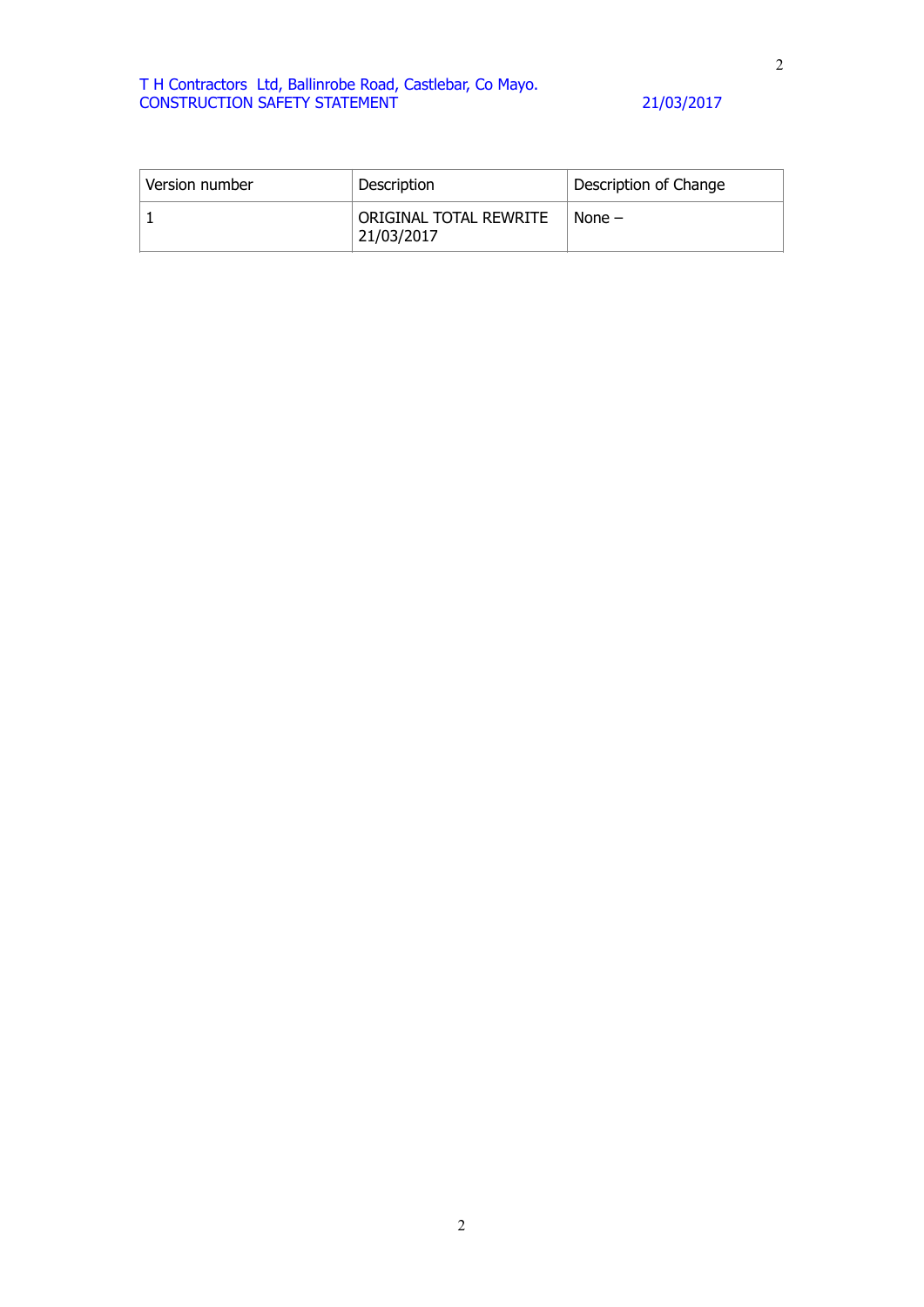# **Index**

| 1.1 Responsibility of the Directors---- Mr Tom Henry (Managing) and Mr John |  |
|-----------------------------------------------------------------------------|--|
|                                                                             |  |
| 1.2 Responsibilities of Contracts Manager (Mr Vincent Wilson). 10           |  |
| 1.3 Responsibilities of Site Agent/Manager (Mr David Curran & Mr Kieran     |  |
|                                                                             |  |
| 1.4 Responsibilities of Site Foreman: (Mr Kasimir Ivanov)12                 |  |
|                                                                             |  |
|                                                                             |  |
|                                                                             |  |
|                                                                             |  |
|                                                                             |  |
|                                                                             |  |
|                                                                             |  |
|                                                                             |  |
|                                                                             |  |
|                                                                             |  |
|                                                                             |  |
|                                                                             |  |
|                                                                             |  |
|                                                                             |  |
|                                                                             |  |
|                                                                             |  |
|                                                                             |  |
|                                                                             |  |
|                                                                             |  |
|                                                                             |  |
|                                                                             |  |
|                                                                             |  |
|                                                                             |  |
|                                                                             |  |
|                                                                             |  |
|                                                                             |  |
|                                                                             |  |
|                                                                             |  |
|                                                                             |  |
|                                                                             |  |
|                                                                             |  |
| 3.19 Risks Associated with the Use of Telescopic Materials Handlers         |  |
| (Teleporters) as Load Movers/Lifting Appliances on Site. 57                 |  |
|                                                                             |  |
| 3.21 Risks associated with erection of structural steel components 60       |  |
|                                                                             |  |
|                                                                             |  |
|                                                                             |  |
|                                                                             |  |
|                                                                             |  |
| 3.27 Safe operating procedures for Mobile Elevated Work Platforms68         |  |
|                                                                             |  |
|                                                                             |  |
|                                                                             |  |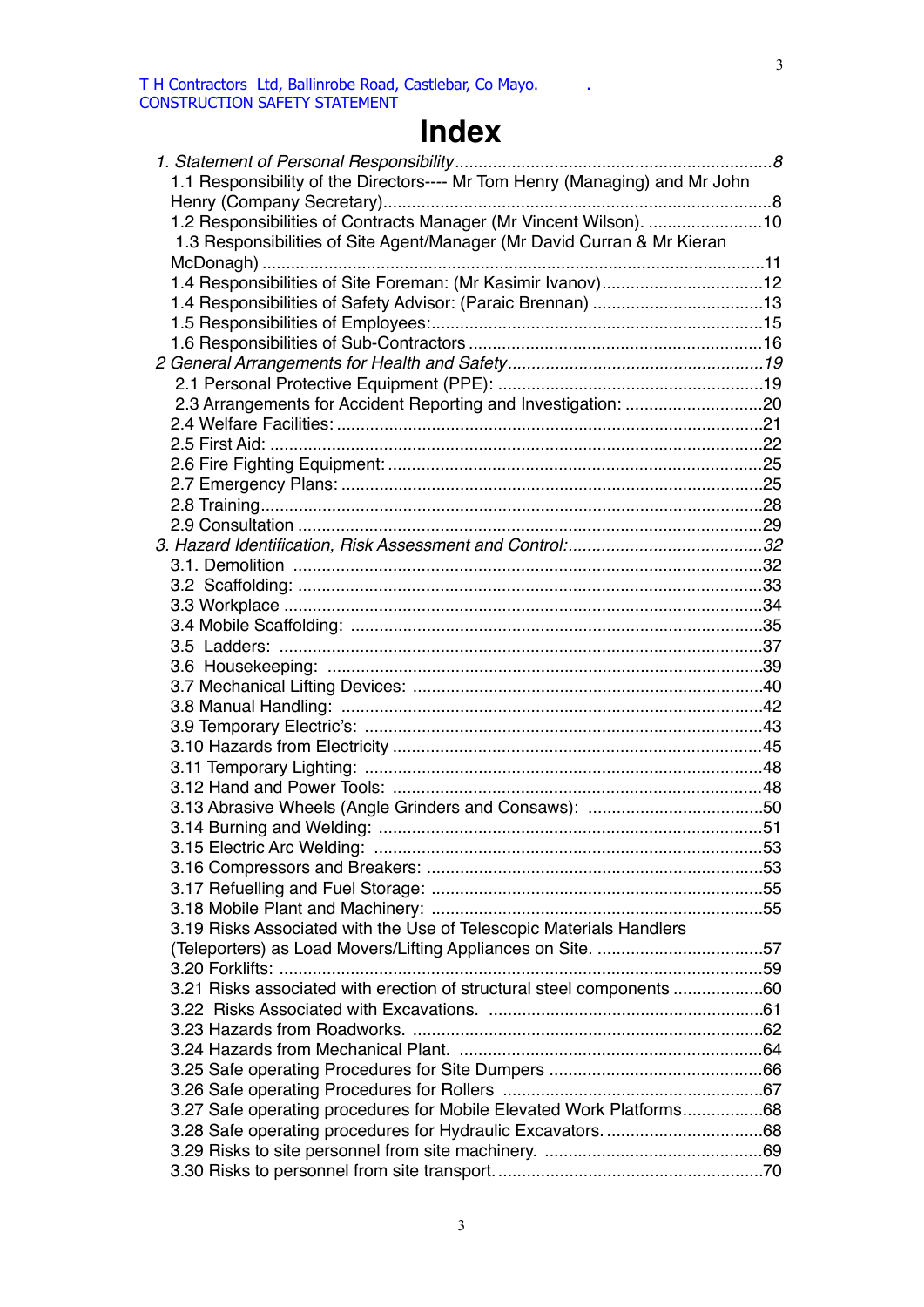# 21/03/2017

| 3.37 Risk from coming in contact with Underground Services79         |  |
|----------------------------------------------------------------------|--|
|                                                                      |  |
|                                                                      |  |
|                                                                      |  |
|                                                                      |  |
|                                                                      |  |
|                                                                      |  |
|                                                                      |  |
|                                                                      |  |
|                                                                      |  |
|                                                                      |  |
|                                                                      |  |
|                                                                      |  |
| 3.50 Company Vehicles and Vehicles used in the course of work. 90    |  |
|                                                                      |  |
|                                                                      |  |
|                                                                      |  |
|                                                                      |  |
|                                                                      |  |
|                                                                      |  |
|                                                                      |  |
|                                                                      |  |
|                                                                      |  |
|                                                                      |  |
|                                                                      |  |
|                                                                      |  |
|                                                                      |  |
|                                                                      |  |
|                                                                      |  |
|                                                                      |  |
|                                                                      |  |
|                                                                      |  |
|                                                                      |  |
|                                                                      |  |
|                                                                      |  |
|                                                                      |  |
|                                                                      |  |
|                                                                      |  |
|                                                                      |  |
|                                                                      |  |
|                                                                      |  |
| 5. Required Forms SHWW (Construction) Regulations 2013 and (General  |  |
|                                                                      |  |
|                                                                      |  |
|                                                                      |  |
| Appendix A: Recommended contents of first aid box by the H.S.A : 130 |  |
|                                                                      |  |
|                                                                      |  |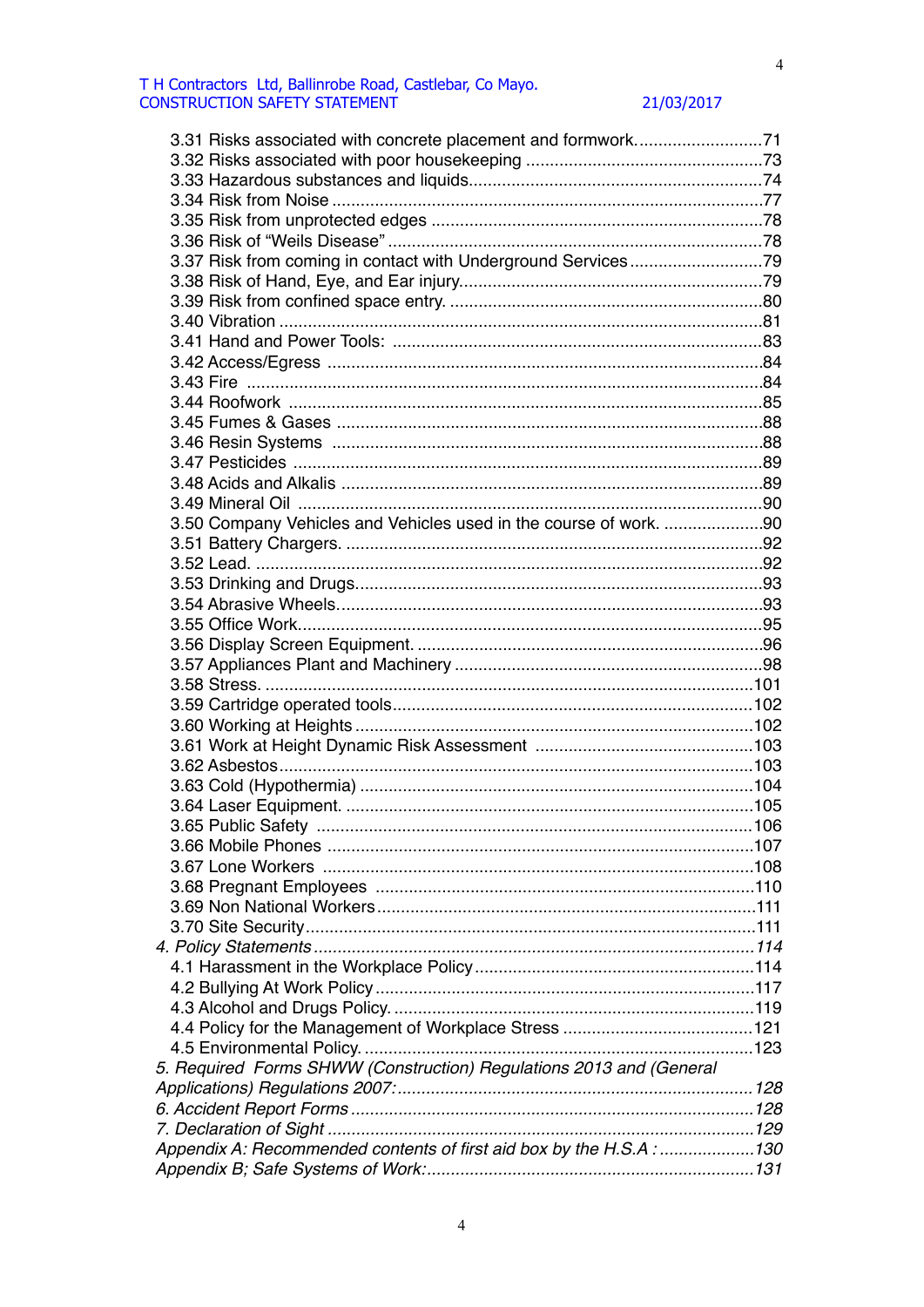| T H Contractors Ltd, Ballinrobe Road, Castlebar, Co Mayo.<br><b>Contract Contract</b> |  |
|---------------------------------------------------------------------------------------|--|
| <b>CONSTRUCTION SAFETY STATEMENT</b>                                                  |  |
|                                                                                       |  |
|                                                                                       |  |
|                                                                                       |  |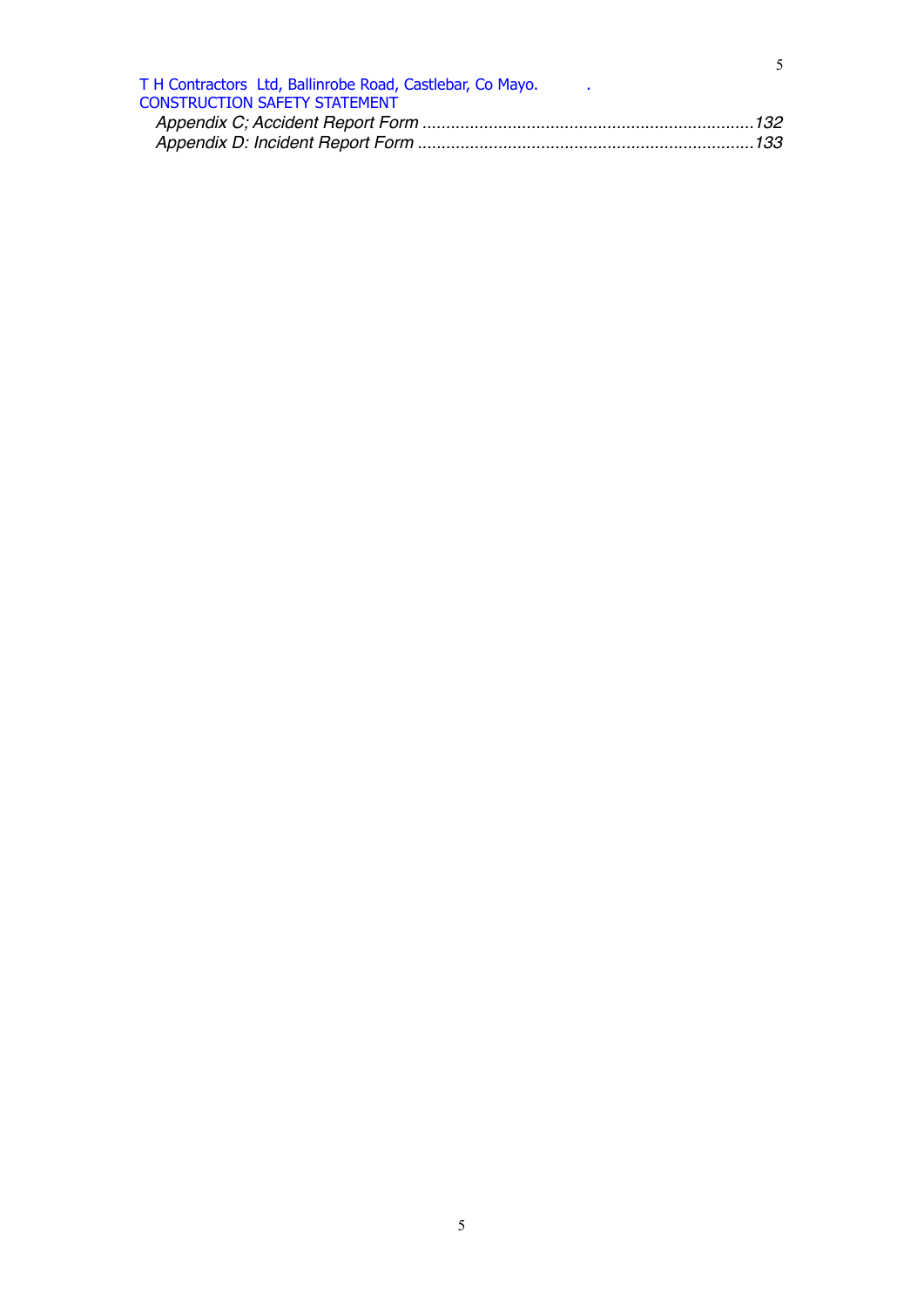# **Statement of Health and Safety Policy**

We at T H Contractors Ltd believe that our people are our greatest asset; and we recognise that the well being of those people is of the utmost importance so that they can enjoy life to the full and contribute their best to the overall business performance of the company.

It is the policy of this company to comply with the Safety, Health and Welfare at Work Act 2005, the General Application Regulations 2007, the Safety, Health and Welfare (Construction) Regulations, 2013 and all other regulations pertaining to the safety of our employees. The standard set should be no less than these requirements.

We believe that the statutory requirements provides for the minimum standard. This company will strive to improve on such standards applicable to our operations wherever reasonably practicable.

We recognise we have a duty of care to each employee and the aim of this policy is to reduce injuries, ill-health and other unnecessary losses and liability to a minimum and to protect our workforce, subcontractors and the general public from the hazards that may be involved in our work.

We accept that Environmental Health and Safety should hold at least equal importance to production and quality. We are committed to high standards in Environmental Safety, Health and Welfare because we believe that this contributes to business performance overall by reducing injuries and ill health, protecting the environment and reducing unnecessary losses and liabilities.

Good environmental, health and safety conditions can only be achieved with the fullest co-operation of all. This will only be possible if everybody understands the important role they have to play. The various responsibilities are set out in the attached document and it is extremely important that these are read and understood by those involved.

This document will be reviewed regularly and amended as necessary taking into consideration changes that will occur from time to time and also any safety suggestions that may be forthcoming. We recognise the important contributions that employees can make to the implementation of this policy and therefore are committed to maintaining effective communications with them; in return we expect full co-operation from all employees.

Employees at every level will often be in the best position to identify new hazards. Please take the time to bring them to the attention of either the Safety Officer or senior management.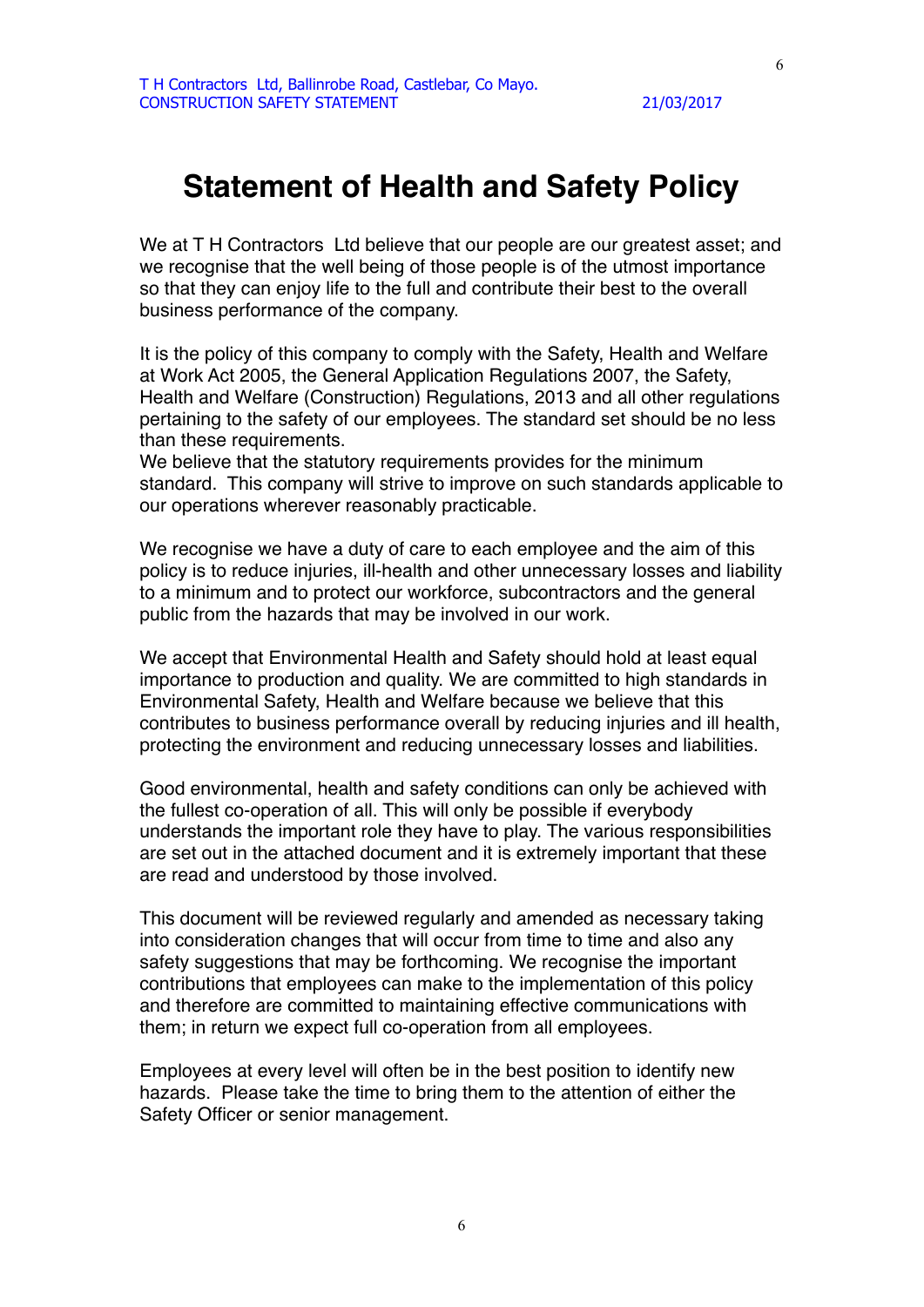In this way we hope to provide a safer environment, thereby reducing the possibilities of accidents, damage to the ecosystem and consequential suffering, for all.

Signed\_\_\_\_\_\_\_\_\_\_\_\_\_\_\_\_

Date

**Tom Henry Managing Director (NB. A signed copy is available at our offices.)**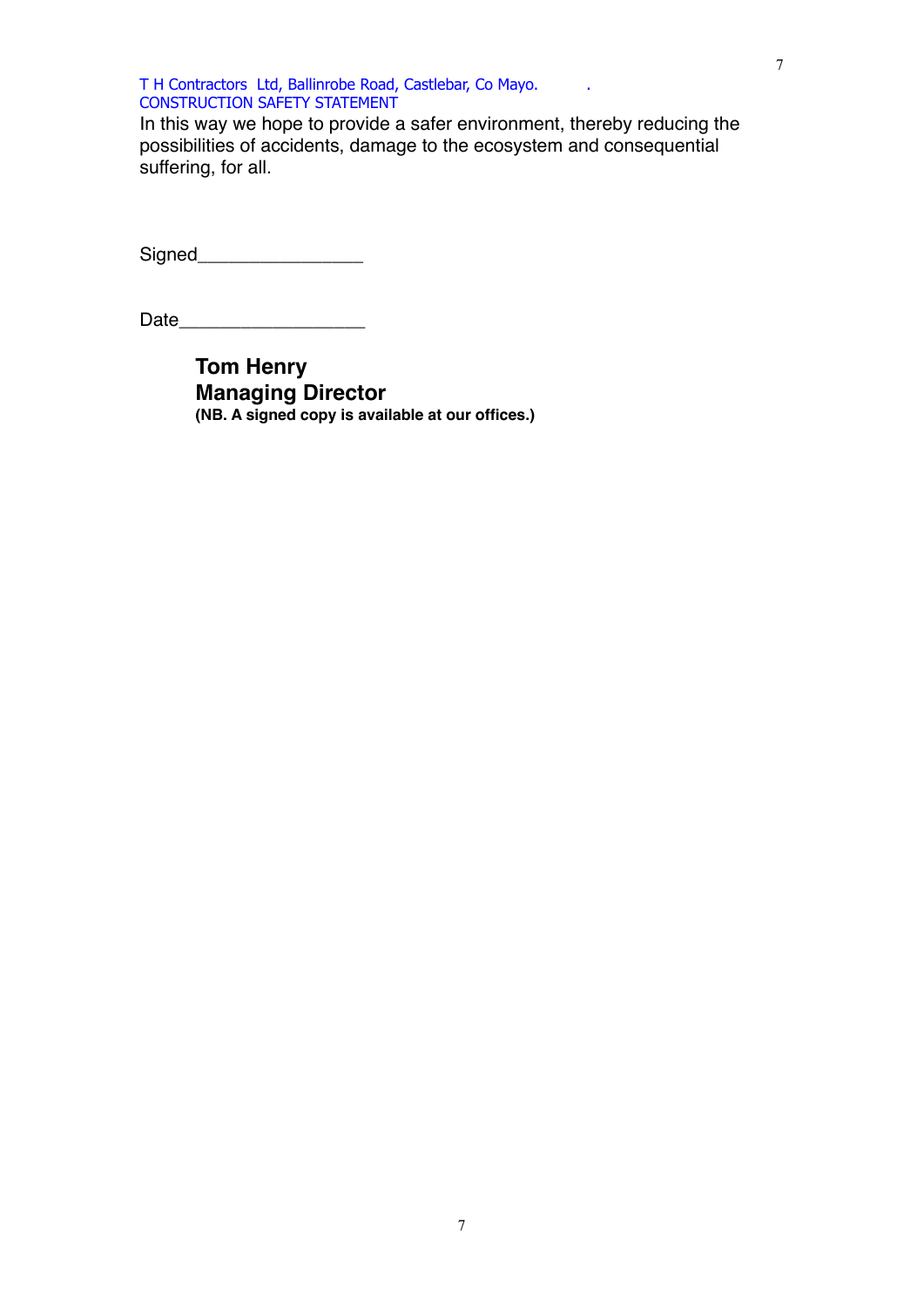# <span id="page-7-0"></span>**1. Statement of Personal Responsibility**

It is the duty of employees at all levels to comply with the Safety Statement and to carry out their responsibilities as detailed in this Document. Please refer to the relevant page for your responsibilities and seek advice or guidance on any area of doubt.

To ensure successful implementation of the Safety Statement members of this organisation will have specific responsibilities. It is of the utmost importance that these functions are properly delegated in their absence and the name of the other person is notified to all concerned.

# <span id="page-7-1"></span>**1.1 Responsibility of the Directors---- Mr Tom Henry (Managing) and Mr John Henry (Company Secretary).**

# **They shall:**

- a) Ensure that an effective Safety Statement exists within the Company and take responsibility for its implementation.
- b) Ensure that adequate resources are available for the effective implementation of the Safety Statement.
- c) Make safety a priority and show good example by having it high on the agenda at meetings and when visiting or when supervising work on site.
- d) Make all provisions for safety at planning, estimating and tender stages.
- e) Ensure that there are adequate arrangements for employees to make representations on matters of Safety, Health and Welfare.
- f) Ensure all accidents and dangerous occurrences are thoroughly investigated, cause identified and prevention procedures put in place.
- g) Inform the Health and Safety Authority (HSA) of any accident where an employee is off work for more than three days.
- h) Inform insurance company of any accident likely to lead to a claim.
- i) Obtain, where necessary, the services of a competent person to advise on Safety and Health, if such expertise is not available in the company.
- j) Review the effectiveness of the Company Safety Statement annually and ensure that it is modified as necessary.
- k) Ensure that control is established on all management personnel so that they play their part in enforcing the Safety Statement.
- l) Reviews the Reports from the Safety, Health and Welfare Officer and implements recommendations as deemed necessary.
- m)Ensure that safety is high on the agenda at all Board meetings and that all decisions are made with due regard to the practical requirements of the Safety Statement.
- n) Direct and supports the work of the Safety, Health and Welfare Officer.
- o) Ensure that adequate provision is made for representations from employees, on Safety, Health and Welfare matters, to be heard, considered and acted on as deemed necessary.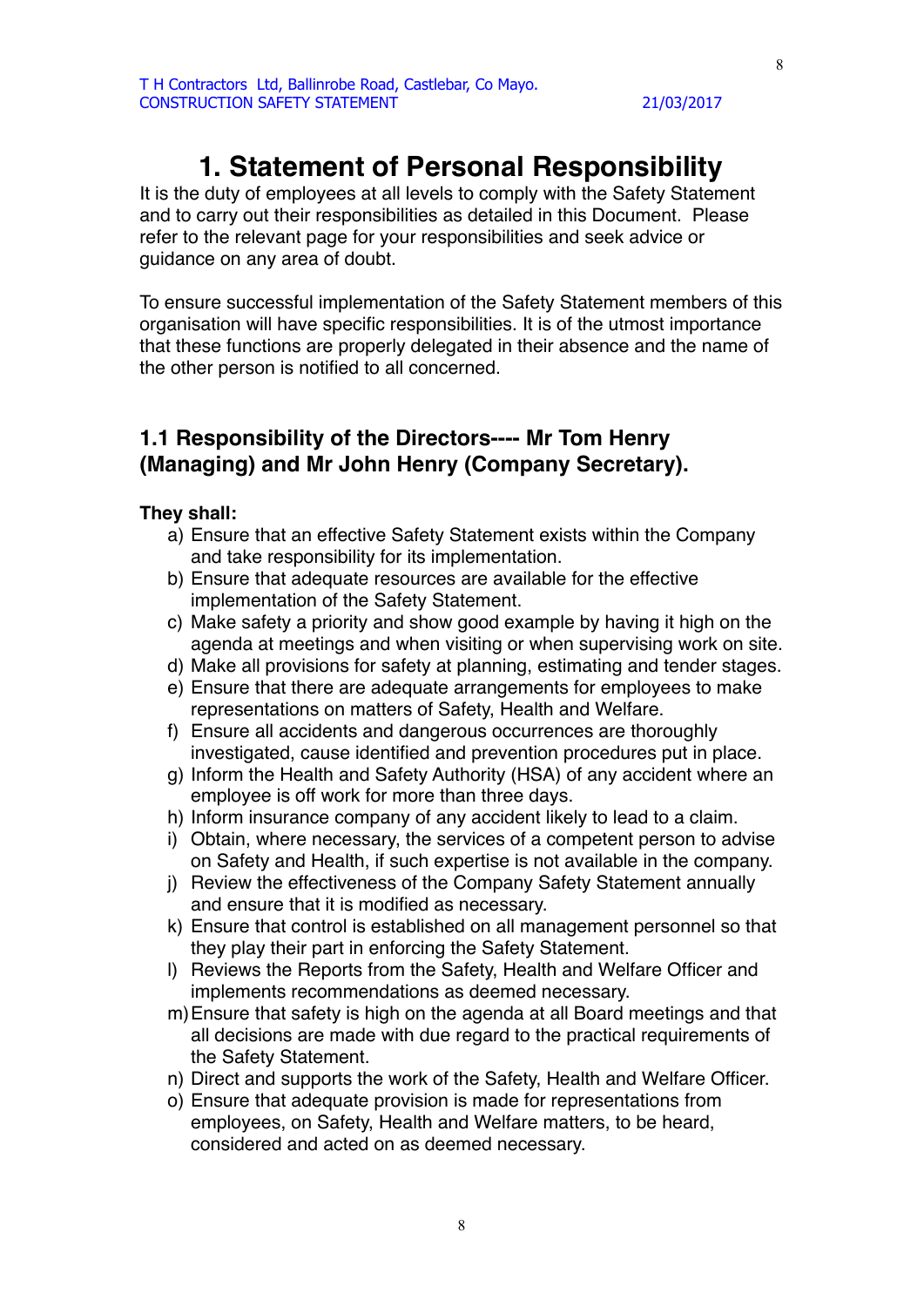- p) Review the effectiveness of the Company Safety Statement at the Annual General Meeting and ensures that it is modified as necessary subsequently.
- q) Carries out 6 monthly Safety Reviews with the Contracts Manager.
- r) Ensure that on each individual site, hazard identification and risk assessment is carried out that is specific to that site. This should be included in the Safety and Health Plan for that site.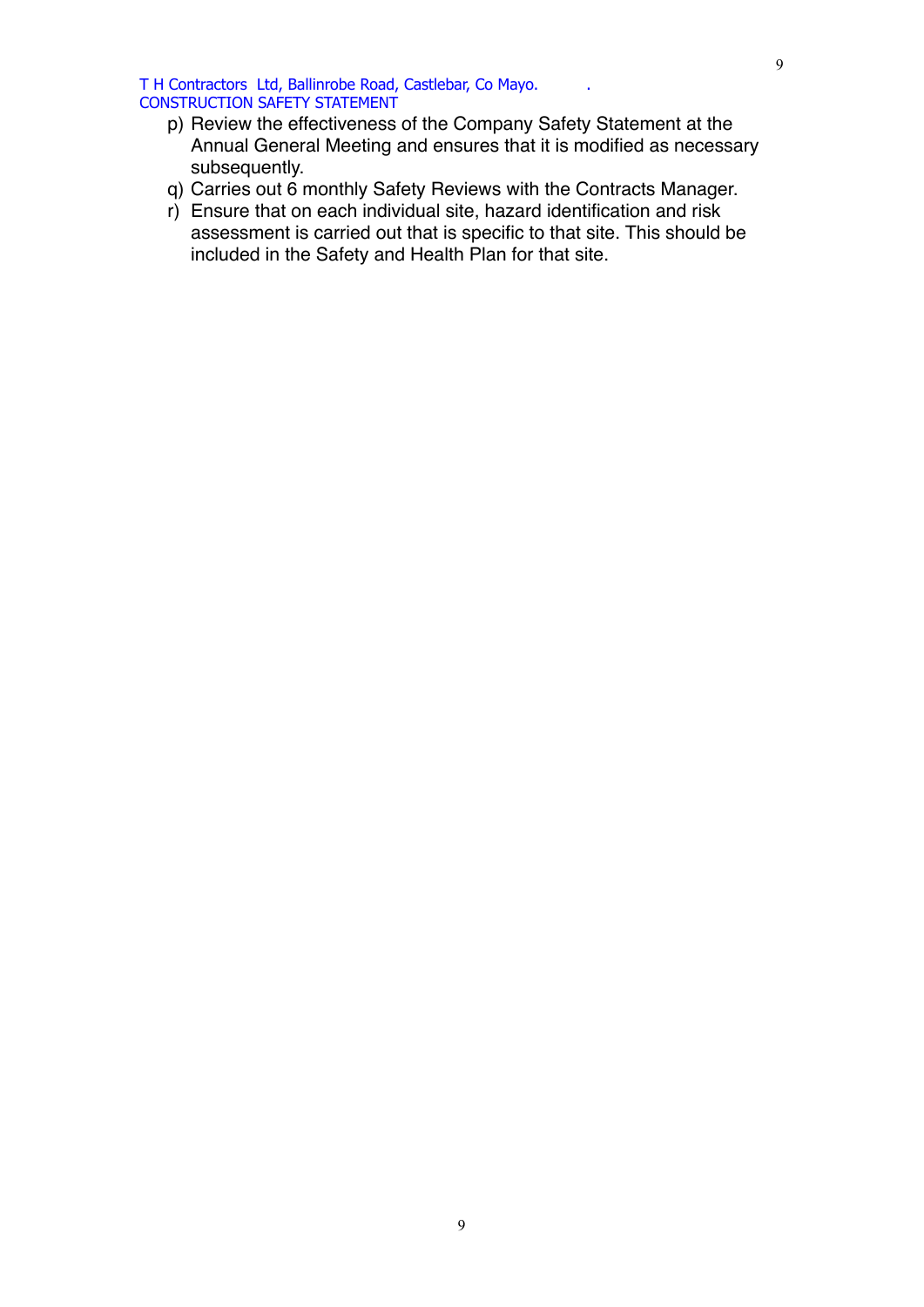# <span id="page-9-0"></span>**1.2 Responsibilities of Contracts Manager (Mr Vincent Wilson).**

- (a) Takes overall responsibility for Safety, Health and Welfare on all projects under his control and has a full knowledge of the contents of the Company Safety Statement.
- (b) Ensures that adequate provision for Safety and Health is made in planning and pricing contracts.
- (c) Ensures that the provisions of the Safety Statement are executed from project inception to completion.
- (d) Ensures that Work Commencement Notice (Form AF 2) is issued to the H.S.A. where the Company is appointed Project Supervisor (Construction Stage)
- (e) Holds a Start-Up Meeting on site with the Site Agent and the Company Safety, Health and Welfare Officer.
- (f) Ensures that all hazards, reasonably foreseeable, are identified and adequate arrangements formulated to safeguard against them before the project commences or any new phase of the Project begins.
- (g) Ensures that all personnel under his control fully understand and accept their responsibilities in matters of Safety, Health and Welfare.
- (h) Takes disciplinary action where co-operation on Health & Safety matters is not forthcoming.
- (i) Gives full support to the Safety Health and Welfare Officer, makes safety a priority and gives good example by showing a personal interest in safety at all times.
- (j) Ensures that training is provided for Supervisors and Foremen to enable them to carry out their safety roles effectively.
- (k) Ensures that plant and machinery allocated to each project is inspected in accordance with the regulations, certificates are to hand and records of Inspections entered in the appropriate forms and retained for inspection.
- (l) Ensures that all personnel recruited for or assigned to each site are suitable for and competent to carry out their duties.
- (m) Ensures that all new employees undergo Safety Induction Course and that other training will be provided for those who need it.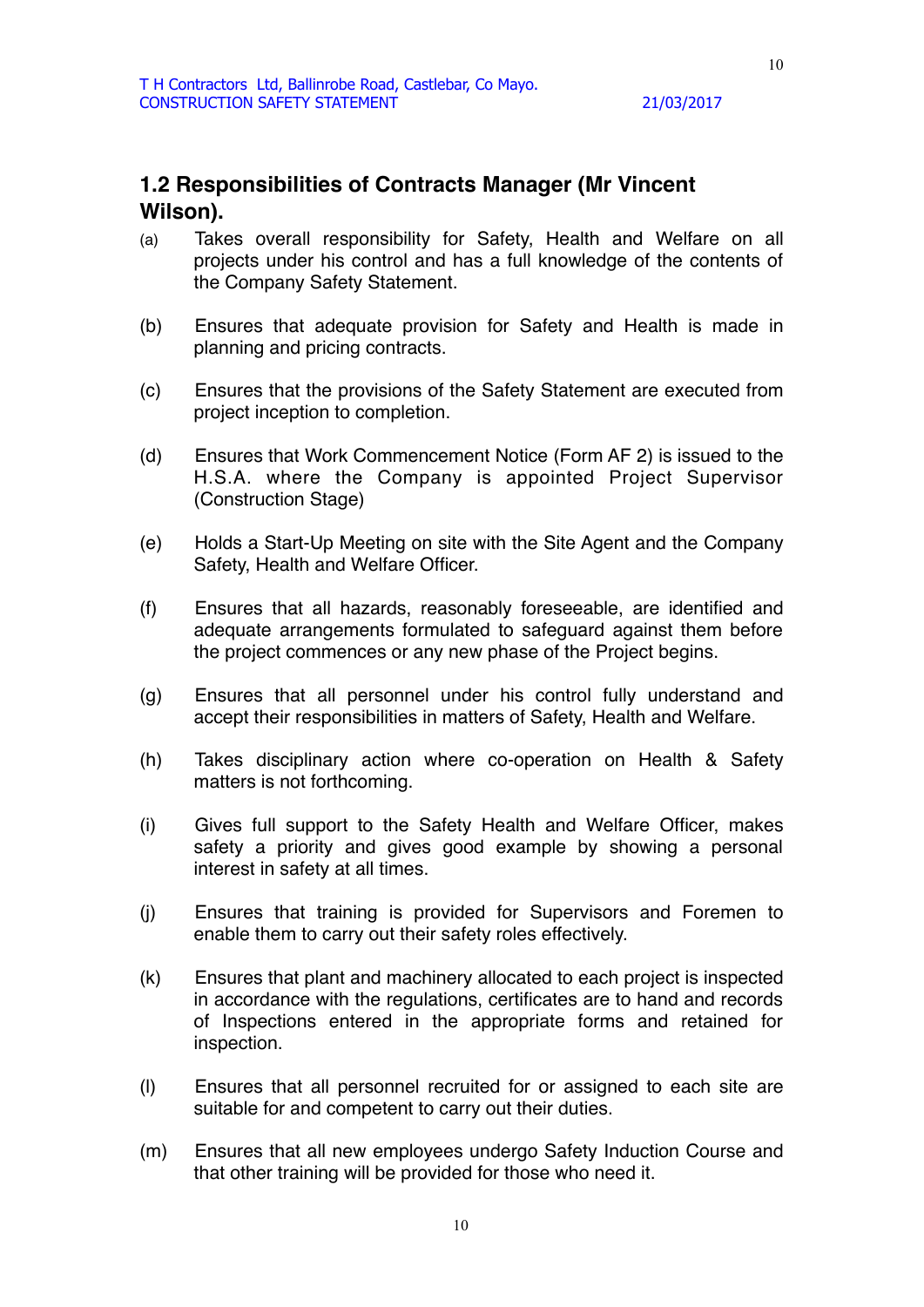- (n) Ensures that Sub-Contractors and Self Employed Persons are aware of Company Policy and that they will comply with these procedures.
- (o) Ensures that Sub-Contractors have prepared their own Safety Statement and a copy has been received.
- (p) Ensures that adequate protection is provided to protect the public and particular attention is given to ensure children cannot gain access to site as far as reasonably practicable.

# <span id="page-10-0"></span> **1.3 Responsibilities of Site Agent/Manager (Mr David Curran & Mr Kieran McDonagh)**

- a) Takes full on-site responsibility for Safety, Health and Welfare and the Environment.
- b) Acquires a full and accurate knowledge and understanding of the Safety Statement and ensures that all sub-ordinates appreciate their responsibilities.
- c) Carries out induction of all new employees in accordance with this Document bringing to their attention and making available to them, the Company Safety Statement and the hazards set out in other Contractor's Statements.
- d) Understands and implements all statutory and Client's specific safety requirements.
- e) The site agent issues permits to work.
- f) Controls the use of Site Services and ensures that all electrical installations, temporary or permanent are installed, used and maintained safely.
- g) Ensures that all necessary Personal Protective Equipment is available, issued, records kept of its issue and used in compliance with statutory regulations and Company rules.
- h) Co-operates with the Company Safety, Health and Welfare Officer, accompanies him on site inspections and reviews and implements the recommendations for improvement.
- i) Ensures that all accidents and dangerous occurrences are entered in the Accident Book and all registers are kept up to-date.
- j) Ensures that all relevant safety publications are on display or available for reference.
- k) Reviews Accident Investigation Reports, satisfies himself that they come to the correct conclusion and where appropriate take corrective action.
- l) Ensures that non-employees and visitors are aware of the Safety, Health and Welfare Statement by drawing their attention to it and making it accessible to them at all times.
- m)Ensures that all machinery and plant is in good condition and has the necessary test certificates before being allowed to work.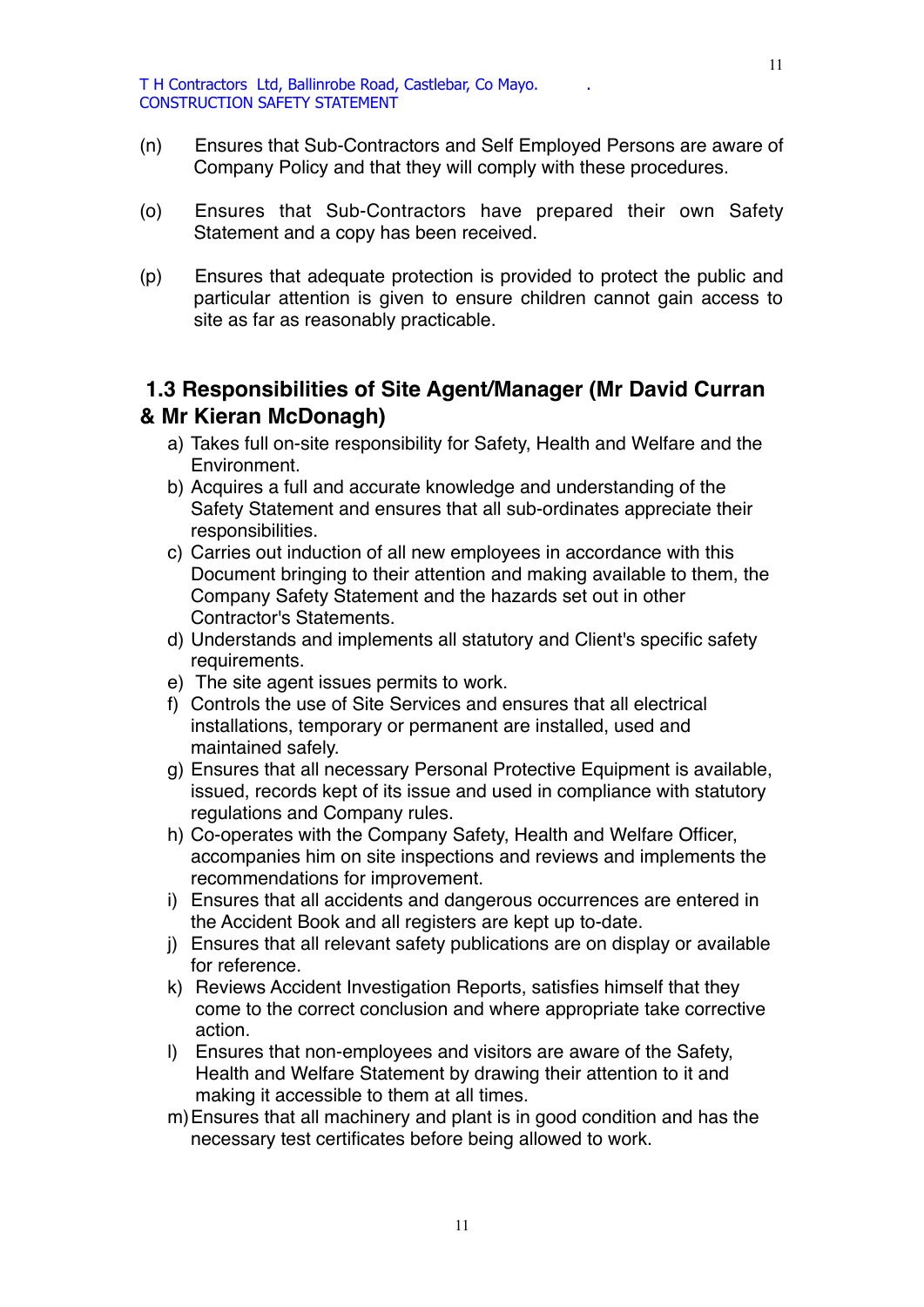12

n) Ensure that all safety records are maintained on site, i.e. Accident Book, Excavation Register, GA and AF forms etc., and ensures that competent persons carry out the inspections.

# <span id="page-11-0"></span>**1.4 Responsibilities of Site Foreman: (Mr Kasimir Ivanov)**

# **He shall:**

- a) Acquire a full and accurate knowledge and understanding of the Safety Statement and ensure that all employees, self-employed and subcontractors are aware of their responsibilities under it.
- b) Prior to commencement of work on each site, assess whether the contract can be carried out in a safe and efficient manner, with regard to site conditions, layout and hazardous surroundings.
- c) Ensure all sub-contractors make available a copy of their Safety Statement and agree to operate under the requirements of the company Safety Statement while operating on site.
- d) Ensure so far as reasonably practicable that safe systems of work are in place and adequate supervision is provided at all times.
- e) Maintain a tidy workplace and carry out regular clean-ups.
- f) Ensure all access routes and walkways are clean and free of trip hazards.
- g) Issue any personal protective equipment such as harness, hard hats, safety boots, gloves, earmuffs and dust masks to employees as is necessary.
- h) Ensure their employer issues all sub-contractors personnel with the same personal protective equipment.
- i) Enforce the wearing of such equipment for all on site.
- j) Perform a safety check on scaffolding after it is erected or altered and every day over the duration of the contract.
- k) Perform a safety check on all-electrical equipment, hand tools, and site equipment and machinery on a regular basis and at least once per week.
- l) Report any defects in equipment, plant or machinery to the Manager/ Owner and organise their repair.
- m) Ensure safe disposal of all waste material in accordance with the Waste Management Act 1996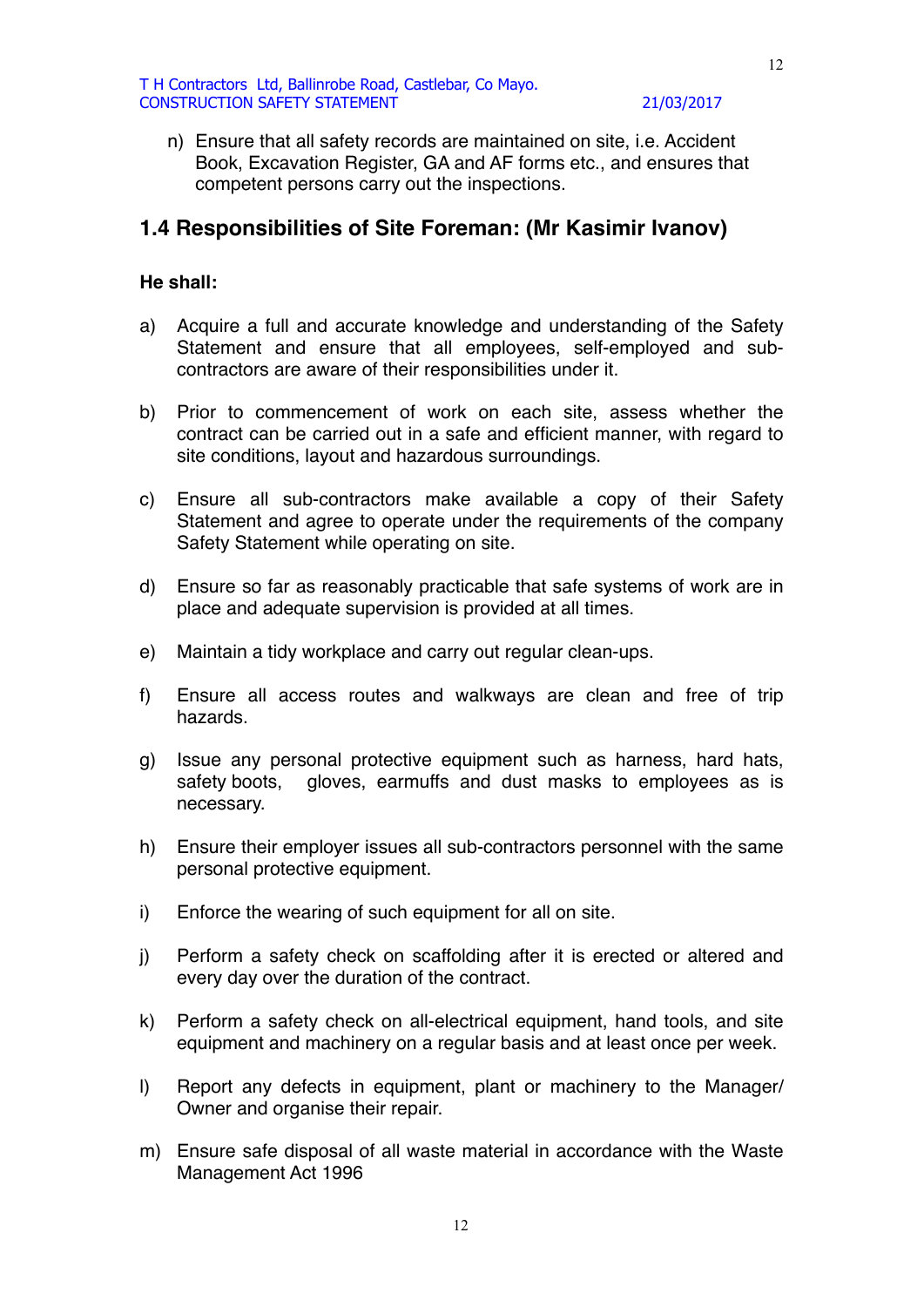- n) Ensure compliance with the Litter Pollution Act, 1996.
- o) Ensure all accidents are recorded in the company accident book and persons receive proper medical attention and/or First aid.
- p) Ensure that First Aid box is fully stocked. (Appendix A).
- q) Investigate any serious accident and report to the Manager.
- r) Instruct all employees in safe use of tools and equipment and general safe work practices (Appendix B).
- s) Ensure that all visitors (on site) are issued with helmet, high visibility vest and boots
- t) Ensure that all visitors (on site) are accompanied at all times while on site.
- u) Ensure that unauthorised access by children is considered on all sites and that works or equipment is made as safe as reasonably practicable, by keeping all equipment locked away.
- v) Ensure that the location of all underground and overground services is known, in liaison with the client, and take the necessary precautions to avoid contact with them in particular by following the Health and Safety Authorities (H.S.A.) "Code of Practice for Avoiding Danger from Underground Services".

# <span id="page-12-0"></span>**1.4 Responsibilities of Safety Advisor: (Paraic Brennan)**

# **He shall:**

- a) Advise Management on the preparation, implementation and review of the Organisation Safety policy for Health, Safety & welfare including the organisation and arrangements for carrying out this policy
- b) Give advice to management as requested regarding:
- Legal requirements affecting health, safety and welfare
- Prevention of injury and damage
- Provision, selection and use of protective clothing and equipment
- New working methods, equipment or materials which could reduce risks
- Proposed changes in legislation
- Potential hazards on new projects before work starts, health and safety factors affecting the selection of plant and equipment, subcontractors etc.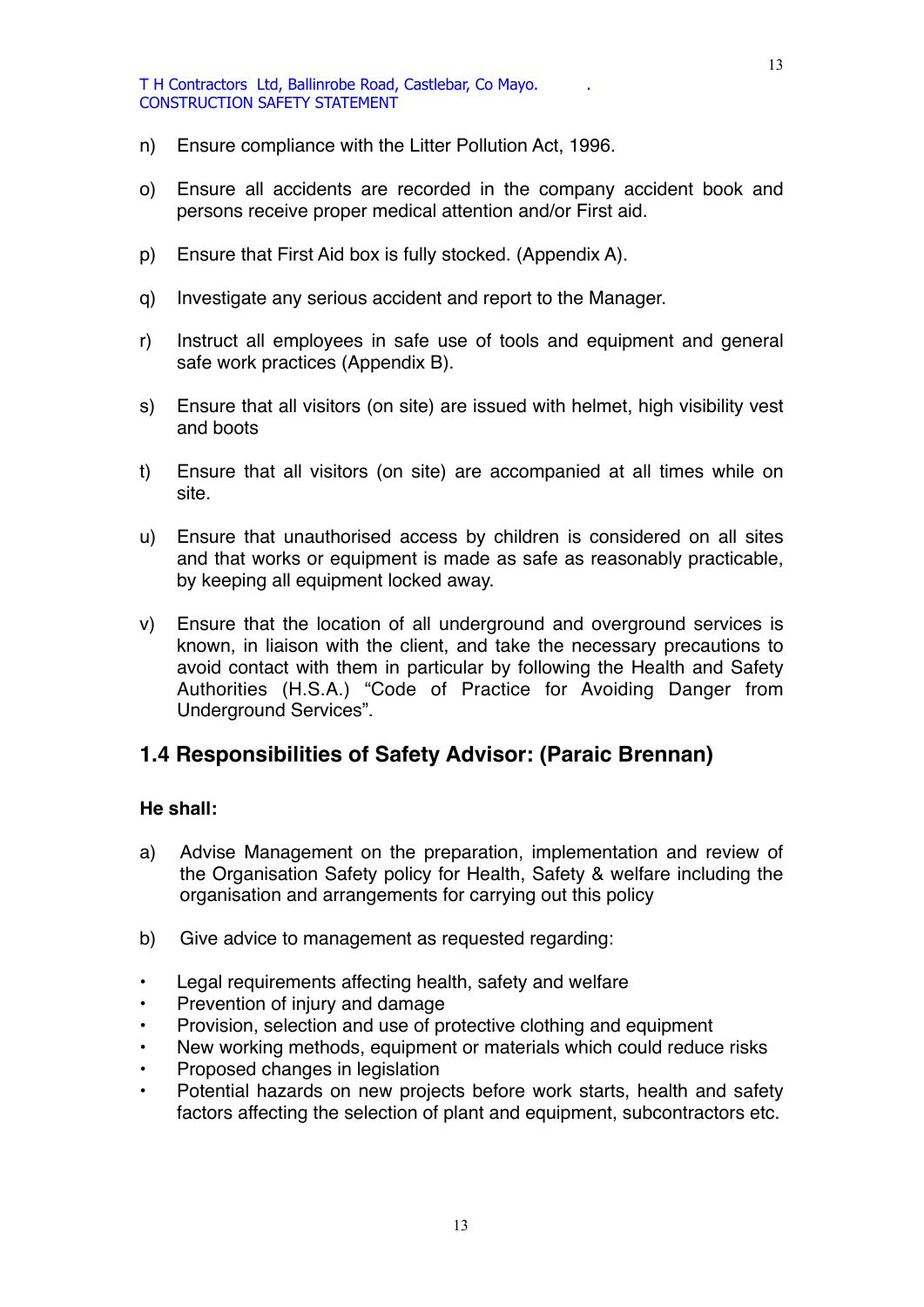- c) Carrying out regular inspections of sites/workplaces to determine whether work is being carried out in accordance with Organisation Policy. Method statements and the relevant statutory provisions.
- d) Providing an inspection report to relevant Supervisor (Organisation Site Foreman or Workshop Manager) and keep a copy of the report in head office available for review by the Organisation Director or Engineer/ Project Co-Ordinator overseeing the project
- e) Compiling and submit safety documents to Project Supervisor for the Design Process where the organisation is appointed as Project Supervisor Construction Stage prior to commencing a new projectnamely Organisation safety statement, site specific method statement, insurance details & safety training completed by Organisation operatives for all sub contractors.
- f) Assisting management in any dealings with the Health & Safety Authority
- g) Carrying out investigations of all accidents, incidents or near misses in accordance with Organisation Policy and prepare and provide statistics
- h) Advising on necessary first aid equipment for Organisation work vans/ site, offices or workshops
- i) Supplying any necessary statutory literature for use or display at sites or in the offices/workshops
- j) Providing advice on training requirements and arrange training courses where required
- k) Co-ordinating the safety management of plant and equipment in the organisation.
- l) Aiming to ensure that all Organisation personnel from Director to site operatives are informed and are aware of their duties in relation to Health & Safety and understand that compliance with health and safety legislation and prevention of injury and damage is a profitable and essential integral part of business and operational efficiency
- m) Authorising that work be stopped if it is their opinion that any activity being carried out may represent a serious risk of personal injury or damage
- n) Maintain adequate information on relevant legislation and be able to interpret it and advise on how it applies to the organisation
- o) Compile information relevant for the Safety file with co-operation from the those directly involved in the project- and submit for the attention of the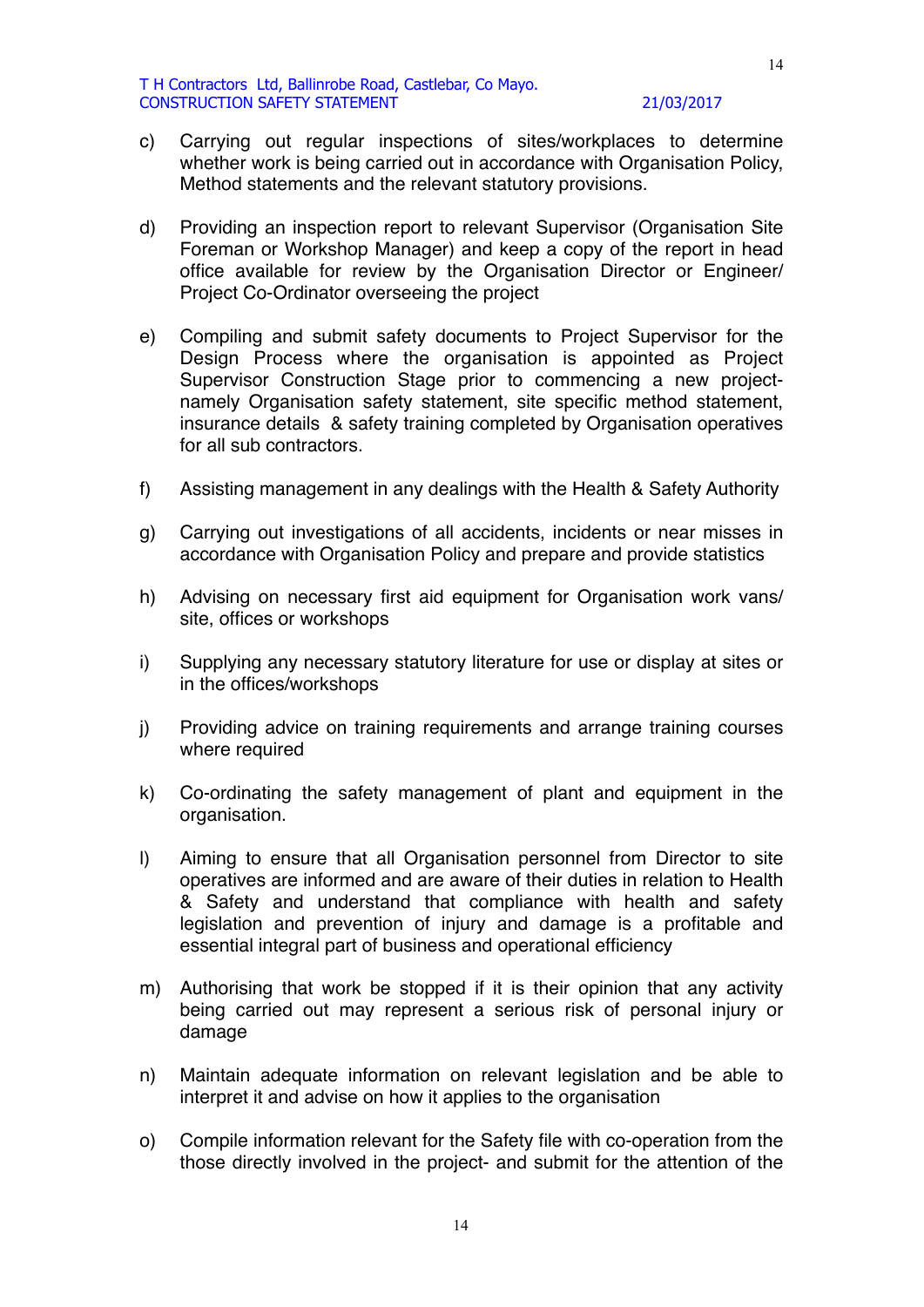Client, Project Supervisor for the Design Process or the Project Supervisor for the Construction Stage.

p) Carry out their role in an effective and independent manner

# <span id="page-14-0"></span>**1.5 Responsibilities of Employees:**

Every employee is continually trained in the safe procedures to do his job, how to recognise and avert hazards associated with his job and is given adequate supervision to ensure he continues to work safely. Along with 'Safe Pass', T H Contractors Ltd will endeavour to ensure that all employees have Manual Handling and Abrasive Wheels training before coming on site, or at the earliest subsequent opportunity in conjunction with the relevant C.S.C.S. approved Plant Operator tickets. Tool box talks will be carried out by T H Contractors Ltd on a regular basis and will address specific hazards and operations on site as required.

# **Employees shall:**

- (a) Take reasonable care of their own Safety, Health and Welfare and that of any other person that may be affected by their acts or omission while at work.
- (b) Familiarise themselves with and always conform to the Safety, Health and Welfare policy as detailed in the company safety statement.
- (c) Observe all safety rules and co-operate with their employer to comply with any of the relevant statutory regulations and directives.
- (d) Not be under the influence of alcohol or drugs or any combination of alcohol or drugs to the extent that they are likely to endanger their own safety health or welfare or that of others.
- (e) If reasonably requested by their employer submit to any tests by a competent person defined by any regulations which may be made under the Safety, Health and Welfare at Work Act, 2005.
- (f) Use any protective clothing or equipment in such a manner so as to provide the protection intended for securing their Safety, Health and Welfare while at work.
- (g) Where safety and health training related to a particular task is required by the employer or by safety and health legislation, attend and undergo any reasonable assessment as may be prescribed in Regulations.
- (h) Take account of any training or instruction provided by their employer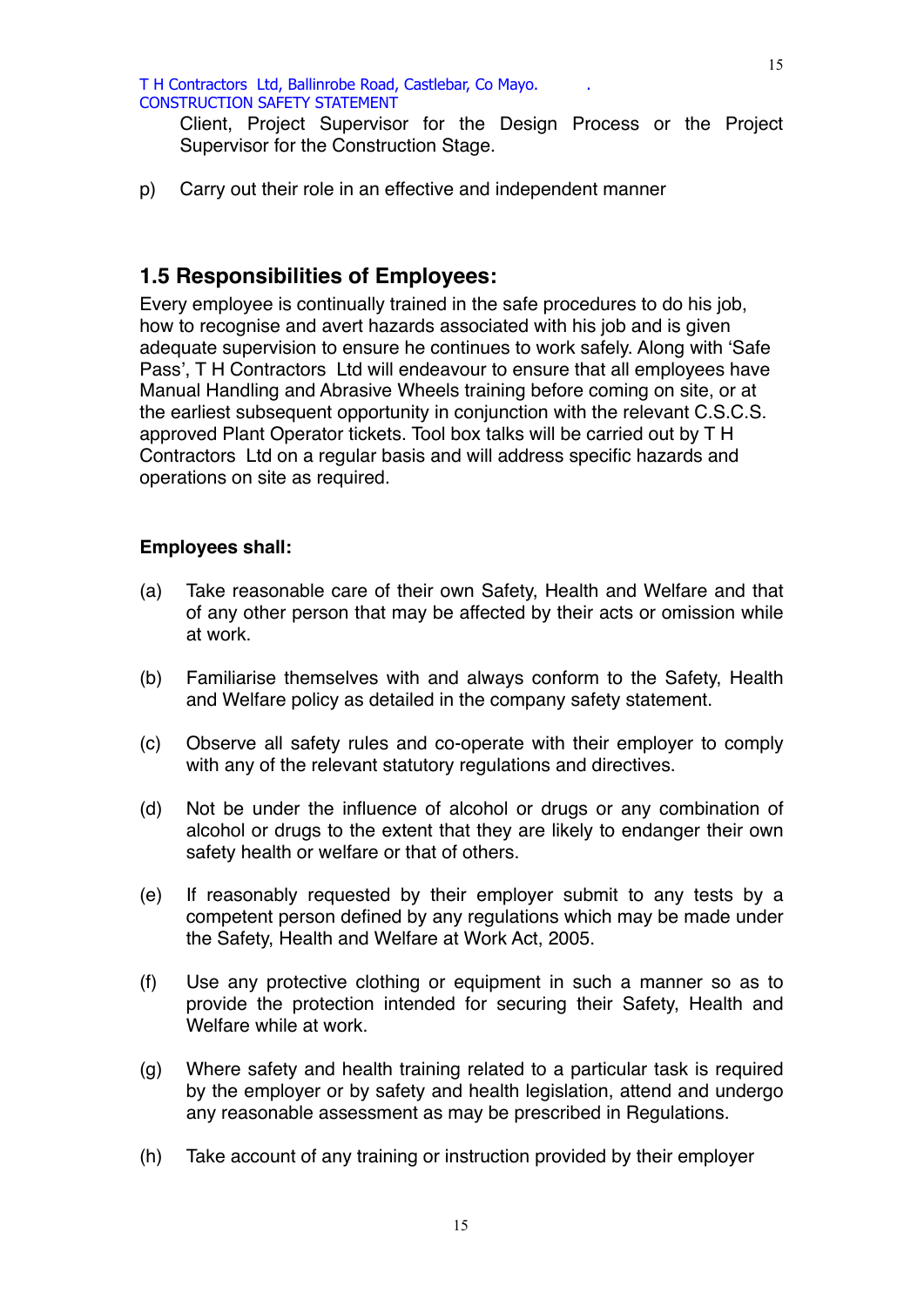- (i) Not engage in any improper conduct or other behaviour such as violence bullying or horseplay, which could endanger another at work or their safety, health or welfare.
- (j) Use only as intended the correct tools and equipment for the jobs, with all appropriate safety devices and keep tools in good condition.
- (k) Report all accidents to the site foreman without delay, whether or not the person is injured.
- (l) Report any instance where work is being carried on in a manner which might endanger their safety, health and welfare or that of another person
- (m) Report any defect in the place of work the systems of work or in any article or substance likely to endanger themselves or any other person.
- (n) Report a breach of safety and health legislation which is likely to endanger themselves or any other person

# **Employees shall not:**

- a) Intentionally or recklessly interfere with, or misuse any appliance, protective clothing, equipment or other means or things provided in pursuance of any of the relevant statutory provisions or otherwise, for securing the safety, health and welfare of persons arising out of work activities.
- b) Carry out any tasks that they feel they are not competent to carry out or which involve unreasonably high risks.

# <span id="page-15-0"></span>**1.6 Responsibilities of Sub-Contractors**

# **General:**

The Safety, Health and Welfare at Work (Construction) Regulations, 2013 impose duties on contractors (including Subcontractors). These are based on the Safety, Health and Welfare at Work Act, 2005 requirements but are specific to the construction industry and construction sites.

All contractors acting as subcontractors to T H Contractors Ltd must comply with the Safety, Health and Welfare at Work (Construction) Regulations, 2013. In addition, they must comply with the Safety, Health & Welfare at Work Act, 2005 and the Safety, Health and Welfare at Work (General Application) Regulations, 2007

The Self-employed and Sub-contractors are controlled by the same Safety, Health and Welfare Legislation and are legally and morally obliged to safeguard the Health and Safety of themselves and of others affected by their activities.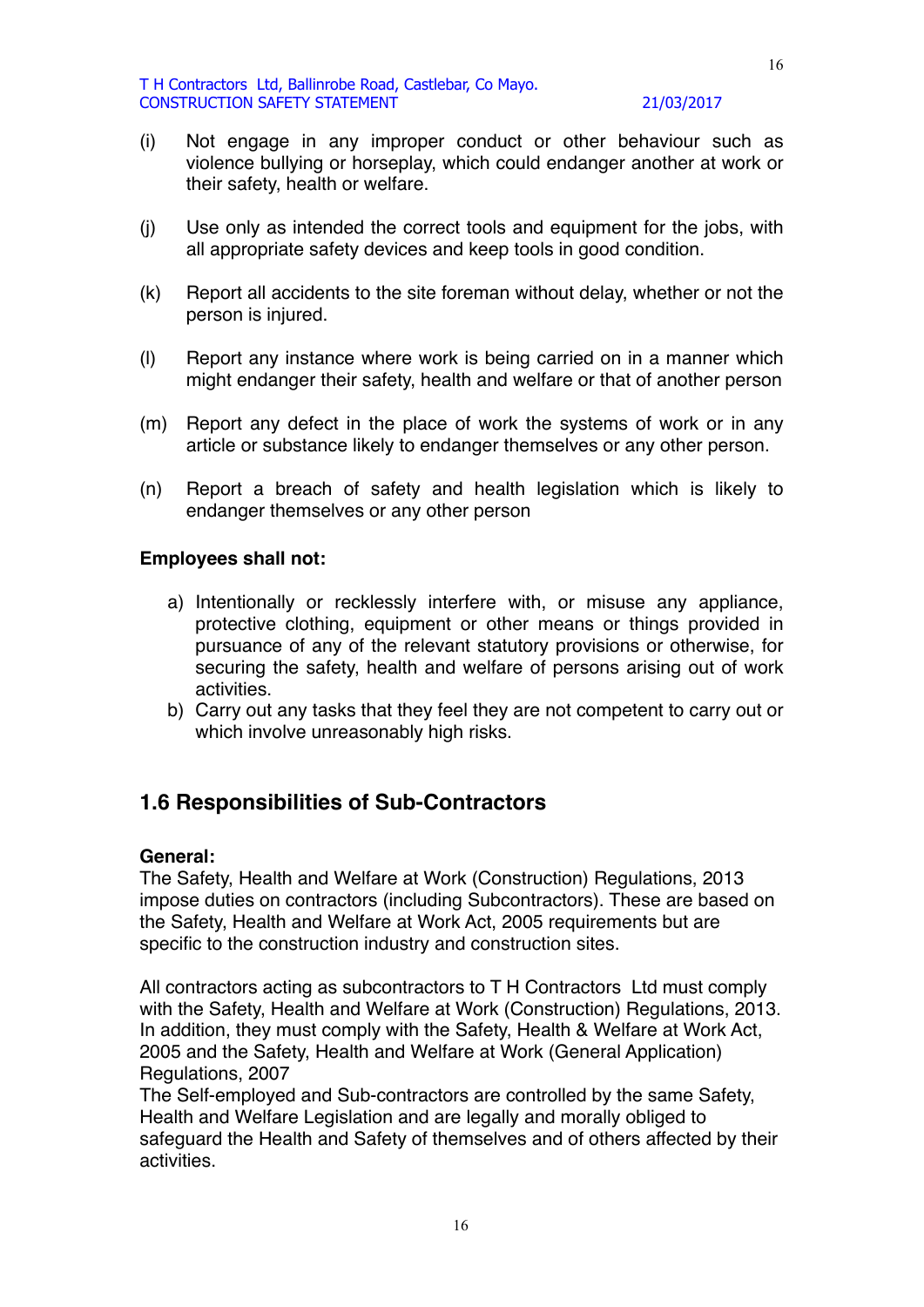# T H Contractors Ltd, Ballinrobe Road, Castlebar, Co Mayo. .

# CONSTRUCTION SAFETY STATEMENT

- a) It is the responsibility of Subcontractors to make themselves aware of the relevant legislation and to take the necessary steps to comply in all respects.
- b) All sub-contractors, whether providing materials and labour or labour only, are considered to be self-employed and have the following legal and moral responsibilities.
- c) To take all precautions, so far as is reasonably practicable, to avoid any risk to themselves or anyone else who may be affected by their acts or omissions.
- d) Provide full and clear information to those who may be affected by their work activities, so as to minimise their exposure to risk.
- e) Advise and warn any public persons (third party) who may be exposed to a dangerous situation resulting from their activities.
- f) Provide their Safety Statement, familiarise themselves and comply with the Client's Safety Statement and co-operate on all Safety, Health and Welfare matters.
- g) Establish if facilities, such as, welfare storage and fire precautions are shared, and where not these must be provided in compliance with the regulations.
- h) Establish a working relationship with the Main Contractor's Safety Officer and ensure that the Safety Statement is understood and implemented.
- i) Ensure that all their employees receive Safety Induction Training before they commence on the project and provide evidence to that effect to the Main Contractor.
- j) Accept responsibility for their own employees acts or omissions. provide them with sufficient information and training to work safely and instruct, control, organise and employ them in the same way as an employer.
- k) Ensure that all waste, rubbish, etc. from their operation is cleared up on a daily basis and the work area is kept clean and tidy.
- l) Provide adequate personal equipment, and First Aid Facilities. There may be exemptions where agreement has been made between all parties involved.
- m)Where working with plant as its installer, user or hirer, ensure that all relevant regulations and codes of practice are obeyed.
- n) Sub-contractors must only use competent and suitable persons on site and must get the consent of the Main Contractor to engage persons other than their own direct employees.
- o) Sub-contractor's Employees and Self Employed persons must attend any on-site courses prepared for workers on this project.
- p) Sub-contractor's Employees must comply with all Site Safety Rules as laid down by the main Contractor.
- q) Report all accidents and dangerous occurrences to the Main Contractor (Note: This does not alleviate the Sub-contractor from his legal obligations to report such occurrences to the relevant authority and his own Insurers.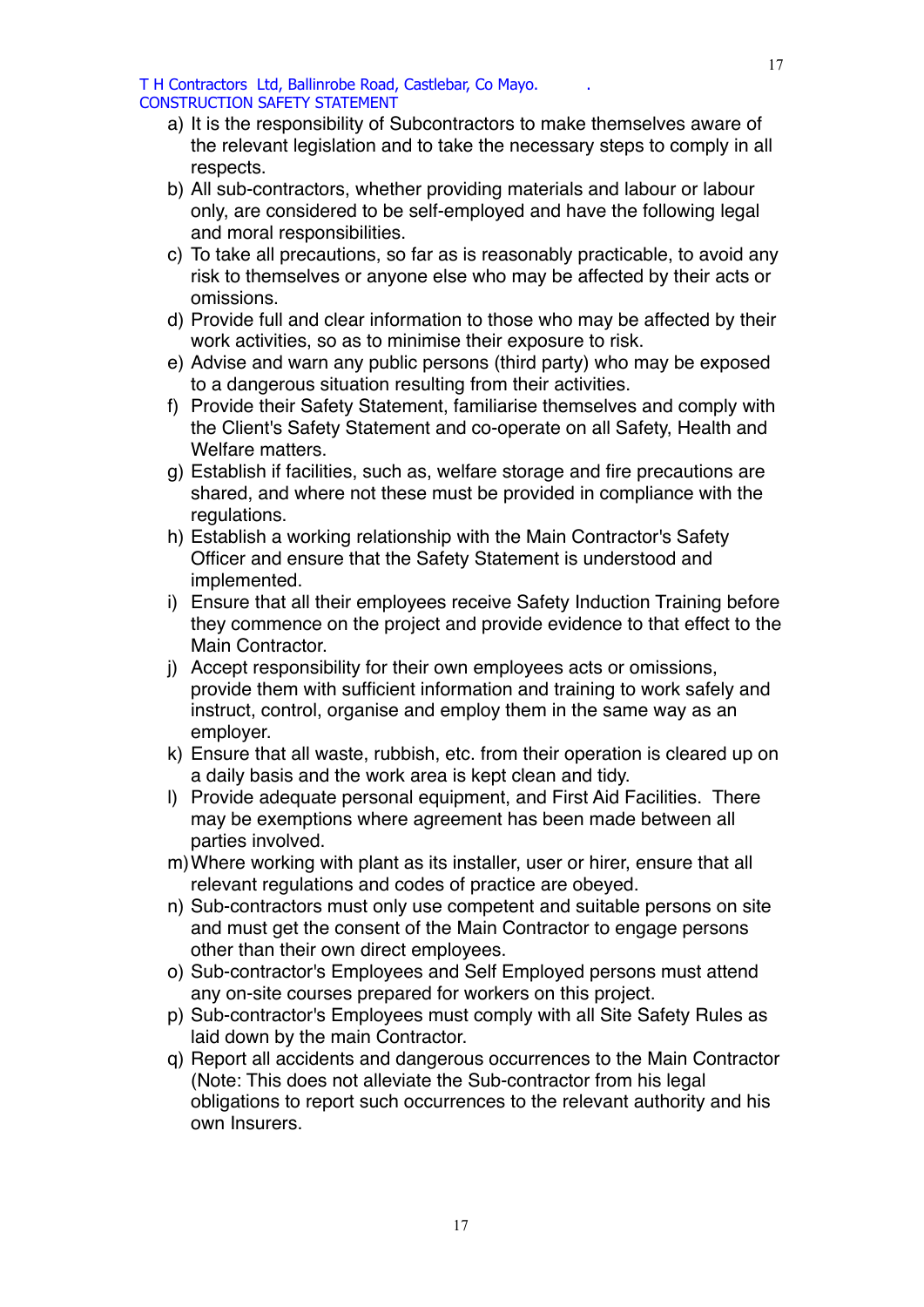- r) All Sub-contractors and their Employees must wear safety helmets, high visibility vests and safety footwear on Site regardless of stage of job.
- s) Produce evidence, when requested, showing Employers Liability and Public Liability Insurance appropriate to the scope of work in place. Designers will also be required to have Professional Indemnity Insurance in place.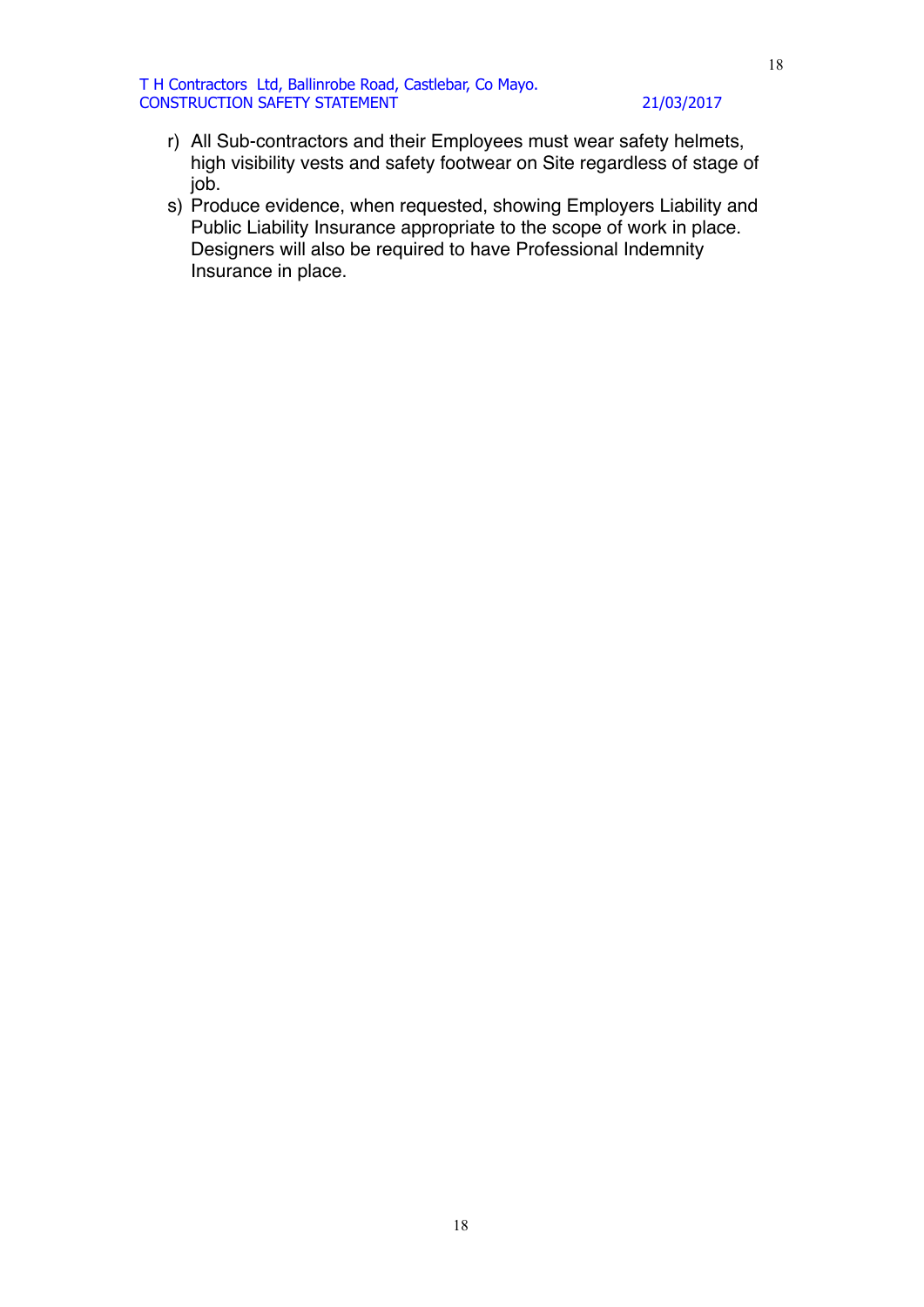19

# <span id="page-18-0"></span>**2 General Arrangements for Health and Safety**

# <span id="page-18-1"></span> **2.1 Personal Protective Equipment (PPE):**

# **Supply and use:**

T H Contractors Ltd accepts that this equipment is often a weak barrier between the workman and the hazard. Therefore, where reasonably practicable, all hazards are eliminated at source rather than relying on personal protective equipment.

 Chapter 2 -SECTION 13(g) of the Safety, Health & Welfare At Work Act 2005 states that employees should…….

" having regard to his or her training and the instructions given by his or her employer, make correct use of any article or substance provided for use by the employee at work or for the protection of his or her safety, health and welfare at work, including protective clothing or equipment,"

The necessary clothing, equipment, e.g. helmets, high visibility vests, gloves, eye protection, ear protection, safety footwear etc., is provided free of charge.

This personal protective equipment is signed for when issued and is worn/ used where and when directed.

Where this clothing/equipment is not being used or adequately looked after by the person it was issued to, the normal disciplinary procedures apply, with verbal and written warnings that may lead to suspension and dismissal.

The employee is obliged by the above-mentioned Act to take 'reasonable care'. This simple phrase constitutes a moral and legal requirement to wear/ use safety helmets and any other safety equipment provided.

# **General Guidelines:**

T H Contractors Ltd will supply safety helmets, gloves, hard toe Wellington boots, hard toe boots, eye protection, ear protection and any other required PPE to all its employees as necessary under the requirements of the 2007-2016 Safety, Health and Welfare at Work (General Applications) Regulations.

- a) All sub- contractors will be responsible for supplying their own personnel with the same..
- b) All persons on site will wear a safety helmet at all times.
- c) All employees and sub-contractors must wear High Vis vest goggles, earmuffs, dust masks, gloves etc. as required for their particular jobs or tasks.
- d) Goggles to be worn using drills angle grinder and con-saw.
- e) No exemptions will be allowed for jobs that take "just a few minutes".
- f) Always use appropriate protection.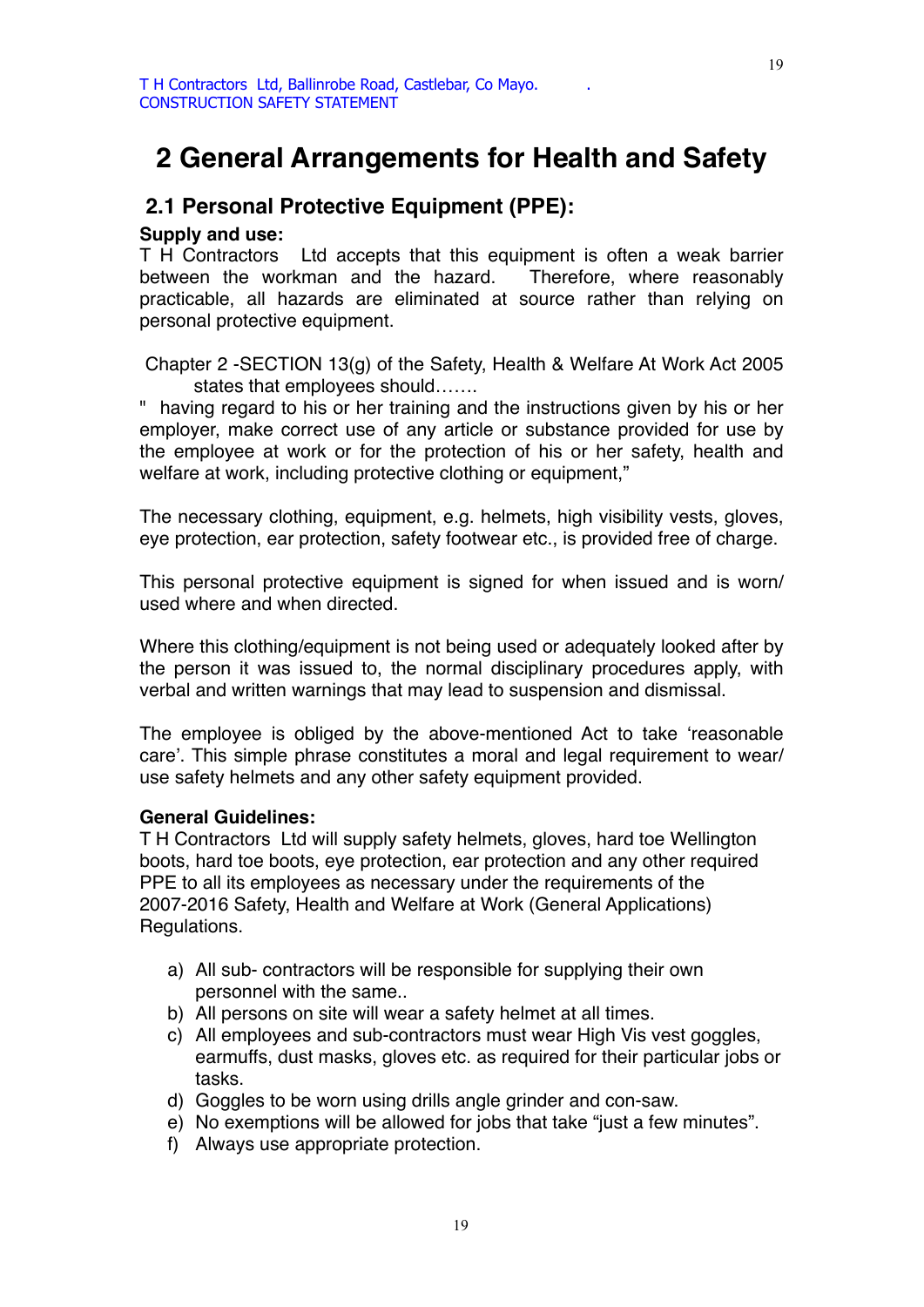- g) Always ensure that safety equipment is of the correct type of good quality and in good condition and to a recognised and approved standard. (particularly for electrical tools).
- h) All equipment and clothing is maintained in a hygienic condition, free of any defects and it will be the responsibility of the user to ensure this.
- i) All employees will be responsible for looking after their own Personal Protective Equipment.
- j) All employees must sign for any Personal Protective Equipment provided.
- k) When personal protective equipment has been specified for certain work assignments or areas, all employees must use it.
- l) All employees, visitors and vendors must wear safety equipment in designated areas.
- m) All employees and contractors must wear clothing suitable for the work they are doing and sufficiently tight fitting to avoid catching in objects or machinery.
- n) Sturdy safety boots with steel mid soles must be worn.
- o) Employees must wear proper eye protection when exposed to flying objects, dust, chemicals or harmful rays.
- p) Hearing protection equipment is available upon request and must be worn in designated areas or for specific jobs.
- q) Gloves must be worn when handling articles or substances that could cut, tear, burn or damage the hands in any way.

# <span id="page-19-0"></span> **2.3 Arrangements for Accident Reporting and Investigation:**

# **General:**

An accident is defined as "any unexpected, unforeseen or unplanned occurrence that interrupts or interfaces with the orderly progression of an activity".

Most accidents are a blend of unsafe acts and unsafe conditions.

The multi-causation theory states that accidents have more than one cause which also demands that an investigation must not only find the trigger cause but the background causes also.

To comply with the requirements of the Safety, Health and Welfare at Work Act 2005, and the Safety, Health and Welfare at Work Act (General Application) Regulations, 2007, we agree that all accidents and dangerous occurrences that may occur on our sites from time to time must be reported to the authority using the appropriate IR1 and IR3 forms (available in site office)

# **Accident Reporting Procedure:**

(a) All accidents are reported to the site foreman or manager immediately.

20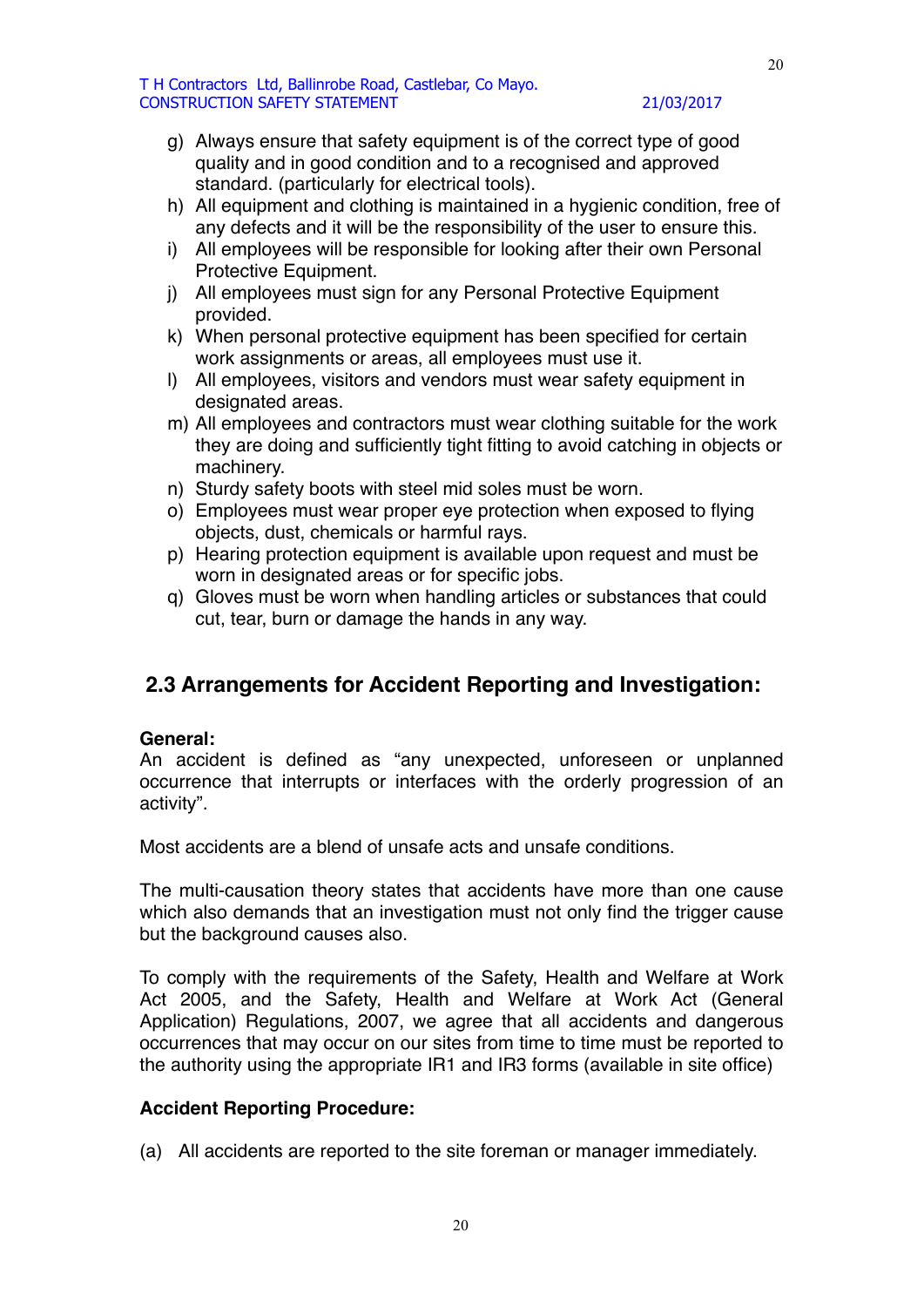(b) All injuries received at work are recorded in the company accident book.

An accident that disables a person for more than three days is a reportable accident and will be notified to H.S.A on the prescribed form by T H Contractors Ltd.

When a serious accident occurs the site foreman or other nominated person takes charge of the proceedings and the procedure is as follows:

- a) Observe accident location and status of injured person.
- b) If there is a risk of further injury move injured person to safety, otherwise do not move.
- c) Call for immediate medical assistance or emergency service.
- d) See that first aid is administered as required.
- e) If emergency services are summoned ensure that they are given exact location and ensure they can access the site as near as possible to the injured person.
- f) Appoint a suitable person to travel with the injured person and establish location of hospital.
- g) Notify family of injured person.
- h) Ensure that the scene of the accident is not disturbed before an inspection is carried out to investigate the cause.
- i) Gather all information immediately about the accident and what led up to it.
- j) Obtain statements from witnesses and ask them to sign them.
- k) Complete Accident Report Form (IR1) and send it to the H.S.A if worker is absent for more than 3 days.
- l) Accidents must be reported by the employer of the injured or affected person

# <span id="page-20-0"></span>**2.4 Welfare Facilities:**

The Safety, Health and Welfare at Work (Construction) Regulations 2013 lay down minimum requirements relating to site amenities. The specific responsibility for provision of Welfare Facilities are clarified at tender stage and the following standards are required:

a) Where T H Contractors Ltd operates as a sub-contractor, the main contractor or client will provide all welfare facilities.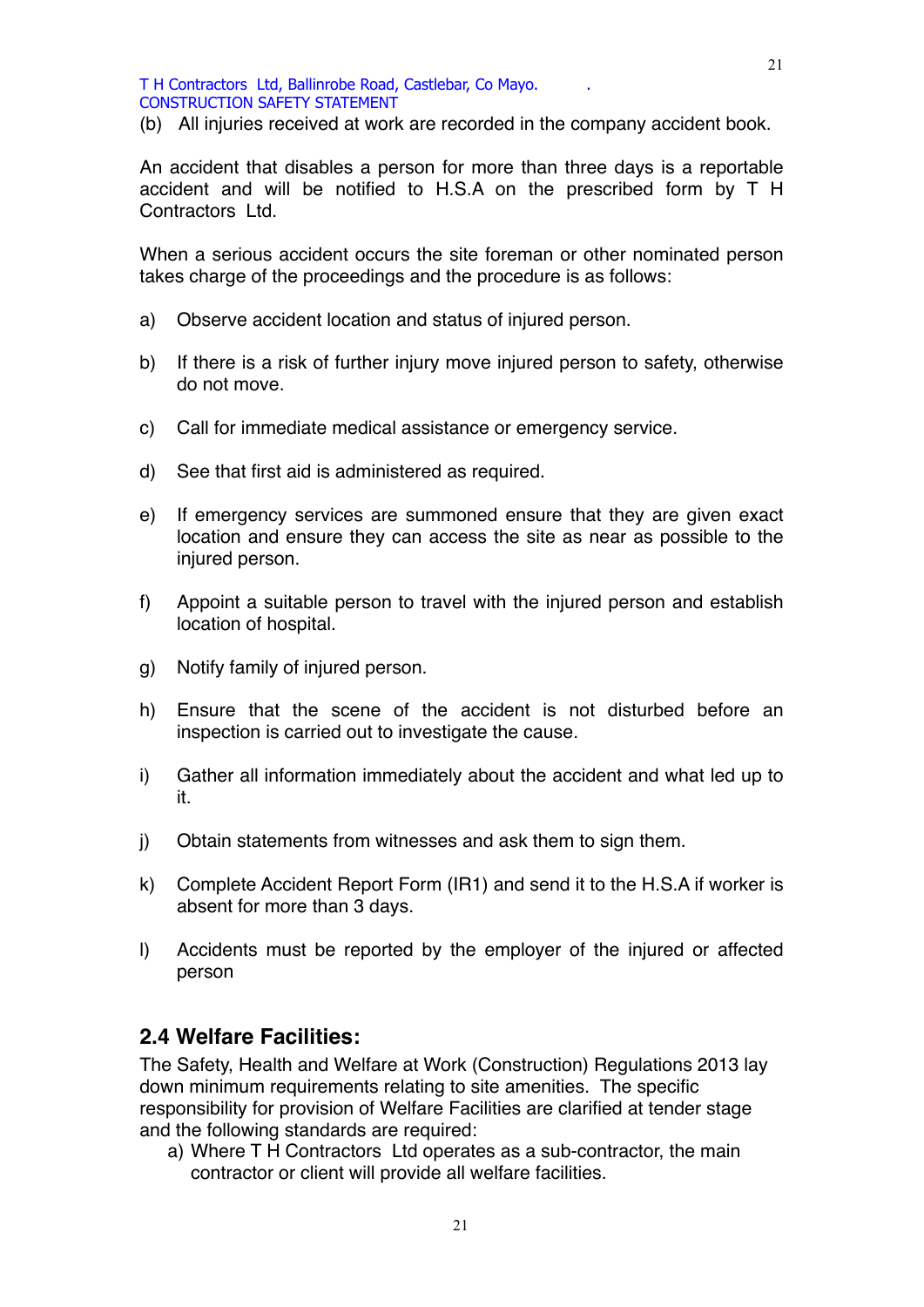- b) Where T H Contractors Ltd is the main contractor then T H Contractors Ltd will provide facilities that are at least in accordance with the minimum requirements set out in the Safety, Health and Welfare at Work (Construction Regulations) 2013.
- c) Sufficient and suitable sanitary convenience for both sexes will be provided adequately lit and wherever practical with washing arrangements, (location yet to be determined.)
- d) A convenient supply of drinking water will be provided from the public mains or from some other source approved by the sanitary authorities.
- e) Washing facilities will be provided and will include hot and cold running water, soap and clean towels or other suitable means of cleaning and drying.
- f) Adequate and suitable accommodation for clothing not worn during working hours will be provided and suitable drying facilities for work clothes. Not less than 2sq. ft./person.
- g) Facilities will be constructed of sound, suitable material to exclude draughts, rain and dampness, with floor levels that prevent inflow of water. Walls and floors will be of smooth impervious materials and designed to facilitate thorough and effective cleaning.
- h) Canteen to comfortably accommodate the entire workforce with not less than 10sq. ft. per person will be provided. Sufficient tables of smooth washable material and seating for each person. Facilities will, have adequate windows for daylight, be heated and ventilated and have fluorescent lighting.
- i) Each canteen will be equipped to heat food, however all gas cylinders will be kept outside.
- j) All canteens, toilets, washrooms and drying rooms will be maintained in a serviceable, clean and hygienic condition at all times.
- k) Access to all facilities shall be kept clear and entrance to facilities will be free of mud or water.
- l) Facilities will be used exclusively for the use and welfare of employees and in no circumstances be used for the storage of any materials or tools.

# <span id="page-21-0"></span>**2.5 First Aid:**

- a)A person trained in Occupational First Aid will be available on each site while construction work is ongoing
- b)A stocked First Aid kit will be kept on each site, the location will be signed "First Aid". The First Aider will be named and it will be the responsibility of the First Aider that it be stocked at all times to the requirements in Appendix A.

The designated First Aiders are; David Curran and Kieran McDonagh.

Immediate and proper examination and treatment of injuries may save life and is essential to reduce pain and help injured employees make a quick recovery.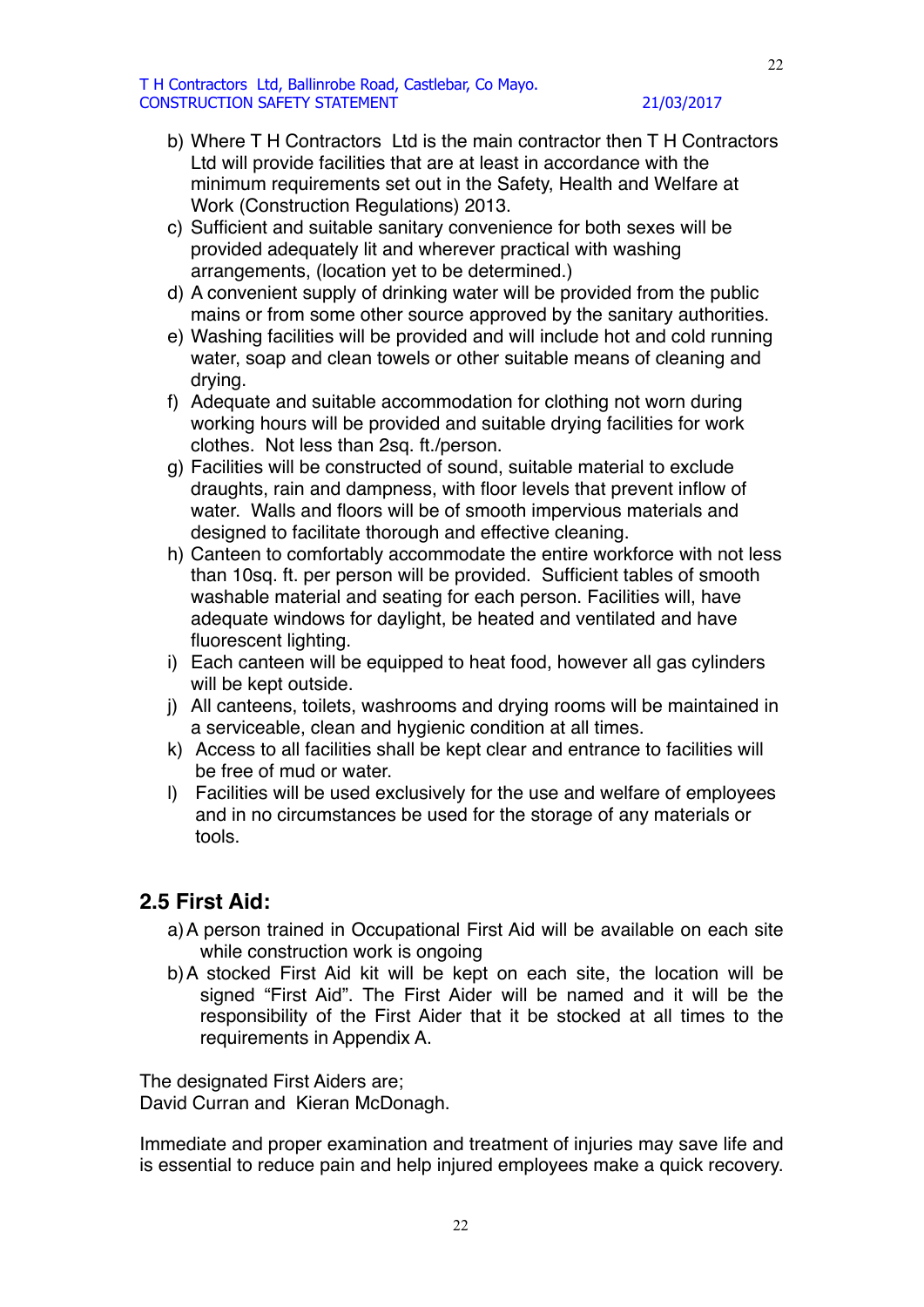Neglect or inefficient treatment of an apparently trivial injury may lead to infection and ill health. First Aid Facilities and qualified personnel are available in accordance with the Safety, Health & Welfare at Work (General Applications) Regulations 2007-2016 to render treatment and maintain required records.

First-aid is the approved method of treating a casualty until he is placed, if necessary, in the care of a doctor or removed to hospital. First Aid treatment is given to a casualty to:

- (i) Sustain life.
- (ii) Prevent his condition from becoming worse.
- (iii) Promote his recovery.

Where no further assistance is needed, the First Aider provides the only necessary treatment. Regardless of the level of intensity of first aid required, the person providing First Aid needs to:

(a) Be fully conversant with first aid procedures dealing with construction injuries.

(b) Understand the requirements of first aid boxes as defined within the Construction Regulations and maintain all stocks as applicable at the workplace.

(c) As a minimum requirement, hold a certificate in Occupational First Aid, not older than three years from a H.S.A. recognised society.

- (d) Be available at times as required by legislation.
- (e) Offer advice to all other employees regarding first aid.

# RESPONSIBILITY OF A FIRST AIDER:

(a) To assess the situation.

(b) To arrive at a diagnosis for each casualty or illness.

(c) To give immediate and adequate treatment, bearing in mind that a casualty may have more than one injury and that some casualties will require more urgent attention than others.

(d) To arrange without delay for the disposal of a casualty to hospital or otherwise according to the seriousness of his condition.

The Regulations Require: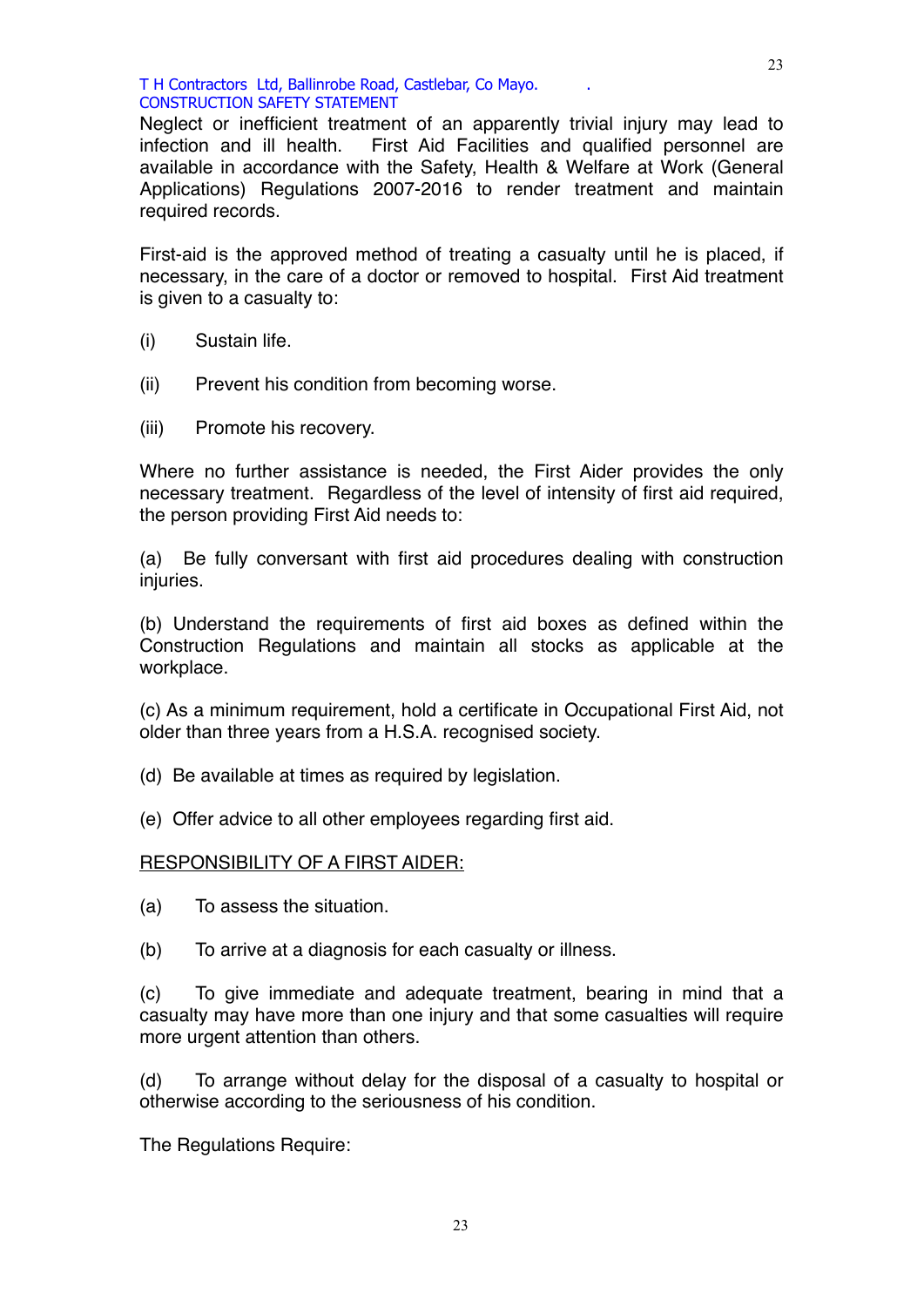(a) A sufficient number of suitable first aid boxes or cases, which shall, while work is going on, be reasonably accessible to all persons working on the site.

(b) A first aid box (transportable) will be available to attend to any injured person who cannot reach the first aid point.

(c) A first aid box or case provided in pursuance of these Regulations shall be distinctively marked "First Aid" and placed under the charge of a responsible person who:

(i) While in charge of the box or case shall be readily available while any persons for whom it is provided are working on the site and whose name shall be plainly indicated in a prominent place on or near the box or case.

# Guidelines for First Aid Treatment:

(a) Report all injuries immediately, no matter how minor, to your Supervisor and to First Aid. Should later medical care be needed, you will have fulfilled your obligations.

(b) You must notify your Supervisor and First Aid prior to leaving the workplace of injury of illness, whether personal or work-related.

(c) If you get outside medical treatment (without clearing with your Supervisor) for a work-related injury or illness, you must notify your Supervisor at the start of the next work day. Failure to do so may result in dismissal of all claims.

(d) Prior to returning to work after a disabling injury or illness, you must present a medical clearance from the attending physician.

(e) Drugs, tranquillisers and insulin must not be taken on the job unless authorised in writing by your doctor and a copy of the authorisation given to your Supervisor.

(f) If you have a physical handicap, such as diabetes, impaired eyesight or hearing, back or heart trouble, hernia or aversion to heights, you must tell your Supervisor. You will not be expected to do a job that might result in injury to yourself or others.

(g) If you have had First Aid or Fire Fighting Training tell your Safety Representative, you may be invited to join the Project First Aid or Fire Fighting Team.

(h) Never move an injured or seriously ill person unless necessary to prevent further injury. Familiarise yourself with Emergency Action plans and First Aid stations.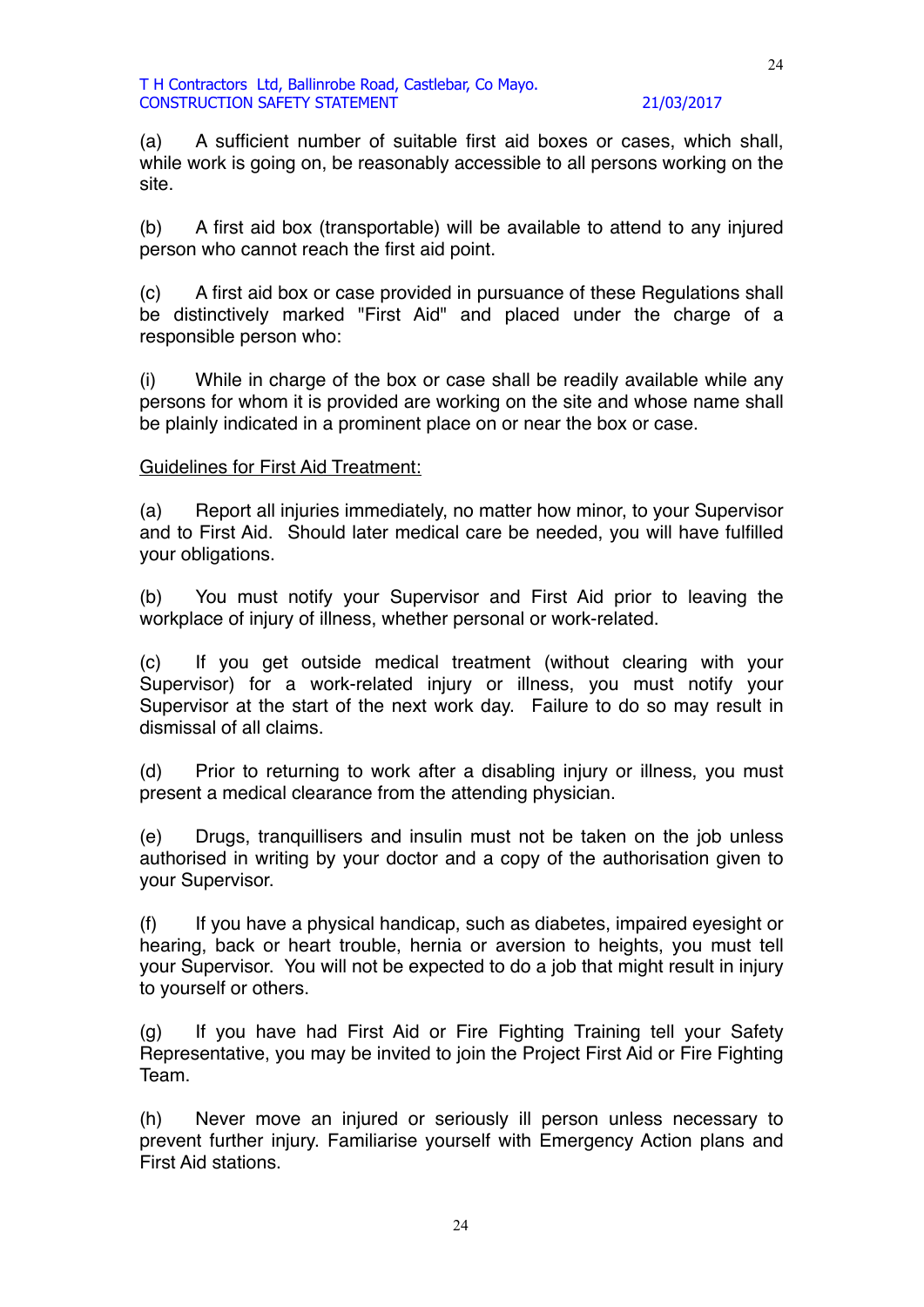25

### T H Contractors Ltd, Ballinrobe Road, Castlebar, Co Mayo. . CONSTRUCTION SAFETY STATEMENT

# <span id="page-24-0"></span>**2.6 Fire Fighting Equipment:**

- a)Adequate fire fighting equipment will be made available at each of our sites.
- b)The company will provide Fire training for all employees.
- c) The company will designate and provide signs for a Fire Assembly Point near each site.
- d)When using blowtorches, welders, angle grinders, oxygen/acetylene sets and other heat producing equipment a permit to work system will be used and a suitable fire extinguisher must be provided.
- e)A visitors log will be provided in case of fire on site.

# <span id="page-24-1"></span>**2.7 Emergency Plans:**

Site Agent will ensure emergency plans exist for all reasonably foreseeable incidents and consider the location of employees, risks to the public and distance from and co-ordination of the emergency services. Plans should cover accidents, floods, electrocution, fire, broken bones, etc. They must also:

(a) Ensure all personnel are aware of hazards and how to put the emergency procedure into operation, e.g. raise the alarm, who calls the emergency services, etc.

(b) Ensure all personnel know where to go to reach safety, designate an assembly point and where to get emergency equipment, e.g. first-aid, extinguishers, etc.

(c) Appoint a competent individual to control all incidents.

(d) Ensure immediate and accurate assessment of the situation, to assess its seriousness and emergency services required.

(e) Appoint a competent individual to call the emergency services required, to relay adequate information clearly and accurately, e.g. Supervisor, Security or Receptionist.

(f) Assist the emergency services by clearly marking your premises from the road and have a simple plan indicating the location of hazardous items.

(g) Clearly label fire fighting equipment and keep any access ways for emergency services and all escape routes clear.

(h) As far as possible, take care not to destroy the evidence which might be required during the investigation of the incident.

# VARIOUS SITES

FIRE EVACUATION PROCEDURE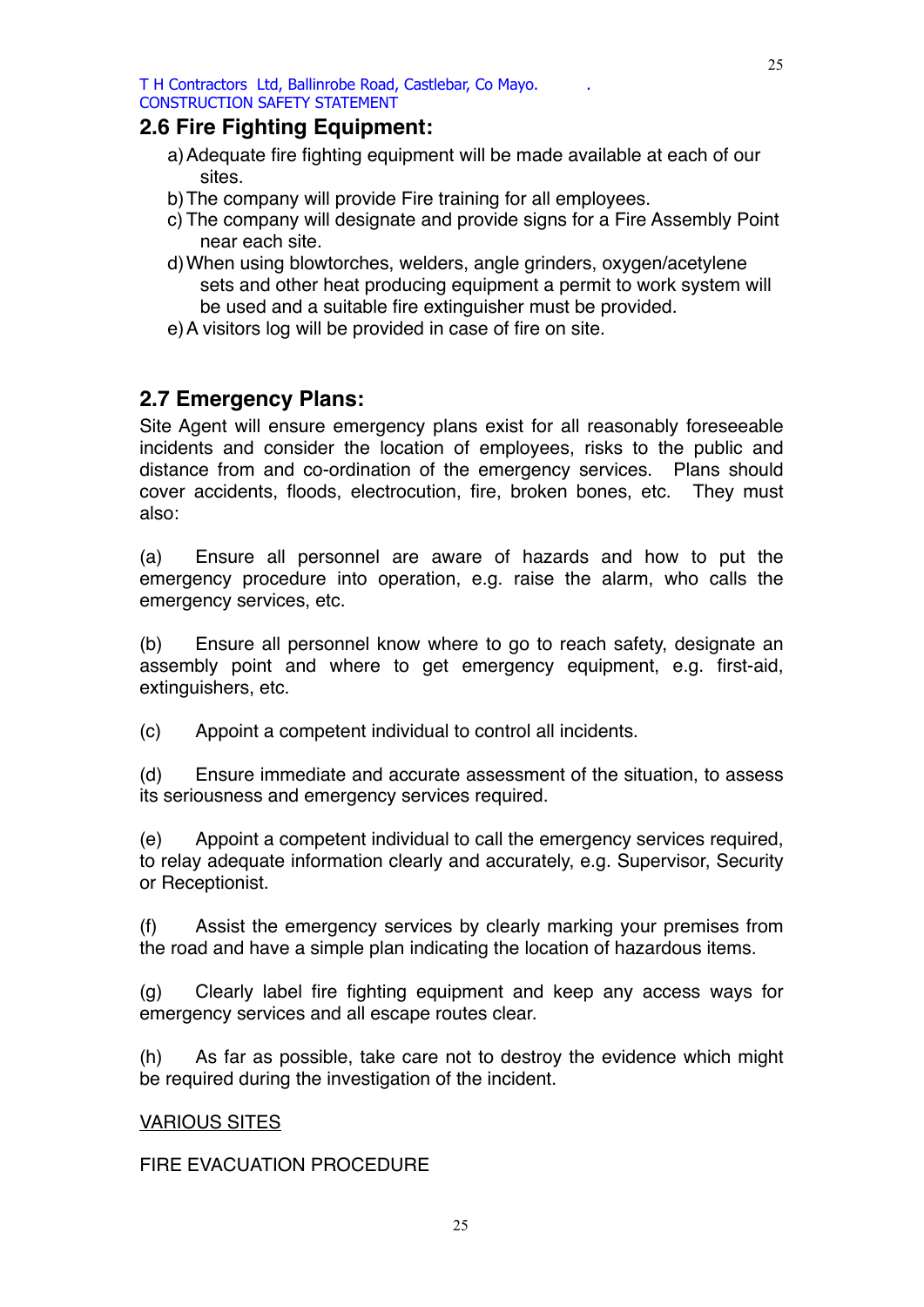26

If you discover a fire, raise the Alarm by: Shouting "Fire", "Evacuate the Building". Sounding the fire alarm where available Notify your supervisor, Safety Officer or Safety Services when they arrive. Follow the instructions below. If you hear shouts or "Fire", "Evacuate the Building" or the Alarm: Leave at once using the nearest available exit or stairway Close all doors behind you to hold the fire at bay Do not stop for anything (e.g. tools, clothing, etc) Go directly to the nominated "Fire Assembly Point" Do not re-enter the building until the all clear has been given. Do not leave the Assembly Point until instructed to do so by your Supervisor or Safety Officer. Follow the marked exit and escape routes from your workplace. If trained in the use of a Fire Extinguisher and Basic Fire Fighting Techniques. Only tackle the fire if safe to do so, and if another person is with you and you have already raised the alarm Make yourself available for Emergency Services Assist in any way possible being mindful at all times of your personal safety. Assembly Points Employees, Sub-Contractors and Visitors must go to their Assembly Point in the event of fire or other major incident. Site Manager or deputy will liaise with Fire Emergency Services Assembly Point: is at site offices.

# ALL PERSONNEL MUST REMAIN AT ASSEMBLY POINT UNTIL ALL CLEAR OR OTHER INSTRUCTION IS GIVEN BY EMERGENCY SERVICES

# Emergency telephone numbers

Where T H Construction Ltd acts as Project Supervisor Construction Stage a Construction Stage Health and Safety Plan will be put in place and will include emergency procedures for that site. Where others act as PSCS their Construction Stage Health and Safety Plan must include Emergency Plans.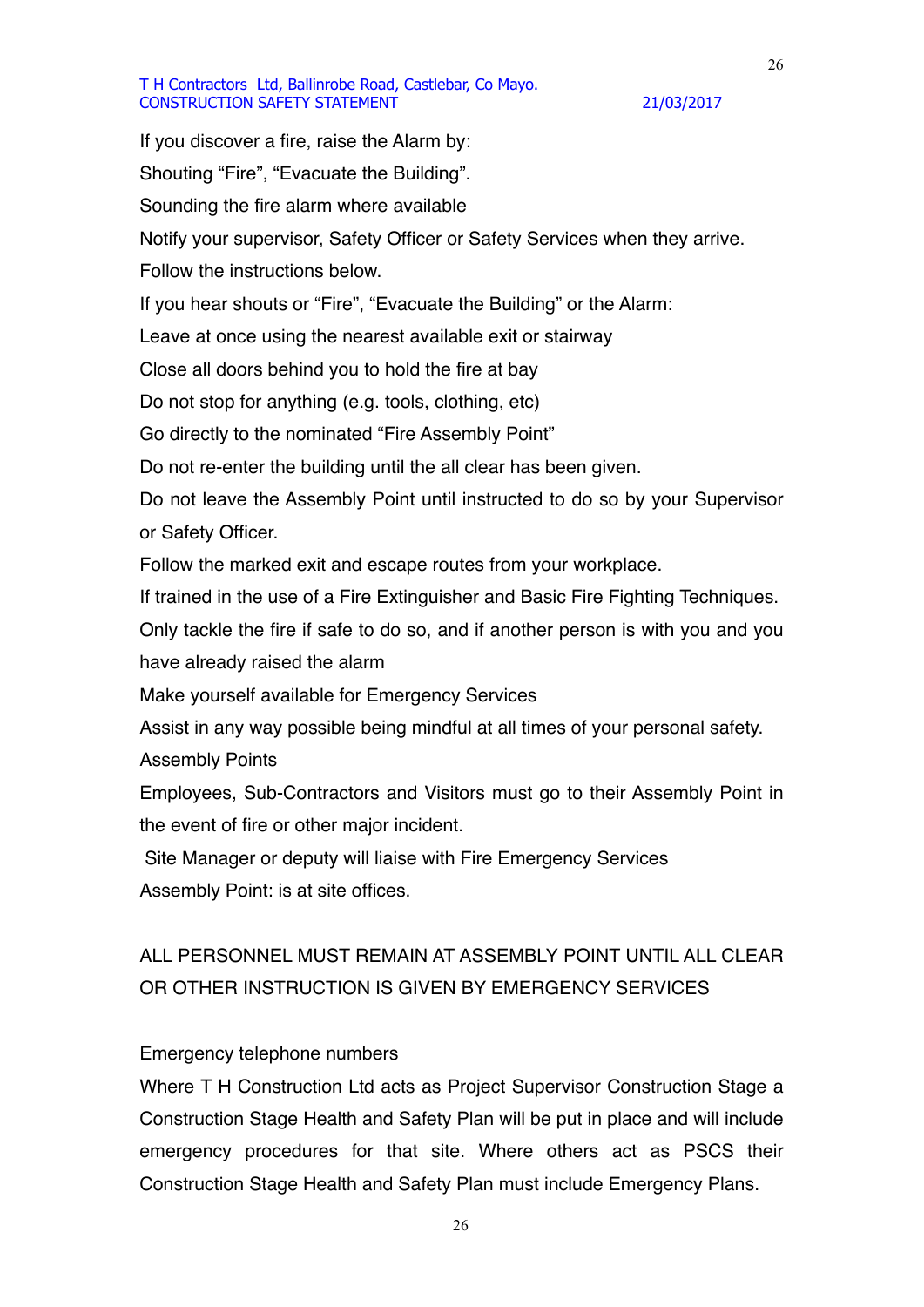| Service            | <b>NAME</b>             |                            | <b>TELEPHONE NO.</b> |               |  |
|--------------------|-------------------------|----------------------------|----------------------|---------------|--|
| Doctors:           |                         | <b>Tobin Health Centre</b> |                      | 094 9021119   |  |
|                    |                         |                            |                      | 086 8234336   |  |
| Hospital:          |                         | Mayo General               |                      | 094 9042377   |  |
|                    |                         |                            |                      | 094 9042378   |  |
| John Henry         |                         |                            |                      | 086 8188349   |  |
| <b>Head Office</b> |                         |                            |                      | 094 9022833   |  |
| Ambulance:         |                         |                            |                      | 999 or 112    |  |
| Fire Brigade:      |                         |                            |                      | 999 or 112    |  |
| Garda:             | Castlebar Garda Station |                            |                      | 999 or 112 or |  |
|                    |                         |                            |                      | 094 9038200   |  |
| <b>ESB</b>         |                         |                            |                      | 1850 372 999  |  |
| <b>Bord Gais</b>   |                         |                            |                      | 1850 20 50 50 |  |

Site Location: Various locations in Connacht and Leinster.

In Case of Emergency state:

- o Your name, the service you require and where you are calling from.
- o Where you require attendance and clear directions how to get there!
- o If emergency services call have somebody at entrance to direct to scene!
- o Make sure access is clear.

ASSEMBLY POINT: At Site Offices

### FIRST AID

A fully first stocked first aid-box will be kept available in the site office.

The First Aid Box will be under the control of; David Curran or the First Aider on site

A trained site First Aider must be available on site, whenever personnel are working on site.

The trained First Aiders on site will be;

David Curran Kieran McDonagh or the First Aider on site.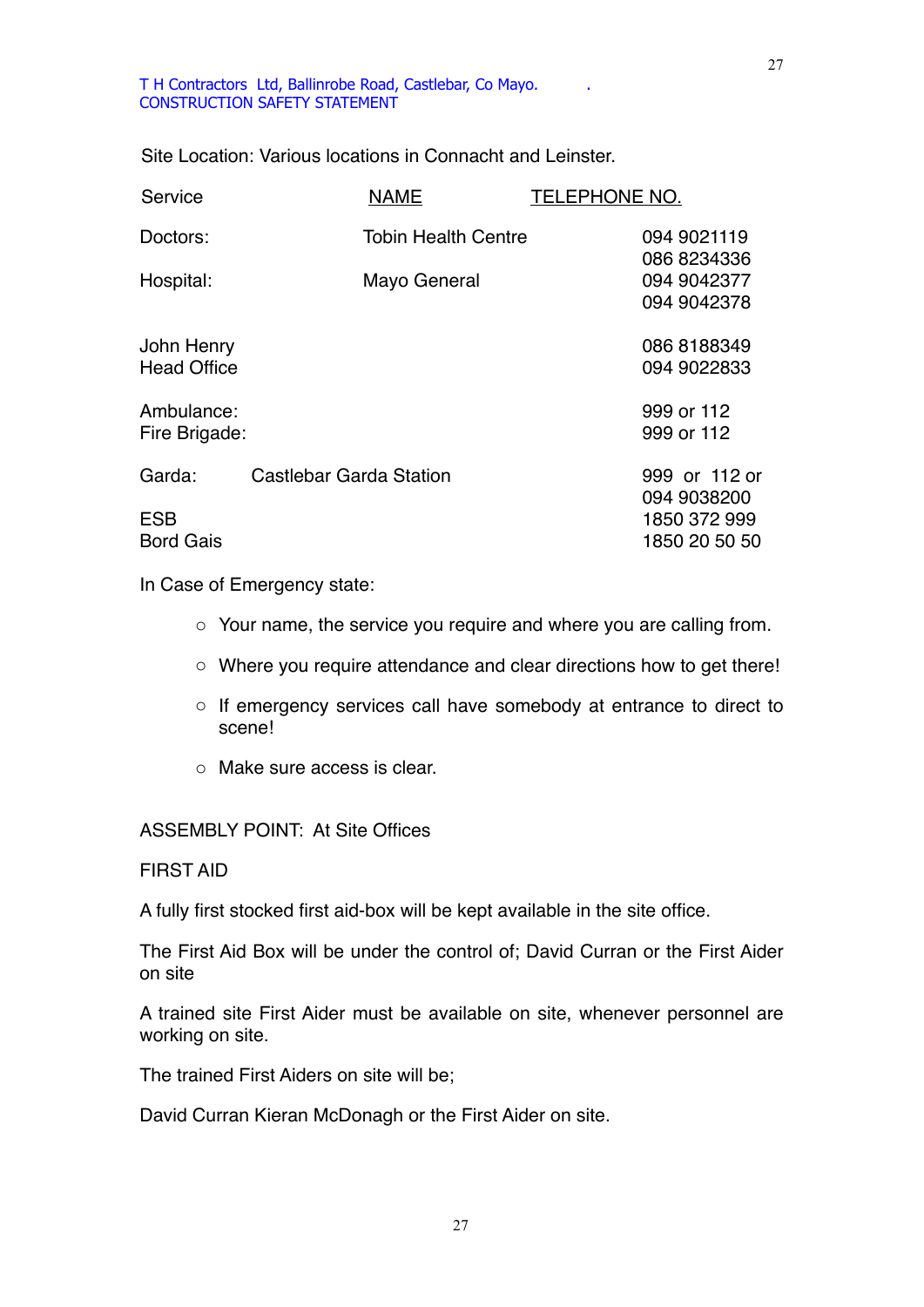# <span id="page-27-0"></span>**2.8 Training**

All staff employed by T H Contractors Ltd, will receive induction training to ensure that they fully understand their responsibilities and the hazards of the processes safety precautions and emergency procedures as appropriate.

Training will also be given where appropriate, in First Aid, Chemical Handling, Abrasive Wheels, Confined Spaces Entry, Working at Heights, Mobile Elevated Work Platforms operation, Slinging/Signalling, Manual Handling, Fire Safety, Fire Fighting, Breathing Apparatus, Emergency Procedures, Personal Protective Equipment. Good Housekeeping and Good Hygiene Practices.

Training will also be given, as necessary to all Management and Managers/ Supervisors to ensure that they have adequate knowledge of their responsibilities defined in this safety statement to enable them to organise work safely and without risk to health.

In each instance the trainers, the method of training, frequency of training etc. will be organised and arranged by T H Contractors Ltd

The following training has been or will be given to the following category of employees: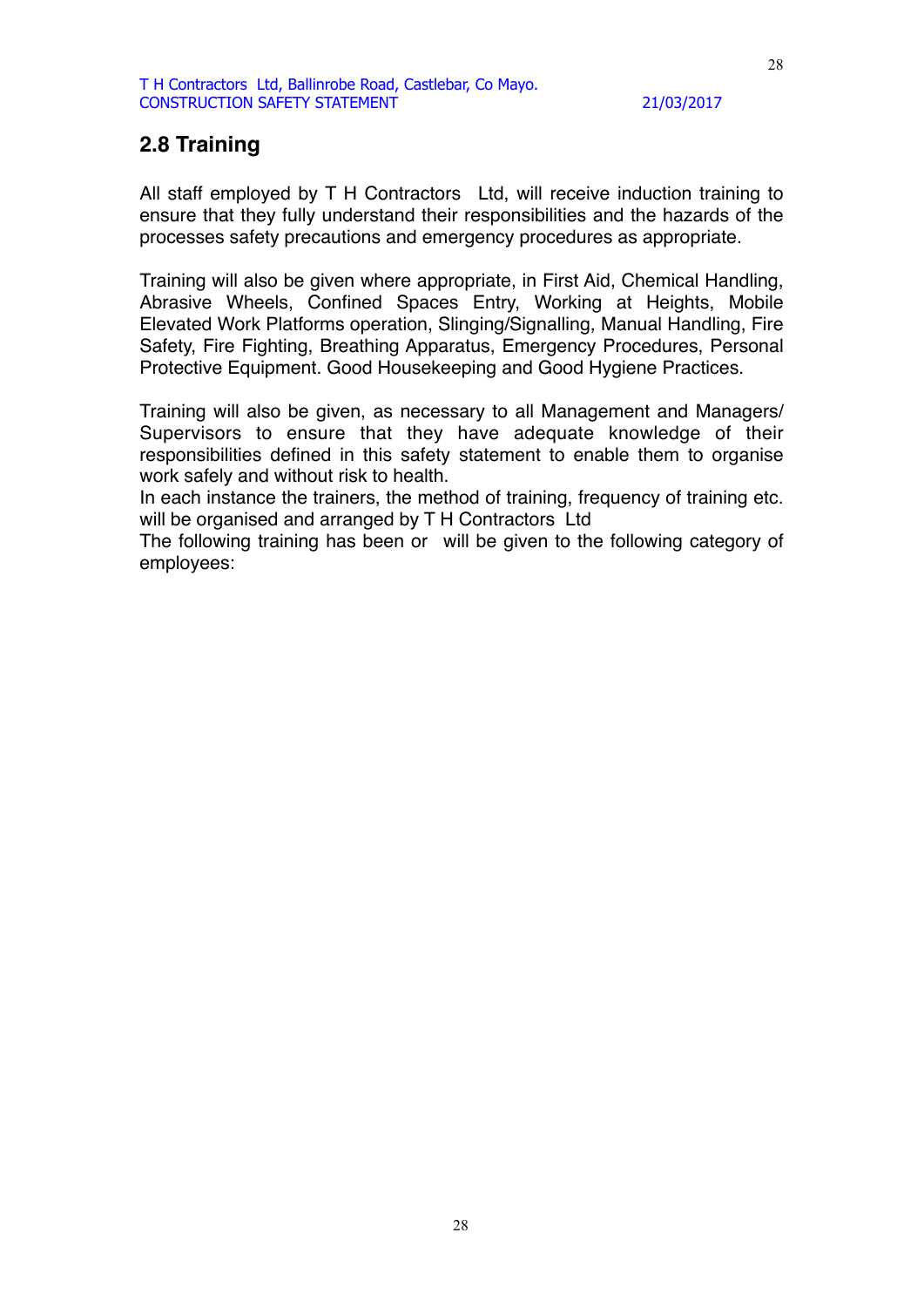| <b>Training</b>                                                           | <b>Employees</b>                                                                                                                                           |
|---------------------------------------------------------------------------|------------------------------------------------------------------------------------------------------------------------------------------------------------|
|                                                                           |                                                                                                                                                            |
| Training in Occupational Safety and Health<br>- Managing Safely           | Managers/Supervisors                                                                                                                                       |
| Permit to Work Systems:                                                   | Maintenance Personnel.<br>Managers/Supervisors & Relevant<br>Employees.                                                                                    |
| Emergency Response Plan.<br>Fire Prevention.<br>Basic Fire Extinguishing: | All Employees.                                                                                                                                             |
| Safe Manual Handling:                                                     | All employees.                                                                                                                                             |
| Mobile Equipment                                                          | Relevant Personnel Authorized to Operate<br>Mobile Equipment i.e. Fork Lift Truck (FLT),<br>360 <sup>0</sup> Excavators with CSCS cards if<br>appropriate. |
| Machinery Safety Awareness & Hand<br>Protection:                          | <b>Relevant Employees</b>                                                                                                                                  |
| Personal Protective Equipment:                                            | Relevant Employees.                                                                                                                                        |
| First Aid:                                                                | Relevant Personnel.                                                                                                                                        |
| Lockout/Tag out:                                                          | <b>Relevant Personnel</b>                                                                                                                                  |
| <b>Working from Heights:</b>                                              | <b>Relevant Personnel</b>                                                                                                                                  |
| Safe Pass                                                                 | All Construction Personnel.                                                                                                                                |
| <b>Asbestos Awareness</b>                                                 | David Curran, Sean Lisle,                                                                                                                                  |
| <b>Abrasive Wheels</b>                                                    | <b>Relevant Personnel</b>                                                                                                                                  |

# <span id="page-28-0"></span>**2.9 Consultation**

T H Contractors Ltd will dedicate the resources necessary to ensure in so far as is reasonably practicable, the Safety, Health and Welfare of employees.

The following resources will be dedicated:

The Management and if necessary Consultants or competent persons for appropriate safety consultancy, auditing and training input.

Time for consultations, reports, investigations, audits and meetings where Safety, Health and Welfare are concerned.

Effort for implementing the proposed policy and supporting those, in so far as is reasonably practicable, who have responsibility for employee Safety, Health and Welfare to carry out their functions.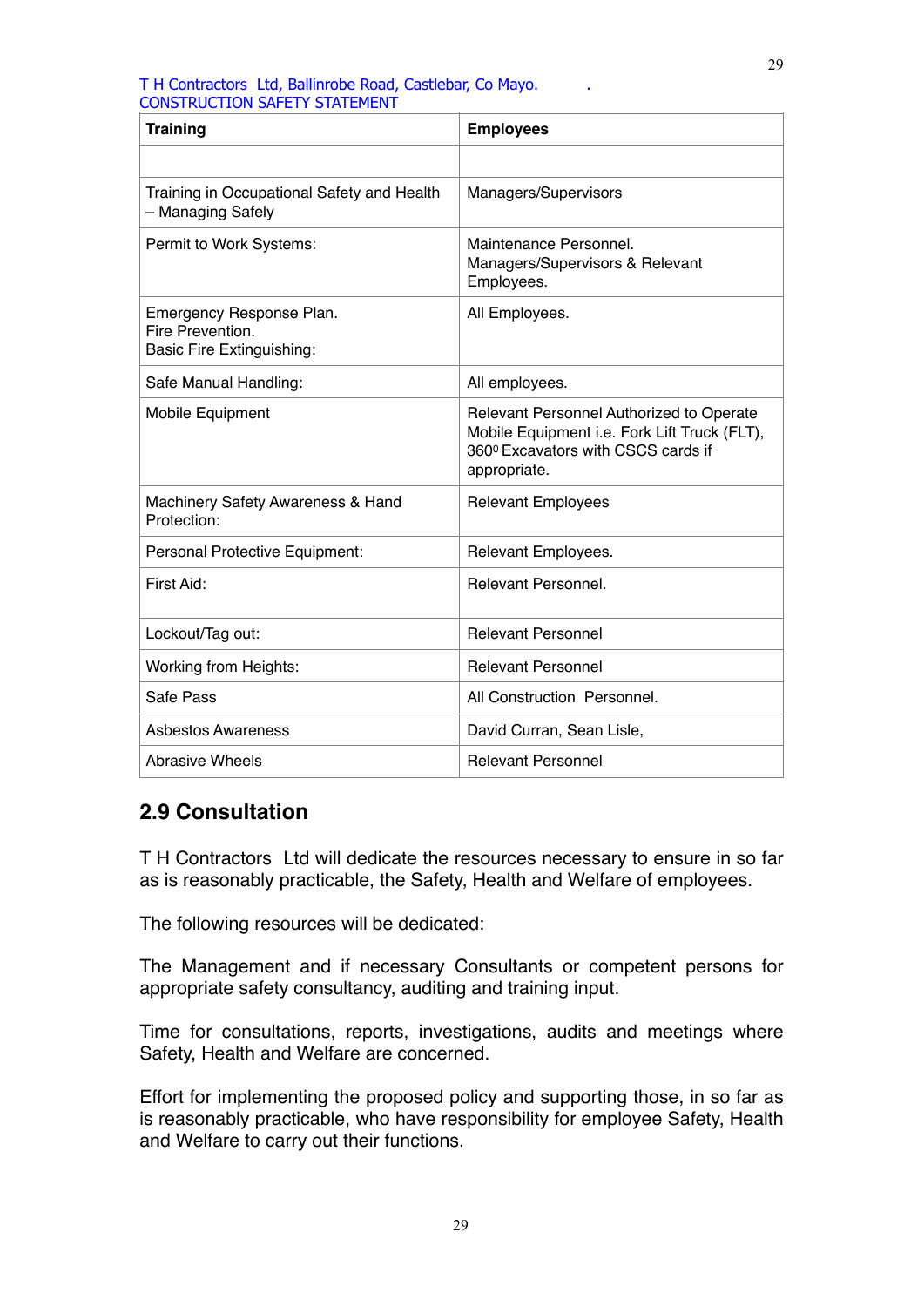Finance to ensure, in so far is reasonably practicable, the Safety, Health, and Welfare of employees. The aim shall be to provide adequate staff training and for the improvement of upgrading of present provisions, or starting of new provisions for securing the Safety, Health and Welfare of our employees.

The resources to ensure that Health & Safety is taken into account at that planning stage of all new work, where this new work may have effects on employee Health and Safety.

The rules set out in the Construction Regulations 2013 relating to site safety, accident reporting, and the preparation or safety files, will be followed.

### Consultation:

Where possible, projects involving or affecting Safety, Health and Welfare at Work will be discussed in advance in this method and all opinions will be taken into consideration before management decisions are taken.

Each employee will be given opportunity to make representations to management as applicable.

The Safety Consultancy Better Safety will maintain a database of new Legislation and subscribes to a Legal Database " The Health & Safety Review" They are also members of IOSH and have access to their database.

# **Consultation Where the Company is Appointed Project Supervisor Construction Stage**

T H Contractors Ltd together with their subcontractors and designers will be available for attendance at and participation in design, review and liaison meetings as deemed necessary throughout the life of the project. The purpose of such meetings may be varied and include public relations, progress, design, liaison, safety or other.

Regular safety meetings will be held with Contractors or their representatives currently on site, or due to come on site.

Changes to design or procedures must be notified by post or email or documented at such meetings.

The safety officer, will conduct safety audits at regular intervals and report in writing with action items outlined with a timescale included.

Addressing deviations from health and safety procedures will be the responsibility of the Project Supervisor Construction Stage (P.S.C.S.).

Suppliers of materials must supply manuals or MSDS sheets to the project with the product at time of delivery or before.

Part 2 Section 21 of the Safety, Health and Welfare at Work Act 2005 require all Contractors and Self Employed persons sharing a place of work to coordinate and co-operate to implement Safety Health and Welfare Provisions.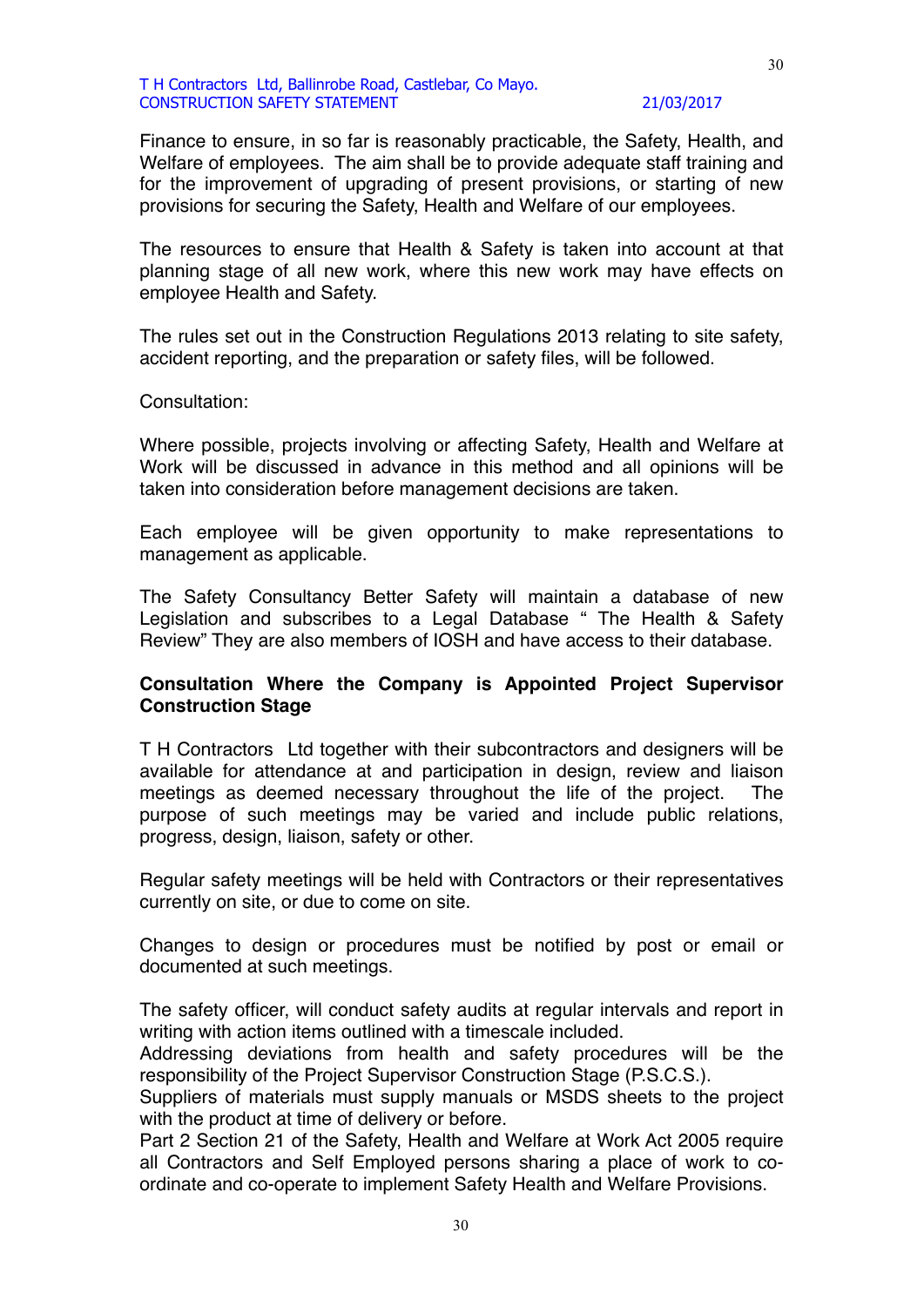This will be implemented by discussion at Progress Meetings where all Contractors will be required to advise on what work they have planned, and where arrangements will be agreed for the safe co-ordination of activities.

All Contractors are obliged to provide information on any matters that might affect the Health and Safety of any worker on the Site or any person adjacent to the site. The primary source of this information is the Contractors Safety or Method Statements which must be provided before coming on site.

Contractors must advise the Project Supervisor for Construction in writing of any new information on matters affecting Health and Safety or anything that might justify a review of the Safety Plan.

The Project Supervisor (Construction Stage) will ensure continued liaison with the Project Supervisor (Design Process) on Design Changes, Design Decisions and Time Changes, which may affect the information provided with respect to particular risks as defined under the Construction Regulations or to the nature and scope of the Project so as to enable the Project Supervisors to comply with the Construction Regulations

All communications will be in writing and may be delivered by post or electronically by email.

All site meetings will be documented and minutes must be kept.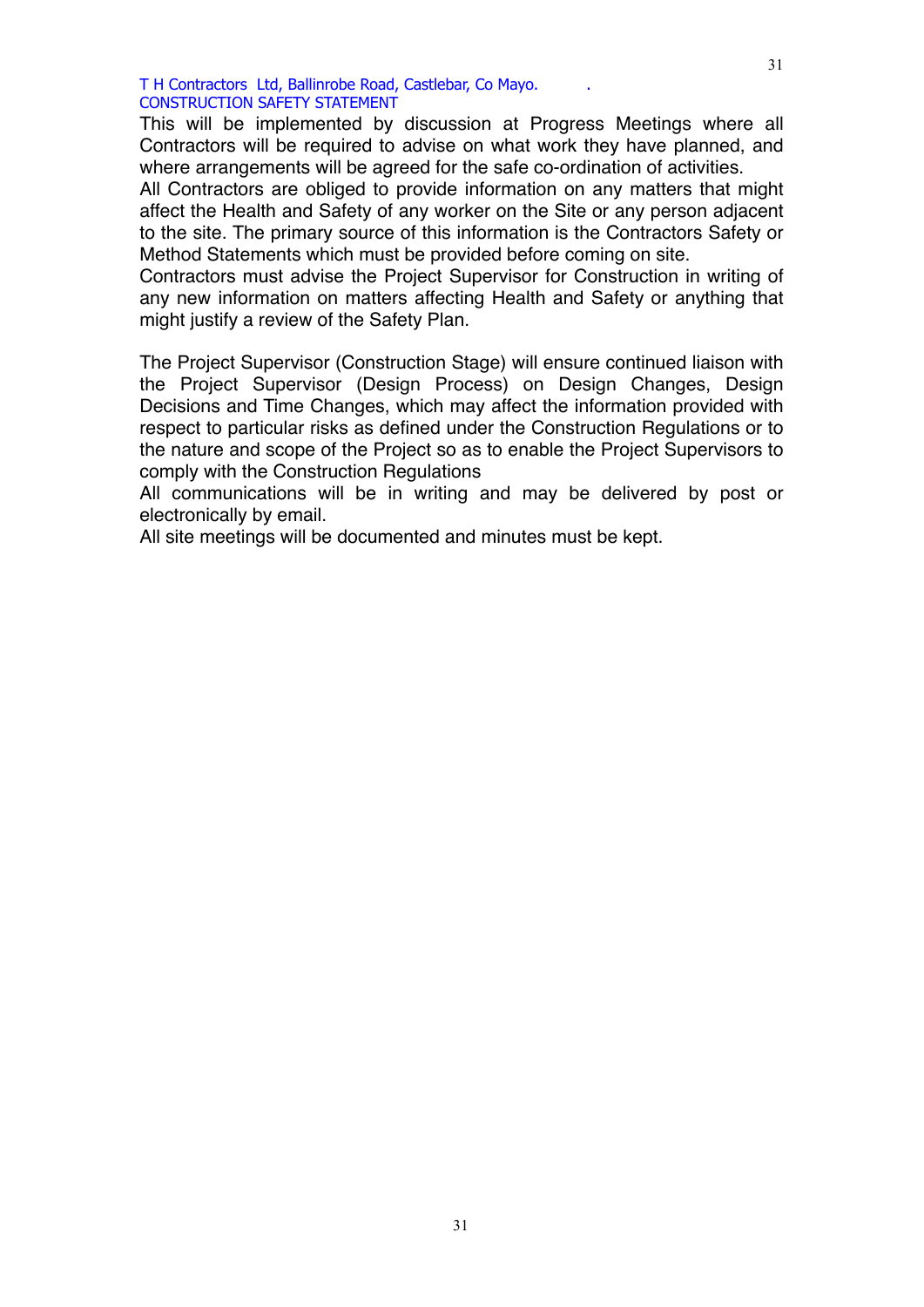# <span id="page-31-0"></span>**3. Hazard Identification, Risk Assessment and Control:**

# **General:**

The following list of hazards, risks and controls are a general guide for any construction site which T H Contractors Ltd may be employed to work on. It is important to note that this is only a guide and is non-exhaustive or nonspecific.

A "site specific" risk assessment will be carried out additional to this on each site and the results will be included in the Safety and Health Plan for that site.

# **Other hazards:**

These are hazards that cannot be eliminated, but the risk shall be reduced by the introduction of safe working practices. The safe working practices are outlined in Appendix A.

# <span id="page-31-1"></span>**3.1. Demolition**

Assessment of Risk:

High

| <b>HAZARDS</b>                                                                                                                                                                        | <b>RISKS</b>                                                                                                                                                 |
|---------------------------------------------------------------------------------------------------------------------------------------------------------------------------------------|--------------------------------------------------------------------------------------------------------------------------------------------------------------|
| Undermining.<br>Falling or flying debris.<br>Falling from height.<br>Live overhead wires.<br><b>Machinery Operation</b><br>Building may contain Asbestos<br>Non compliance With rules | Unexpected collapse of a structure.<br>Risk of serious injury or death.<br>Risk of amputation or laceration.<br>Fire, Explosion, Flooding,<br>Electrocution. |

Controls:

When carrying out work of this nature comply with the Safety, Health and Welfare at Work (Construction) Regulations 2013 (Part XII on Demolition).

All asbestos must be removed from the structure before demolition begins. Explosives will not be used in this demolition work.

Inspect and Survey site to ascertain structure ground and services.

Secure the site before demolition commences.

Ensure that there is good communication between demolition machine drivers and other operatives on site.

Ensure that the demolition will not affect neighbouring properties.

Ensure that the demolition is under the control of a competent person.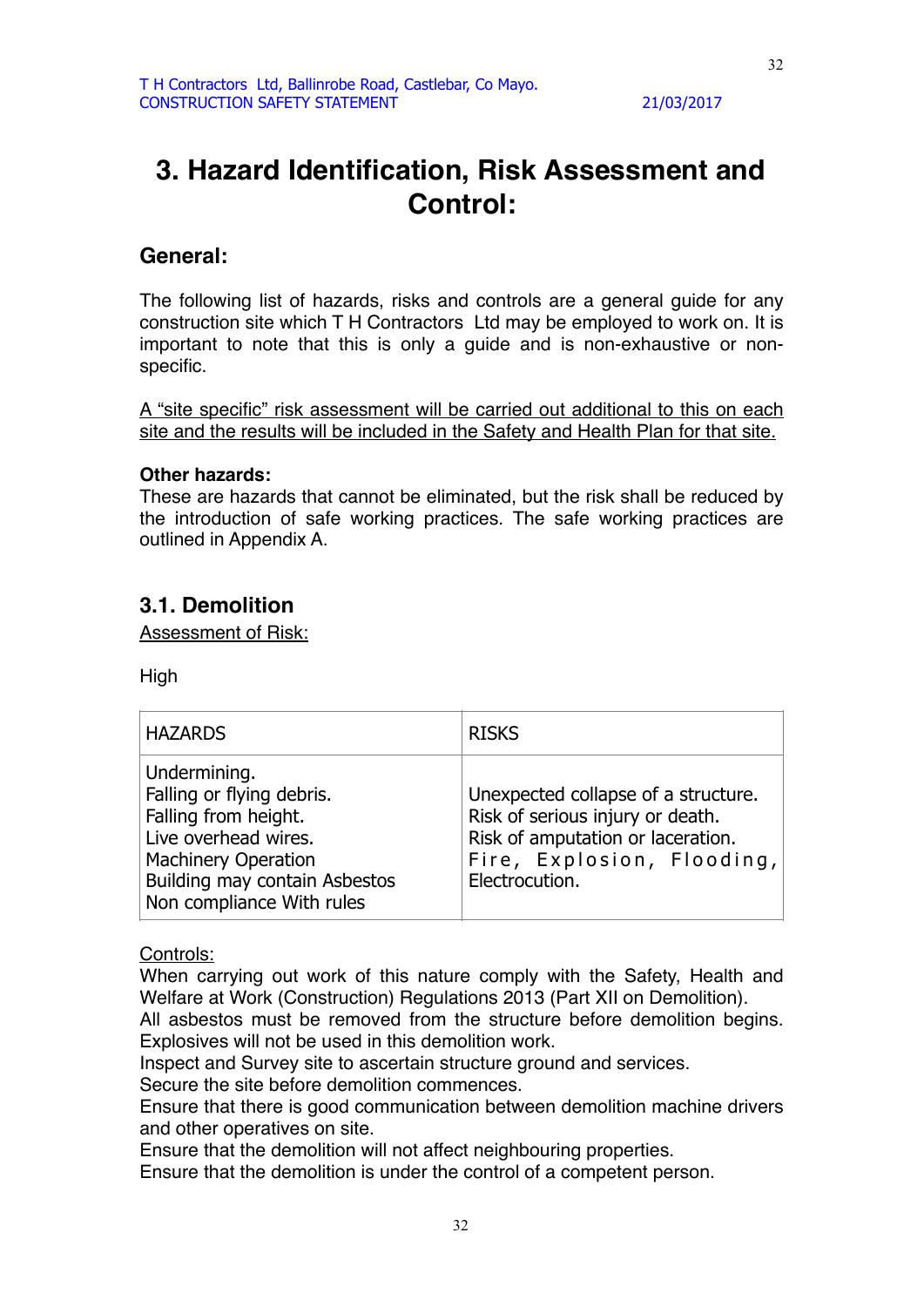Suppress dust during the demolition process.

Establish an exclusion zone at a distance from and around the structure to be demolished. Ensure that those outside the exclusion zone are safe from all demolition work and that they remain outside the exclusion zone.

An Exclusion Zone consists of four areas

Plan Area –the area to be demolished.

Designed drop area- where demolished building will drop.

Predicted Debris Area –area where any debris could fall.

Buffer Area- from debris area to exclusion zone perimeter.

All operatives must wear appropriate PPE including approved safety helmets. Steel framed buildings will be dismantled only after asbestos removal.

Assessment of Risk when Controls are in place:

Medium

# <span id="page-32-0"></span>**3.2 Scaffolding:**

Assessment of Risk:

High

# Controls:

- (a) Employ competent persons to erect, maintain and dismantle scaffolds.
- (b) Management of scaffolding is a prime responsibility of site management.
- (c) Ground is level and not unlikely to be undermined by any excavation.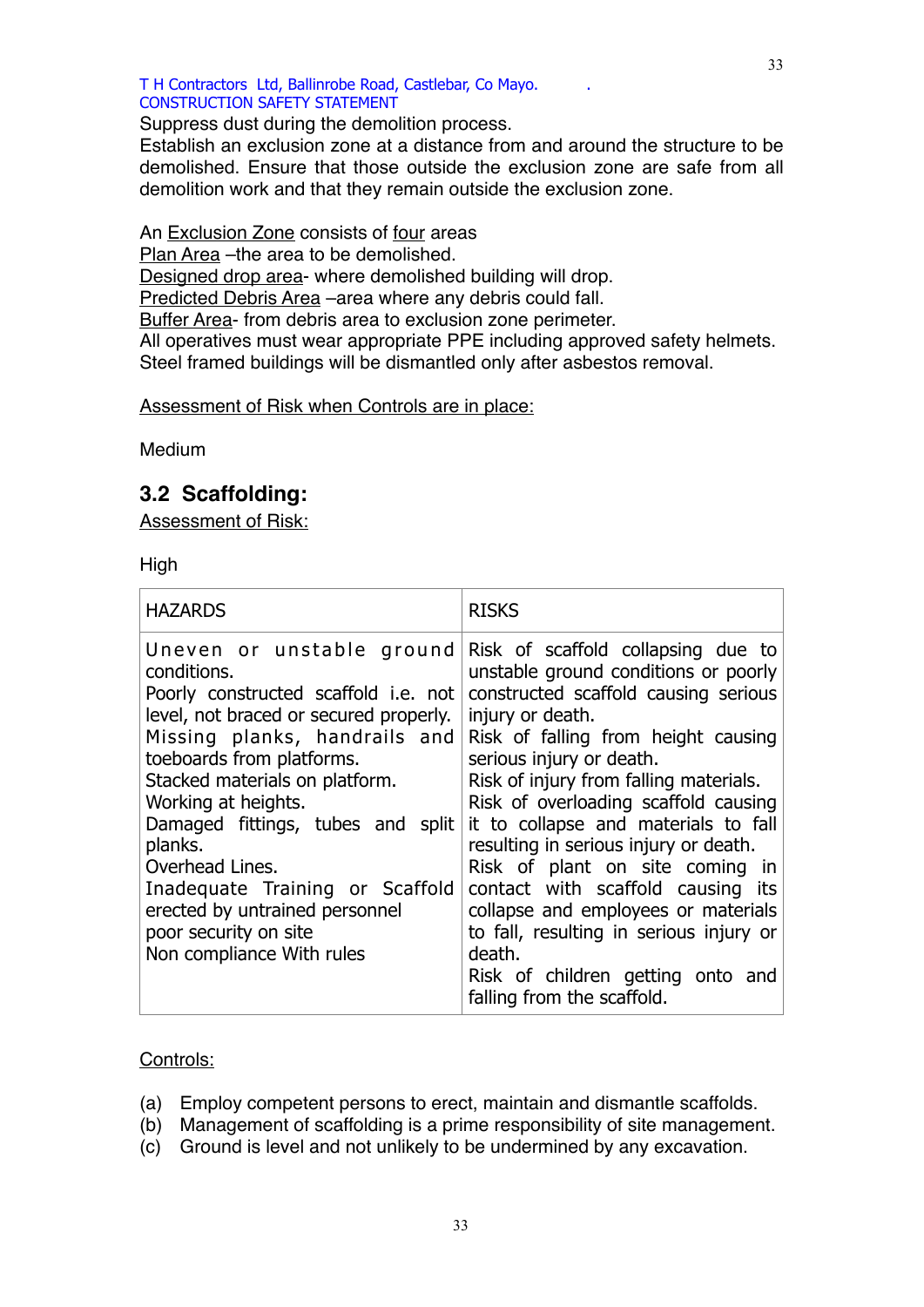- (d) Timber sole plates are used to spread the weight of the scaffold and prevent sinking when loaded.
- (e) Steel base plates levelling jacks are used to level base at scaffold.
- (f) All scaffold sections, tubes and fittings are in good condition and free from any hardened concrete or other debris.
- (g) Area around base of scaffold is cordoned off, allowing no access to plant or machinery.
- (h) Warning notices are displayed on scaffold relating to "Incomplete" and "No Unauthorised Use"
- (i) No split, notched or damaged planks to be used.
- (j) Scaffolds are firmly braced diagonally in both directions and secured into building every 32 square meters.
- (k) All scaffold platforms are fully boarded.
- (l) All scaffold platforms above 2 meters are toe-boarded and hand-railed.
- (m) Ladders access is provided to all working levels during working hours. Ladders will be removed at the end of each working day or have a scaffold board tied on to prevent children climbing them where the site is not fenced off.
- (n) Ladders are in good condition, on a firm footing, at the correct angle of 1 in 4 (75%), secured at the top and rising above the platform at least 1m (3 ft).
- (o) Any materials stacked above toe-board height are protected from falling under the handrail by fitting brick guards or placing a barrier at handrail height.
- (p) Trestles are in good conditions.
- (q) Planks used in scaffolding trestles are supported properly i.e.
- (r) 32mm planks maximum span 1.0 meters.
- (s) 32mm planks maximum span 1.5 meters.
- (t) 50mm planks maximum span 2.4 meters.
- (u) Trestles are only used on level ground and are a minimum 3 planks wide
- (v) Trestles must have a handrail.
- (w) Scaffolds are inspected regularly and at least once per week by a competent person.

To adhere to at all times the Safety, Health and Welfare at Work (Construction) Regulations 2013 and the HSA "Code of Practice for Access and Working Scaffolds 2009".

# Assessment of Risk when Controls are in place:

Medium

# <span id="page-33-0"></span>**3.3 Workplace**

Assessment of Risk:

**High**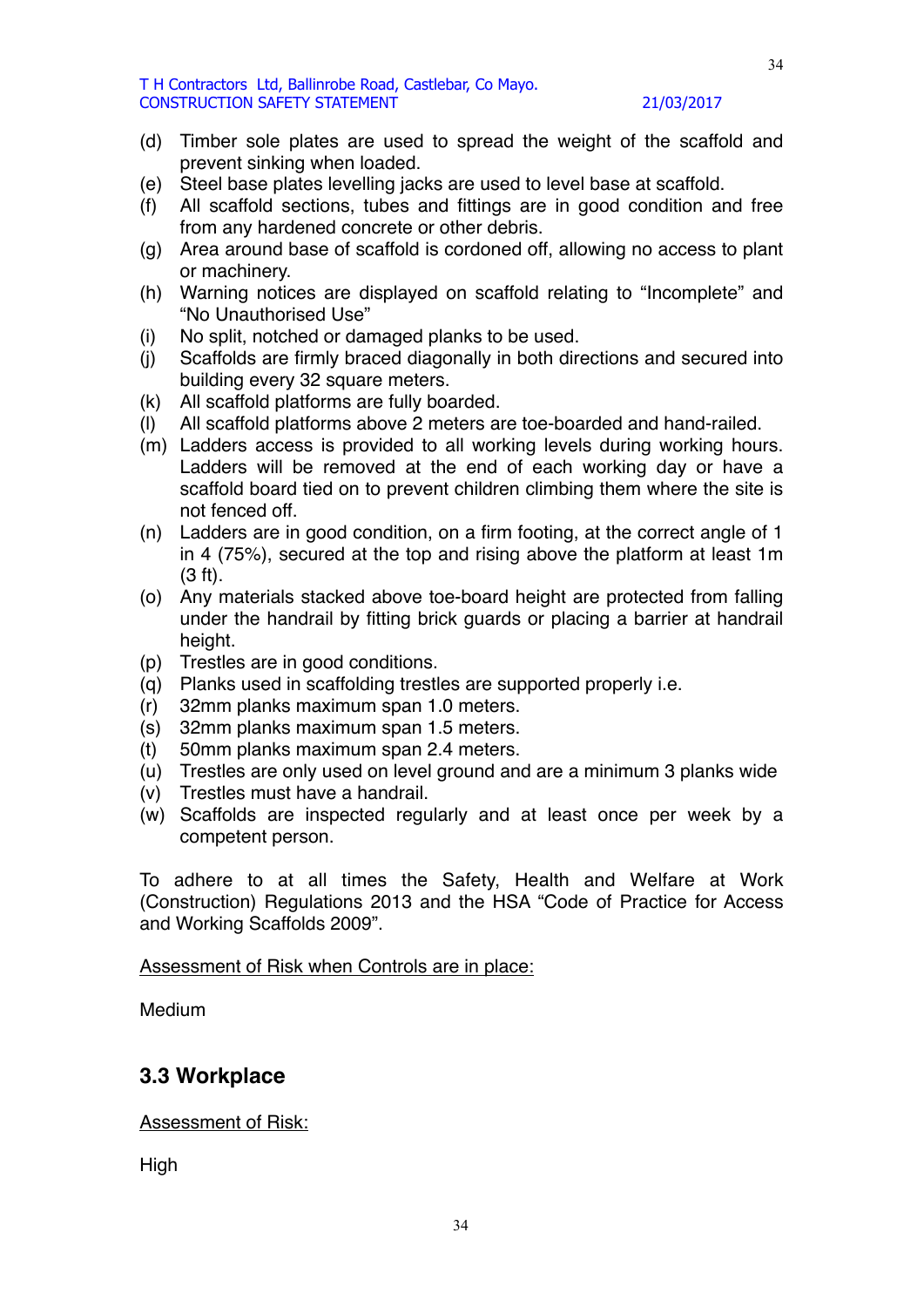| <b>HAZARDS</b>                                                                     | <b>RISKS</b>            |
|------------------------------------------------------------------------------------|-------------------------|
| Accidents or Incidents at work<br>Inadequate Training<br>Non compliance With rules | Injury at work<br>Death |

**Controls** 

All new employees attend the company induction on commencement of employment

All employees wear and maintain the PPE (personal protective equipment),provided to them

Employees inform their supervisor immediately of any defective equipment noted while at work.

All employees share a responsibility to maintaining good housekeeping standards in their areas of work.

Employees must never store materials in places or positions that may create hazards to other workers.

Employees will be expected to maintain welfare facilities and leave them in a hygienic condition.

Employees attend training courses where provided

Employees report any incidents, or accidents that may occur at work, to their supervisor or person in charge

Assessment of Risk when Controls are in place:

Medium

# <span id="page-34-0"></span>**3.4 Mobile Scaffolding:**

Assessment of Risk:

High

| <b>HAZARDS</b>                                                                                                                                                                                                   | <b>RISKS</b>                                                                                                                                                                      |
|------------------------------------------------------------------------------------------------------------------------------------------------------------------------------------------------------------------|-----------------------------------------------------------------------------------------------------------------------------------------------------------------------------------|
| Toppling over.<br>Unstable footing and ladders.<br>Improper erection.<br>Loose materials.<br>Moving tower while personnel are on<br>board.<br>Overreaching.<br>Standing on the handrails.<br>Struck by machinery | Risk of falling off tower causing injury<br>or even death.<br>Risk of falling materials causing<br>injury or even death to personnel<br>below.<br>Collapse<br>Tower toppling over |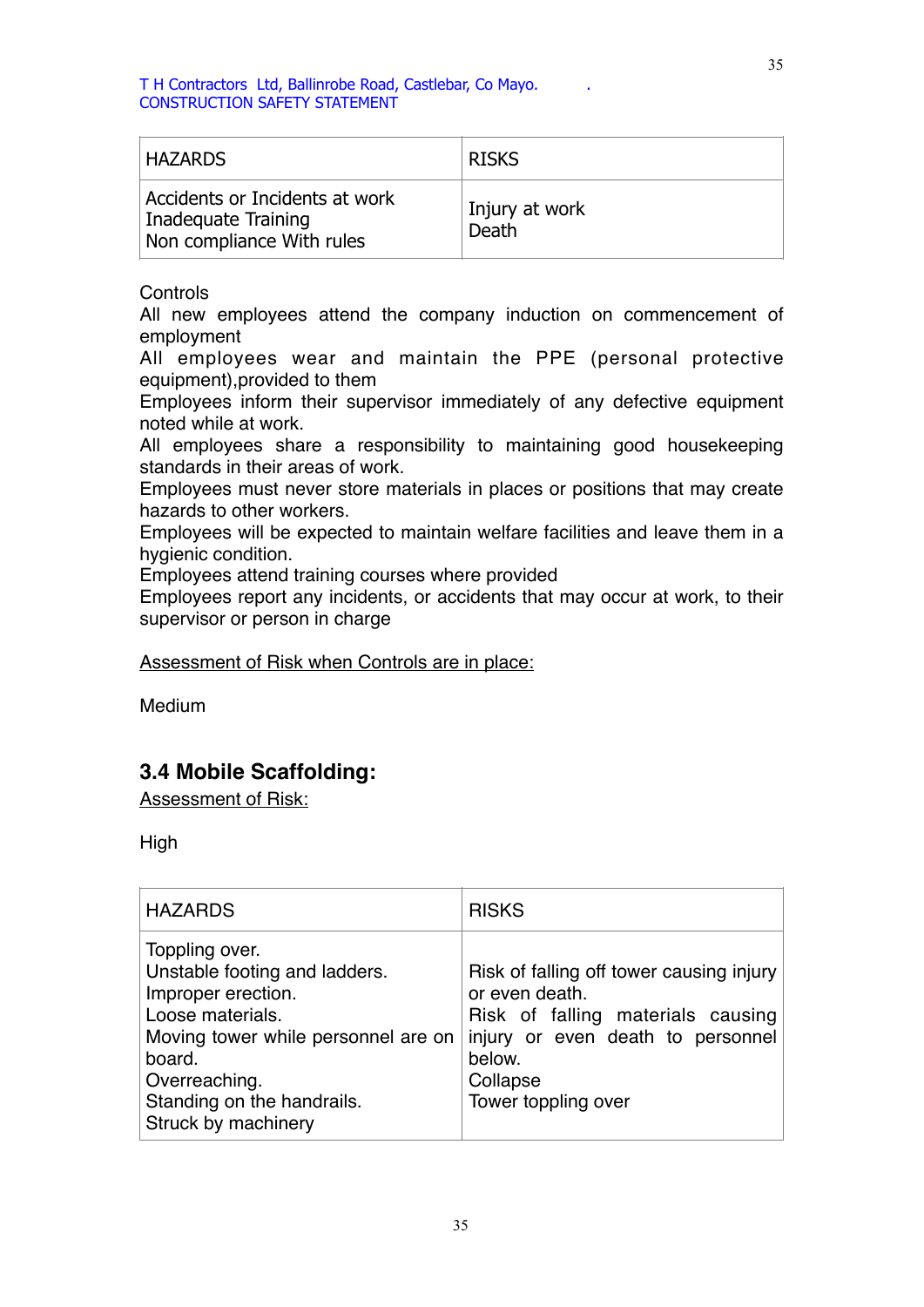### Hazards:

Mobile scaffolds are very hazardous and topple if not erected properly, are too high in relation to the base, if they are used on uneven ground, if material is not secured, if people do not dismount when they are being moved or if they are struck by machinery.

### Controls:

- a) The dimensions of the platform must not exceed those of the base.
- b) Ladder access must be provided to all working platform levels.
- c) All scaffold platforms above 2 meters must have toeboards and handrails
- d) The corner standards are not less than 1.2m apart.
- e) Ledgers and transoms fixed at right angles to the standards commence approx. 150mm from the bottom to provide a firm base and clear the wheels.
- f) Lifts do not exceed 2.7m or the dimension of the shortest side, whichever is the smaller.
- g) Ground on which scaffold is used must be cleared of debris and made as even as possible.
- h) Wheels must be securely fixed to prevent dislodgment.
- i) Diagonal bracing is provided horizontally in each vertical plane of the framework on mobile towers built from traditional materials.
- j) The height of the working platform must not be more than 3 times the smaller width at the base (except where outriggers are used).
- k) Mobile scaffolds do not exceed 12 meters in height and if over 8.5m they are tied to the building.
- l) Mobile scaffolds are only used on firm level floors and ground free from obstruction.
- m) The scaffold is not moved when bearing men or materials.
- n) Mobile scaffolds are moved only by pushing or pulling the base.
- o) After erection or movement ensure that the wheels are securely locked before the scaffold is used.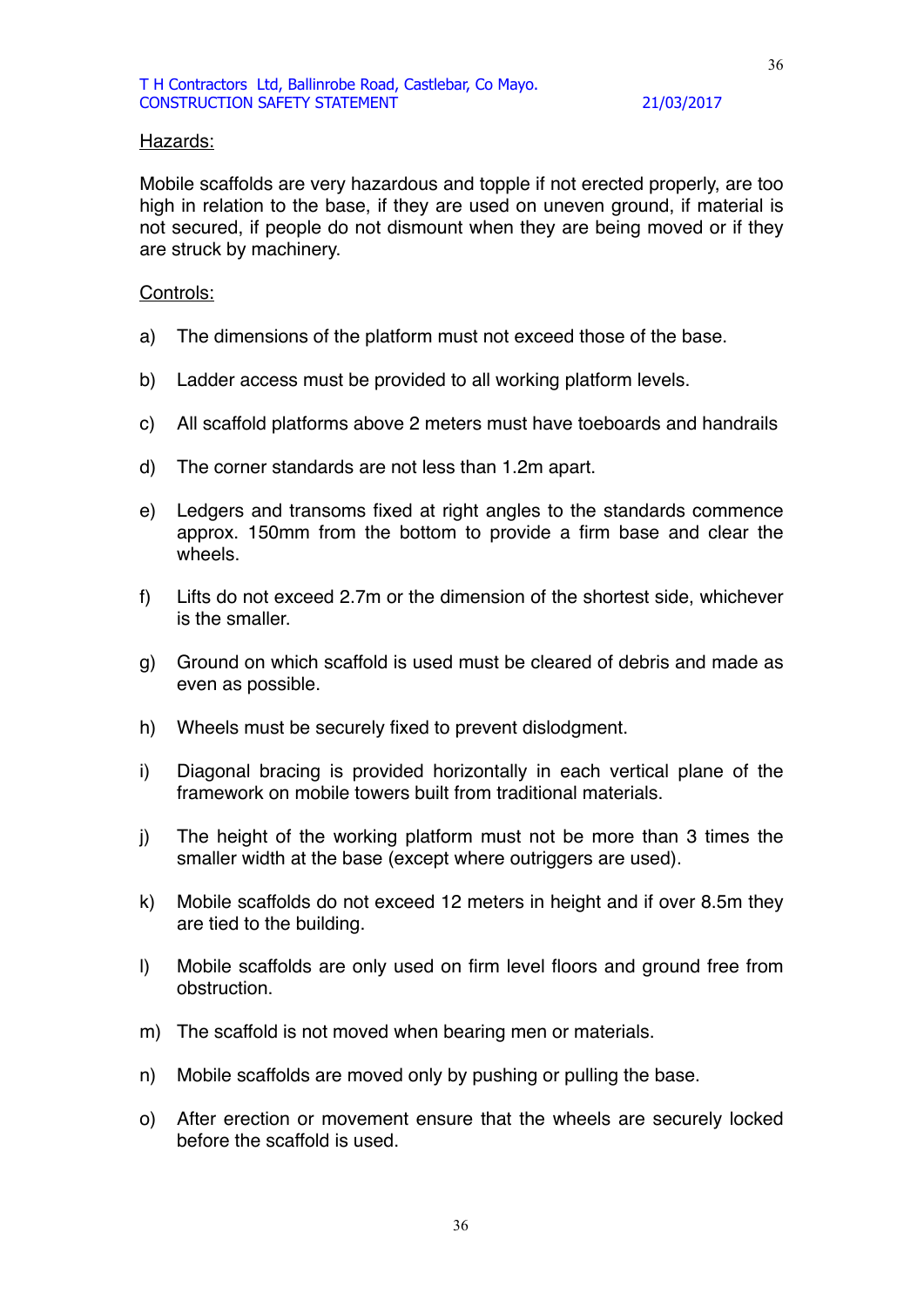- p) When any mobile scaffold is used outside in windy conditions it must be securely anchored or tied to the building.
- q) Where ground is totally unsuitable for the erection of a scaffold, a span deck should be used between two scaffolds to bridge the poor ground, allowing safe access to the workplace. This span deck must form part of the scaffold and be securely attached.
- r) To adhere to at all times the Safety, Health and Welfare at Work (Construction) Regulations 2013 and the HSA "Code of Practice for Access and Working Scaffolds.

Assessment of Risk when Controls are in place:

Medium

## **3.5 Ladders:**

Assessment of Risk:

High

| <b>HAZARDS</b>                                                                                                                                                                                        | <b>RISKS</b>                                                                                                                                    |
|-------------------------------------------------------------------------------------------------------------------------------------------------------------------------------------------------------|-------------------------------------------------------------------------------------------------------------------------------------------------|
| Unsecured ladders.<br>Unstable footing and ladders.<br>Damaged ladder.<br>Ladder too short.<br>Ladder unsuitable for the work task.<br>Overreaching while on ladder.<br>Ladder at too steep an angle. | Risk of falling off ladder causing<br>injury or even death.<br>Risk of falling materials causing<br>injury or even death to personnel<br>below. |

Precautions:

Ensure that:

All ladders in good condition before use. (Ladders with damaged or missing rungs, damaged feet or styles shall not be used).

The ladder is suitable for the work. (Remember only light work may be performed off a ladder. All ladders used on site must be certified to the EN131 standard.

Before beginning work, a dynamic risk assessment is carried out on site to determine the correct form of access and/or egress. All relevant employees briefed on the risk assessment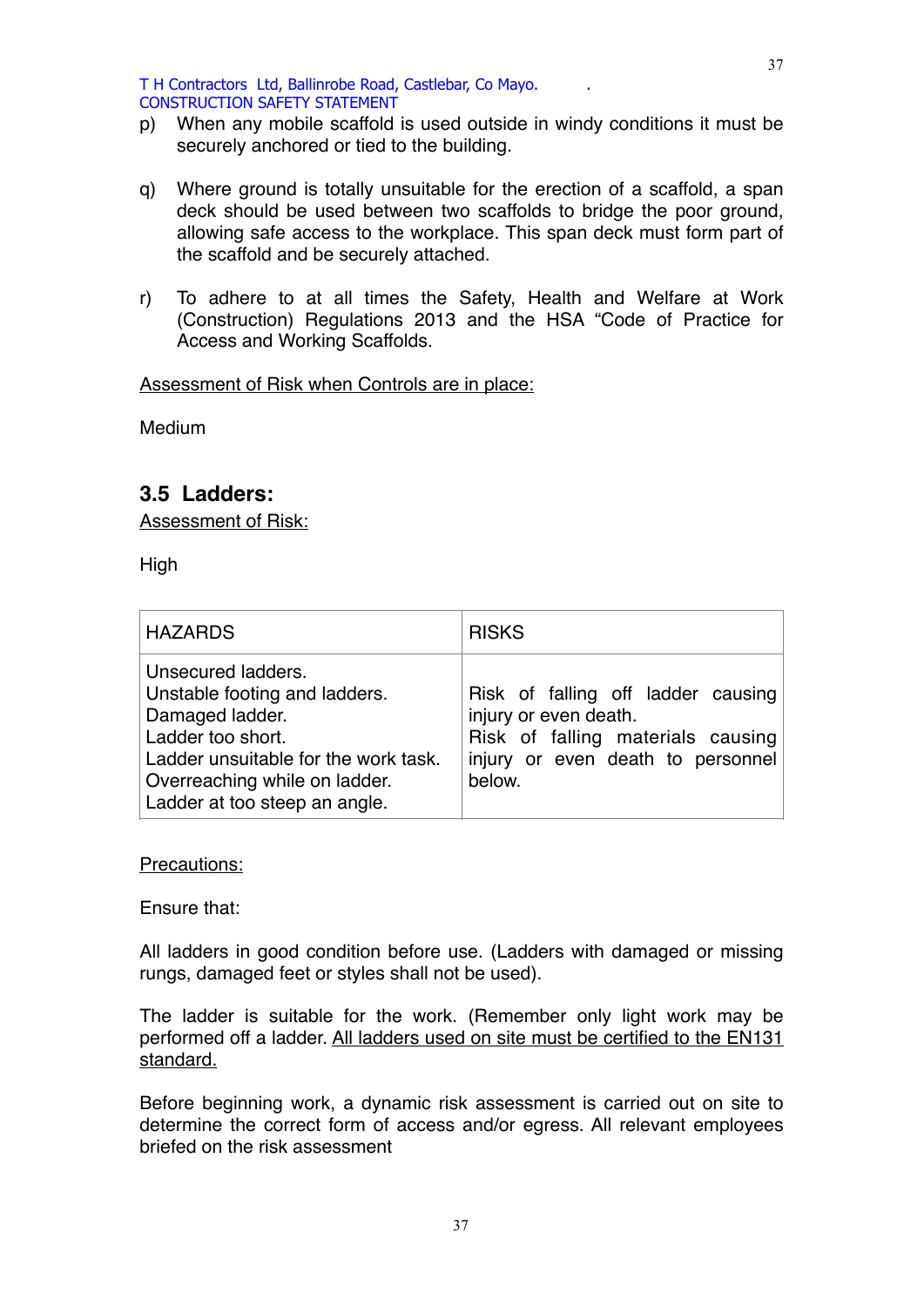The ladder is erected to the correct angle 1 in 4 (75%)

The ladder has a level and firm footing, (wedges, blocks etc. must not be used to level footing).

Ladders are never placed where there is danger of moving vehicles, overhead power lines or cranes.

Ladders are secured at all times and where they cannot be secured a second man foots the ladder.

The ladder rises above any platform, floor level or slab at least 1m (3ft).

A safety harness is worn and securely attached when both hands are required for a task whilst working from a ladder.

There is only one person on a ladder at any one time.

Both hands are free when climbing ladder.

Any person footing a ladder wears a helmet at all times.

Ladder stays or similar devices are used to avoid placing ladders against a fragile surface.

The area around the foot and top of the ladder is kept free of all rubble, rubbish materials, trailing cables and any other trip hazards.

Ladders are moved to avoid over reaching.

Users face the ladder at all times when ascending or descending and be sure footwear is free of mud, grease etc. which could cause a slip or fall.

Scaffolding or slab edge does not interfere with your footing when you step on or off the ladder.

If supplies or equipment have to be carried, ensure that a shoulder bag or a tool belt is used, never overload. 3 point contact to be maintained, ladders are not for prolonged use

Ladders are never supported by their rungs and are always secured by both styles.

Stepladders are fully opened to permit the spreader to lock and the top two steps are never used.

Ensure ladder is stored in a safe place when not in use and is not creating a hazard to others.

38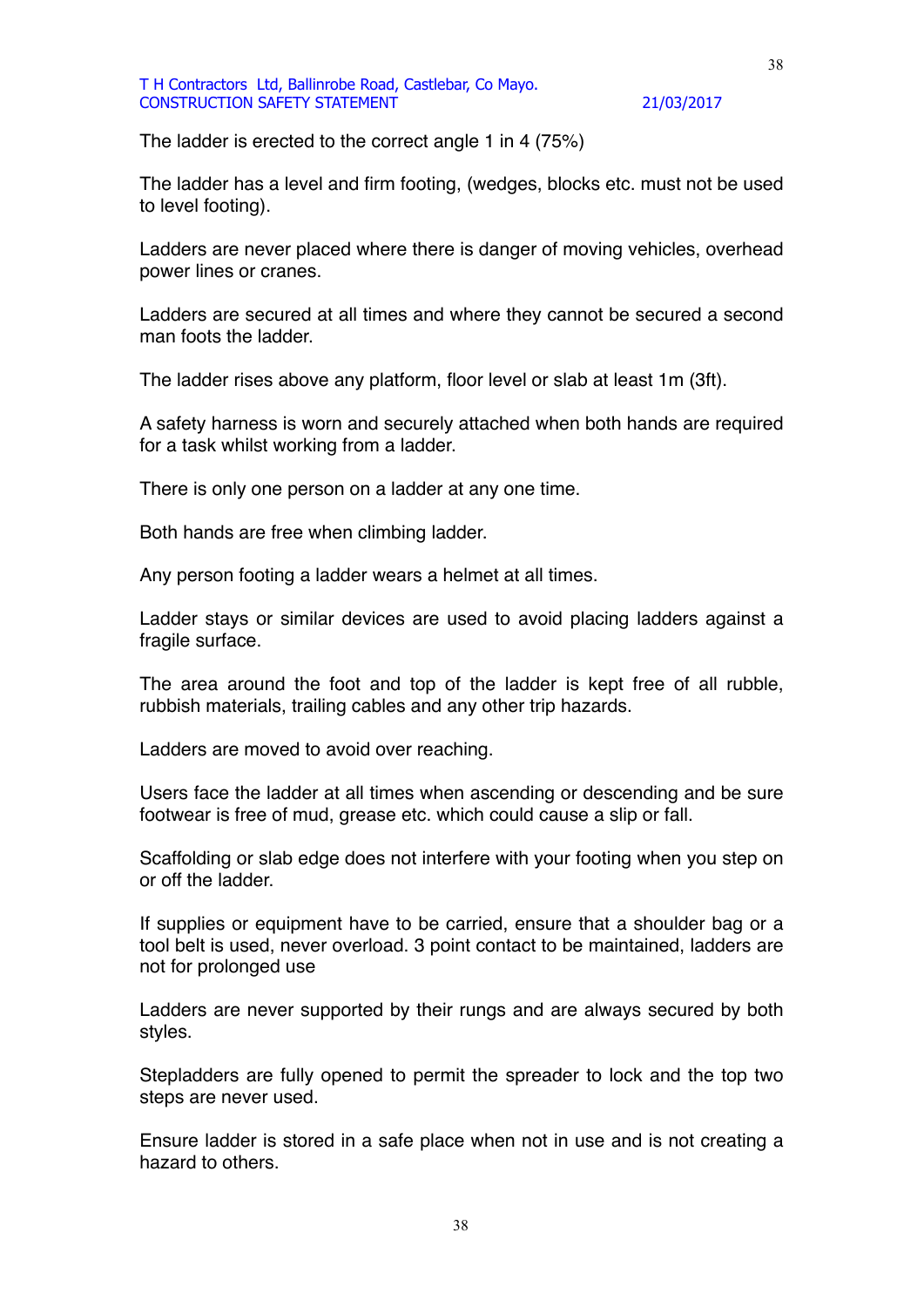Do not carry out makeshift repairs to a damaged ladder.

When using metal or metal reinforcement ladders, make sure there are no electrical hazards in the vicinity. Anyone performing Electrical work must **not** use a metal ladder or step ladder.

Ladder rungs must not be used as improvised ramps.

Ladders are removed at finishing time or made safe to prevent climbing by children.

## **Additional Safety Preventive Measures for Folding Step Ladder**

Different grades of stepladders are available; the one chosen must be strong enough for the task it is being used for. The manufacturer or supplier documentation should be observed

At any time there should only be one person on a stepladder and users should never straddle the step ladder

Assessment of Risk when Controls are in place:

Medium

## **3.6 Housekeeping:**

Assessment of Risk before controls:

Medium

| <b>HAZARDS</b>                                                                                                                                                                                                                                               | <b>RISKS</b>                                                                                                                                                                                                                                                                                                                                  |
|--------------------------------------------------------------------------------------------------------------------------------------------------------------------------------------------------------------------------------------------------------------|-----------------------------------------------------------------------------------------------------------------------------------------------------------------------------------------------------------------------------------------------------------------------------------------------------------------------------------------------|
| Broken blocks and rubble.<br>Tie wire from steel fixers and tie<br>wrapping from bales of sheeting.<br>Materials not stacked or stored<br>safely.<br>Waste materials.<br>Waste timber with nails protruding.<br>Flammable waste materials.<br>Oil spillages. | High risks of slips, trips and falls<br>causing injury.<br>Risks of standing on protruding nails<br>or contact with sharp edges causing<br>serious injury.<br>Risk of fire from flammable waste<br>material.<br>Risk to members of the public where<br>site is beside thoroughfare.<br>Risk of materials being blown around<br>in high winds. |

Controls: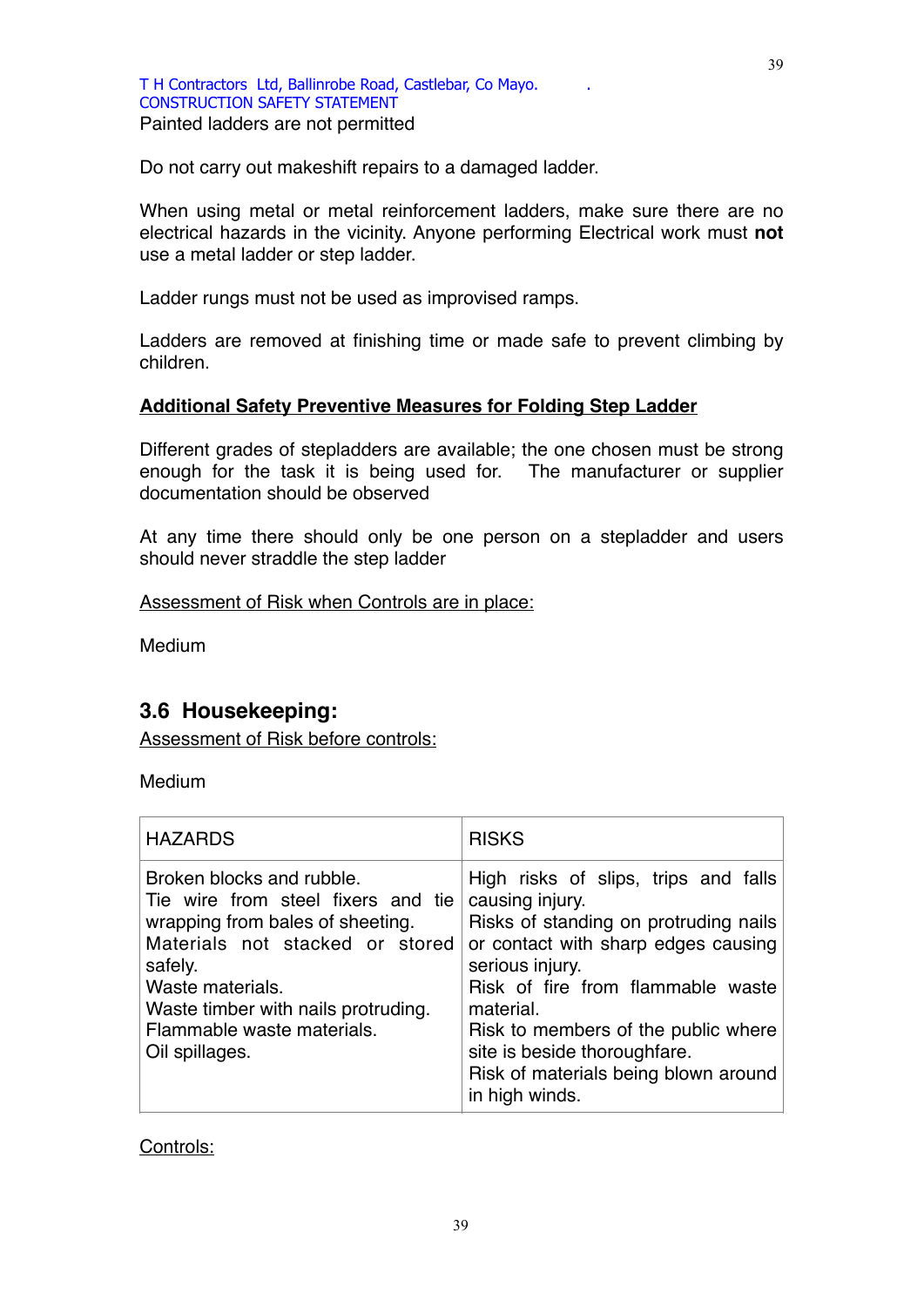### Ensure that:

- a) All materials are stored and stacked safely away from access routes or entrances.
- b) All access walkways and roadways around the site are maintained free from any rubble, rubbish or any other trip hazard.
- c) All other work areas are tidied up at the end of each workday.
- d) All timbers are de-nailed immediately.
- e) All rubbish is gathered into piles at central locations for daily removal of skip.
- f) All flammable or combustible rubbish such as wrappings from materials, cardboard etc. is skipped immediately.
- g) Ensure that children cannot knock stacks of materials.
- h) Ensure that children do not have access to any hazardous substance

Assessment of Risk when Controls are in place:

Low

## **3.7 Mechanical Lifting Devices:**

Mechanical lifting devices include winches, slings, pulley blocks, gin wheels, cranes, fork lifts etc.

### Assessment of Risk:

High

## **General:**

Accidents with cranes and lifting appliances are caused by abuse, misuse or neglect by those who operate them and by supervisors and others responsible for their operation.

It is people who cause accidents by ignoring or disregarding the regulations provided for safe systems of work.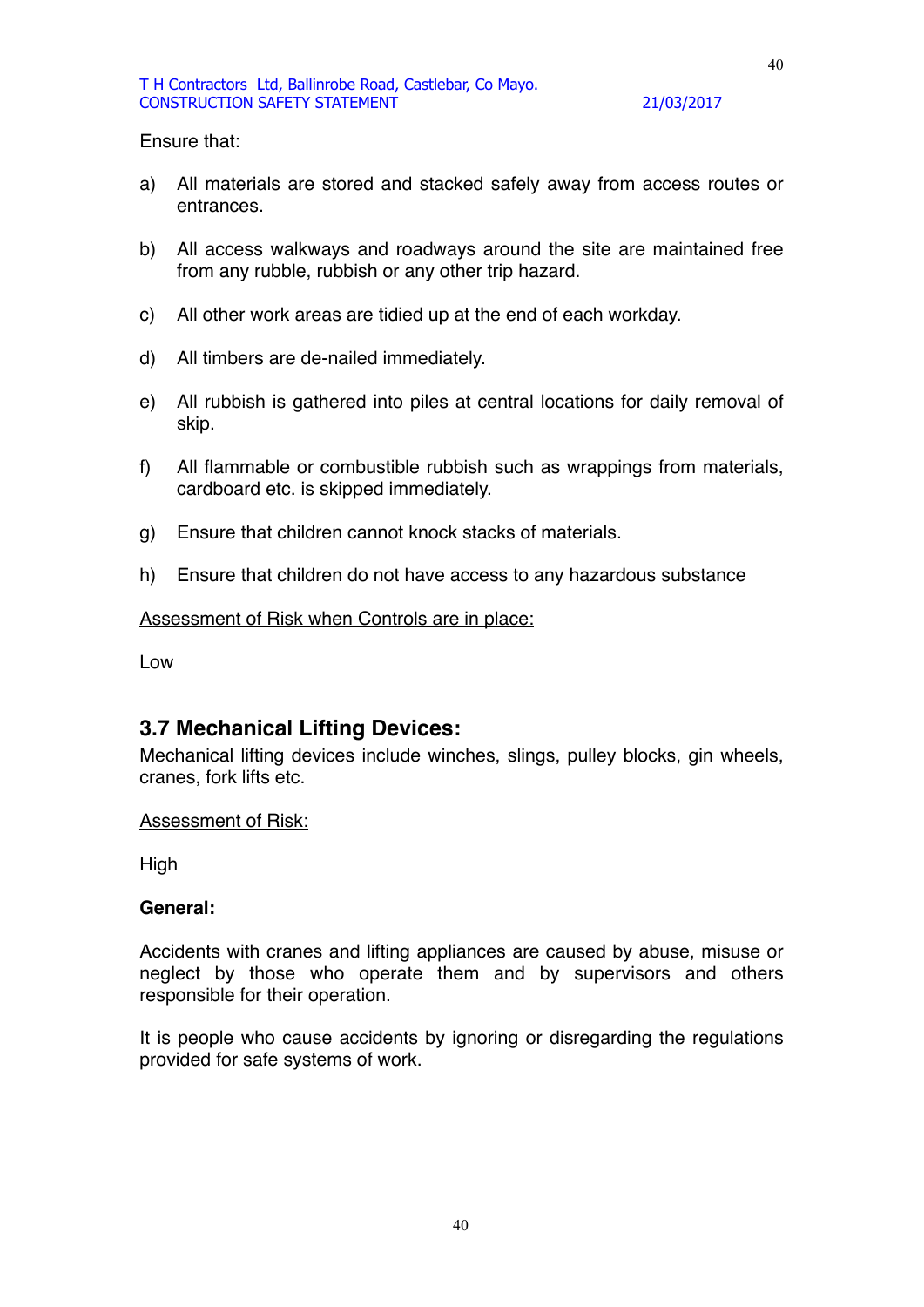| <b>HAZARDS</b>                                                                                                                                                                                                                                                                                                                                                                                                                                                                                                | <b>RISKS</b>                                                                                                                                                                                                                                                                                                                                             |
|---------------------------------------------------------------------------------------------------------------------------------------------------------------------------------------------------------------------------------------------------------------------------------------------------------------------------------------------------------------------------------------------------------------------------------------------------------------------------------------------------------------|----------------------------------------------------------------------------------------------------------------------------------------------------------------------------------------------------------------------------------------------------------------------------------------------------------------------------------------------------------|
| Lifting tackle may break allowing a<br>heavy load to be dropped on<br>workers.<br>Slings may slip allowing load to fall.<br>Loads may swing causing serious<br>injury.<br>Workers may be struck by mobile<br>crane, jibe or load causing serious<br>injury.<br>Movement of hook or block whilst<br>being lowered or lifted.<br>Safe working load may be exceeded<br>causing equipment to fail.<br>Equipment may come in contact with<br>overhead power lines.<br>Cranes may overturn with tragic<br>outcomes. | Risk of being seriously injured by a<br>heavy load falling.<br>Risk to members of the public where<br>site is beside thoroughfare.<br>Risk of a crane overturning - multiple<br>fatalities.<br>Where there are multiple cranes,<br>collision of crane with another.<br>Workers may be struck by mobile<br>crane, jibe or load causing serious<br>injury. |

## Risks:

The risks attached to any failure of cranes or other lifting appliances are very high as many people can be seriously injured by a heavy load falling or a crane overturning.

## Controls:

- a) The Safety, Health and Welfare at Work (General Applications Regulations) 2007- 2016 applicable to lifting appliances must be adhered to.
- b) Lifting machines must be constructed, installed, protected, worked and maintained so as to prevent damage.
- c) They will be examined and tested by competent persons before being taken into use and after any substantial alterations or repairs.
- d) Test certs will be issued and the results of each examination entered on Form GA1 with the permanent mark of identification and safe working load also recorded.
- e) Competent persons will carry out weekly inspections and records of such inspections entered on Form GA2.
- f) Keep the test certificates for all lifting machinery and tackle showing its safe working load and the annual or six monthly examination reports.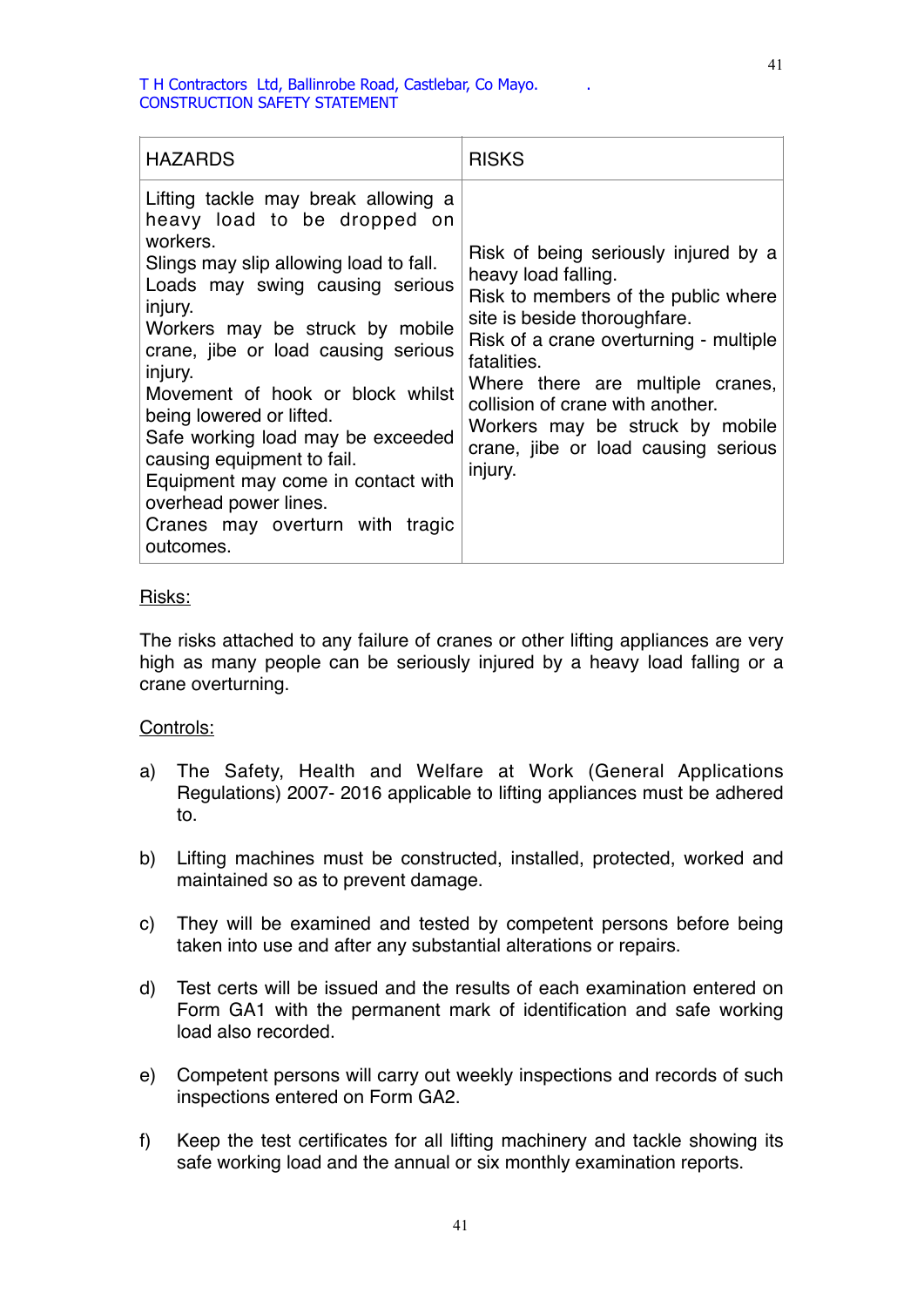- g) Only use certified lifting equipment, marked with its S.W.L (Safe Working Load), which is not overdue for examination.
- h) Never exceed the S.W.L of machines or tackle. Remember the load in the legs of a sling increases as the angle between the legs increase.
- i) Never lift a load if in doubt of its weight or the inadequacy of the equipment.
- j) Never use makeshift, damaged or badly worn equipment, chains shortened with knots, linked or twisted wire ropes, frayed or rotted fibre ropes.
- k) A wire rope must not be used if more than five percent (one in twenty) of the wires can be seen to be broken in any 10-centimetre length.
- l) All loads, irrespective of their shape or size, are slung so that their centre of gravity falls immediately below the crane hook.
- m) Provide suitable packing to protect slings from damage by sharp edges of loads and do not allow tackle to be damaged by being dropped or dragged from under a load.
- n) Ensure that snatch loading does not take place.
- o) Cranes must have a fully competent slinger or banksman and use a recognised signalling system.
- p) Ensure that people or loads cannot fall from a high level when using lifting machines like lifts, hoists, cranes.
- q) Never allow anyone to be carried with a load.

Assessment of Risk when Controls are in place:

Medium

## **3.8 Manual Handling:**

Assessment of Risk:

Medium/High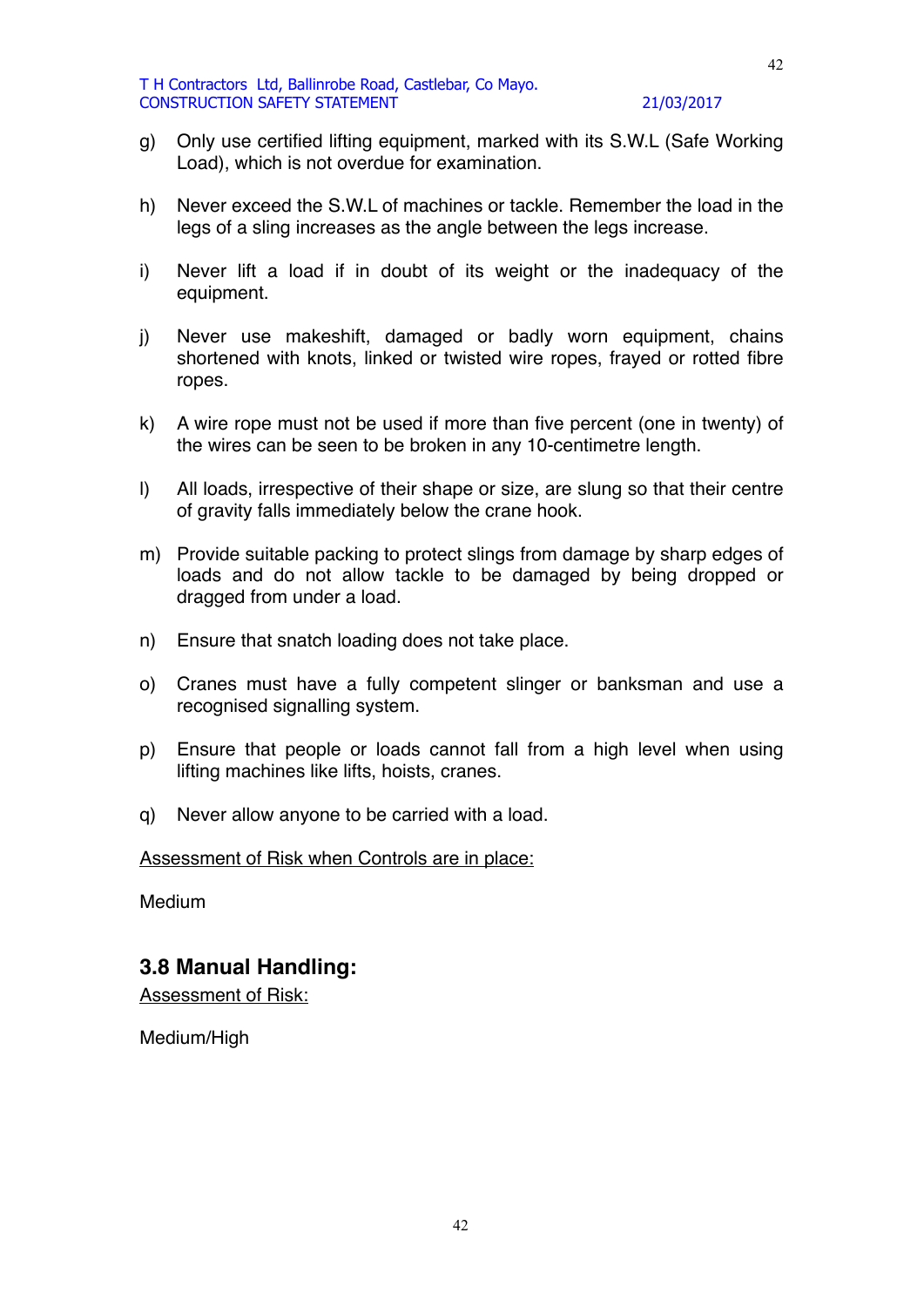| <b>HAZARDS</b>                                                                                                                                                                                                                                                                                                        | <b>RISKS</b>                                                                                                                                                                                                                      |
|-----------------------------------------------------------------------------------------------------------------------------------------------------------------------------------------------------------------------------------------------------------------------------------------------------------------------|-----------------------------------------------------------------------------------------------------------------------------------------------------------------------------------------------------------------------------------|
| Heavy Loads.<br>Awkward Loads.<br>Using improper lifting methods.<br>Sharp or rough edges.<br>Hot or cold surfaces.<br>Carrying loads that obstruct carrier<br>view.<br>Loading onto low platforms.<br>Loading onto high platforms.<br>Overreaching.<br><b>Repetitive Movements</b><br>Bending rather than squatting. | Strained back, injuries.<br>Slipped disks.<br>Industrial deformities.<br>Repetitive strain injury, hernias.<br>Injuries to feet and legs from<br>dropping objects.<br>Injury to hands from sharp, rough,<br>hot or cold surfaces. |

## Controls:

Ensure that:

- a) Mechanical lifting methods are used where possible.
- b) Persons required to perform manual handling tasks are instructed on correct lifting methods.
- c) All manual handling tasks are planned to minimise risks.
- d) Work areas and access routes are free of trip hazards.
- e) Proper personal protective equipment such as safety boots and gloves are used.
- f) Always adhere to Safe Work Practice sheet. (Appendix A)

Assessment of Risk when Controls are in place:

Medium/Low

## **3.9 Temporary Electric's:**

Assessment of Risk:

High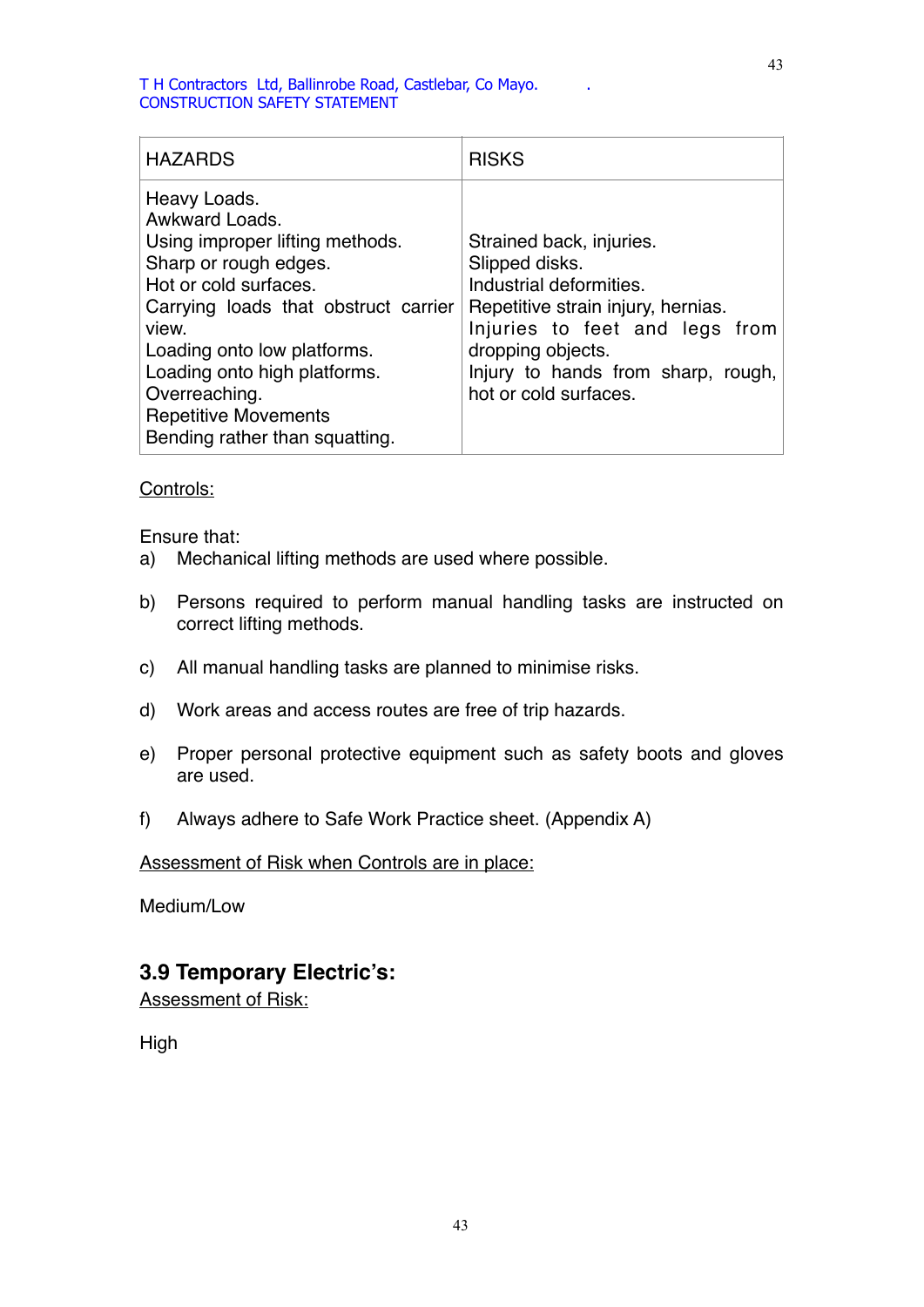| <b>HAZARDS</b>                                                                                                                                               | <b>RISKS</b>                                                                                                                                                                                                                                                                                                                     |
|--------------------------------------------------------------------------------------------------------------------------------------------------------------|----------------------------------------------------------------------------------------------------------------------------------------------------------------------------------------------------------------------------------------------------------------------------------------------------------------------------------|
| Live electric current.<br>Trailing cables across access routes.<br>Damaged equipment and cables.<br>Surface water on site.<br>Overloaded sockets and cables. | Risk of serious injury or death from<br>electric shock.<br>Risk of injury from tripping over<br>trailing cables.<br>Risk of mechanical damage to<br>cables trailing across site access<br>ways and roads.<br>Risk of burns from contact with live<br>electric equipment.<br>Risk of fire from overloaded<br>equipment or cables. |

### Controls:

Ensure that:

- a) All temporary electric distribution cables and equipment is 110 volt and wired into an Earth Leakage Circuit Breaker (ELCB) or RCD.
- b) All sockets are waterproof sockets and are in good condition without any exposed wires and wired by a competent electrician.
- c) All transformers and distribution boards are in good condition with all trip switches working properly.
- d) A competent person does a weekly check on all equipment.
- e) Damaged cables are replaced immediately and no temporary joints used.
- f) Cables do not trail across access walkway, doorways, stairs etc causing trip hazards.
- g) Cables crossing site roadways are buried in cable ducting.
- h) Electrical system is wired through Residual Current Circuit Breaker (RCD) to prevent current overload.
- i) Cables are kept clear of sharp edges and from underneath doors where they may be damaged.
- j) All power is isolated at finishing time.

### Assessment of Risk when Controls are in place:

Medium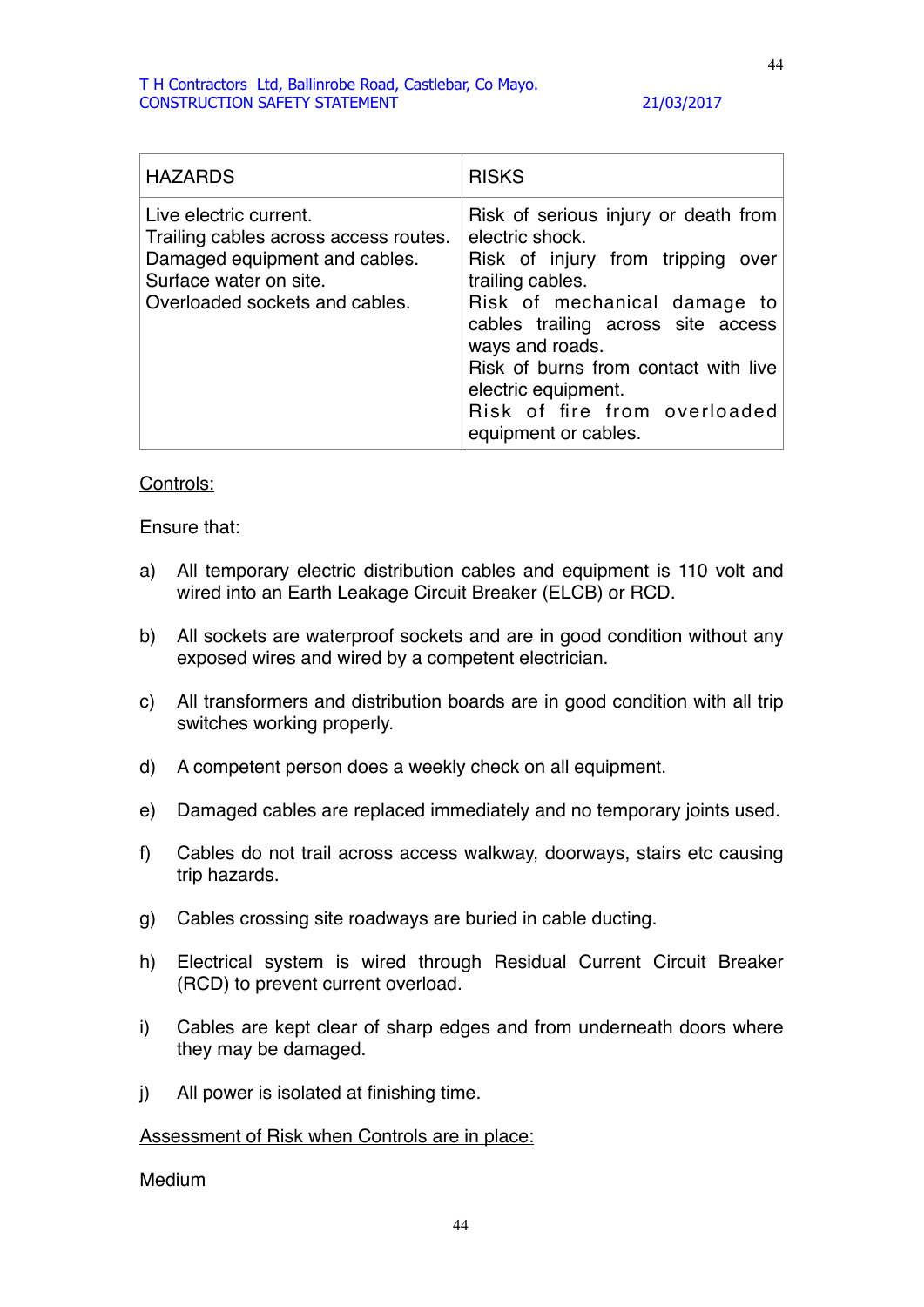## **3.10 Hazards from Electricity**

General Hazards:

Electricity is a safe and efficient form of energy but if electricity is misused it poses one of the greatest hazards in the workplace. Some knowledge of electricity for all personnel is essential because the injuries are usually more severe than those resulting from other hazards and also because misuse of electricity or poor maintenance, is responsible for a large proportion of fires.

| <b>HAZARDS</b>                                                                                                                                                | <b>RISKS</b>                                                                                                                                                                   |
|---------------------------------------------------------------------------------------------------------------------------------------------------------------|--------------------------------------------------------------------------------------------------------------------------------------------------------------------------------|
| Live electric current.<br>Damaged equipment and cables.<br>Overloaded sockets and cables.<br>Poor or incompetent installations<br>220 volt or higher voltages | Risk of serious injury or death from<br>electric shock.<br>Risk of burns from contact with live<br>electric equipment.<br>Risk of fire from overloaded<br>equipment or cables. |

Assessment of Risk:

High

Risks Involved:

1. From Electric Shocks:

If a person is in contact with earthed metalwork or is inadequately insulated from earth, then because the human body and the earth itself are good conductors of electricity, they form a circuit through which electricity under fault conditions can flow.

As electric shock affects the nervous system and can cause muscular contraction, including the inability to let go, thus increasing the risk of serious consequences. An electric arc dissipates considerable energy in the form of intense heat which can cause extensive and deep seated burns, possibly contaminated with vaporised metal. High frequency currents can cause internal burns if allowed to pass through the body, although little sensation of shock is experienced.

(a) Over 0.01 amps through the heart can be fatal, currents as low as amps maintained over a period can have the same effect.

(b) 0.01-0.015 amps causes muscular spasm which includes inability to let go, thus the shock is prolonged and will convert a minor shock into a major fatal one.

(c) 0.002-0.005 amps is the threshold of feeling.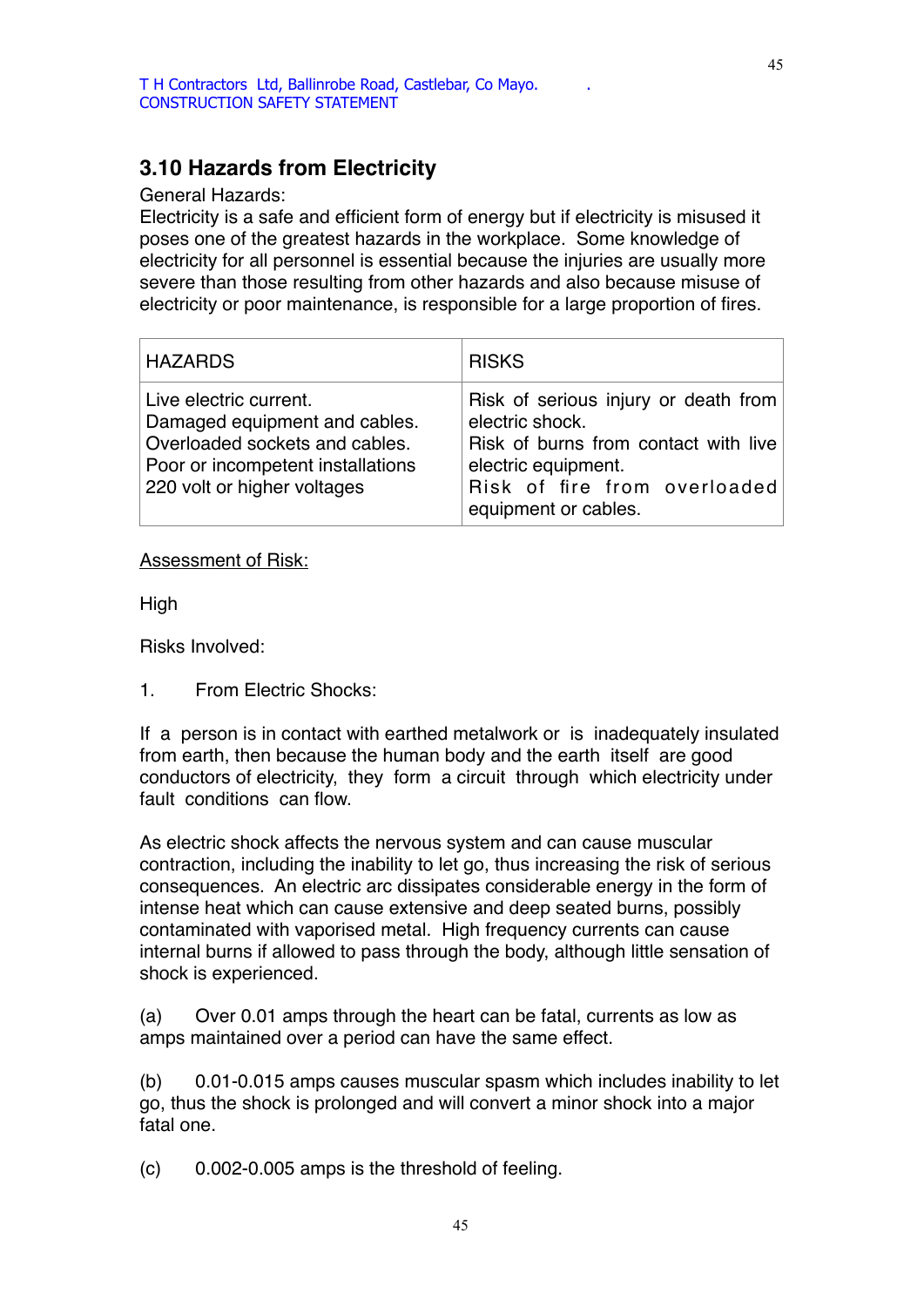(d) 0.002 amps is the maximum safe current that may be accidentally momentarily passed though the body.

The amount of current passing through the body depends on the voltage applied to the body and on its resistance. The body's resistance varies with the state of health, moisture on the skin, wet ground conditions and other factors and may be as low as 1500 ohms hand to foot.

2. From fixed, portable and handheld metal clad apparatus:

The risk of shock from fixed apparatus is low provided that maintenance and regular checks are carried out.

However, the use of portable handheld appliances supplied by means of a flexible cable, plug and socket, can increase the risk because they are subject to much greater wear and tear. Wear is concentrated at points where these flexible cables enter appliances and plugs and the flexible cables can be damaged by works transport or while lying on the ground.

The effects of this wear or damage could be to cause an overload fault or an earth fault, which will result in the conductors being made dead and safe. If, however, at the same time damage has caused a concealed open circuit in the earth conductor, the situation becomes dangerous. In the event of an earth fault, no current can flow in the fault circuit because it is broken, therefore, the fuse or MCB will not operate.

The case of the appliance will remain charged. A 110Volt portable tool could be live at 240 volts because of an earth fault in the 240 volt winding and a broken earth wire in the cable supplying the 240/110 volt transformer feeding it.

Precautions:

110V Electrical Systems:

110 Volt systems are always used with tools, temporary lighting and other equipment, with the following exception:

(a) In the case of an appliance comprising a motor which is rated at, or exceeds 2 horse power.

(b) In the case of other appliances whose rated input is at, exceeds 2 kilovolts.

These 110v systems which use transformers at the mains supply to step down the voltage are much safer and the risks of serious electric shock are low. All component parts of the system, plugs, etc. are colour coded yellow for easy identification. The centre point of the lower voltage winding of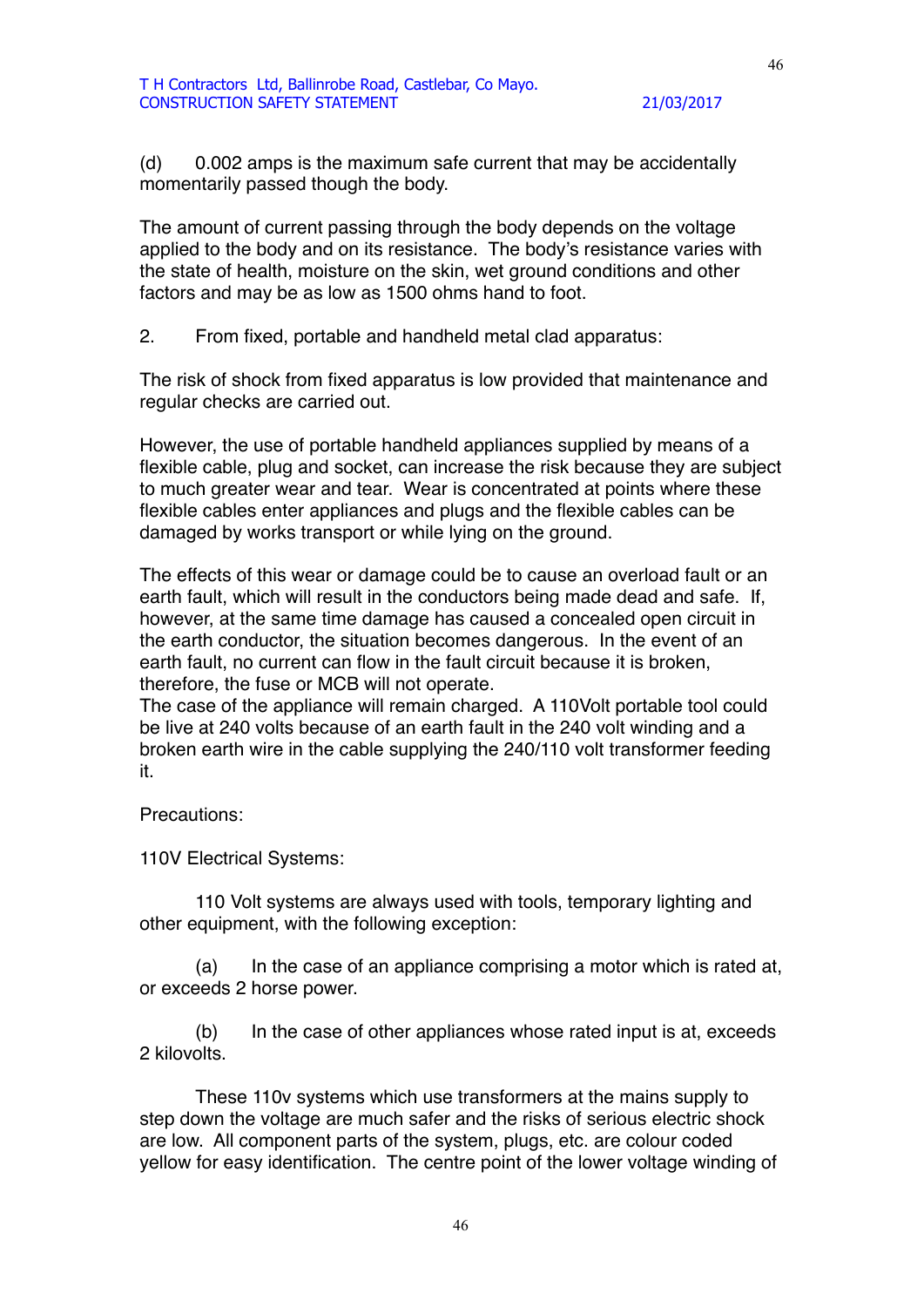the transformer is tapped and brought out for a permanent connection to earth.

All transformers must be covered with the protection of an "Earth Leakage Circuit Breaker" (E.L.C.B.) or a "Residual Current Device" (R.C.D).

- Double Insulated and all Insulated Tools:

These are safer than ordinary tools because they incorporate layers of protective insulation or its equivalent to prevent any external metal parts from becoming "live" and causing electric shock during normal dry operating conditions.

## -Cables:

The type of cable in use must be suitable for the purpose for which it is used. All damaged cables are replaced. If a cable repair is attempted, special connectors are used, as taped joints are not satisfactory to maintain the physical properties of the cable. Cable drums are fully unwound to prevent overheating and subsequent damage.

### **Controls**

- a) Be aware of all buried services and cables and trace the position of the cables as accurately as possible with cable plans and cable location devices. Contact the Electricity Supply Board for assistance.
- b) Display abstracts from the regulations and resuscitation instructions, and ensure all regulations are complied with.
- c) Render all overhead cables harmless where possible or provide warning devices. Avoid flashover by ensuring that no part of any machine, ladder, etc. does within 10m of a power line, unless authorised.
- d) Plan ahead and ensure that all electrical supplies are properly installed and maintained by a competent electrician.
- e) Use 110 volt electrical systems with double insulated and all insulated tools.
- f) Residual current devices are provided where equipment is used at mains voltage and screened cables are also used. These devices operate within 30 milliseconds if the earth leakage exceeds 30 ma.
- g) Ensure the plugs, sockets and all such fittings are of a high standard and sufficiently robust for their proposed use.
- h) Ensure that fuses, circuit breakers, and other devices are correctly rated for the circuit they protect.
- i) Prevent the access to electrical dangers, keep distribution boards covered and closed, and if possible locked, with the key held by a responsible person. implement lock out procedures.
- j) Ensure that main switches are readily accessible and clearly identified, and that everyone knows their location and how to use them in an emergency.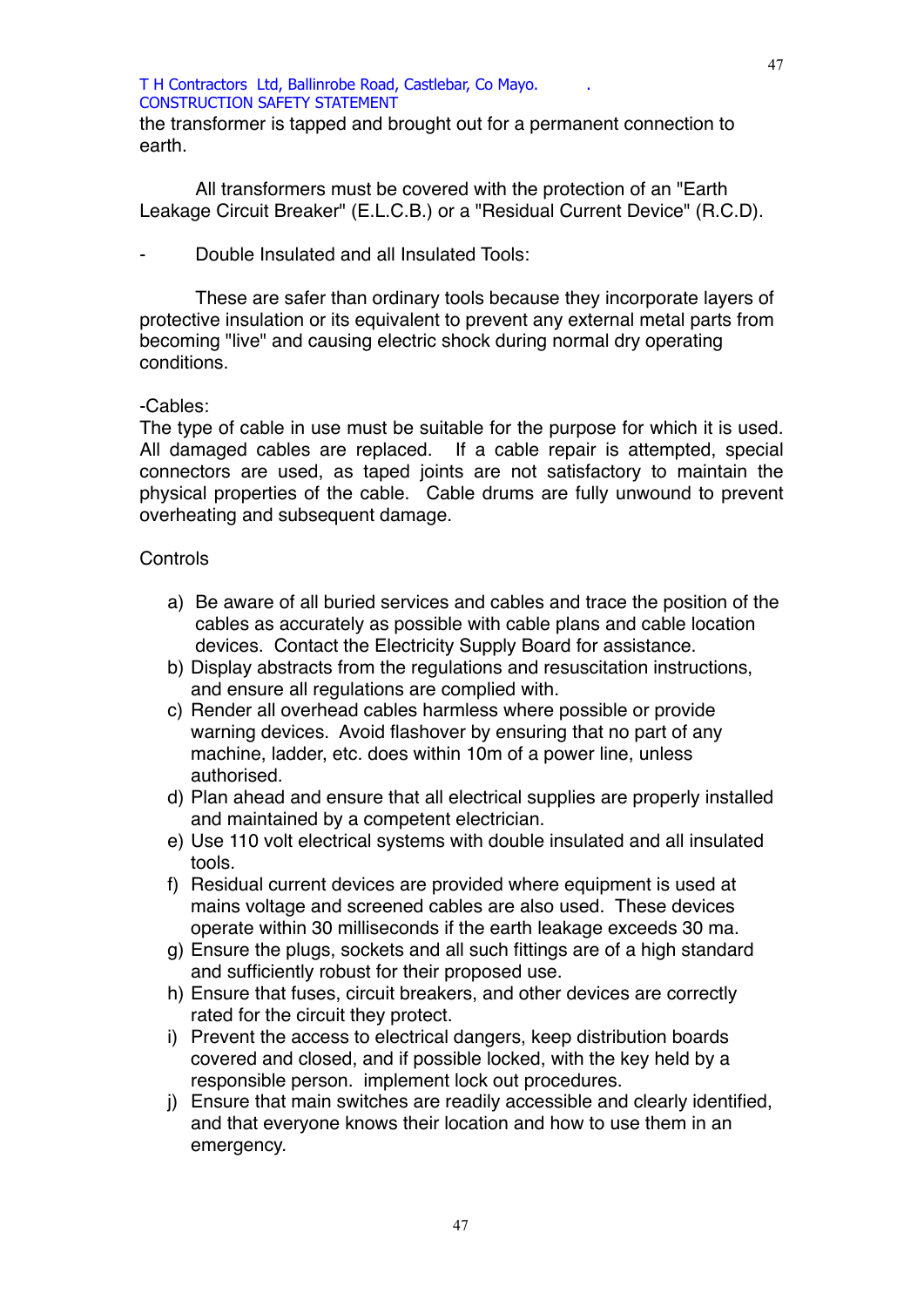- k) All portable apparatus are listed so that it can be regularly inspected and its condition recorded.
- l) Suspect or faulty apparatus are taken out of use.
- m)Tools and power sockets are switched off before plugging in.
- n) Where the E.S.B. lines Gas lines or Telecom lines on a site are underground, it is of the utmost importance that these lines are clearly marked and that all site personnel are made aware of their whereabouts using clear and permanent markers.
- o) Follow the H.S.A.s "Code of Practice for Avoiding Danger from Underground Services.

Assessment of Risk when Controls are in place:

Medium

## **3.11 Temporary Lighting:**

Assessment of Risk:

Medium/High

| <b>HAZARDS</b>                                                                                                         | <b>RISKS</b>                                                                                                                                          |
|------------------------------------------------------------------------------------------------------------------------|-------------------------------------------------------------------------------------------------------------------------------------------------------|
| Live electric current.<br>Trailing cables across access routes.<br>Poor lighting to work areas.<br>Poor site lighting. | Risk of serious injury or death from<br>electric shock.<br>Risk of injury from trips or falls.<br>Risk of injury from walking into<br>unseen hazards. |

Controls:

Ensure that:

All work areas are well lighted. Adequate lighting is provided where necessary for safe access around site. All temporary lighting is 110 volts. All lights and cables are in good condition and suspended properly to prevent causing a trip hazard and from coming in contact with surface water. All lighting circuits are wired through an ELCB

Assessment of Risk when Controls are in place:

Medium/Low

## **3.12 Hand and Power Tools:**

Assessment of Risk: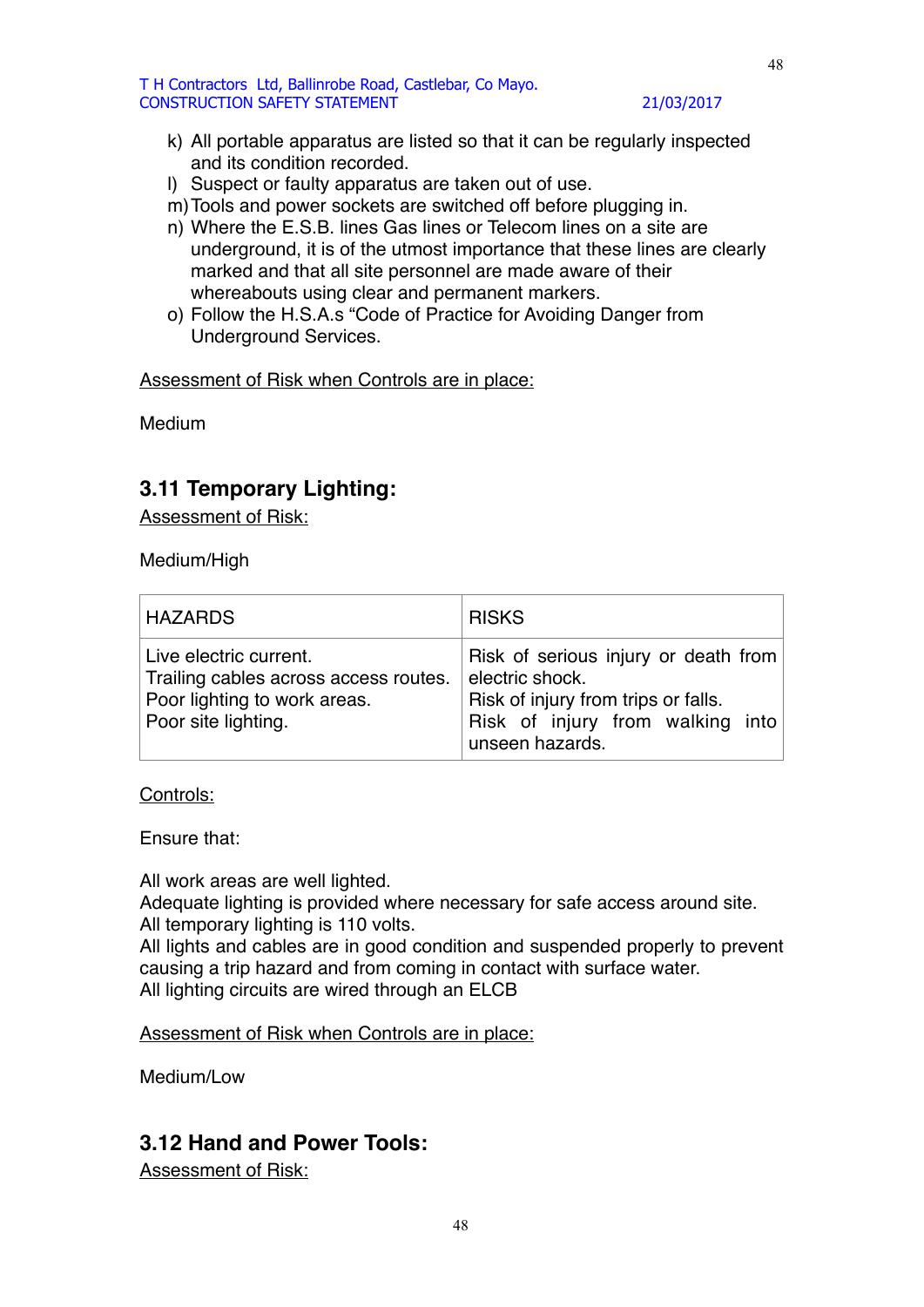### Medium/High

| <b>HAZARDS</b>                                                                                                                                                 | <b>RISKS</b>                                                                                                                                                                                                                                                                                                                                                                                                                                          |
|----------------------------------------------------------------------------------------------------------------------------------------------------------------|-------------------------------------------------------------------------------------------------------------------------------------------------------------------------------------------------------------------------------------------------------------------------------------------------------------------------------------------------------------------------------------------------------------------------------------------------------|
| Sharp edges.<br>Electric power.<br>Flying materials, metal filing's, dust<br>etc.<br>Hot surfaces.<br>Trailing cables.<br>Rotating chucks or blades.<br>Noise. | Risk of injury to hands and other<br>body parts from sharp tools or<br>edges.<br>Risk of muscular strain to wrist and<br>hands.<br>Risk of injury to eyes from flying<br>materials such as sparks or dust.<br>Risk of minor burns from hot<br>surfaces.<br>Risk of electric shock from unearthed<br>or uninsulated tools.<br>Risk of tripping over trailing cables.<br>Risk of noise induced hearing loss<br>from over exposure to noisy<br>equipment |

## Controls:

Ensure that:

- a)Sharp or pointed tools and equipment are stored and carried safely in tool boxes or tool belts.
- b)Any defective tools or equipment are replaced immediately.
- c) All electrical equipment with metal casing is properly earthed and all other tools are double insulated.
- d)All cables are kept tidy and away from access routes and walkways.
- e)All personal protective equipment such as safety goggles, earmuffs and gloves are worn appropriate to the equipment used.
- f) All rotating blades or discs are guarded. Guards are maintained in good condition and kept in place at all times.
- g)Power supply is disconnected before making any adjustment, changing any discs or blades.
- h)Power tools are worked on 110 Volts (Nothing more).
- i) Steadying handles are kept on equipment at all times.
- j) Manufacturer instructions are read and fully understood before operating.
- k) All tools and equipment are immobilised or kept out of reach of children.

### Assessment of Risk when Controls are in place:

Low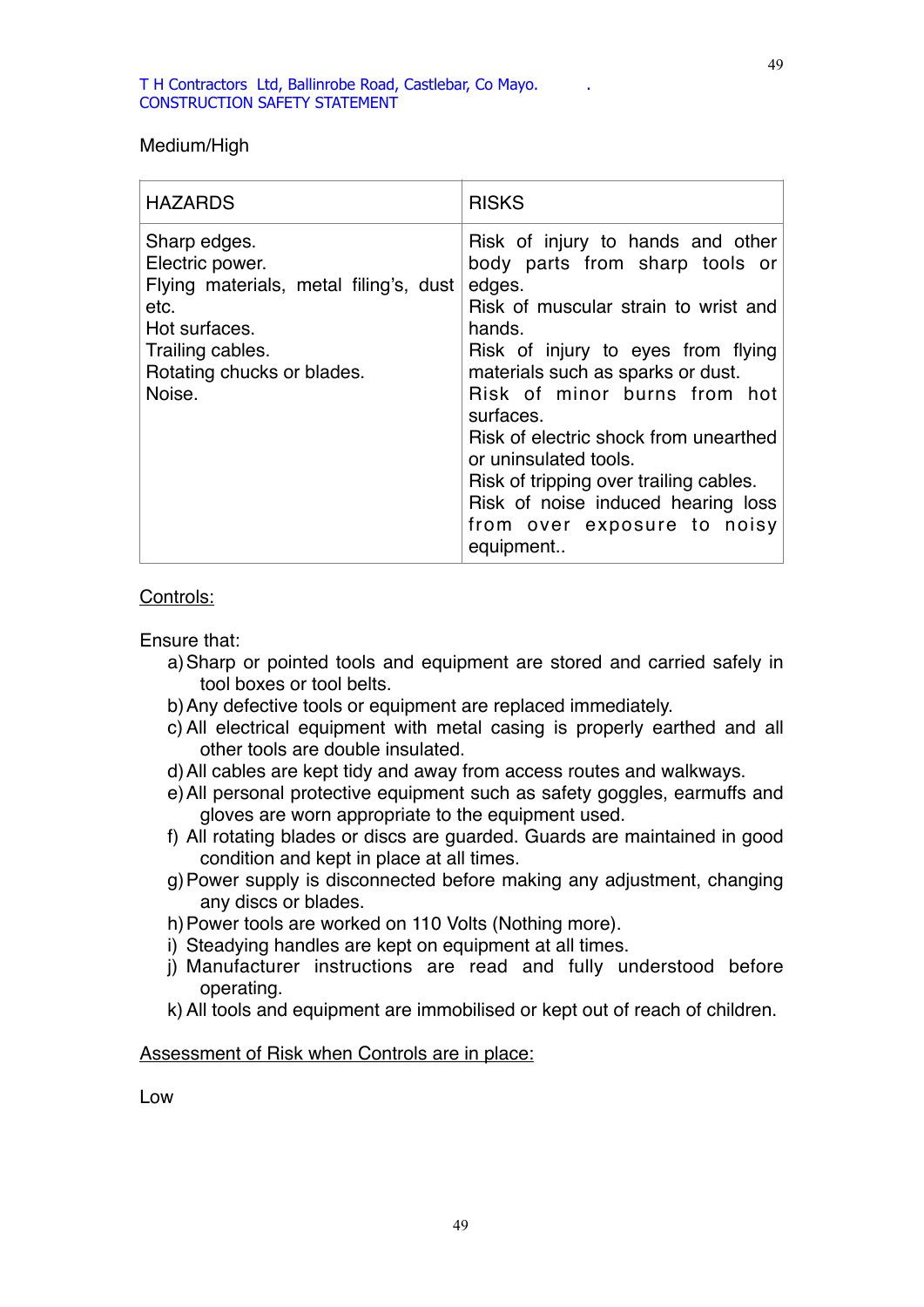# **3.13 Abrasive Wheels (Angle Grinders and Consaws):**

Assessment of Risk:

High

| <b>HAZARDS</b>                                                                                                                                                                                   | <b>RISKS</b>                                                                                                                                                                                                                                                                                                                                                                                                                                                                                                                                                                                                                                                                                                                  |
|--------------------------------------------------------------------------------------------------------------------------------------------------------------------------------------------------|-------------------------------------------------------------------------------------------------------------------------------------------------------------------------------------------------------------------------------------------------------------------------------------------------------------------------------------------------------------------------------------------------------------------------------------------------------------------------------------------------------------------------------------------------------------------------------------------------------------------------------------------------------------------------------------------------------------------------------|
| Rotating disc or blade.<br>Abrasive disc.<br>Flying sparks, dust or materials.<br>Noise.<br>Disc or blade not correctly fitted.<br>Incorrect disc used.<br>Trailing cables.<br>Electrical power. | Risk of injury to hands or other body parts<br>due to contact with rotating blade or disc.<br>Risk of disc shattering due to incorrect<br>mounting, over speeding or incorrect use<br>of disc.<br>Risk of disc or blade being thrown off due<br>to incorrect mounting.<br>Risk of eye injury from sparks, dust or<br>flying materials.<br>Risk of injury to hands and other parts<br>from hot sparks.<br>Risk of noise induced hearing loss from<br>overexposure to high noise levels.<br>Risk of injury to other persons working in<br>the area close to noise, sparks, dust or<br>other materials.<br>Risk of fire from hot sparks.<br>Risk of tripping over trailing cables.<br>Risk of electric shock from exposed wires. |

## Controls:

Ensure that:

All persons operating angle grinders/consaws are fully instructed in safe mounting of blades and discs and safe operating of machine.

All persons mounting blades or discs should have completed an "Abrasive Wheels" course.

Those who have completed the "Abrasive Wheels" course and passed the assessments must be authorised have their name entered on the Company Safety Statement.

Only 110 volt supplied tools are permitted on site.

Equipment is in good repair; any defects are repaired and faulty equipment replaced.

All guards are fitted, kept in position and maintained in good condition.

All personal protective equipment such as goggles, face shields, boots, gloves and overalls are worn when necessary.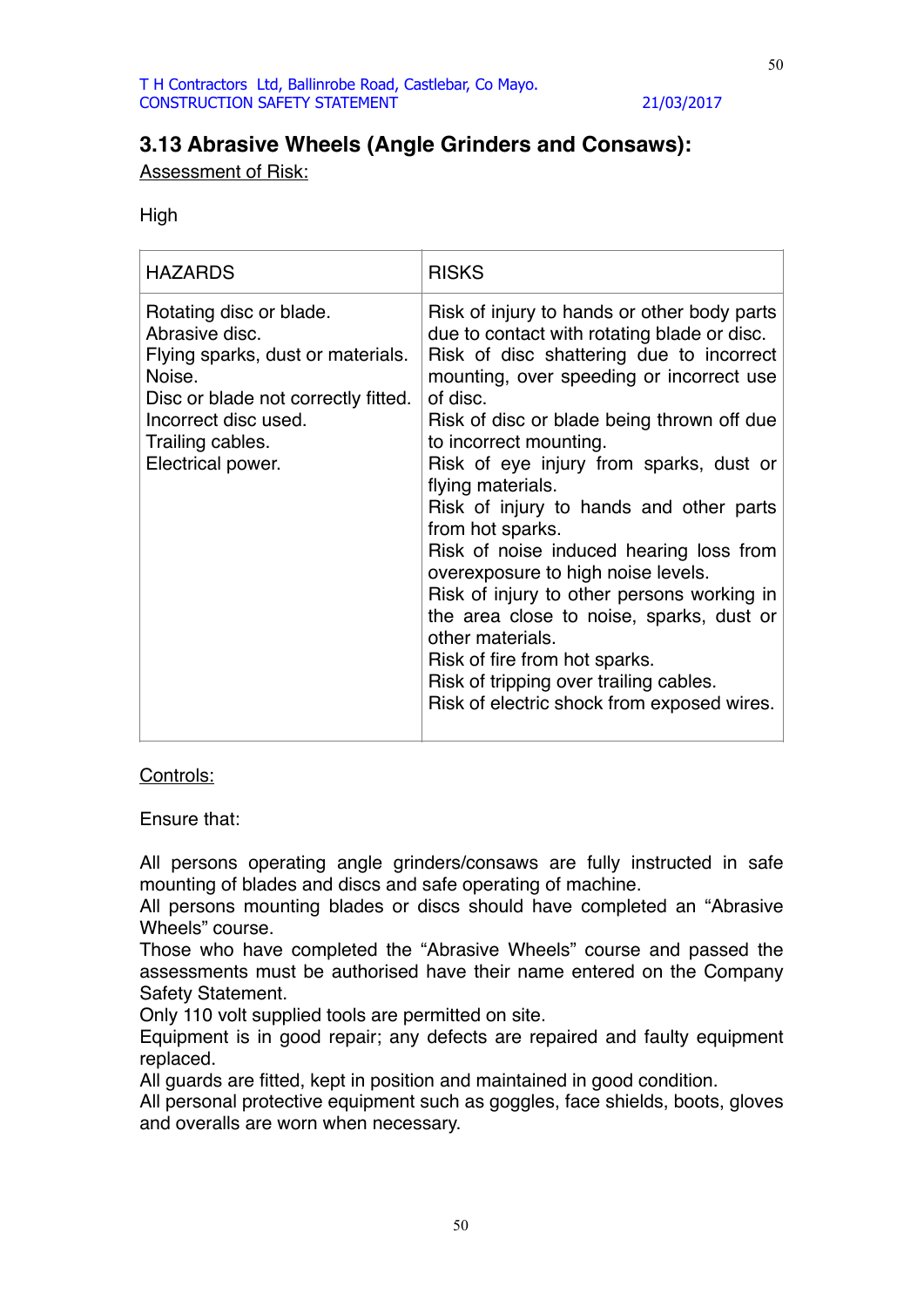The correct disc is used for whatever type of material is being cut or worked on. For Diamond discs "Dry" Discs may be used wet or dry "Wet" Discs may only be used wet - using water to cool and suppress dust)

The disc or blades are mounted correctly and follow all manufacturer instructions.

The disc or blades are mounted by a trained person

The mounting nuts are not damaged and in good condition; replace if necessary.

The correct mounting tool or spanner is used and never over tightened, as the wheel will tighten itself as it spins.

The spindle speed on the machine and disc are clearly marked and matched up with each other.

A grinding disc is never used for cutting or vice versa.

The grinder is used at the correct angle and does not get choked causing excessive stress to the blade.

Care is taken to where hot sparks or flying materials will go. Move any combustible materials away and warn other workers in the area.

Any trailing cables are kept tidy and away from access routes and walkways. A 'Hot work Permit' may be needed for any Grinding operations

Assessment of Risk when Controls are in place:

Medium

## **3.14 Burning and Welding:**

Assessment of Risk:

High

| <b>HAZARDS</b>                                                                                                                                                             | <b>RISKS</b>                                                                                                                                                                                                                                                                                                                                                                                                                                                                                                                   |
|----------------------------------------------------------------------------------------------------------------------------------------------------------------------------|--------------------------------------------------------------------------------------------------------------------------------------------------------------------------------------------------------------------------------------------------------------------------------------------------------------------------------------------------------------------------------------------------------------------------------------------------------------------------------------------------------------------------------|
| Welding and burning operations<br>have a high potential for<br>personnel injuries and fires.<br>Electrical power.<br><b>Gasses and Gas cylinders</b><br>Ultra Violet light | Exposure to ultra violet radiation.<br>Exposure to extreme heat causing burns.<br>Inhalation of metal oxide dust causing<br>irritation and infection of the upper<br>respiratory tract.<br>Leakage of gas cylinders or hoses<br>causing fire or explosion.<br>Risk of dangerous chemical reaction<br>when gases come in contact with<br>substances such as oil and copper.<br>Risk of fire from sparks or welding slag.<br>Injury from handling or being struck by<br>cylinders.<br>Risk of electric shock from exposed wires. |

Controls: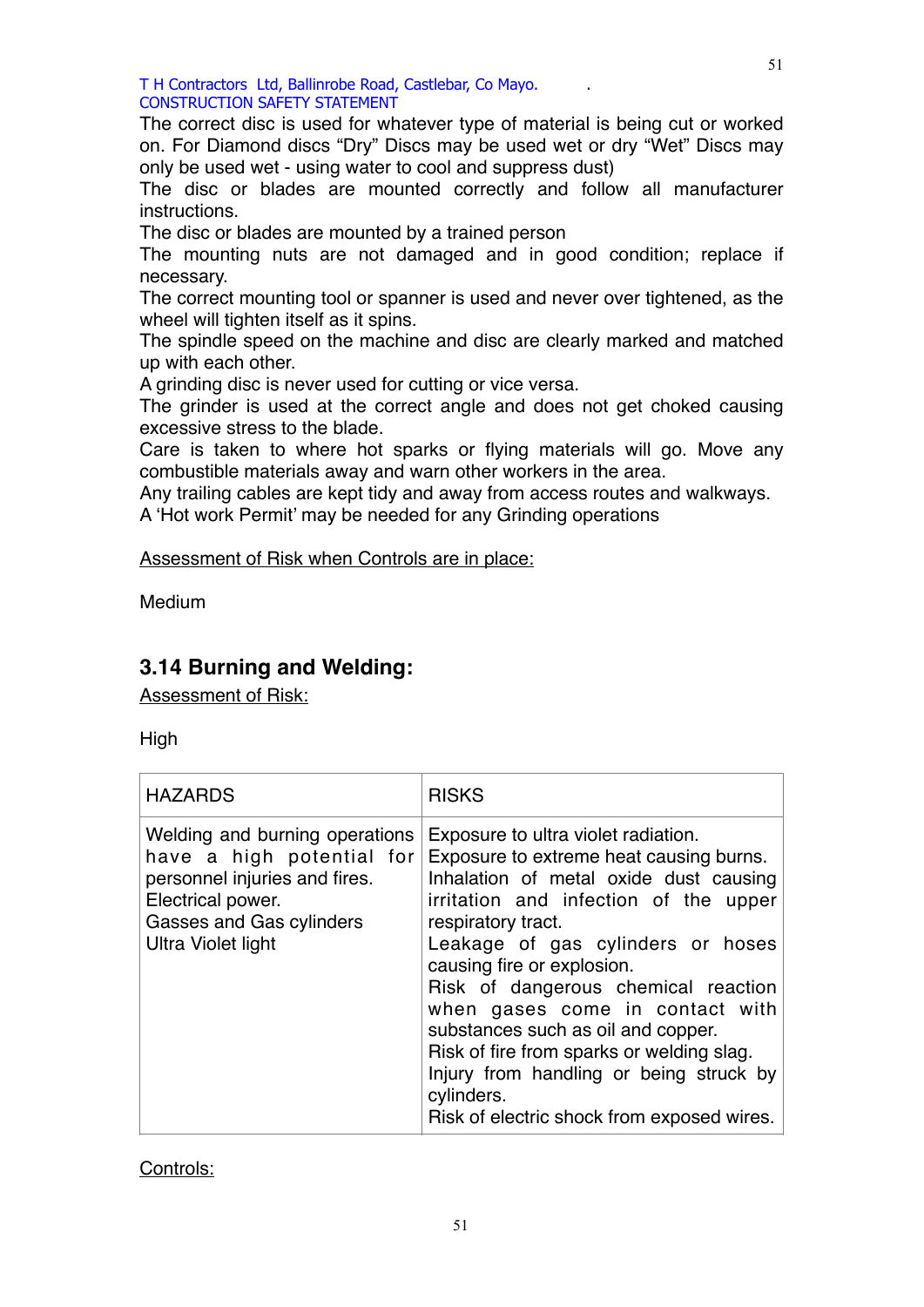Ensure that:

- a) Trained personnel who are fully aware of all the precautions required will only operate equipment.
- b) Adequate storage facilities are provided for quantities of cylinders on site and they must be stored in an upright position and tied securely.
- c) Precautions are taken to prevent fire and explosion through the provision of good working conditions and adequate fire fighting equipment.
- d) Work place is inspected to ensure that sparks or molten material will not fall on combustible materials.
- e) Fixed and immovable material is protected with a non-combustible material.
- f) Apparatus is not left alight when unattended.
- g) Adequate fire fighting equipment is in place prior to lighting apparatus.
- h) Check that each cylinder is labelled and the gas is what you require.
- i) Appropriate eye and clothing protection is worn when handling gases.
- j) Equipment is disconnected before transporting on vehicles or being put in store.
- k) Cylinders are checked for leaks prior to placing them in enclosed areas whilst also ensuring that there is adequate ventilation.
- l) Good quality hose, free from hardening, cracking and similar defects is used.
- m) Cylinders are positioned as close to the workplace as practicable where cylinders are on a different level. Long hoses are to be avoided if at all possible.
- n) Suspected leaks are checked with caution and work is disconnected until they are required or passed okay.
- o) All cylinders are kept upright and chained when in use and when stored.

## Assessment of Risk when Controls are in place:

Medium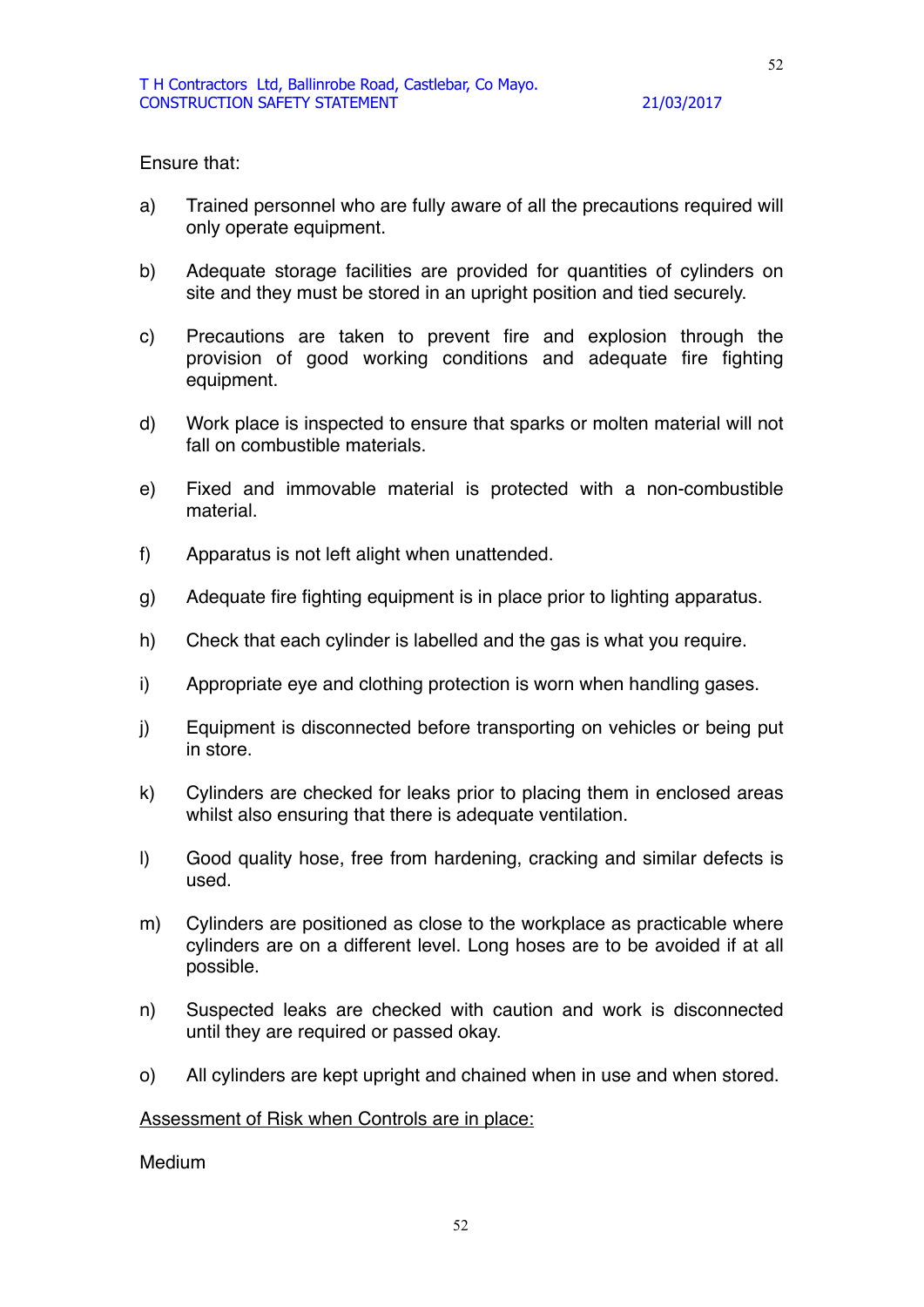## **3.15 Electric Arc Welding:**

Assessment of Risk:

## **High**

Many of the hazards of oxy-acetylene welding apply to electric arc welding, however it is generally less hazardous.

| <b>HAZARDS</b>                                                                                                                          | <b>RISKS</b>                                                                                                                                                                                                                                                                                                                                                                                                   |
|-----------------------------------------------------------------------------------------------------------------------------------------|----------------------------------------------------------------------------------------------------------------------------------------------------------------------------------------------------------------------------------------------------------------------------------------------------------------------------------------------------------------------------------------------------------------|
| Welding and burning operations<br>have a high potential for<br>personnel injuries and fires.<br>Electrical power.<br>Ultra Violet light | Exposure to ultra violet radiation.<br>Exposure to extreme heat causing burns.<br>Inhalation of metal oxide dust causing<br>irritation and infection of the upper<br>respiratory tract.<br>Leakage of gas cylinders or hoses<br>causing fire or explosion.<br>Risk of fire from sparks or welding slag.<br>Injury from handling or being struck by<br>cylinders.<br>Risk of electric shock from exposed wires. |

## Controls:

Ensure that:

- a) All cables and couplings are of adequate construction for the welding operation.
- b) All terminals and live components are adequately protected.
- c) All joints are completed with suitable insulated cable couplings.
- d) Work is never done without a suitable efficient earth connection.
- e) All connections, equipment and cables are checked prior to use.
- f) Operator uses appropriate protective equipment mask gloves welding apron and screens are put in place to protect others from "Arc Eye/ Welding flash" or similar dangers.
- g) Welding operations will require a "Hot Work Permit'

Assessment of Risk when Controls are in place:

Medium

## **3.16 Compressors and Breakers:**

Assessment of Risk:

High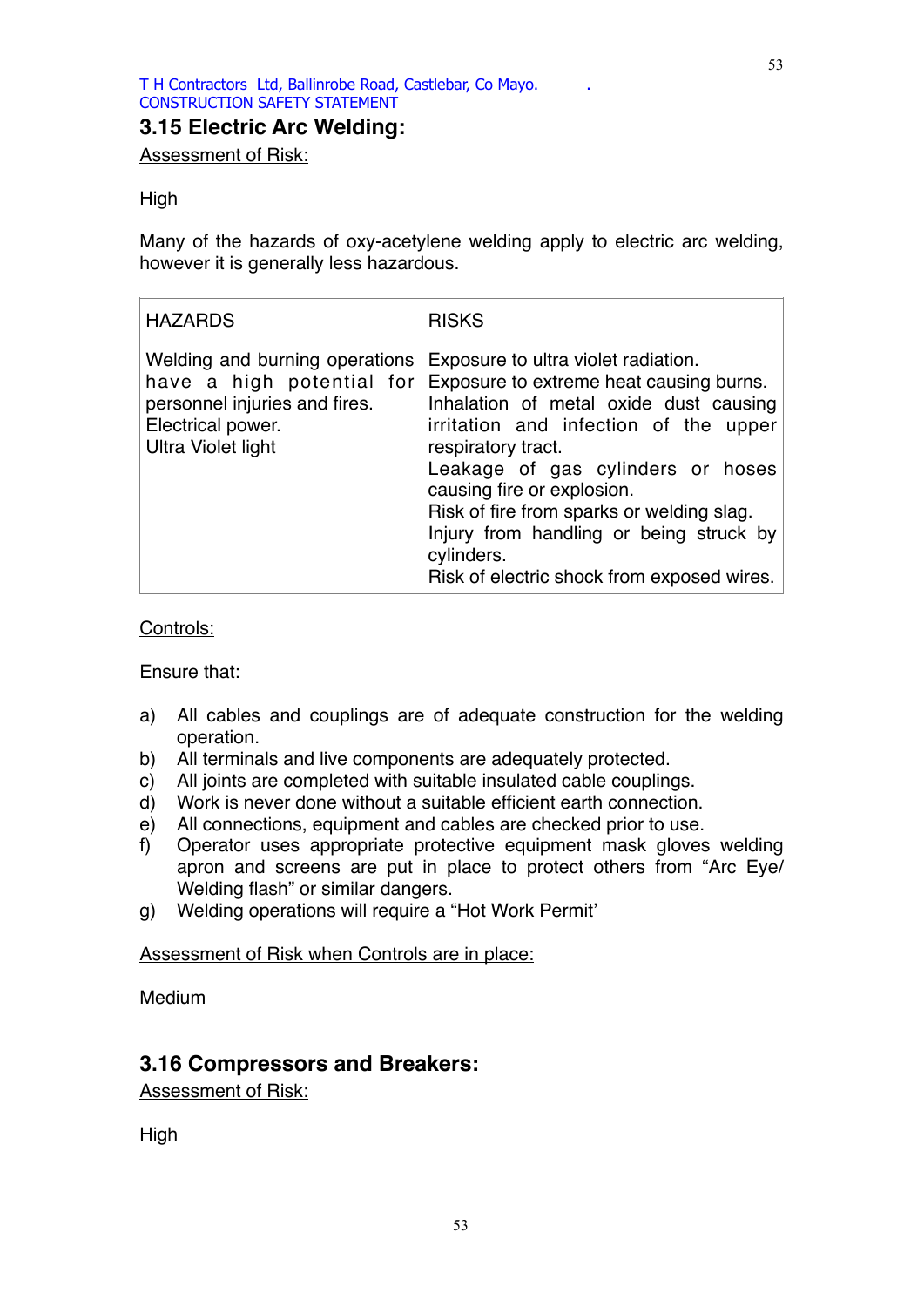| <b>HAZARDS</b>                                                                                                                                                                                                                                                  | <b>RISKS</b>                                                                                                                                                                                                                                                                                                                                                                                                                                                                                                                                                                                                                                                                                                                                                 |
|-----------------------------------------------------------------------------------------------------------------------------------------------------------------------------------------------------------------------------------------------------------------|--------------------------------------------------------------------------------------------------------------------------------------------------------------------------------------------------------------------------------------------------------------------------------------------------------------------------------------------------------------------------------------------------------------------------------------------------------------------------------------------------------------------------------------------------------------------------------------------------------------------------------------------------------------------------------------------------------------------------------------------------------------|
| Pressure vessel.<br>Compressed Air.<br>Flying materials and dust.<br>Excessive noise.<br>Unsecured or uncontrolled<br>hoses.<br>Poorly maintained fittings.<br>Hot surfaces on engine<br>Flammable fuel.<br>Mechanical moving parts in<br>engine.<br>Vibration. | Risk of air receiver or pressure vessel<br>bursting or exploding causing serious<br>injury or death.<br>Risk of serious foot injury due to contact<br>with breaker or hammer.<br>Risk of serious injury from flying<br>materials, unsecured fittings flying off or<br>uncontrolled hose whipping up under<br>pressure.<br>Risk of noise induced hearing loss from<br>excessive noise.<br>Risk of injury to hands and forearms from<br>excessive vibration.<br>Risk of burns from hot surfaces on<br>engine.<br>Risk of entanglement from unguarded<br>engine parts.<br>Risk of fire from refuelling operation.<br>Risk of injury from blown dust or<br>materials.<br>Risk of injury from compressed air<br>entering the body through cuts or broken<br>skin. |

## Controls:

Ensure that:

- a) When a compressor is hired a valid test certificate accompanies it. The certificate is issued to prove a thorough examination was carried out ant that it was in good condition. The certificate is valid for 2 years from the date of inspection.
- b) The automatic drain valve is operating properly and checked weekly.
- c) All fittings and hoses are in good condition.
- d) Anybody operating a breaker is instructed in its safe use.
- e) Personal protective equipment such as safety footwear, gloves, earmuffs and goggles are used where necessary.
- f) Pressure reduction nozzles are fitted to all hand tools and breakers.
- g) All hand tools, hammers and breakers are in good condition.
- h) All gauges and pressure indicators are operating properly and never allow the machine to exceed the safe working pressure marked on the gauge.
- i) Any tools, hammers, breakers or hoses are never left unattached while lines are pressurised.
- j) The engine is switched off and allowed to cool before refuelling. Funnels are used when refuelling.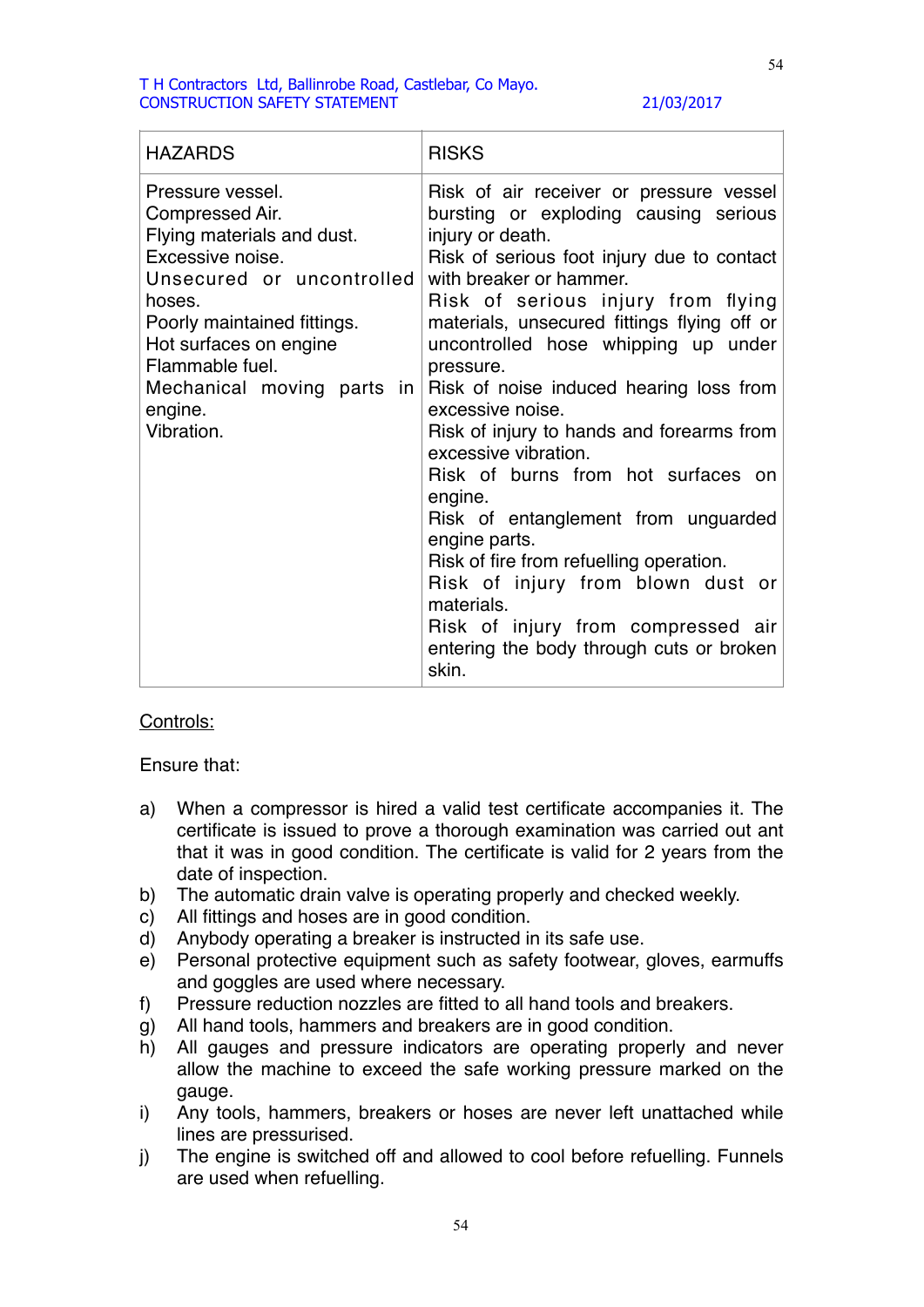- k) All moving engine parts are properly guarded.
- l) Job rotation is practiced

Assessment of Risk when Controls are in place:

Medium

## **3.17 Refuelling and Fuel Storage:**

Assessment of Risk:

Medium/High

| <b>HAZARDS</b>                                                                                                                                                                               | <b>RISKS</b>                                                                                                                                                                                                                                                                                                                                          |
|----------------------------------------------------------------------------------------------------------------------------------------------------------------------------------------------|-------------------------------------------------------------------------------------------------------------------------------------------------------------------------------------------------------------------------------------------------------------------------------------------------------------------------------------------------------|
| Flammable liquids.<br>Hot engine surfaces.<br>Other ignition sources <i>i.e.</i><br>smokers.<br><b>Static Electricity.</b><br>Flammable vapours and fumes.<br>Leaking and faulty containers. | Risk of fire or explosion from:<br>- build up of flammable fumes or vapours<br>in enclosed area.<br>- contact of fuel with hot engine surface.<br>- build up of static electricity igniting fuel.<br>- smokers material igniting fuel.<br>Risk of serious burns from contact with<br>ignited fuel.<br>Risk of dermatitis from handling fuel<br>spirit |

## Controls:

Ensure that:

- a) All storage tanks are in good condition and free from leaks.
- b) Danger signs are posted on tanks, i.e. "Danger Flammable Liquids" and "No Smoking" "Switch off Engine".
- c) All cans and tanks are clearly labelled.
- d) All portable cans are stored in a separate lockable and vented store. Do not store inside storage containers or in enclosed spaces where fumes and spillages could build up.
- e) Engine is switched off and allowed to cool before refuelling, never refuel a hot engine or while it is running as any splash will ignite.
- f) Gloves are worn when handling fuel spirit.
- g) Smoking only allowed in designated areas on site

Assessment of Risk when Controls are in place:

Medium

## **3.18 Mobile Plant and Machinery:**

Assessment of Risk: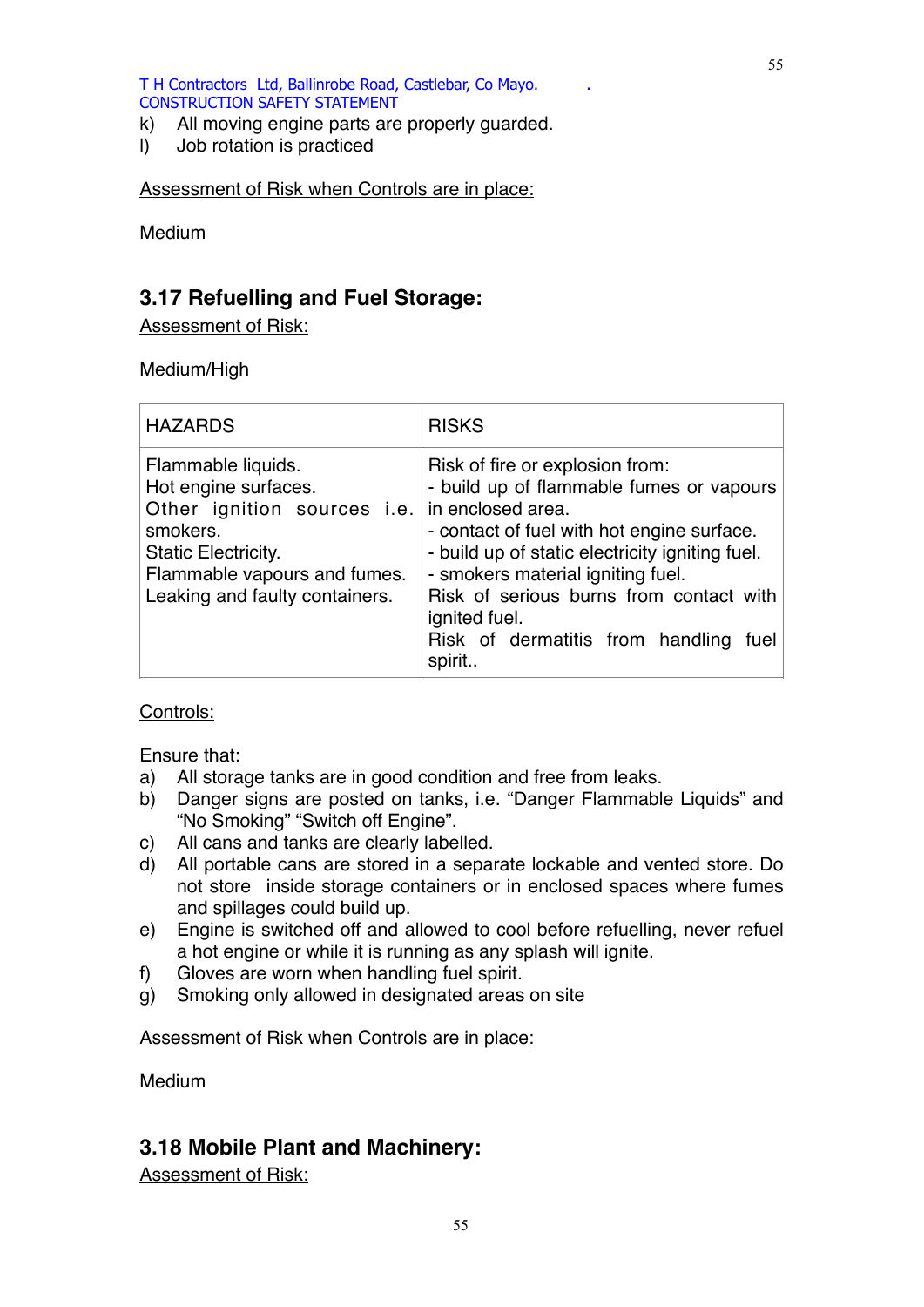**High** 

| <b>HAZARDS</b>                                                                                                                                                                                                                   | <b>RISKS</b>                                                                                                                                                                                                                                                                                                                                                                                                                                                                                                                                                                                 |
|----------------------------------------------------------------------------------------------------------------------------------------------------------------------------------------------------------------------------------|----------------------------------------------------------------------------------------------------------------------------------------------------------------------------------------------------------------------------------------------------------------------------------------------------------------------------------------------------------------------------------------------------------------------------------------------------------------------------------------------------------------------------------------------------------------------------------------------|
| Made up roads.<br>Steep gradients or slopes.<br>Excavations.<br>Overhead power lines.<br>Refuelling.<br>Manoeuvring vehicles around<br>where people are working.<br>Mud and debris on public roads.<br>High noise from machines. | Serious injury from overturned plant or<br>machinery.<br>Pedestrians or other workers being<br>injured by vehicles.<br>Pedestrians being crushed by vehicles<br>causing serious injury.<br>Materials falling from heaped loads on<br>vehicles causing serious injury.<br>Contact with overhead power lines<br>causing electrocution.<br>Risk of fire when refuelling plant or<br>machinery.<br>Risk of overturning into open excavations<br>while manoeuvring.<br>Accidents on public road caused by mud<br>from site traffic.<br>Risk of noise induced hearing loss from<br>noisy machines. |

## Controls:

Ensure that:

- a) All site roads and traffic routes are planned with safety in mind.
- b) Vehicles are kept maintained, in good repair, lights, steering, handbrake and footbrakes are functional and in safe condition and lights are working.
- c) Only trained people are allowed to operate vehicles. Keys will be held by those persons and key will be removed when the vehicle is not in use.
- d) Extra care is taken when manoeuvring vehicles on slopes or inclined ground. Drivers should familiarise themselves with the limitations of their machinery.
- e) Drivers do not operate vehicles around excavations unless they have an unrestricted view or assistance of a banksman.
- f) Barriers or goalposts are provided to protect against contact with overhead power lines.
- g) All temporary roadways are clear, reasonably level, free of deep potholes and surface water.
- h) Speed limits on sites are strictly adhered to.
- i) Passengers are not allowed on a machine unless a seat is provided for them.
- j) Vehicles are securely loaded bearing in mind the route they have to take.
- k) Public road is kept reasonably clean.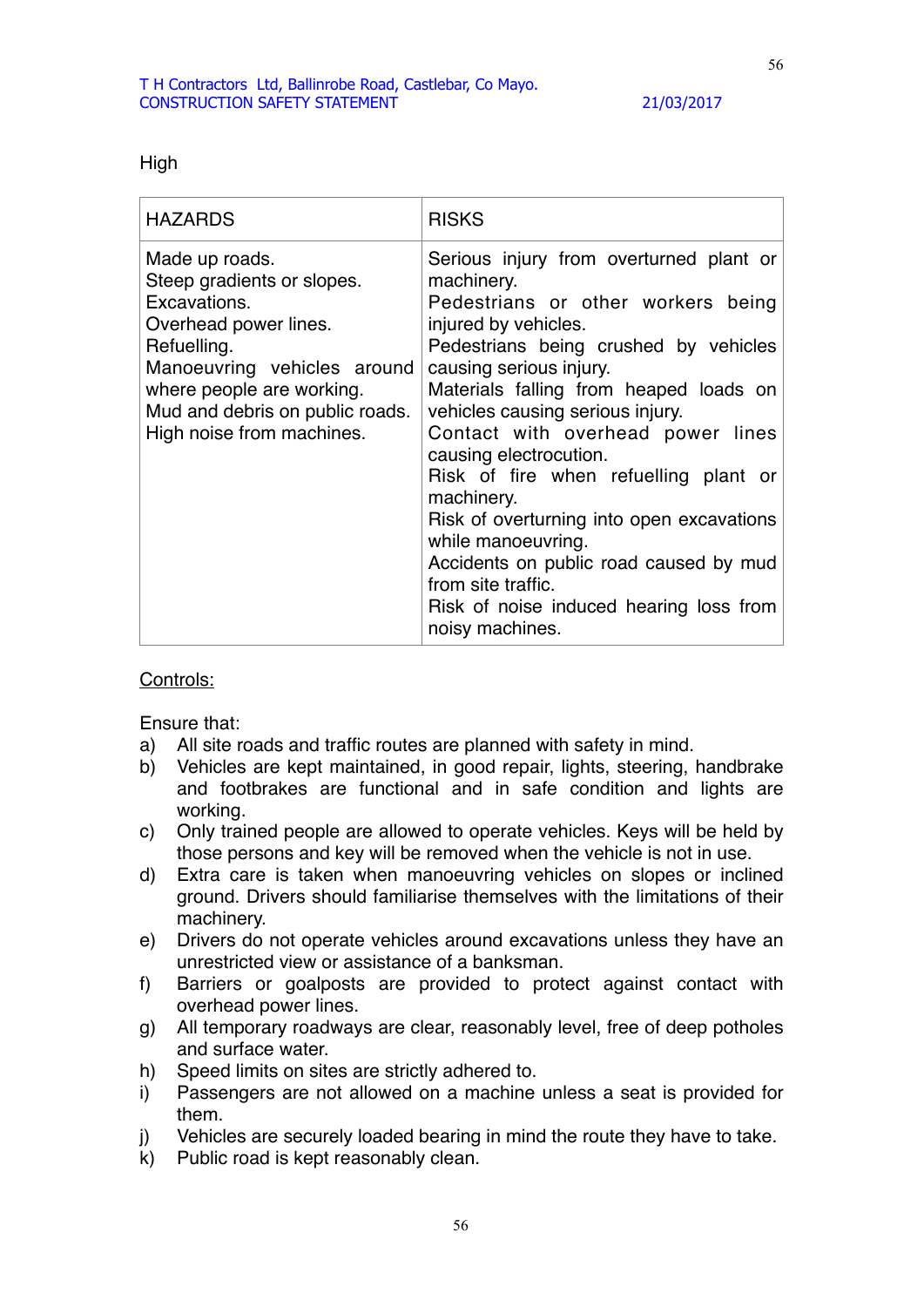- l) Ear protection is worn by operators operating noisy machinery or equipment.
- m) Danger signs are posted at overhead power lines warning vehicle operators.
- n) Local diversions are placed around machinery along with public safety signs when machinery is working on or near public roads.
- o) All children are kept out of areas where machinery is likely to be working.
- p) All machinery is immobilised after working hours.
- q) All machinery is parked on level ground after working hours and at break times.

Assessment of Risk when Controls are in place:

Medium

## **3.19 Risks Associated with the Use of Telescopic Materials Handlers (Teleporters) as Load Movers/Lifting Appliances on Site.**

These are lifting appliances and, as such must conform to Part XIV of the Construction Regulations.

Risks Associated with the use of Teleporters are essentially those of Crane Handled Loads.

| <b>HAZARDS</b>                                                                                                                                                                                                          | <b>RISKS</b>                                                                                                                                                                                                                                                                   |
|-------------------------------------------------------------------------------------------------------------------------------------------------------------------------------------------------------------------------|--------------------------------------------------------------------------------------------------------------------------------------------------------------------------------------------------------------------------------------------------------------------------------|
| Struck by lifting mechanism<br>Load falling off forks or off stack<br>Overturning of forklift<br>Vehicle movements<br>Failure of lifting mechanism<br>Hot exhaust.<br>Refuelling of forklift.<br>Maintenance operations | special risks of:<br><b>Machine Instability</b><br><b>Unsafe Load Handling</b><br><b>Unsafe Stacking of Materials</b><br><b>Unsafe Scaffold Loading</b><br>Danger to Site Personnel (Access<br>Routes)<br>Danger Arising from Inexperienced<br>Operators - must be controlled. |

Assessment of Risk:

High

Control Measures for Risk Areas Identified:

Machine Instability

Controls: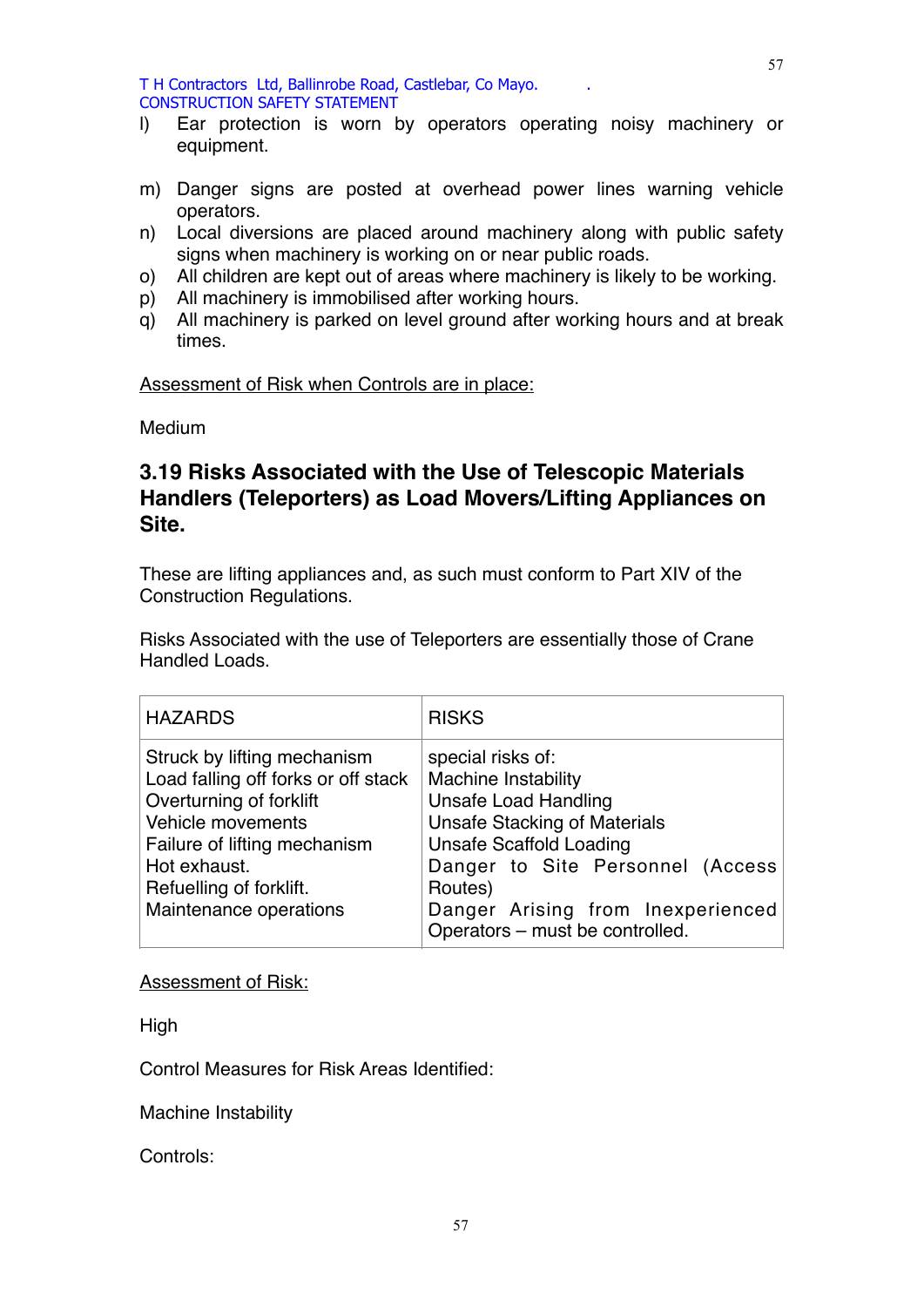- a) All Teleporters shall have the necessary current test certificates (GA 1 form). If used for lifting persons must be a 6 monthly certificate)
- b) Safe Working Loads shall not be exceeded.
- c) When loading at height stabilisers should be used.
- d) All Teleporters shall be inspected weekly by a Competent Person and such inspections shall be recorded on Form GA 2.
- e) This Form shall be held in T H Contractors Ltd Safety Record on site.
- f) All Teleporters shall be inspected daily by the operator.
- g) Load stability shall be checked by operator before travelling.
- h) The Machine manufacturers recommendations must be scrupulously followed for travel on slopes.

## Unsafe Load Handling

Controls:

- a) Access ways must be checked, prior to travel, to ensure they are wider than the load being carried.
- b) Loads should normally be carried close to the ground but, if they have to be raised to clear obstructions, they must be lowered when the way is clear.
- c) Whenever the load impairs the operator's vision, a banksman should be used to guide the Operator.

## Unsafe Stacking of Materials

Controls:

- a) Stacking Areas should be clearly designated
- b) Stacking Areas should be on firm level ground.
- c) Stacking height must not exceed three times the narrowest base width.
- d) Stack projections must not be allowed as these, if accidentally struck, could cause the collapse of the stack.

## Unsafe Scaffold Loading

Controls:

- a) Loads must only be placed on proper, approved, scaffold loading bays.
- b) Loading, on loading bays, must not exceed the displayed safe load capacity sign.
- c) Scaffold Safety Rail Gates must be replaced immediately after the material has been placed on the loading bay.

Danger to Site Personnel (Access Routes)

Controls:

- a) Teleporters must have audible warning alarms for reversing hazards.
- b) Operator must always carry out a visual check before reversing or be supervised by a competent person.
- c) All site personnel must wear high visibility jackets or vests.
- d) Teleporters should travel on designated access routes (visibly marked) wherever possible.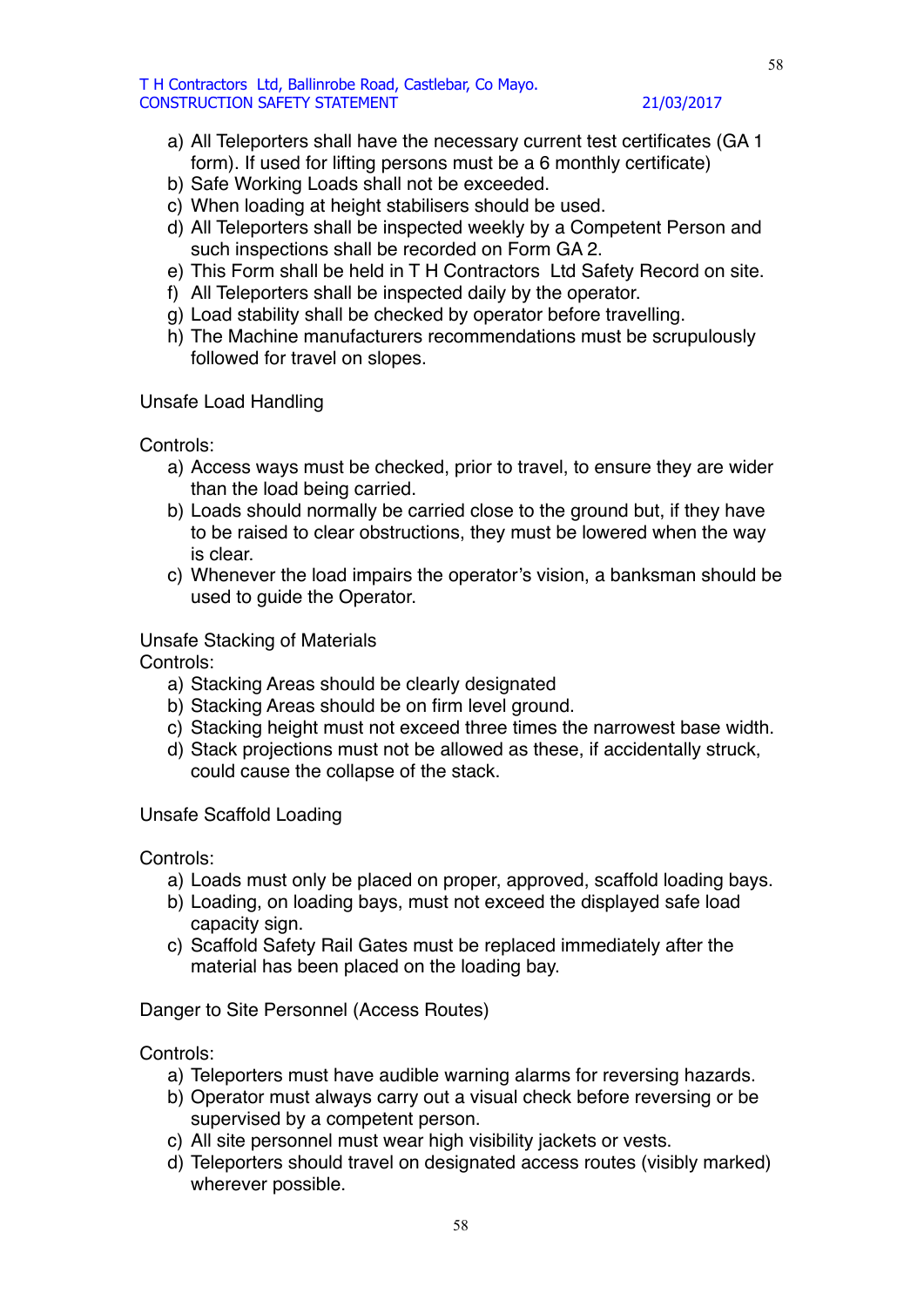e) Danger arising from Inexperienced Operators

Controls:

- a) All Teleporter Operators shall be trained and competent, aged over 18 and be in possession of a current C.S.C.S card or equivalent or be a trainee under the supervision of an experienced operator or instructor.
- b) All Teleporters shall be fitted with an automatic safe load indicator.

## Assessment of Risk when Controls are in place:

Low

## **3.20 Forklifts:**

Assessment of Risk:

## High

There are many hazards related to forklift trucks that have potential to cause serious injury or death.

| <b>HAZARDS</b>                                                                                                                                                                                                          | <b>RISKS</b>                                                                                                                                                                                                                                                                                                                                       |
|-------------------------------------------------------------------------------------------------------------------------------------------------------------------------------------------------------------------------|----------------------------------------------------------------------------------------------------------------------------------------------------------------------------------------------------------------------------------------------------------------------------------------------------------------------------------------------------|
| Struck by lifting mechanism<br>Load falling off forks or off stack<br>Overturning of forklift<br>Vehicle movements<br>Failure of lifting mechanism<br>Hot exhaust.<br>Refuelling of forklift.<br>Maintenance operations | Risks of serious bodily injury to operator<br>and other persons from;<br>burns from exhaust.<br>overturning -trapped under forklift<br>forklift striking persons<br>failure of lifting mechanism<br>Risk of fire during refuelling of forklift.<br>Risk of injury during maintenance,<br>examination, lubrication, adjustment and<br>load testing. |

Controls:

Ensure that:

- **a)** Only trained people are allowed to operate the machine. Keys will be held by those persons and key will be removed when the machine is not in use.
- **b)** Trained persons will possess an operating manual.
- **c)** Only competent persons will maintain, test and examine the machine.
- **d)** A thorough examination of the machine will be carried out at weekly intervals and load tested every four years with appropriate certificates issued. A competent person in accordance with the Regulations will carry this out.
- **e)** The Safe Working Load (SWL) will be clearly marked on the forklift.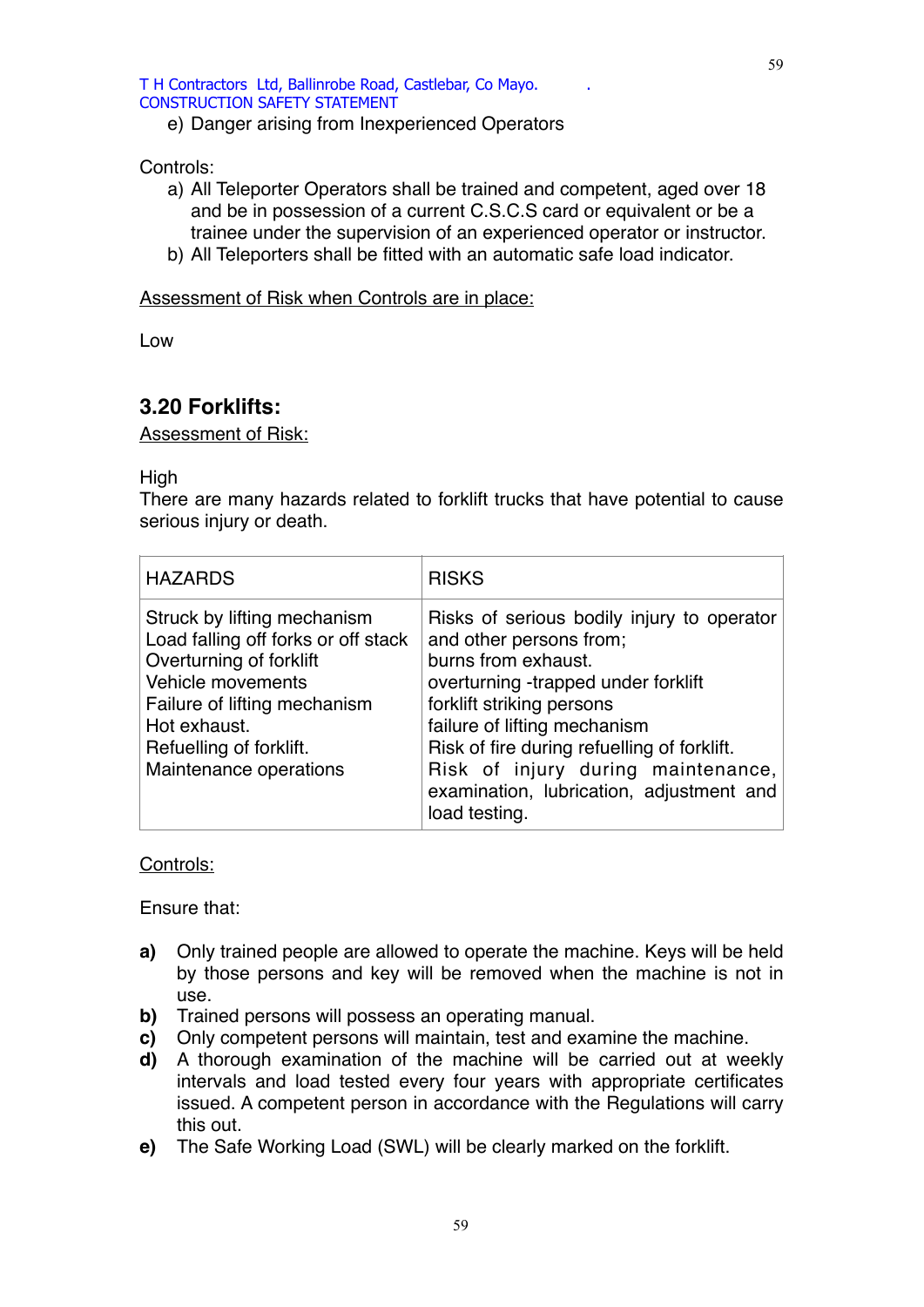- **f)** A protective cage will be provided and maintained over the driver seat.
- **g)** No passengers are carried on forklift or load.
- **h)** All persons are trained in manual handling techniques.
- **i)** Preventative maintenance is carried out by a competent person regularly.

Loading, testing and thorough examination is carried out by competent persons only.

Assessment of Risk when Controls are in place:

Medium

## **3.21 Risks associated with erection of structural steel components**

Assessment of Risk:

High

| <b>HAZARDS</b>                                                                                                                                                | <b>RISKS</b>                                                                                                                                                                                                                                                               |
|---------------------------------------------------------------------------------------------------------------------------------------------------------------|----------------------------------------------------------------------------------------------------------------------------------------------------------------------------------------------------------------------------------------------------------------------------|
| <b>Failure of Lifting Plant</b><br>Fall from Height<br>Structural elements falling<br><b>Structural Failure</b><br>Collapse of the structure being<br>erected | Serious injury from overturned plant or<br>machinery.<br>Materials falling while assembling<br>the $ $<br>structure causing serious injury.<br>Death or serious injury while struck by<br>structural elements<br>Death or serious injury from collapse of<br>the structure |

Particular risk of falls from heights and other risks involved in this element of any works shall be established in conjunction with the steelwork subcontractor.

A start-up meeting, to be held on site, shall address these risks and establish controls to limit such risks.

A Method Statement will be required from the steelwork 'Supply and Fix' subcontractor. This Method Statement must incorporate the required safety controls established at the Site Start-Up Meeting. These controls should include:

- Fall Protection
- Safety Harness as Last Resort
- Safe Access
- Barrier off and prevent unauthorised access to lifting zones.
- Risk Assessment
- Assembly sequencing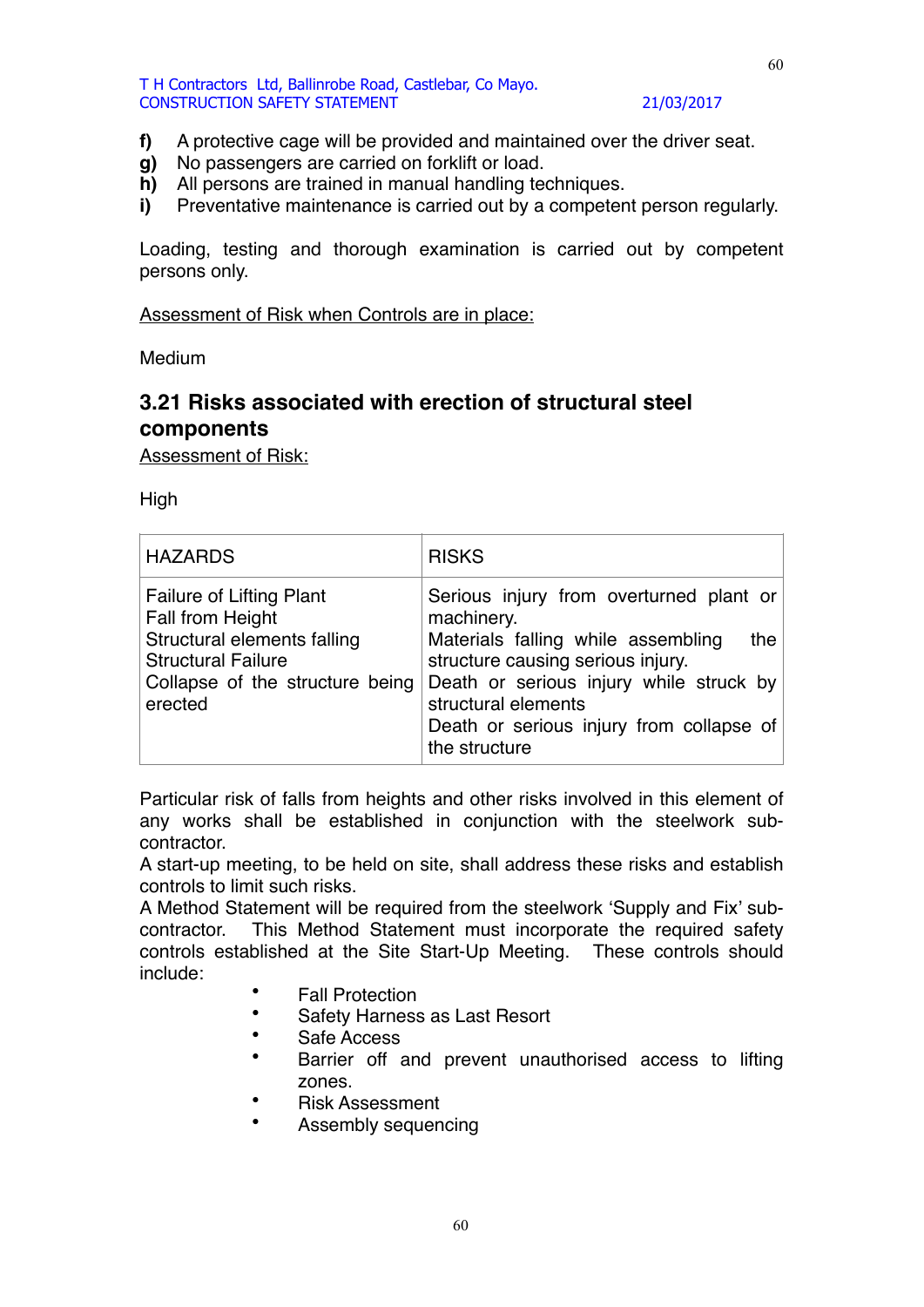61

#### T H Contractors Ltd, Ballinrobe Road, Castlebar, Co Mayo. . CONSTRUCTION SAFETY STATEMENT

The Site Management must review this Method Statement and must not permit the steelwork positioning to commence until the Method Statement is acceptable in terms of safety measures and controls.

Site Management must monitor the steelwork erection after it commences and enforce compliance with the Safety Requirements.

Assessment of Risk when Controls are in place:

Medium

## **3.22 Risks Associated with Excavations.**

Assessment of Risk:

High

## General Hazards:

All work below ground level is dangerous. Excavation work usually indicates the commencement of work but, sadly, it can equally become the termination of life for an employee. Any one, or a combination of the following can cause accidents:

| <b>HAZARDS</b>                                                                                                                                                                                                                                                                           | <b>RISKS</b>                                                                                                                                                                                                                                                                                                                                                                                                                                                                                                                                                                                                                                        |
|------------------------------------------------------------------------------------------------------------------------------------------------------------------------------------------------------------------------------------------------------------------------------------------|-----------------------------------------------------------------------------------------------------------------------------------------------------------------------------------------------------------------------------------------------------------------------------------------------------------------------------------------------------------------------------------------------------------------------------------------------------------------------------------------------------------------------------------------------------------------------------------------------------------------------------------------------------|
| Excavator or person makes<br>contact with underground<br>services.<br>Lack of care in unstable soil.<br>Inadequate protection.<br>Poorly secured protection<br>and insufficient inspections.<br>Lack of care during weather<br>changes.<br>Inexperience of supervisors<br>and workforce. | Mechanical failure of soil unable to<br>hold its own weight due to high water<br>content, as is likely to be the case on<br>this site, considering the locally high<br>water table.<br>Mechanical failure caused by change<br>in soil consistency, brought on by rain<br>or frost.<br>Mechanical failure due to proximity of<br>a previous soil movement or<br>excavation.<br>Soil movement caused by variations<br>in structure, e.g. sand pockets, etc.<br>Soil movement caused by vibration of<br>moving vehicles or plant.<br>Overloading at the edge of the trench,<br>impact of the soil, or its support by<br>moving equipment or materials. |

When persons may be required to work in an excavation, the risks of collapse and crushing must be provided for. A cubic metre of soil weighs over 1 ton and a man buried under this will almost certainly die.The causes of soil collapse are: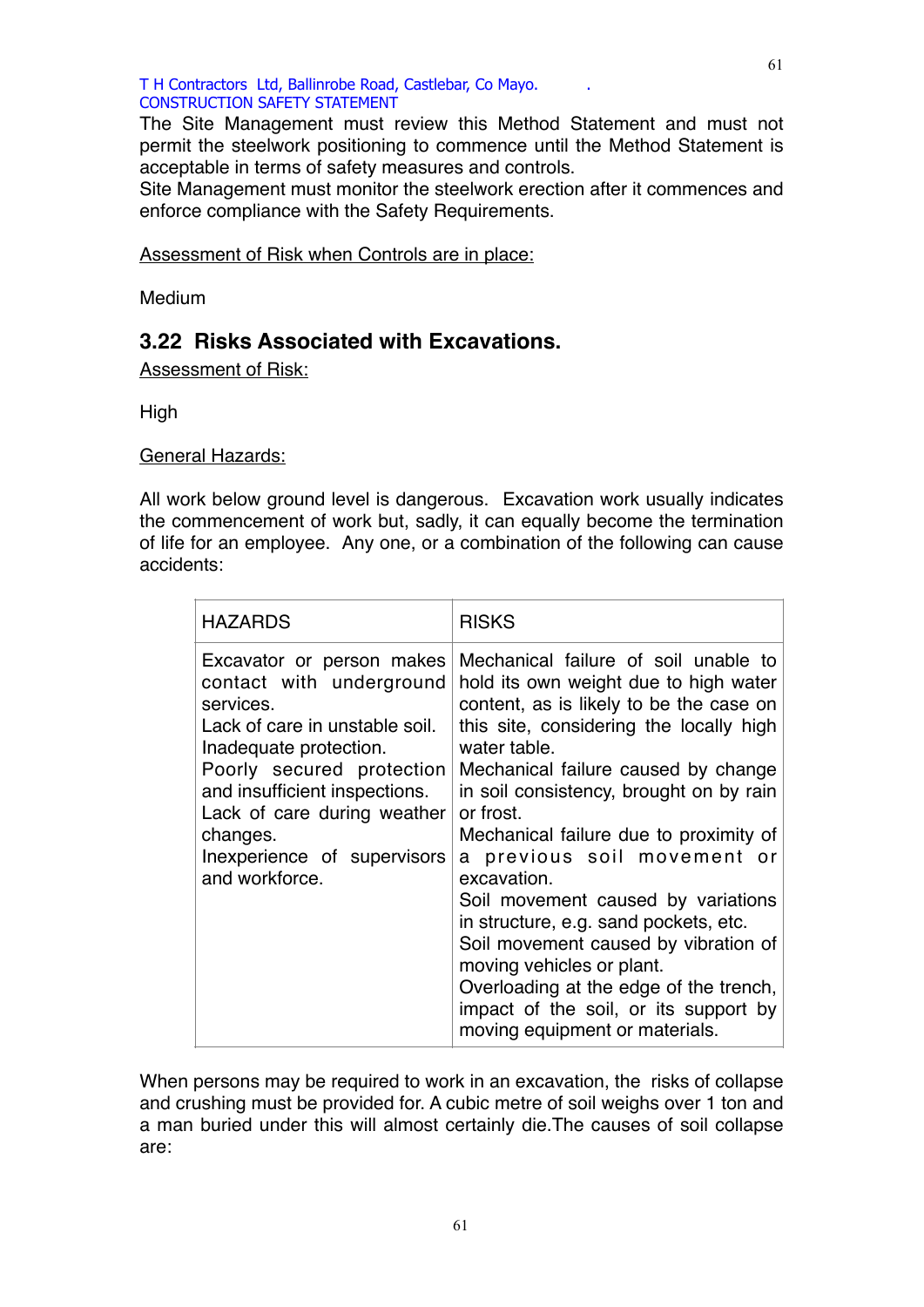62

**Precautions** 

- a) Ensure that before commencement of the works, that the necessary trench excavation permit is obtained and completed by the relevant supervisor.
- b) All excavations and trenches, and work done within them conform with established standards and comply with The Safety, Health & Welfare at Work (Construction) Regulations 2013.
- c) Care shall be taken to ensure that spoil from the trench is stockpiled a safe distance (at least equal to the depth of the trench) from the edge of the trench.
- d) Where the depth of excavation exceeds 1.2m the trench must be battered and in cases where a Risk Assessment identifies a case of poor ground conditions trench support by way of trench boxes shall be used to stabilise the sides of the trench.
- e) Each open excavation is inspected daily by the appointed competent person. If any hazard exists, all work ceases in the excavation until precautions are taken to safeguard employees. Records of inspections will be entered on the AF 1 form on a daily basis.
- f) Materials used for sheeting, shoring or bracing are in good condition.
- g) Excavations 1.2m or more in depth have ladders spaced so that employees lateral travel does not exceed 10m. Such ladders extended at least 1m above ground level. It is not envisaged that this will occur as the backfilling of the trench will be carried out as an ongoing process.
- h) Safe systems of work are devised for all stages of excavations and adequate supervision maintained.
- i) Excavations will be backfilled as quickly as possible and in any case will be securely fenced off, even during the shortest of break times.
- j) Any excavation where ponding occurs must be de watered before entry by any personnel.

Assessment of Risk when Controls are in place:

Medium

## **3.23 Hazards from Roadworks.**

Assessment of Risk:

High

Traffic on roads may cause hazards to site workers and other road users by disobeying warning signs, not able to understand them, travelling at high speed, not able to see workers especially in poor light conditions or through affects of glare from sun or other lights.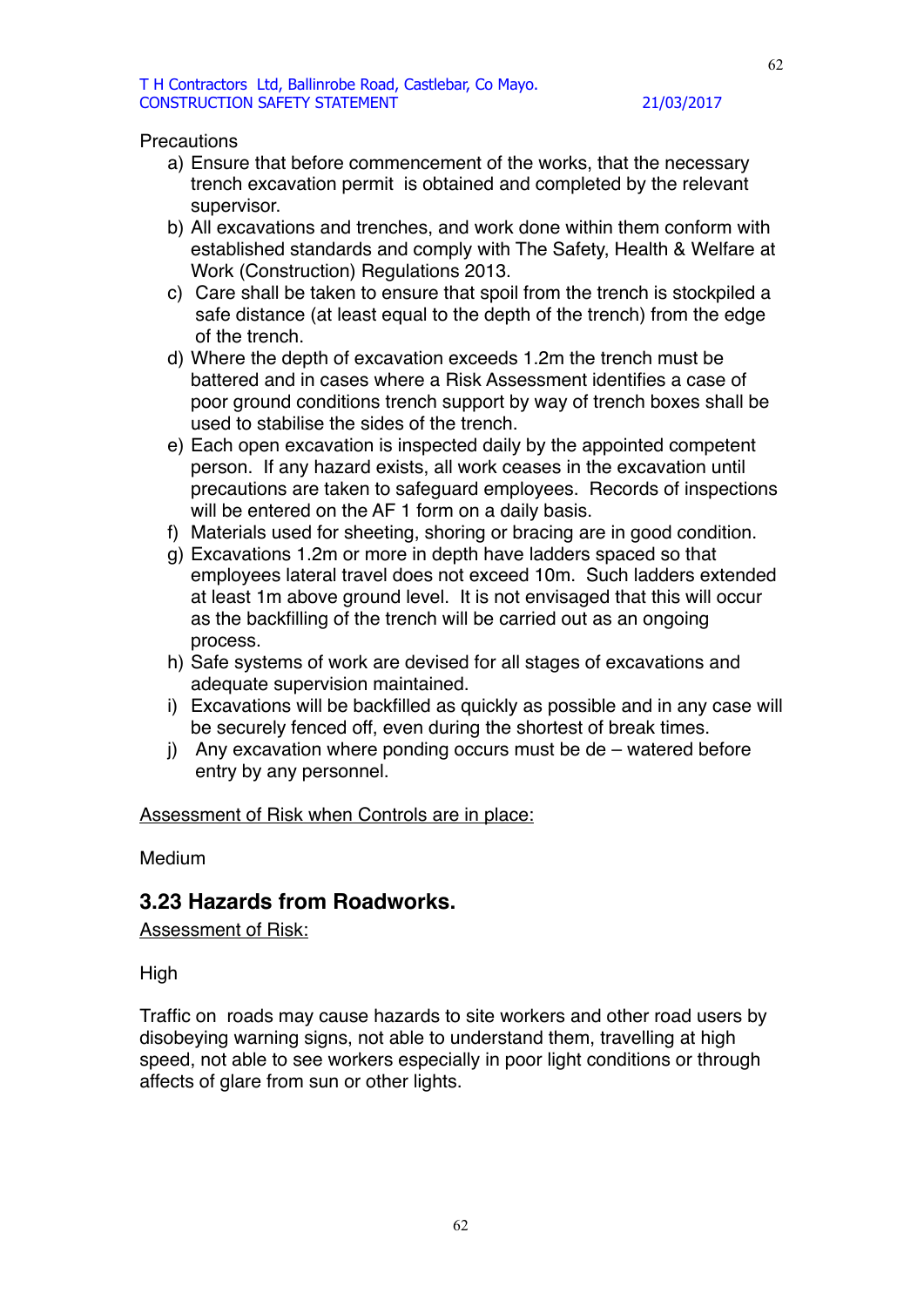| <b>HAZARDS</b>                                                                                                                                                                                                                                                                                                                                                                                                                                    | <b>RISKS</b>                                                                                                                                                                                                                                                                                                                                                                                                                                                                                                                                                                                                                                                                                                                                                                                                                                                                                                                                                                                                                                                                                                                                   |
|---------------------------------------------------------------------------------------------------------------------------------------------------------------------------------------------------------------------------------------------------------------------------------------------------------------------------------------------------------------------------------------------------------------------------------------------------|------------------------------------------------------------------------------------------------------------------------------------------------------------------------------------------------------------------------------------------------------------------------------------------------------------------------------------------------------------------------------------------------------------------------------------------------------------------------------------------------------------------------------------------------------------------------------------------------------------------------------------------------------------------------------------------------------------------------------------------------------------------------------------------------------------------------------------------------------------------------------------------------------------------------------------------------------------------------------------------------------------------------------------------------------------------------------------------------------------------------------------------------|
| Risk of serious injury to<br>employees if struck by passing<br>vehicle.<br>Risk of serious injury to<br>employees if struck by flying<br>stones or chippings.<br>Risk of injury caused by collision<br>of site vehicles due to<br>excavations, uneven surfaces,<br>unprotected sides of gradients<br>etc.<br>Risk of injury and or damage to<br>passing vehicles due to<br>excavations, uneven surfaces<br>unprotected sides of gradients<br>etc. | Warning, directional and other signs,<br>cones, barriers and other traffic control<br>devices will be selected from the layout<br>plan well in advance to ensure their<br>availability before work commences.<br>All signs, cones and other control devices<br>will be erected in sufficient quantities in<br>accordance with the plan and maintained<br>in clearly visible condition as far as is<br>reasonably practicable throughout their<br>use.<br>Signs will be covered at times when they<br>are not to apply.<br>Temporary road surfaces and ramps<br>where necessary will be kept in as good<br>condition as practicable.<br>All site machinery will have hazard<br>warning beacons and lights when working<br>on or near road areas.<br>Flashing warning lights are provided and<br>maintained during hours of darkness.<br>Any Mud or other debris shall be<br>frequently cleaned off.<br>Site Management in co-operation with the<br>clients safety representative shall inspect<br>on a regular basis the road hazards/<br>warnings put in place to ensure they are<br>effective in reducing safety, Health and<br>Welfare risk. |

## Arrangement to Guard Against Risks:

The Site Agent or the Contracts Manager will be in charge of the project and the Site Foreman will deputise in his absence.

Before any work, commences, a Traffic layout plan will be prepared and submitted to the Client. This plan will take into consideration type of road, sight lines, prevailing traffic, poor visibility, glare from sun and headlights, heavy or wide loads.

- a) Warning, directional and other signs, cones, barriers and other traffic control devices will be selected from the layout plan well in advance to ensure their availability before work commences.
- b) All signs, cones and other control devices will be erected in sufficient quantities in accordance with the plan and maintained in clearly visible condition as far as is reasonably practicable throughout their use.
- c) Signs will be covered at times when they are not to apply.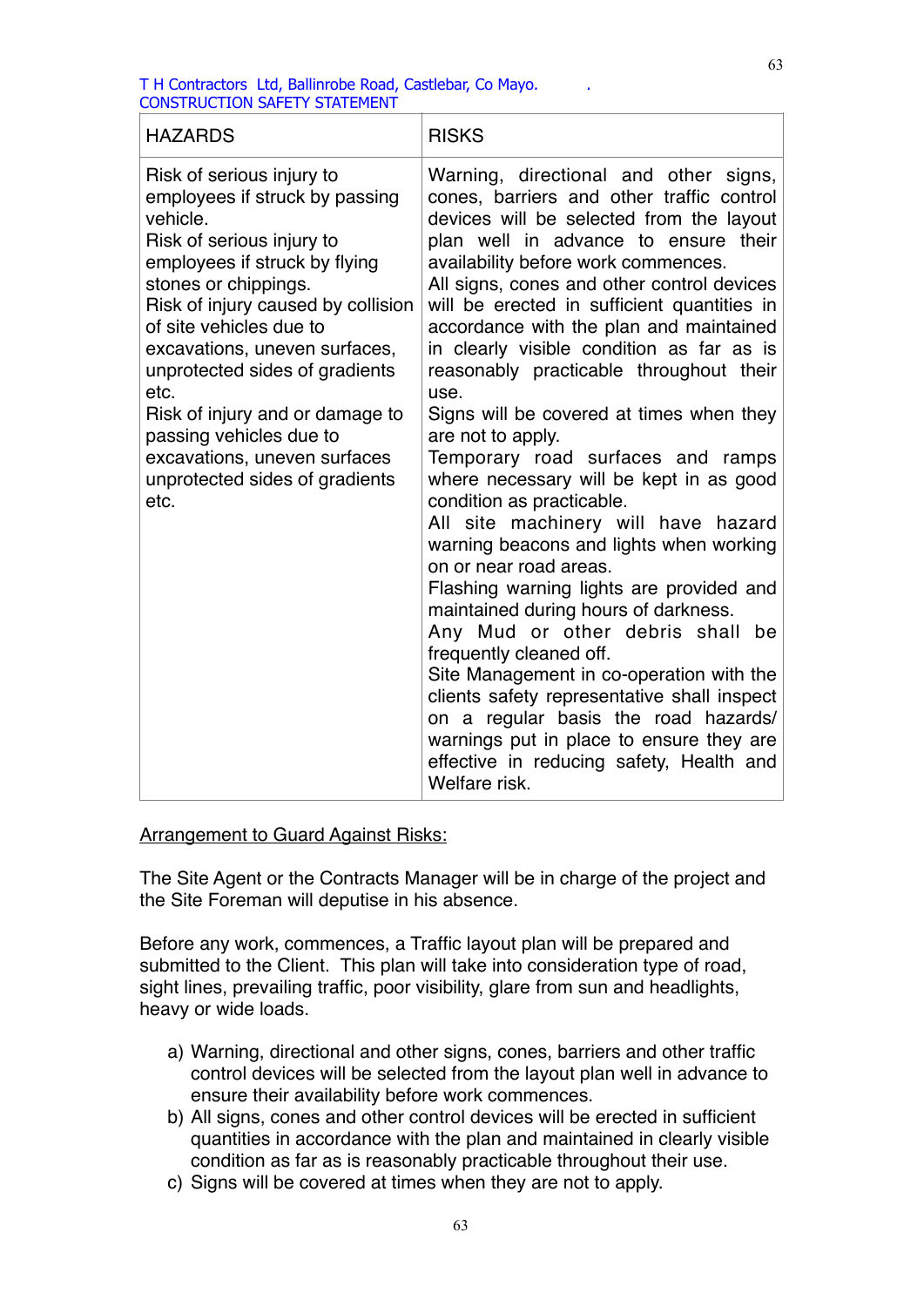- d) Temporary road surfaces and ramps where necessary will be kept in as good condition as practicable.
- e) All site machinery will have hazard warning beacons and lights when working on or near road areas.
- f) Flashing warning lights are provided and maintained during hours of darkness.
- g) Any Mud or other debris shall be frequently cleaned off.
- h) Site Management in co-operation with the clients safety representative shall inspect on a regular basis the road hazards/warnings put in place to ensure they are effective in reducing safety, Health and Welfare risk.

Assessment of Risk when Controls are in place:

Medium

## **3.24 Hazards from Mechanical Plant.**

Assessment of Risk:

**High** 

This may include the use of the following plant:

Mobile Plant:

Powered plant which may be used in one area for a time but constantly moving such as J.C.B./fork lifts, bulldozers, dumpers, graders, etc. Static Plant:

Powered plant which is static but which may be moved at different times to other areas of the site such as mixers, compressors, pumps, welding machines, etc.

| <b>HAZARDS</b>                                                                                                                                                                                                                                                                                                                                                                                                                                                                  | <b>RISKS</b>                                                                                                                                                                                                                                                                                                                                                                                                      |
|---------------------------------------------------------------------------------------------------------------------------------------------------------------------------------------------------------------------------------------------------------------------------------------------------------------------------------------------------------------------------------------------------------------------------------------------------------------------------------|-------------------------------------------------------------------------------------------------------------------------------------------------------------------------------------------------------------------------------------------------------------------------------------------------------------------------------------------------------------------------------------------------------------------|
| Congestion caused by moving<br>plant around active work areas.<br>Driving over rough areas or<br>false ground.<br>Speeding of mobile plant.<br>Revolving shafts, spindles,<br>pulleys<br>Revolving cutters, saws, etc.<br>Cables, hoses, etc., may be<br>damaged by being driven over<br>or pulled against sharp edges.<br>Plant in poor condition.<br>Inexperienced operatives.<br>Inhalation of dust and fumes.<br>Drivers of plant unsighted when<br>reversing.<br>Refueling | Death or serious injury<br>Drivers losing control over their item of<br>plant.<br>Collision with other plant.<br><b>Collision with Pedestrians</b><br>Overturning<br>Maintenance personnel or drivers pulled<br>into machinery shafts or pulleys<br>Collapse of hydraulics.<br>Slipping on oil or grease from burst hoses<br>Fire<br>Embolism from air at high pressure<br>entering a persons circulatory system. |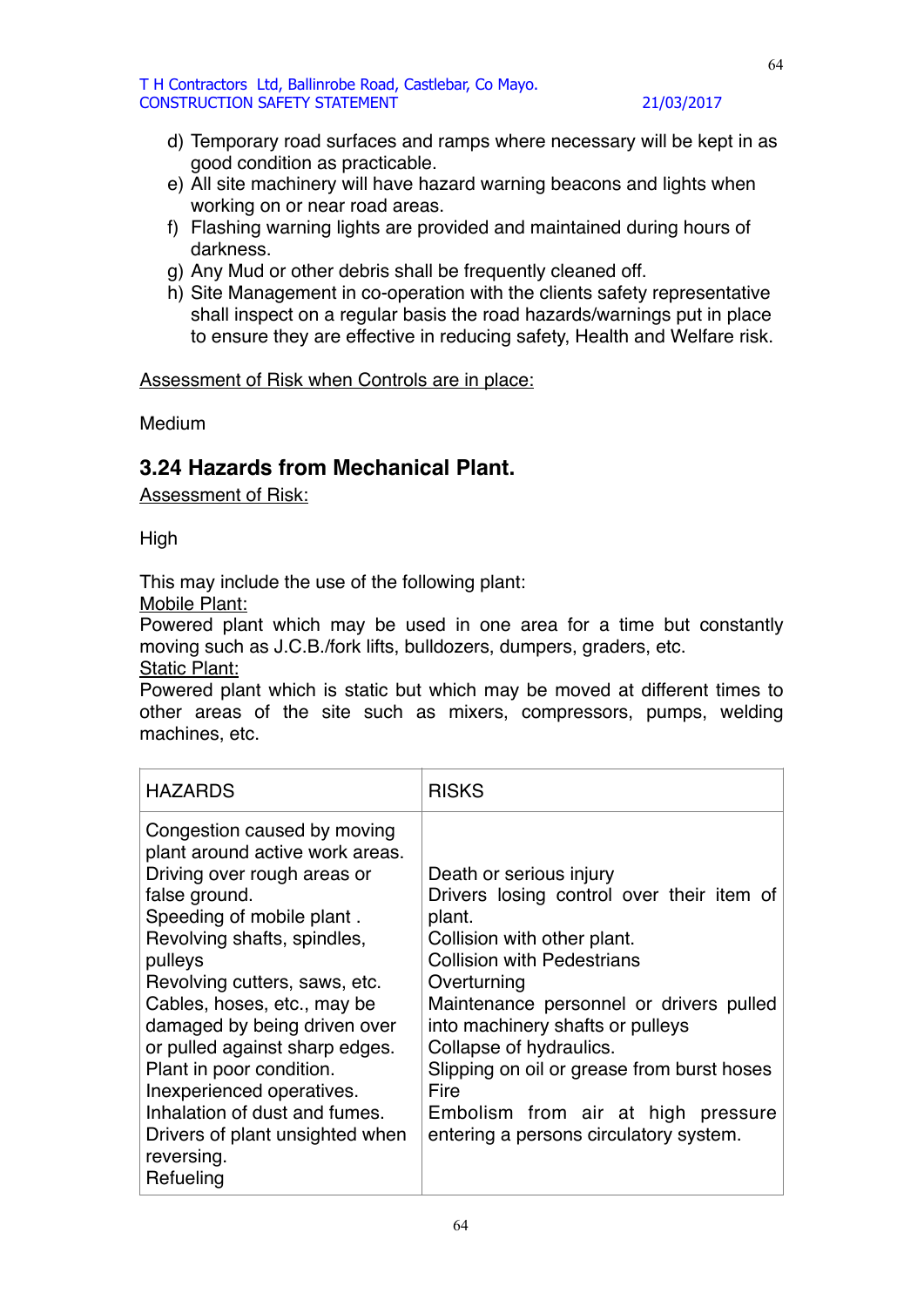## Precautions to Guard Against the Risks:

- a) Regular Safety Inspections will take place on a daily basis and a daily plant inspection sheet will be maintained by each operator.
- b) Defective and unsafe plant will be removed or demobilised until repaired.
- c) A site speed limit will be established where necessary and will be strictly adhered to.
- d) Emergency repairs will be safe and permanent repairs carried out as soon as possible.
- e) All repairs will be carried out by authorised dealer personnel.
- f) Hired plant and equipment will be checked before use, and will also adhere to the safety and operational requirements for the company plant.
- g) Guards will be kept in position and secure on all machines.
- h) Dump trucks, Excavators, J.C.B.'s, Teleporters fork lifts etc. should have clearly audible reversing horns and a flashing beacon. Site transport should have a flashing beacon. Mirrors or CCTV cameras must be fitted on items of plant as specified in Schedule 6 of the Construction Regulations 2013, "List of Vehicles requiring Auxiliary Devices and Visual Aids".
- i) Air lines will never be directed towards other persons or any part of the body.
- j) Hoses, pipes and cables will be kept clear of traffic.
- k) All drivers of plant must be proficient in their use or otherwise trained to an acceptable standard. Personnel must be over 18 years to drive any powered plant.
- l) All operators will drive powered plant with due care and attention.

Never:

- 1. Use a machine unless you are authorised to do so.
- 2. Attempt to free or clean a machine while it is running, switch off, unplug and isolate it if possible and ensure it cannot be started up by someone else.
- 3. Use a machine or appliance which has a danger sign or tag attached.
- 4. Wear loose clothing, dangling chains, rings or long hair which could get caught in moving parts.
- 5. Allow yourself to be distracted or distract others whilst using mechanical plant.
- 6. Attempt to re-fuel the machine whilst the engine is running.
- 7. Carry passengers.

## **WHEN THERE IS A RISK OF OVERTURNING**

The cab is for the protection of you the operator and it meets the requirements for roll over protection according to the adopted standards. A precondition for protection is that the operator uses the seat belt and remains in the cab.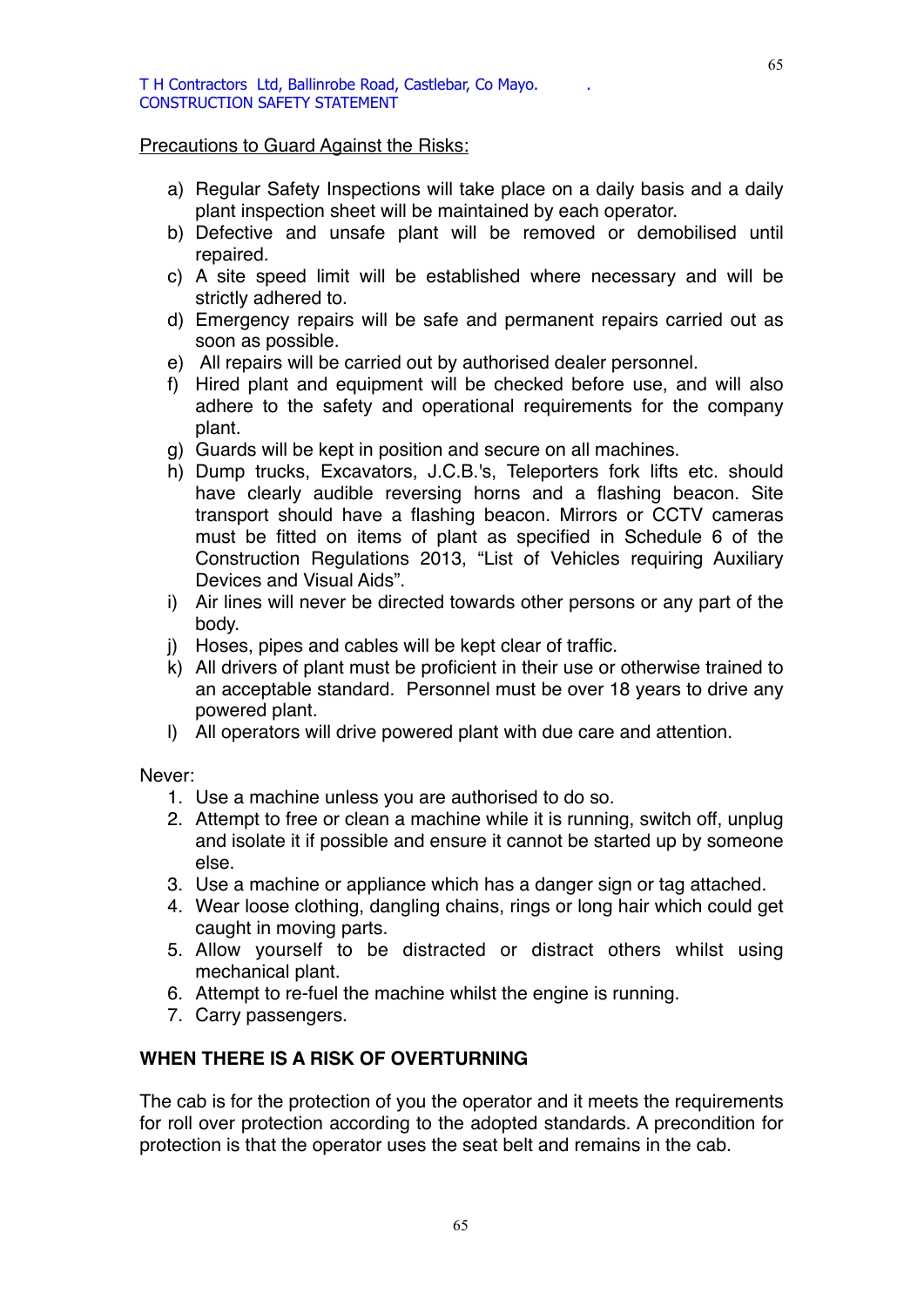Therefore HOLD ONTO THE STEERING WHEEL, do not ATTEMPT to jump, if a machine should roll over. The cab has two emergency exits: The door and openable side windows. The side window is opened by pulling the ring and the attached locking strip out of the moulding and then pushing hard at the other corner of the window pane, until it is forced out of the rubber moulding, thus providing an exit. Remember always report any fault or defects to your supervisor or maintenance personnel without unreasonable delay.

Assessment of Risk when Controls are in place:

Medium

## **3.25 Safe operating Procedures for Site Dumpers**

Only experienced personnel can operate and maintain this machine.

Be sure all guards and covers are in their proper position.

Use Safety features such as safety lock and safety belts properly.

To avoid hitting unlocked control levers, before standing up from operators seat, do the following:

Move steering and directional level to neutral and move PARKING LEVER to LOCK position.

Lower work equipment to ground and move SAFETY LEVER to LOCK position.

Sudden and unwanted machine movement can cause serious injury or death.

## **MOUNTING AND DISMOUNTING**

- a) Never jump on or off the machine.
- b) Never get on or off a moving machine.
- c) When mounting and dismounting, face the machine and use the handholds and steps. Maintain 3 point contact, to ensure that you do not fall from the machine.
- d) Do not hold any control levers when getting on or off the machine.
- e) Report any damage to handholds, or steps to immediate supervisor
- f) DO NOT ENTER, or put your head or arm or any other part of your body between movable parts such as between the swivel hopper and chassis.
- g) Before starting engine, thoroughly check the area for any unusual conditions that could be dangerous.
- h) Before starting the engine examine the terrain and soil conditions of the work site.
- i) Determine the best and safest method of operation.
- j) Keep the deck, controls, steps and handholds free of oil grease and excess dirt.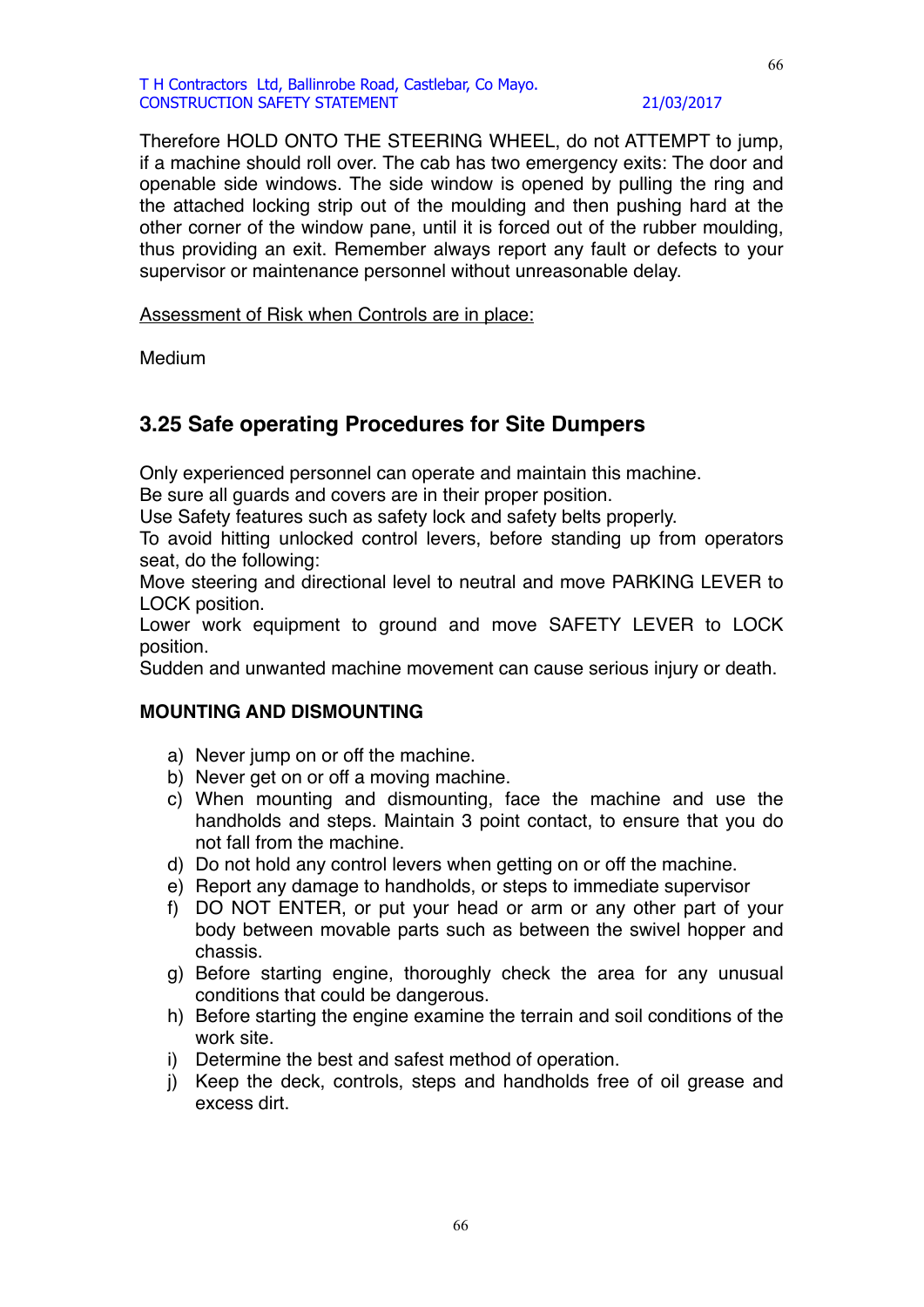- k) When working foreword or backward ensure the areas is clear and if visibility is impaired use a banksman if necessary, particularly if moving in reverse.
- l) Do not allow anybody other than yourself to operate or ride on the machine body.
- m) Do not attempt any maintenance work yourself leave it to the trained **Fitter**
- n) Remember: Report any defects or faults immediately to your supervisor.

## **3.26 Safe operating Procedures for Rollers**

Only experienced personnel allowed to operate these machines.

Before Starting:

Operation is only permitted when sitting in the operations seat.

Become acquainted with the equipment, the control elements, the workings of the machine and the area you will be working in.

Check Before Starting Whether:

- 1. The machine shows any obvious defects.
- 2. All protective devices are properly secured in their place.
- 3. Steering, brakes, control elements, lighting and warning horns are in order.
- 4. Mirrors are clean and correctly adjusted.

Do not start the machine if any of the above are found to be faulty. Contact your immediate supervisor straight away.

## **STARTING**

- a) Start and operate the machine only from the operations seat.
- b) To start the engine set all control levers to neutral position.
- c) After starting, check all gauges.
- d) Before moving off, check that there are no persons or obstruction beside or in front of the machine.
- e) Do not use the machine to transport persons.
- f) Stop the machine if you notice unusual noises or the development of smoke. Contact the maintenance fitter immediately and your supervisor.
- g) In the event of an emergency, i.e. overturn, do not leave the safety of the cab until the machine comes to a stop. Evacuate machine through the door or emergency window.

**REMEMBER**: Report any faults or defects to your immediate supervisor without unreasonable delay.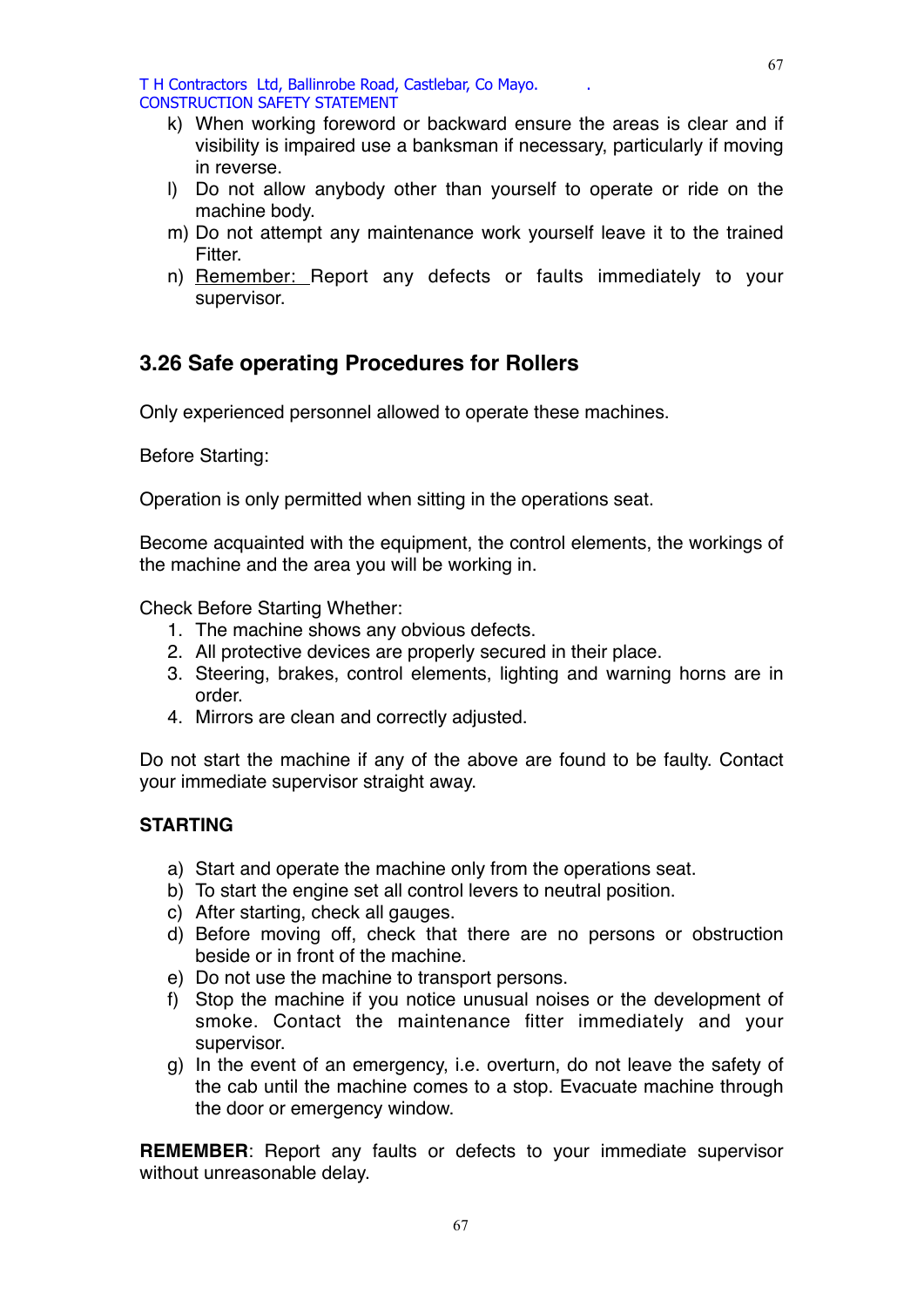## **3.27 Safe operating procedures for Mobile Elevated Work Platforms**

Mobile Elevated Work Platforms (M E.W.Ps) include cherry pickers, scissors lift etc.

Only experienced personnel will be allowed to operate these machines.

Before Starting:

Operation is only permitted when operator and other personnel are in the basket.

Only move M.E.W.P on level ground and when basket is lowered.

Do not use near excavations

Do not use at times of high wind speeds

Become acquainted with the equipment, the control elements, the workings of the machine and the area you will be working in.

Operators must be experienced and competent.

No horseplay on MEWP.

M.E.W.P.s must have a current test certificate and a record of inspection.

Areas in which M.E.W.P.s are working should be barricaded off or at least cordoned off with tape and or cones.

If several M.E.W.P.s are working in the same area they may need a traffic management plan.

If several M.E.W.P.s or a combination of M.E.W.P.s and other machines are working in the same area they will require a Banksman

Check Before Starting Whether:

- a) The machine shows any obvious defects.
- b) All protective devices are properly secured in their place.
- c) Steering, brakes, control elements, lighting and warning horns are in order.

**REMEMBER**: Report any faults or defects to your immediate supervisor without unreasonable delay.

## **3.28 Safe operating procedures for Hydraulic Excavators.**

- 1. Only experienced personnel can operate and maintain the machine.
- 2. Be sure all guards and covers are in their proper position.
- 3. Always apply lock when leaving operators seat.
- 4. Never jump on or off machine. NEVER get on or off a moving machine.
- 5. Ensure safety by always maintaining at least three-point contact of hands and feet with handrail steps or track shoes.
- 6. Do not leave tools or spare parts lying in the operator's compartment. They may damage or break the control levers or switches.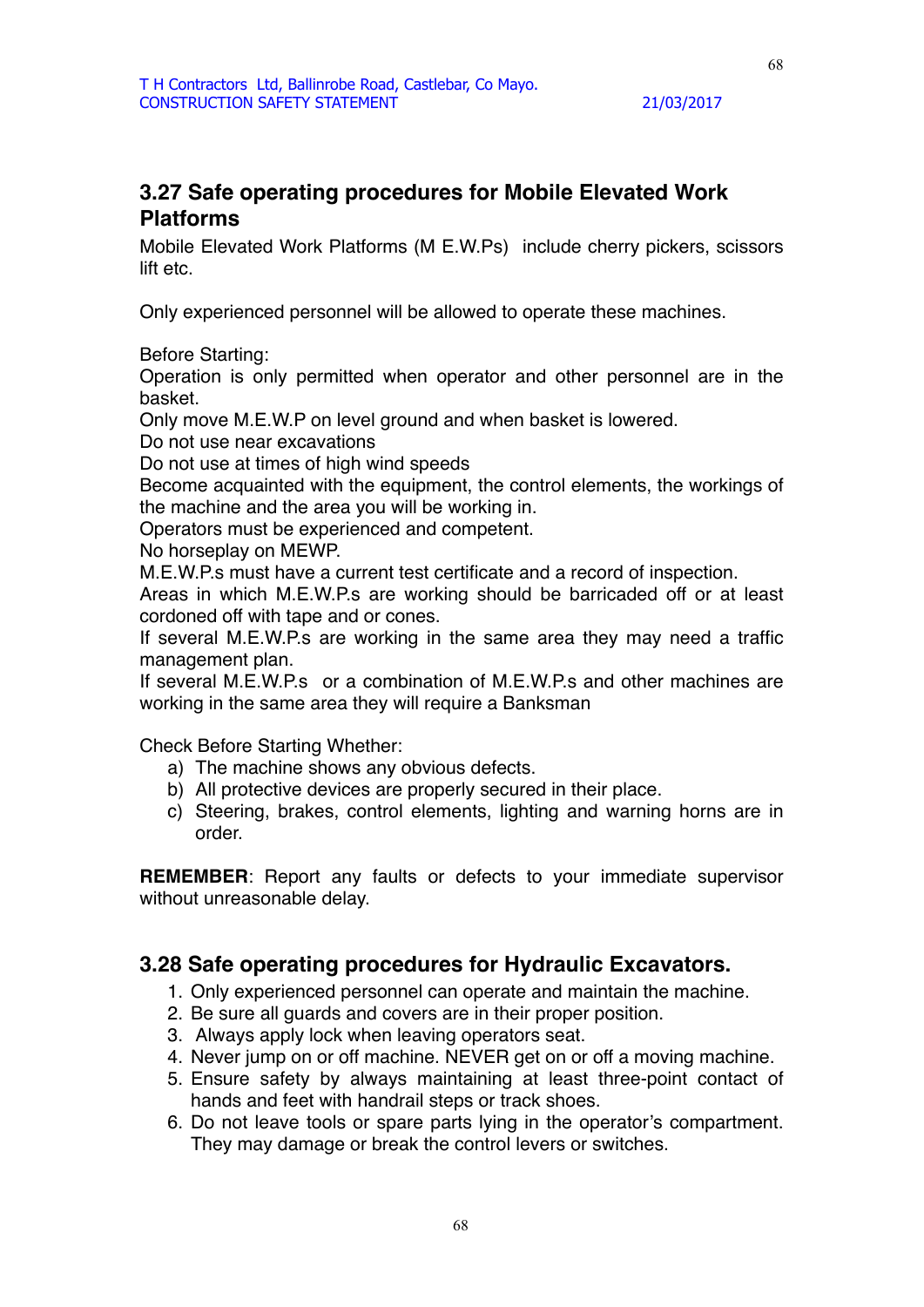## T H Contractors Ltd, Ballinrobe Road, Castlebar, Co Mayo. .

## CONSTRUCTION SAFETY STATEMENT

- 7. Keep the cab floor, controls, steps and handrails free of oil, grease and excess dust.
- 8. Start and operate the machine only while seated.
- 9. Do not allow anyone to ride in the cab with yourself.
- 10.Check that no one is in the area before swinging or travelling in reverse.
- 11.There are blind spots between the machine, so if necessary, swing the upper structure to check that there is no one behind the machine before proceeding.
- 12.When travelling fold the Jib and keep the bucket at a height of approximately 16 to 20 inches from ground level.
- 13.When travelling on rough ground, travel at low speed and avoid sudden changes of direction.
- 14.Do not go close to high voltage cables without adequate protection arrangements made.
- 15.Ensure all lights and windscreens are clean to ensure good operator visibility.
- 16.Park on level ground whenever possible. If not possible, block the tracks, lower the bucket to the ground and thrust the bucket in the ground.
- 17.Never leave a machine running if unattended.
- 18.Do not attempt to leave the safety of the cab if the machine starts to turn over. Hold firmly onto the controls. DO NOT JUMP.

## **3.29 Risks to site personnel from site machinery.**

Assessment of Risk:

High

Risk of injury to personnel due to site traffic on access roads. Risk to members of the public due to site traffic. Risk of collision between site vehicles on site.

| <b>HAZARDS</b>                                                                                                                                                                                                                                                                                    | <b>RISKS</b>                                                                                                                                                      |
|---------------------------------------------------------------------------------------------------------------------------------------------------------------------------------------------------------------------------------------------------------------------------------------------------|-------------------------------------------------------------------------------------------------------------------------------------------------------------------|
| Congestion caused by moving<br>plant around active work areas.<br>Driving over rough areas or<br>false ground.<br>Speeding of mobile plant on<br>site.<br>Plant in poor condition.<br>Inexperienced operatives.<br>Inhalation of dust and fumes.<br>Drivers of plant unsighted when<br>reversing. | Death or serious injury<br>Drivers losing control over their item of<br>plant.<br>Collision with other plant.<br><b>Collision with Pedestrians</b><br>Overturning |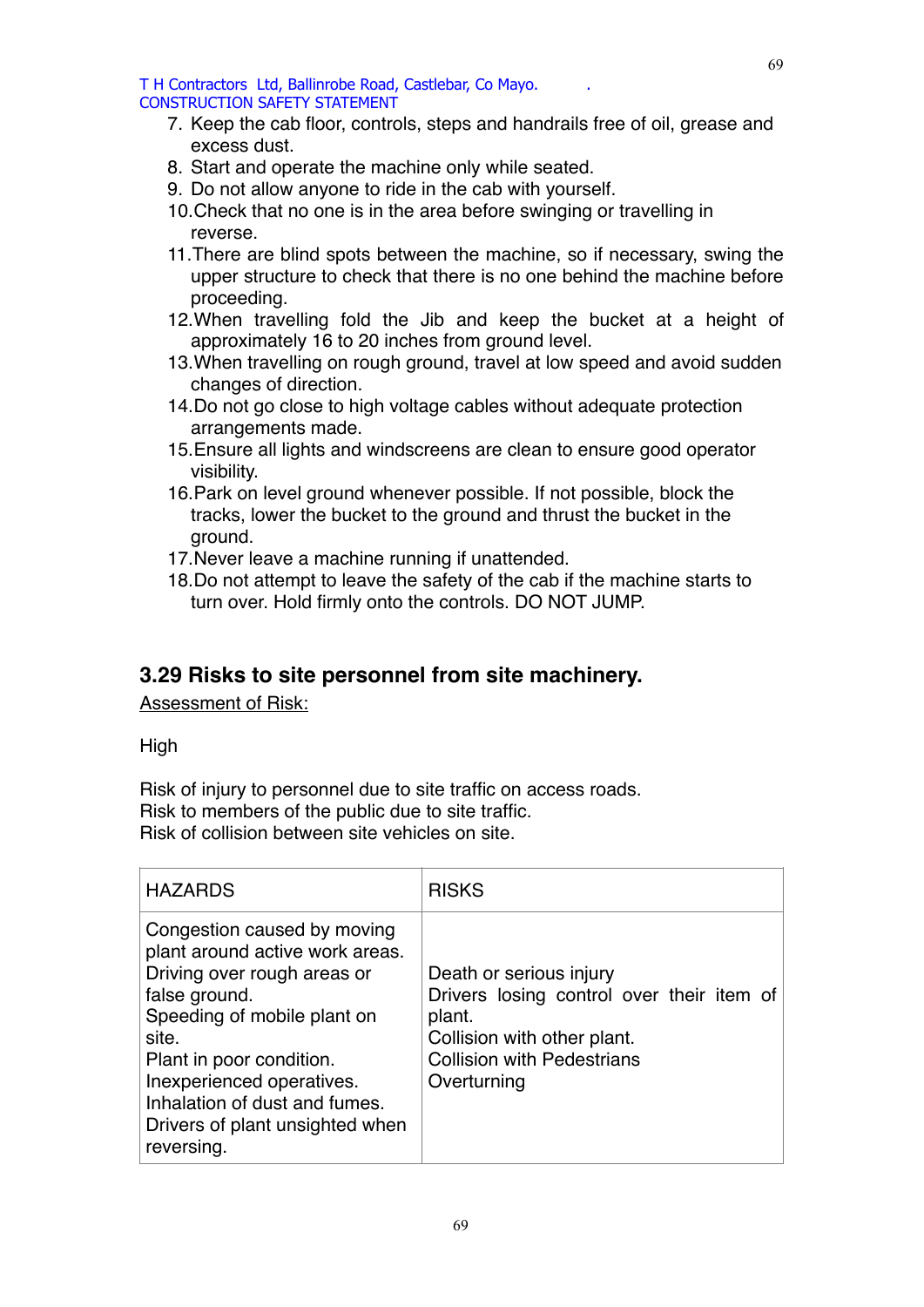## **PRECAUTIONS TO SAFEGUARD AGAINST RISKS:**

- a) All access roads will be adequately sign posted, i.e. yield signs, stop signs, directional signs.
- b) Excavations, trenches at side of access roads will be fenced and warning signs erected. Stop blocks must be used where excavations are beside site roadways.
- c) All ground personnel will wear high visibility jackets.
- d) All plant will be fitted with flashing beacons for greater visibility.
- e) Personnel walking on access roads will stand aside and stop when heavy plant is passing.
- f) Access points to public roads will be adequately signposted to warn members of the public.
- g) Dump trucks, Excavators, J.C.B.'s, Teleporters fork lifts etc. should have clearly audible reversing horns and a flashing beacon. Site transport should have a flashing beacon. Mirrors or CCTV cameras must be fitted on items of plant as specified in Schedule 6 of the Construction Regulations 2013, "List of Vehicles requiring Auxiliary Devices and Visual Aids".
- h) Plant drivers will strictly adhere to the site speed limit.

Assessment of Risk when Controls are in place:

Medium

## **3.30 Risks to personnel from site transport.**

There are many hazards which do not normally exist on public roads:

## Assessment of Risk:

High

| <b>HAZARDS</b>                | <b>RISKS</b>                              |
|-------------------------------|-------------------------------------------|
| Driving on steep gradients or | Death or serious injury                   |
| slopes.                       | Drivers losing control over their item of |
| Driving on made-up roads,     | plant.                                    |
| which may subside.            | Collision with other plant.               |
| Manoeuvring vehicles around   | <b>Collision with Pedestrians</b>         |
| where people are working.     | Overturning                               |
| Tipping into an excavation.   | Serious injury from overturned vehicle.   |
| Overloaded lorries.           | Workers may be struck by materials or     |
| Driving over rubble or other  | driven over.                              |
| materials                     | Crushed by vehicle                        |

**Precautions to Guard Against the Risks:** 

70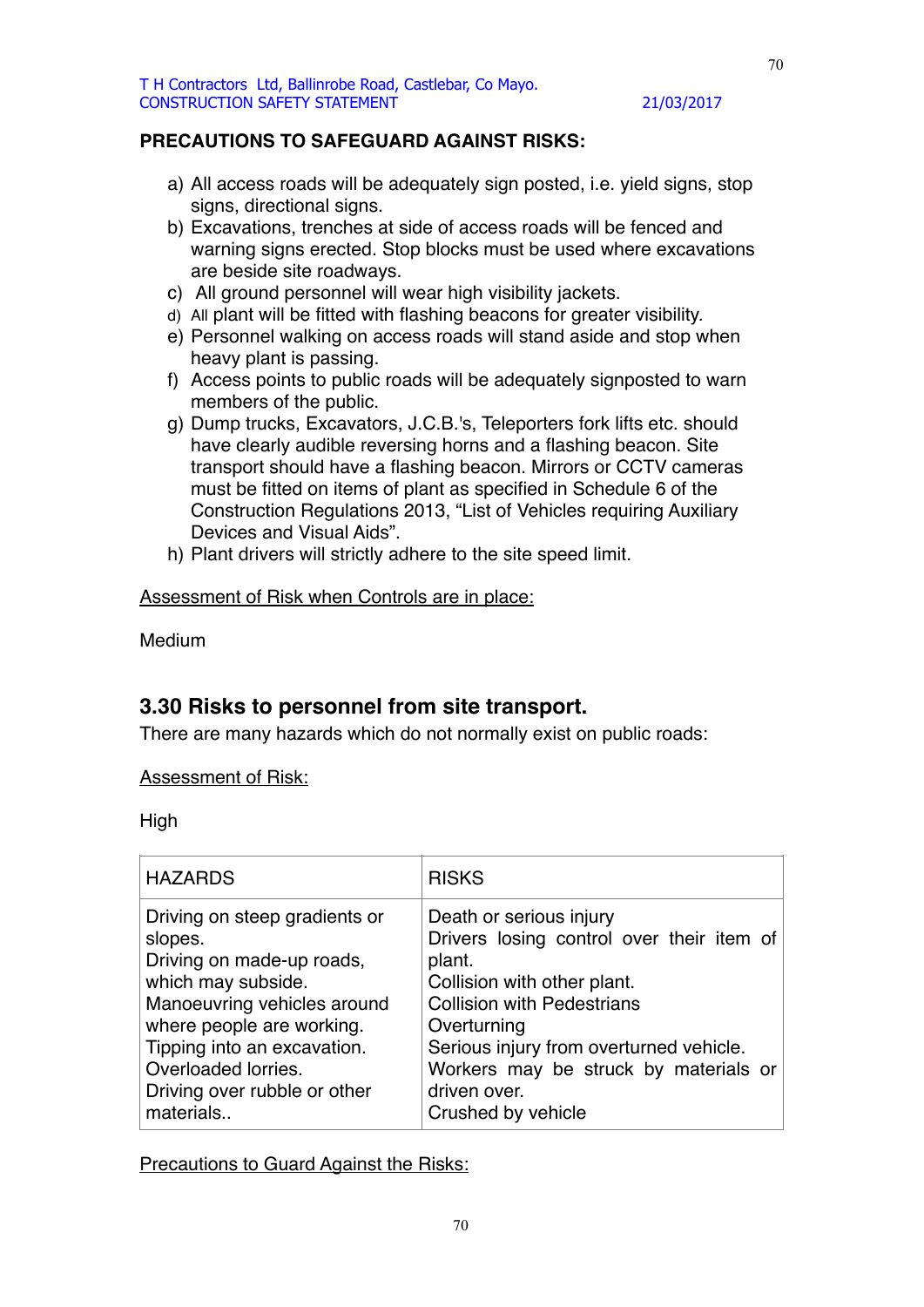## CONSTRUCTION SAFETY STATEMENT

- a) Plan temporary routes for transport with safety in mind.
- b) All vehicles will be kept in good repair and lights, steering, handbrake, footbrake will function efficiently.
- c) All drivers will be over 18 and have the appropriate full driving licence.
- d) Drivers will know the gradients on which their vehicles can be operated without overturning.
- e) Drivers will not manoeuvre vehicles on site unless they have an unrestricted view or the assistance of a signaller.
- f) Stop blocks or some other suitable barrier will be provided to ensure that tipping into an excavation can be carried out safely.
- g) Vehicle and Pedestrian routes will be separated where possible
- h) Dump trucks, Excavators, J.C.B.'s, Teleporters fork lifts etc. should have clearly audible reversing horns and a flashing beacon. Site transport should have a flashing beacon. Mirrors or CCTV cameras must be fitted on items of plant as specified in Schedule 6 of the Construction Regulations 2013, "List of Vehicles requiring Auxiliary Devices and Visual Aids".
- i) A traffic management plan will be operated on larger sites

Assessment of Risk when Controls are in place:

**Medium** 

# **3.31 Risks associated with concrete placement and formwork.**

Assessment of Risk:

High

Hazards:

The main hazards associated with falsework, formwork and concrete placement are:

| <b>HAZARDS</b> | <b>RISKS</b> |
|----------------|--------------|
|                |              |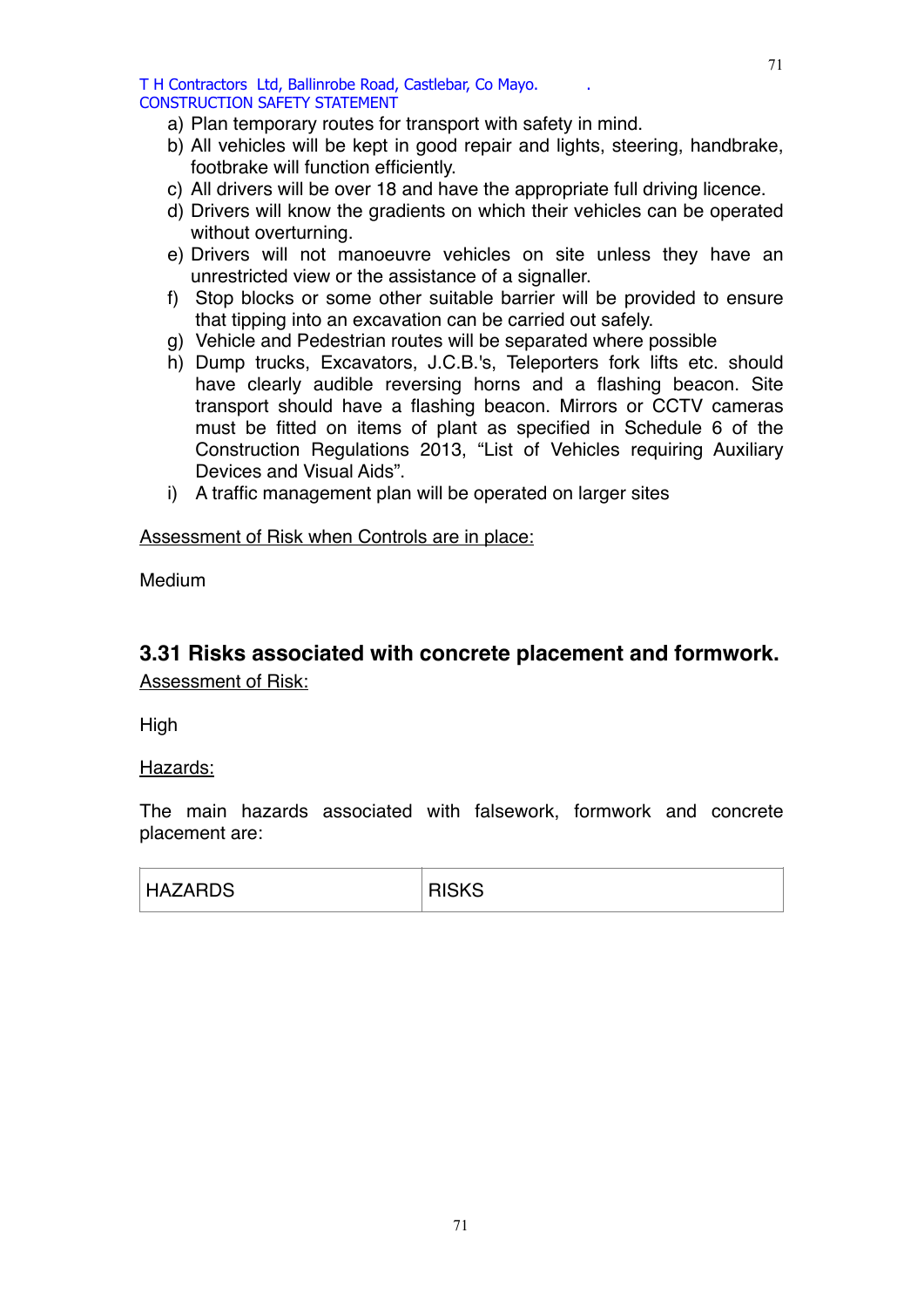| Working within deep<br>excavations. | Fall from height when working on<br>concrete placement. |
|-------------------------------------|---------------------------------------------------------|
| Access and egress to the works.     | Burns to skin from concrete additives.                  |
| Open edges of finished              | Injuries to personnel from incorrect/                   |
| manholes.                           | protruding pins used in supports and                    |
| Protruding pins/brackets in         | protruding nails in stripped timbers.                   |
| supports.                           | Injuries to personnel beneath the range of              |
| Formwork inadequately               | lifting equipment caused by the sudden                  |
| supported.                          | failure of lifting chains or plant.                     |
| Mechanical/hydraulic failure of     | When using compressed air to clear out                  |
| lifting plant.                      | debris, there is a risk of eye injury from              |
| Skin burns.                         | fragments of tying wire, concrete chips,                |
| Eye injury.                         | timber splinters, etc.                                  |

## Precautions to Guard Against The Risk:

- a) All materials, plant, etc. used in the erection of formwork will be free from defects and proper pins of correct diameter and length will be used in supports. All lifting equipment and lifting gear will have up to date certificates.
- b) Only necessary materials will be stored at the workplace and will be weighted down or removed to a lower level during periods of anticipated high winds/gusts. Personnel will be removed from danger areas.
- c) All necessary chutes, equipment and material will be provided to deflect concrete into formwork during pouring to avoid unnecessary spillage.
- d) All personnel working with concrete will wear the necessary personal protective equipment to reduce risk of skin burns from contact with concrete.
- e) When using compressed air, blow pipes to clean out shutters, eye protection will be worn by operator and material will be blown away from other personnel in the area.
- f) Steel divi bolts or suitable equivalent will be used to attach lifting chains to timber shutters and chains will be wrapped around bundles of reinforcing steel, never connected to bundle tying wires.
- g) Manhole excavations will be battered to a safe angle of repose, above the height of the magnum box.
- h) An access ladder will be in position for safe access and/or egress to. The ladder will be securely tied at the top of the excavation. During construction of the manholes, a protective barrier will be erected and maintained. These barriers will be securely sealed off at the end of each working day.
- i) Any protruding divi bolts or rebar will be capped using brightly coloured Mushroom Caps.

Assessment of Risk when Controls are in place: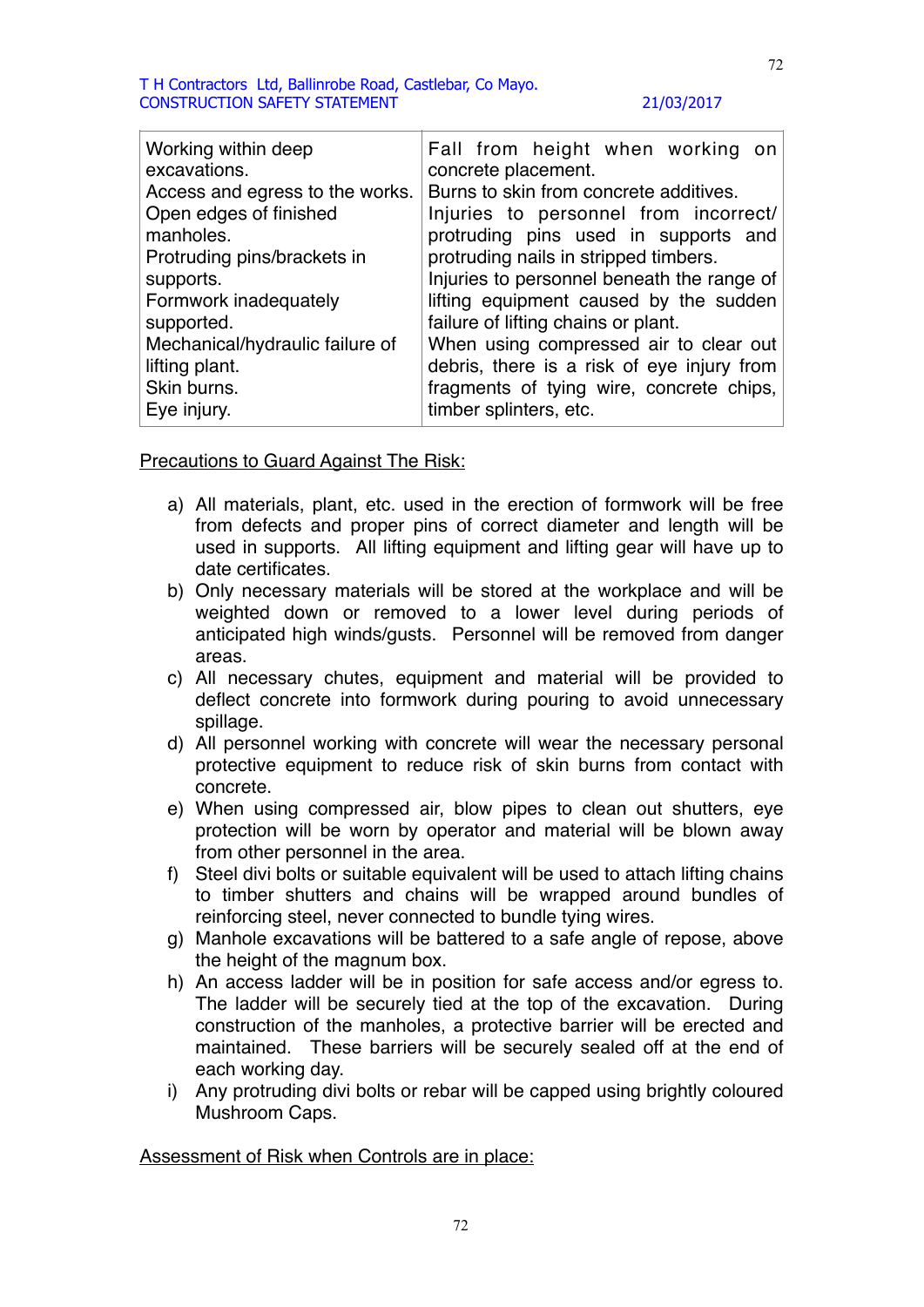# **3.32 Risks associated with poor housekeeping**

Many accidents such as trips, slips and falls are due to poor housekeeping in the workplace. Workers have fallen from considerable heights and received only minor injuries, while others fall at the same level and receive serious injuries sometimes fatal.

People can knock against sharp objects, stand on or fall on nails protruding from timber.

## Assessment of Risk:

Medium/High

| <b>HAZARDS</b>                                                                                                                                                        | <b>RISKS</b>                              |
|-----------------------------------------------------------------------------------------------------------------------------------------------------------------------|-------------------------------------------|
| Access walkways are untidy<br>edges are open, or untidy as<br>people may be caused to fall<br>from a height or material may<br>be knocked onto somebody<br>underneath | slips, trips and falls<br>Injury<br>Death |

### Risks Involved:

Nearly all slips, trips and falls resulting from poor housekeeping result in some type of injury. The risks are greatly increased if access walkways are untidy or if areas near edges are open, or untidy as people may be caused to fall from a height or material may be knocked onto somebody underneath.

## Arrangements to Guard Against the Risks:

Site Management considers good housekeeping most important in providing a safe working place for all their employees, leads to good industrial relations and increased productivity. Management contribute to good housekeeping by:

- a) Including housekeeping in the planning of all operations by setting up control measures and regulating work practices.
- b) Providing equipment to maintain all work areas in a clean and orderly state including waste bin, cleaning equipment, storage areas, etc.
- c) Including good housekeeping as part of every individuals job responsibility at all levels of the organisation.
- d) Providing cleanup schedules and personnel when required.
- e) Maintaining control of work places and interest in good housekeeping practices.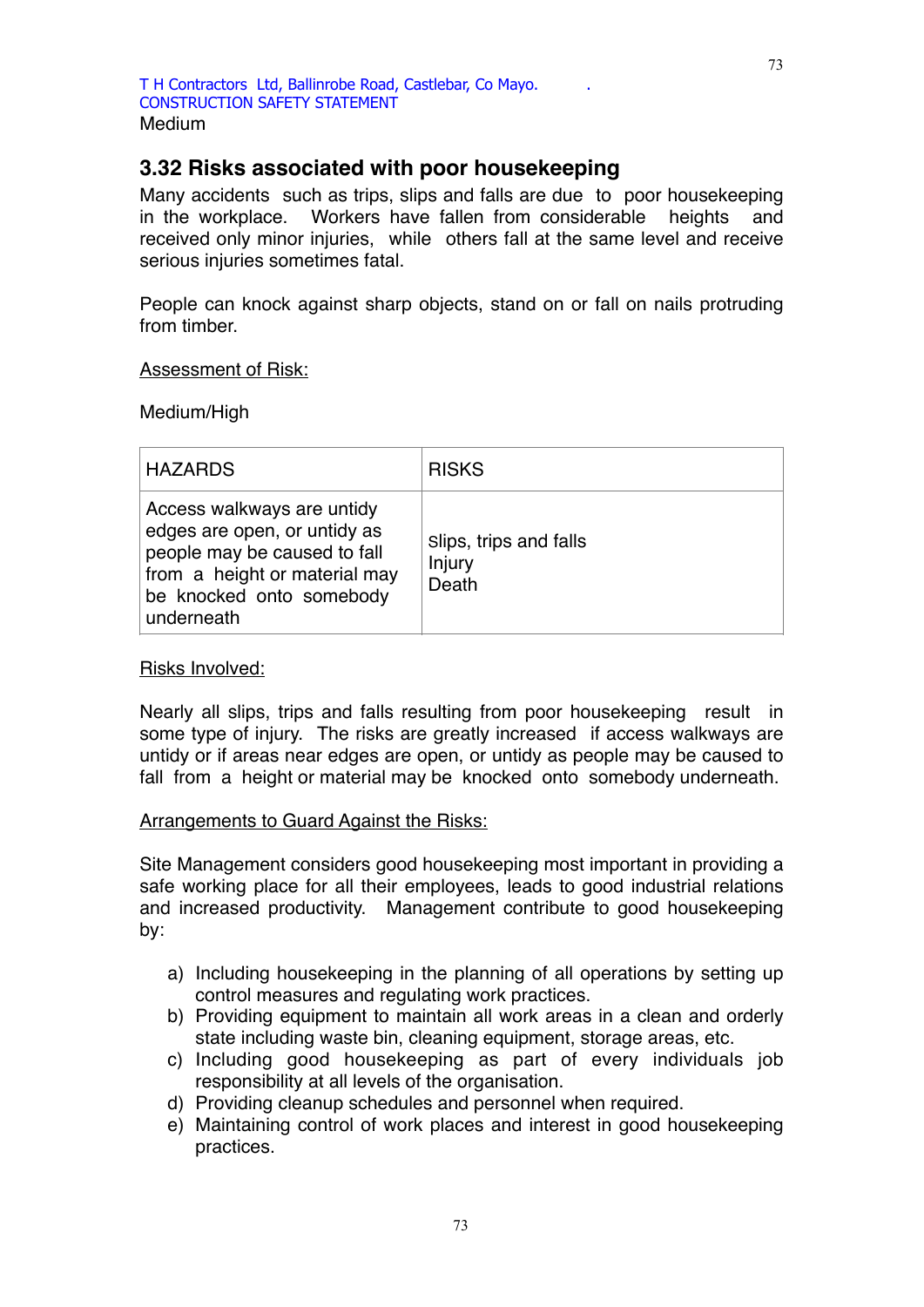### Supervisors:

Supervisors have a role in safeguarding against trips, slips and falls and play their part by:

Maintaining constant vigilance on good housekeeping practices.

Having poor situations corrected and cleaned up immediately.

Seeing that employees play their part in ensuring good housekeeping.

Issue clear instructions to employees on standards of housekeeping required. Insisting on clean up of work areas after every job.

Prohibit leaving materials, tools or equipment in passage ways, gangways, walkways, etc.

## Employees:

All employees are instructed in good housekeeping practices and play their role by:

Following all instructions as to maintaining good housekeeping.

Prompt reporting of any poor housekeeping conditions or practices that may be found.

## General Guidelines for Good Housekeeping:

Orderly arrangement of activities, operations and equipment.

Provision of a definite place for each item, article or substance.

Keeping each article or substance in its designated place or returning it if removed.

Provision of adequate disposal arrangements of scrap, waste and surplus materials.

General cleanliness of all work areas and equipment.

Sufficient working spaces and adequate level passageways for safe access and egress.

Adequate space for materials, tools and portable equipment.

Anticipation of waste, scrap, spillage, leakage, dust, splashing and provision of some means of control.

Only the materials required for that day to be taken to the workplace and return all surplus materials to the stores or stockpiles at the completion of the job or end of the day.

Removing any obstruction found, do not leave it for someone else, removal and control of all sharp objects especially nails.

Keep changing rooms, canteens, offices and all facilities clean and free of build-up of waste materials.

Never ignore a housekeeping hazard, put it right.

Assessment of Risk when Controls are in place:

Low

# **3.33 Hazardous substances and liquids**

Assessment of Risk: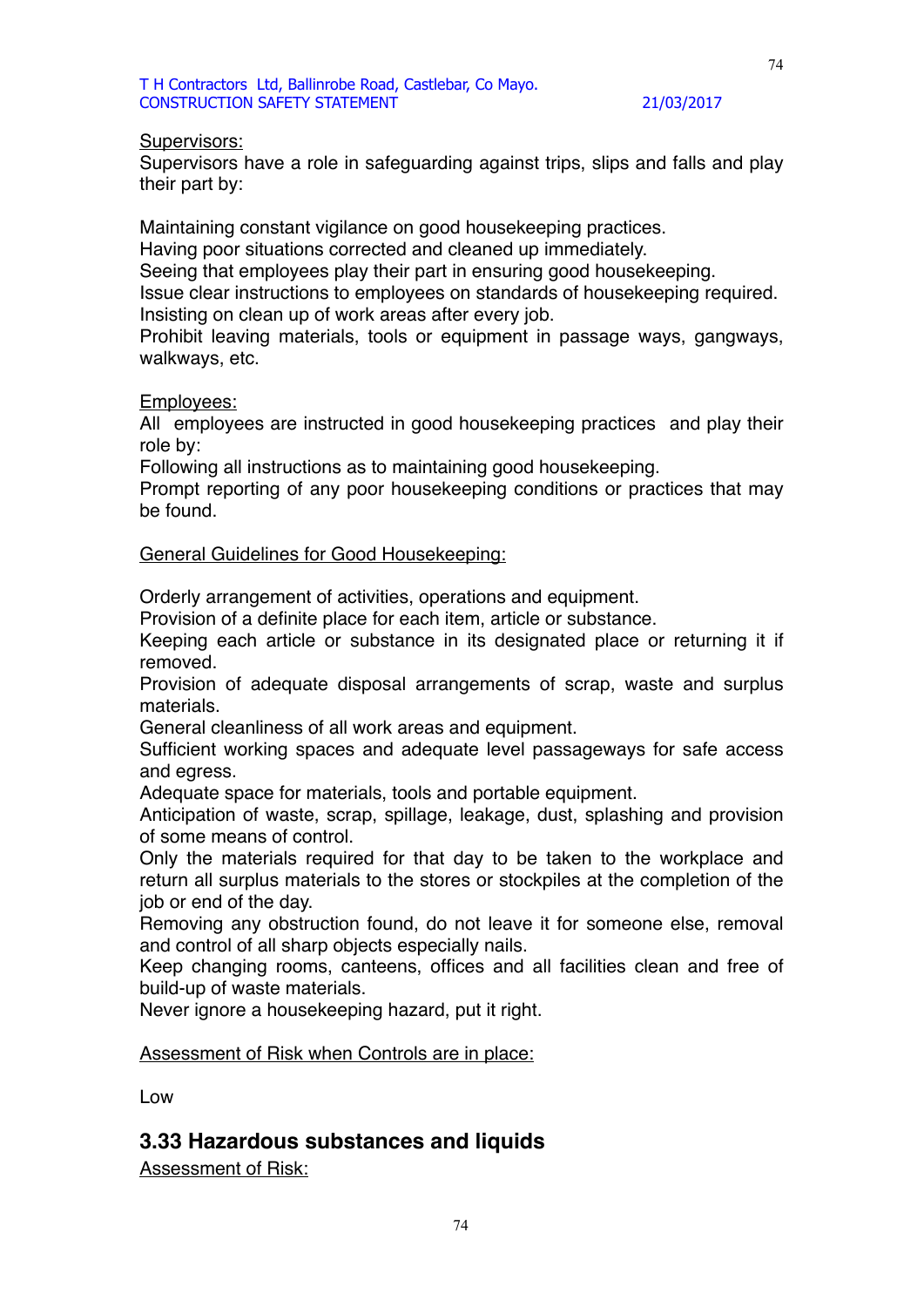High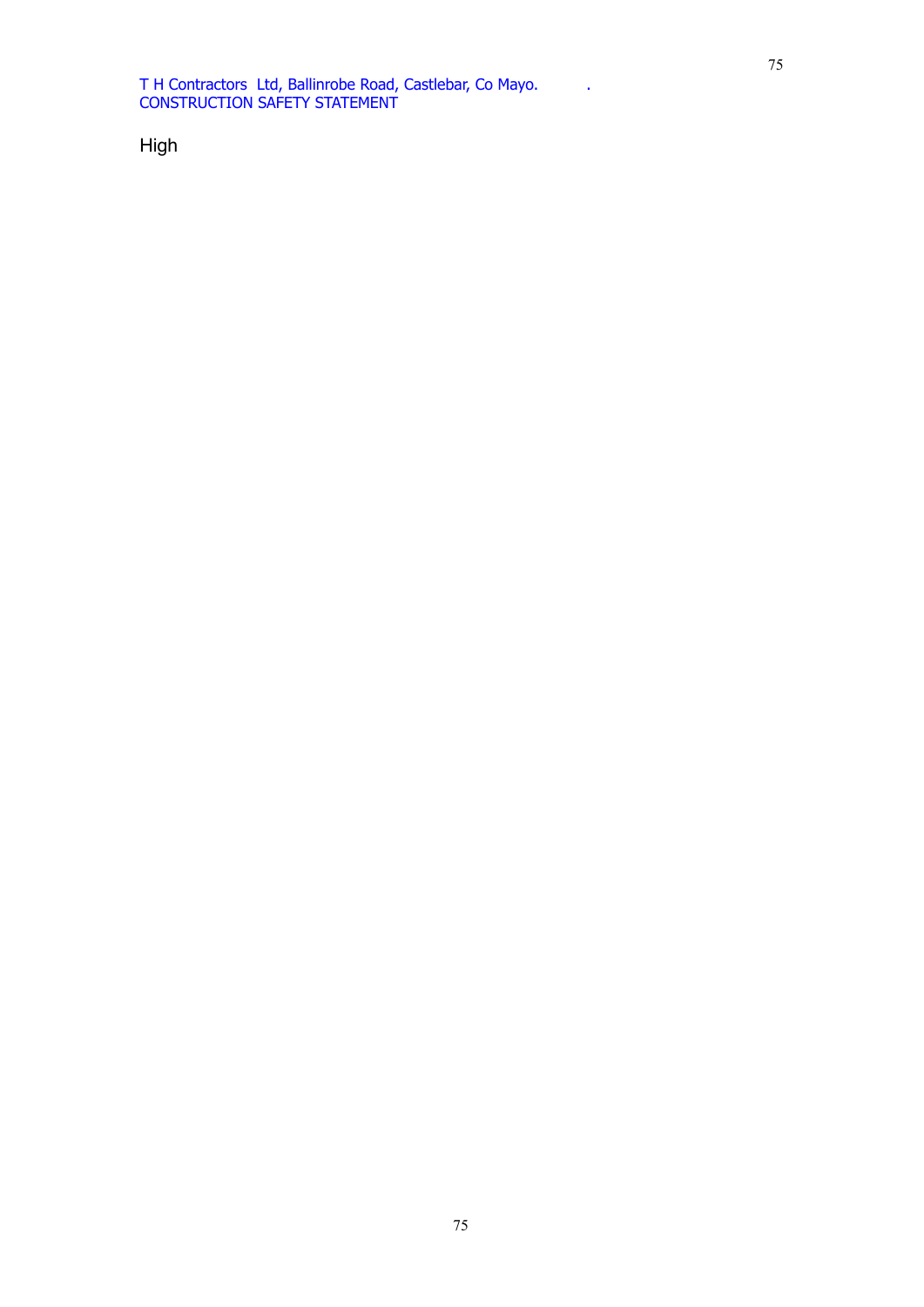| <b>HAZARDS</b>                                                                                                                                                                                                                  | <b>RISKS</b>                                                                                                                                                                                                                                                                                                                                               |
|---------------------------------------------------------------------------------------------------------------------------------------------------------------------------------------------------------------------------------|------------------------------------------------------------------------------------------------------------------------------------------------------------------------------------------------------------------------------------------------------------------------------------------------------------------------------------------------------------|
| General Hazards:<br>Dangerous substances or<br>liquids are naturally occurring or<br>synthesised materials that<br>because of their physical or<br>chemical properties can cause<br>injury to the person if exposure<br>occurs. | In view of the diversity of chemicals<br>encountered in the day to day operations<br>on site it is not possible to give<br>- a<br>specific assessment of<br>the risk<br>associated with the handling of these<br>substances or liquids.<br>In any given situation the risk involved will<br>depend on the type and quantity of the<br>substance or liquid. |
| At various stages of a project<br>there will be hazardous<br>substances and liquids both in<br>storage and use e.g. Cement<br>and Mould Oil.                                                                                    | The risk will vary from low to high<br>depending on such characteristics.<br>An SDS Sheet previously known as a<br>MSDS Sheet should be obtained for each<br>Chemical in use and a Chemical Risk<br>Assessment should be produced for each<br>chemical.                                                                                                    |

In any given situation the risk involved will depend on the type and quantity of the substance or liquid.

The risk will vary from low to high depending on such characteristics.

Arrangements to Guard Against Risks:

(a) Read safety data sheets (SDS Sheets) prior to handling. Note any precautions

(b) Goggles and protective gloves should be worn at all times when handling liquid chemicals.

(c) Keep first aid equipment including eyewash bottles readily available.

(d) Ensure there is an adequate supply of running water, to bathe any chemical splashes sufficiently.

(e) Note position of fire fighting equipment.

(f) Ensure every effort is made to identify any unlabelled or unknown substance or liquid prior to handling.

(g) Use of respirators may be required and should be readily available.

(h) Eating, smoking and drinking is strictly forbidden whilst using hazardous substances.

(i) Good housekeeping and cleanliness is vital.

### Assessment of Risk when Controls are in place:

Medium/Low

Medium Risk activities will require further controls \*(Permits to work or Administrative controls, PPE etc.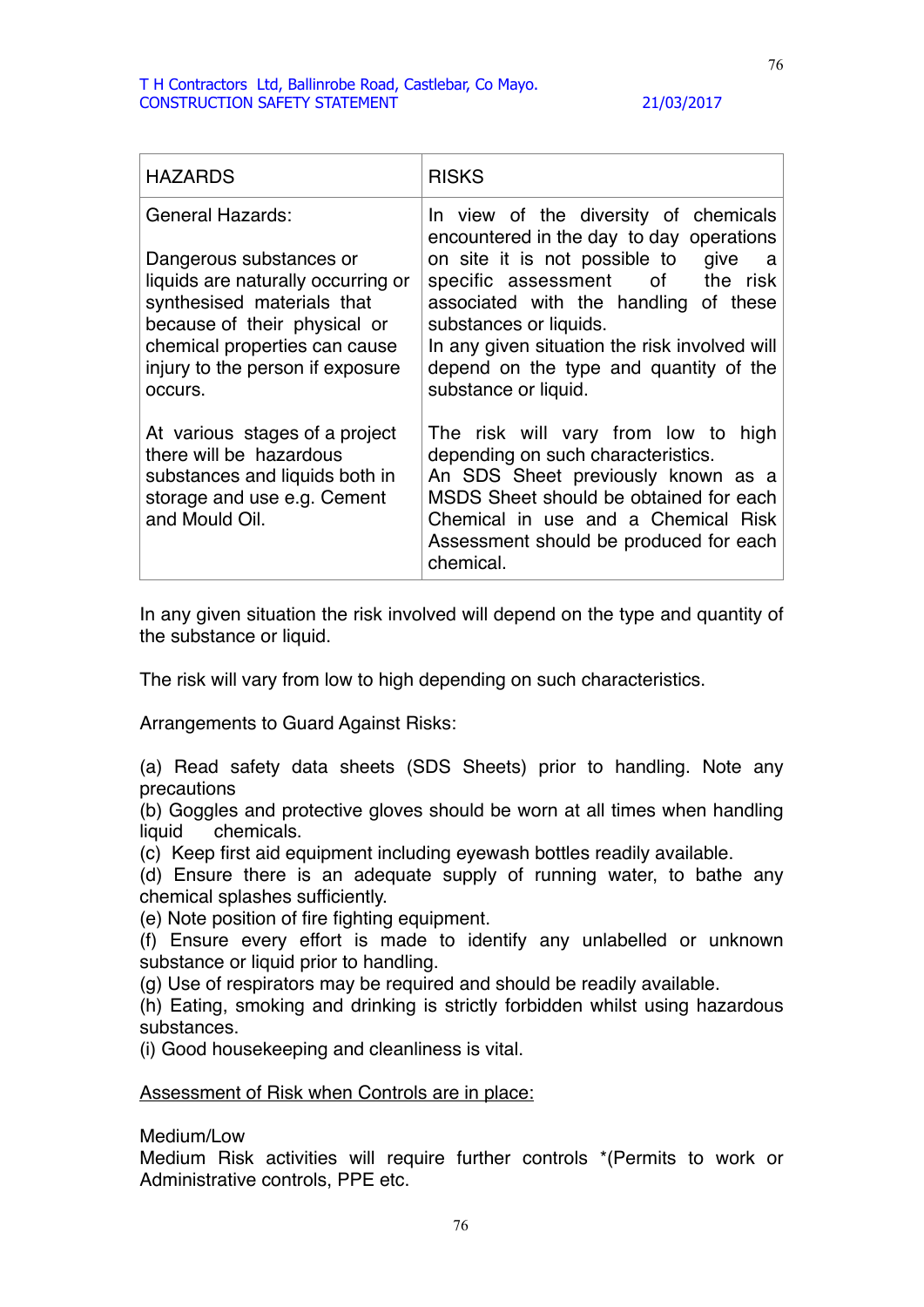# **3.34 Risk from Noise**

Assessment of Risk:

Medium/High

General Hazard:

The noise hazard occurs where exposure will lead to the loss of hearing to a certain extent. A risk exists in situations where voices have to be raised in order to be heard over ambient sound levels. Typically equipment, such as rock breakers, earth movers and other plant equipment, cause these elevated levels. Specifically, where the daily personal exposure of a worker to noise is likely to exceed 80 dB(A), or the maximum value of any unweighed instantaneous sound pressure is likely to be greater than 200Pa, a hazard exists.

| <b>RISKS</b>                                                                  |
|-------------------------------------------------------------------------------|
| High risk of permanent hearing loss from<br>exposure (especially repeated) to |
| elevated noise levels.                                                        |
| Medium risk from loss of verbal                                               |
| communications.                                                               |
| Medium risk of increase in accidents, loss                                    |
| of concentration and headaches in noisy<br>environments.                      |
|                                                                               |

Arrangement to Guard Against Risks:

(a) Noise Regulations will be implemented on site.

(b) Adequate information and training will be provided.

(c) Appropriate personal protective equipment will be provided

(d) The correct type of protective ear equipment must be worn at all times in designated areas.

(e) Check the protectors on a regular basis to ensure they provide the attenuation specified.

(f) Never remove ear protectors (even for a few moments) in high noise areas, instead move an appropriate distance away.

Drivers of large earth moving equipment, rock breakers, J.C.B.'s etc. shall wear ear protection at all times during operation.

## Assessment of Risk when Controls are in place:

Low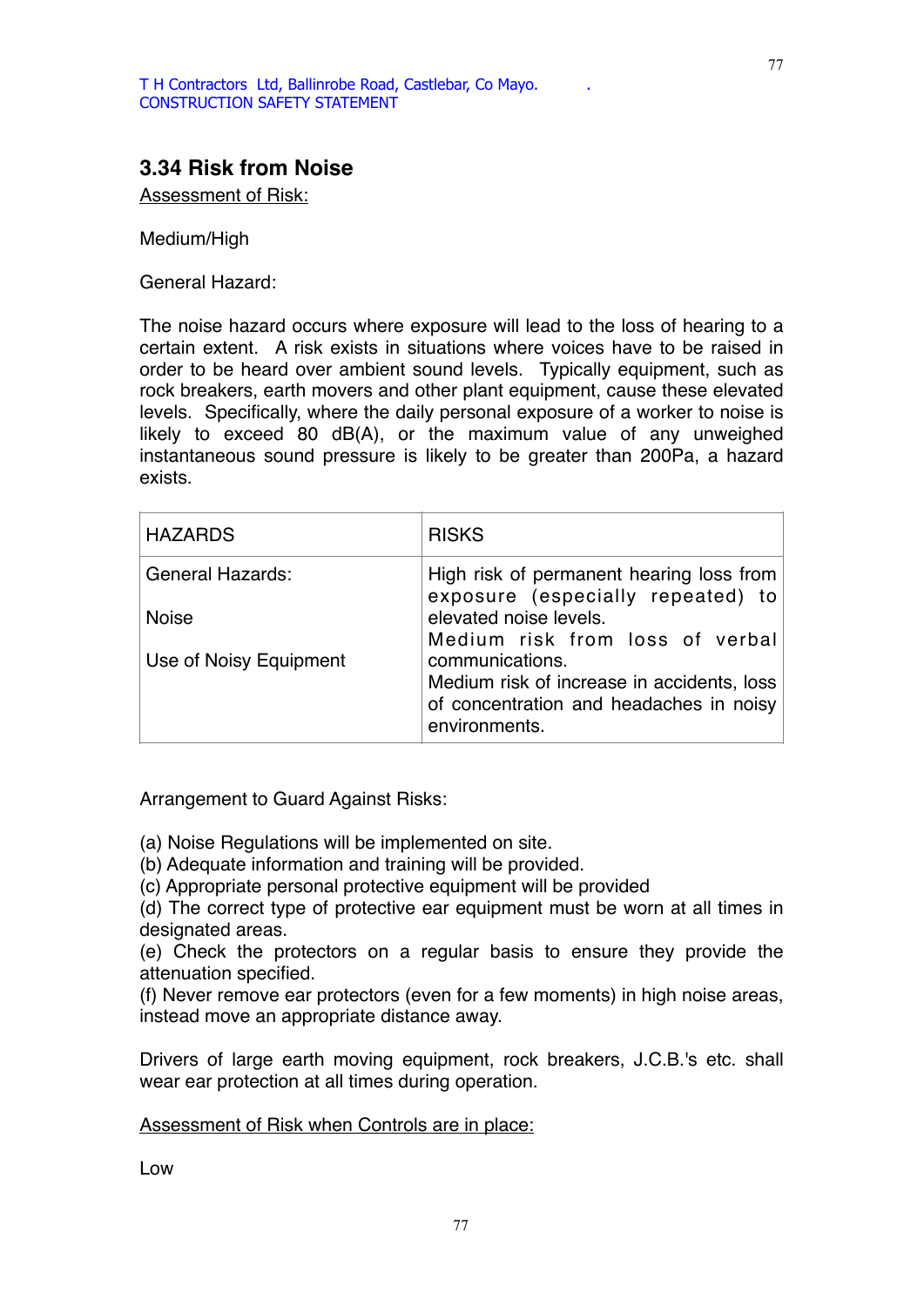Applicable Legislation; *Safety Health and Welfare at Work (General Applications) Regulations 2007-2016*

# **3.35 Risk from unprotected edges**

Individuals could fall over unprotected edges.

### Assessment of Risk:

High

| <b>HAZARDS</b>                                                                                        | <b>RISKS</b>                                                                                                          |
|-------------------------------------------------------------------------------------------------------|-----------------------------------------------------------------------------------------------------------------------|
| <b>General Hazards:</b><br>Individuals could fall over                                                | Individuals could suffer death or severe<br>injury from falls.                                                        |
| unprotected edges.<br>Plant, Machinery and Delivery<br>vehicles could fall over<br>unprotected edges. | Drivers could suffer death or severe injury<br>and could cause severe or irreparable<br>damage to plant or machinery. |

## General Precautions:

(a) All unprotected edges to be highlighted and fenced.

(b) Deep excavations (deeper than 1.2m.) should be signed and fenced with joined "Herras" type fence panels or Pedestrian Control Barriers.

(c) Netlon Fencing, Cones, and Red and White danger tape may be used on more shallow excavations.

(d) Adequate signage should be in place.

## Assessment of Risk when Controls are in place:

Medium

# **3.36 Risk of "Weils Disease"**

Weils Disease is the severe form of 'LEPTOSPIROSIS', which if left untreated can prove fatal. It is carried in Rats urine which can contaminate the workplace.

| <b>HAZARDS</b>                                                                                                                                                                | <b>RISKS</b>                                                                                        |
|-------------------------------------------------------------------------------------------------------------------------------------------------------------------------------|-----------------------------------------------------------------------------------------------------|
| Weils Disease is the severe<br>form of 'LEPTOSPIROSIS',<br>which if left untreated can prove<br>fatal. It is carried in Rats urine<br>which can contaminate the<br>workplace. | Death - People who contract this disease<br>could die if it is left untreated<br>Long term illness. |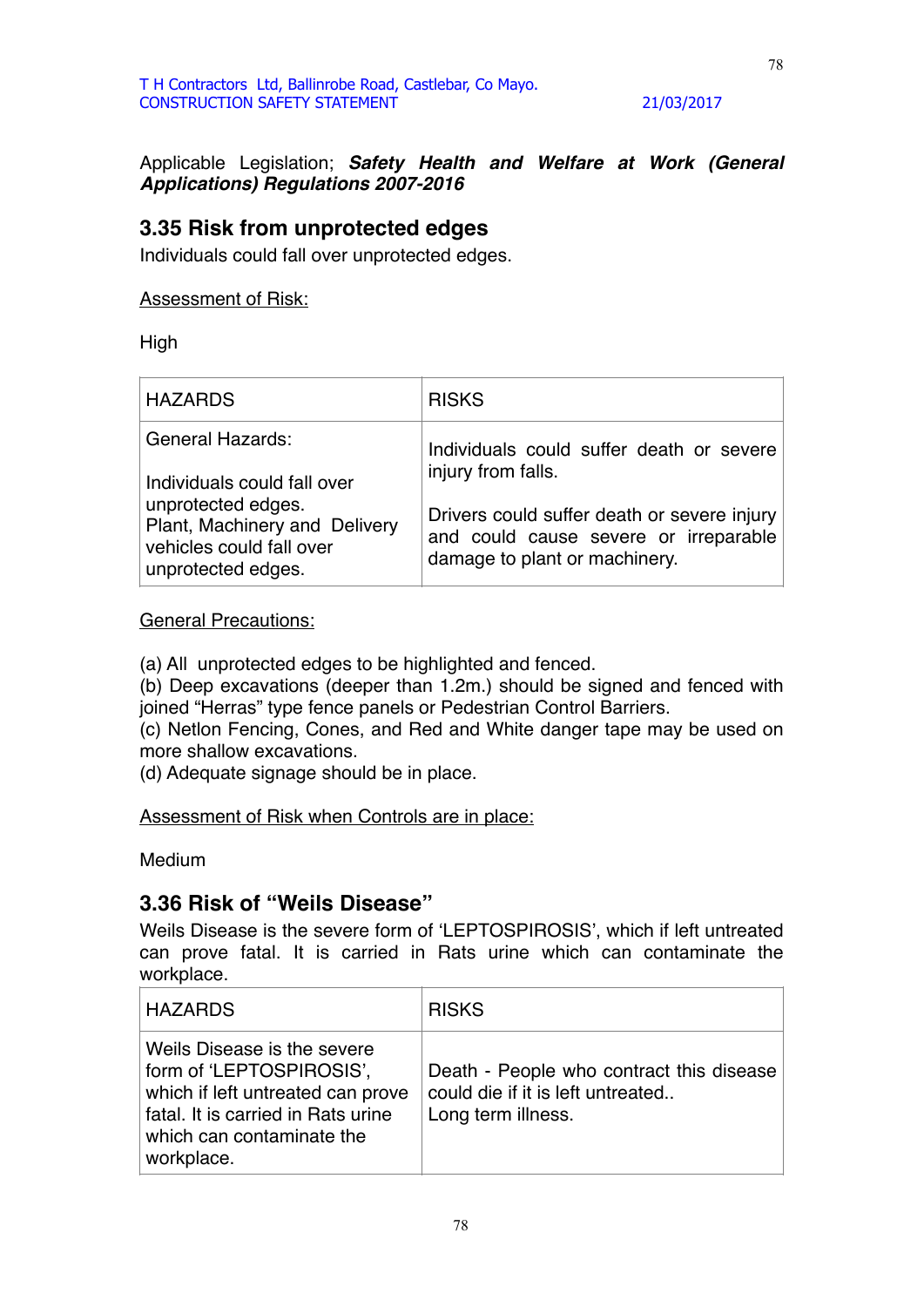Assessment of Risk:

High

General Precautions:

- (a) The use of good footwear and gloves in the workplace.
- (b) Always wash hands before eating. Good personal hygiene.
- (c) Any cuts or scratches on the person should be covered.
- (d) Vermin control on site
- (e) Control of rubbish especially food waste on site.
- (f) Housekeeping

Assessment of Risk when Controls are in place:

Low

# **3.37 Risk from coming in contact with Underground Services**

| <b>HAZARDS</b>                                         | <b>RISKS</b>                   |
|--------------------------------------------------------|--------------------------------|
| Electrocution.<br><b>Gas Suffocation.</b><br>Drowning. | Death -<br>Catastrophic injury |

Assessment of Risk:

High

General Precautions:

- a) Scan ground before excavating.
- b) Consult service drawings before excavating.
- c) Treat all unearthed Services as LIVE.
- d) Hand dig.
- e) Follow guidance in H.S.A.'s "Code of Practice for Avoiding Danger from Underground Services " (Jan 2010).

Assessment of Risk when Controls are in place:

Medium

# **3.38 Risk of Hand, Eye, and Ear injury.**

There is a risk of injury to Hands Eyes and Ears whilst working on our sites.

| <b>HAZARDS</b> | DICIZO<br>טחטור |
|----------------|-----------------|
|                |                 |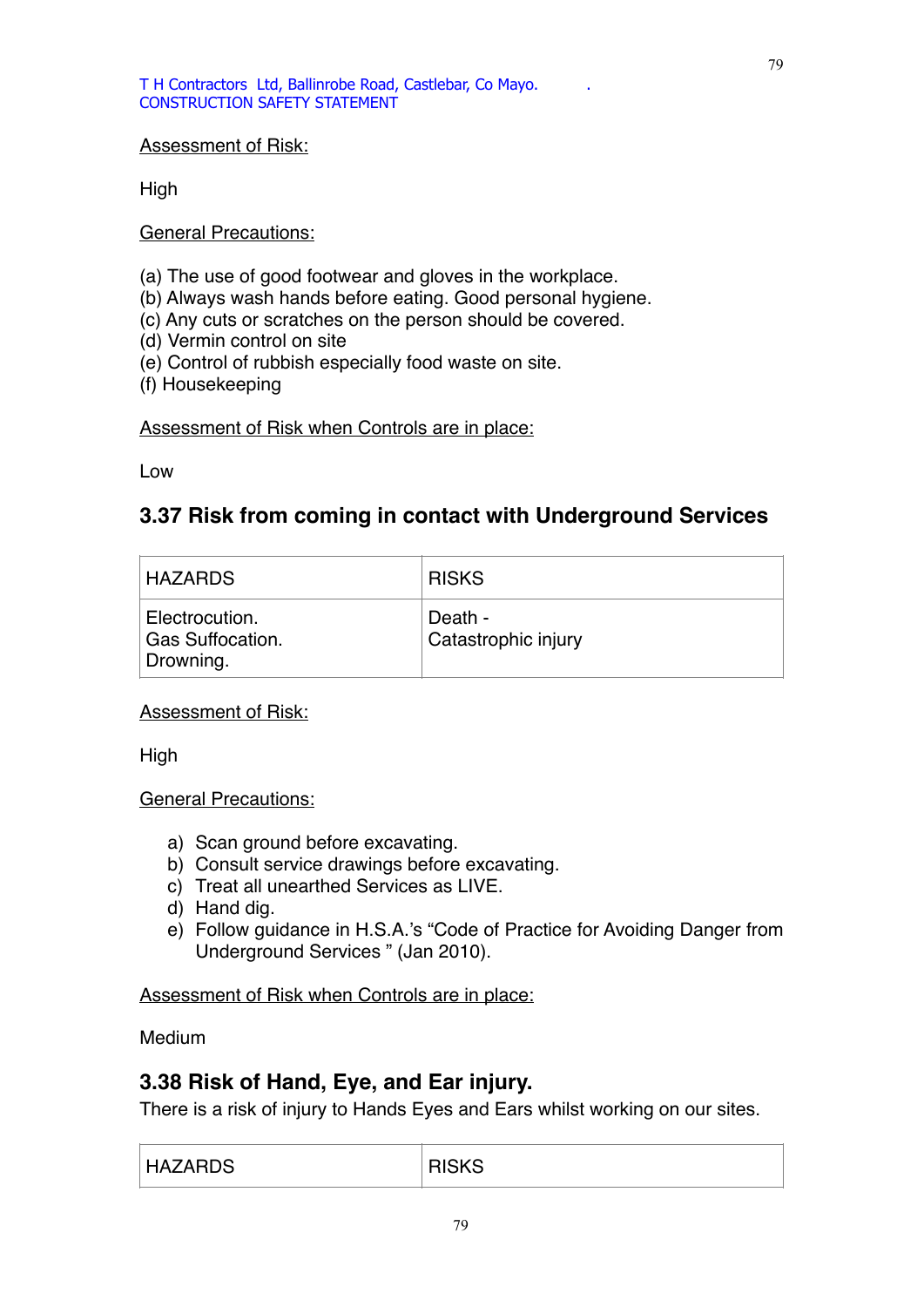#### Sharp objects Dust or flying objects. High noise levels. Infections Lacerations or breakages to the hands Weils Disease Risk of temporary or permanent eye damage from foreign objects. Danger of partial or total deafness from high noise levels. Dermatitis.

## Assessment of Risk:

Medium/High

Risks:

- (a) Lacerations or breakages to the hands.
- (b) Risk of temporary or permanent eye damage from foreign objects.
- (c) Danger of partial or total deafness from high noise levels.

General Precautions:

- a) Site workers must always wear appropriate P.P.E.
- b) To protect the hands the correct gloves must always be worn, including anti vibration gloves to guard against the condition known as 'White Finger'.
- c) Barrier cream should also be used as necessary.
- d) A range of Safety Glasses/Goggles is available to employees at all times.
- e) A good rule of thumb states, 'if you have to shout to be heard from 2m. than the noise levels are damaging your hearing'.
- f) Ear plugs and Ear muffs are available to employees at all times.
- g) Eye protection must be worn where dust is present or there is a risk of eye injury
- h) Goggles must be worn when using consuls or angle grinders.

Assessment of Risk when Controls are in place:

Low

# **3.39 Risk from confined space entry.**

Assessment of Risk:

High

**Hazards** 

| <b>HAZARDS</b> | <b>DIOIZO</b><br>טחטור |
|----------------|------------------------|
|----------------|------------------------|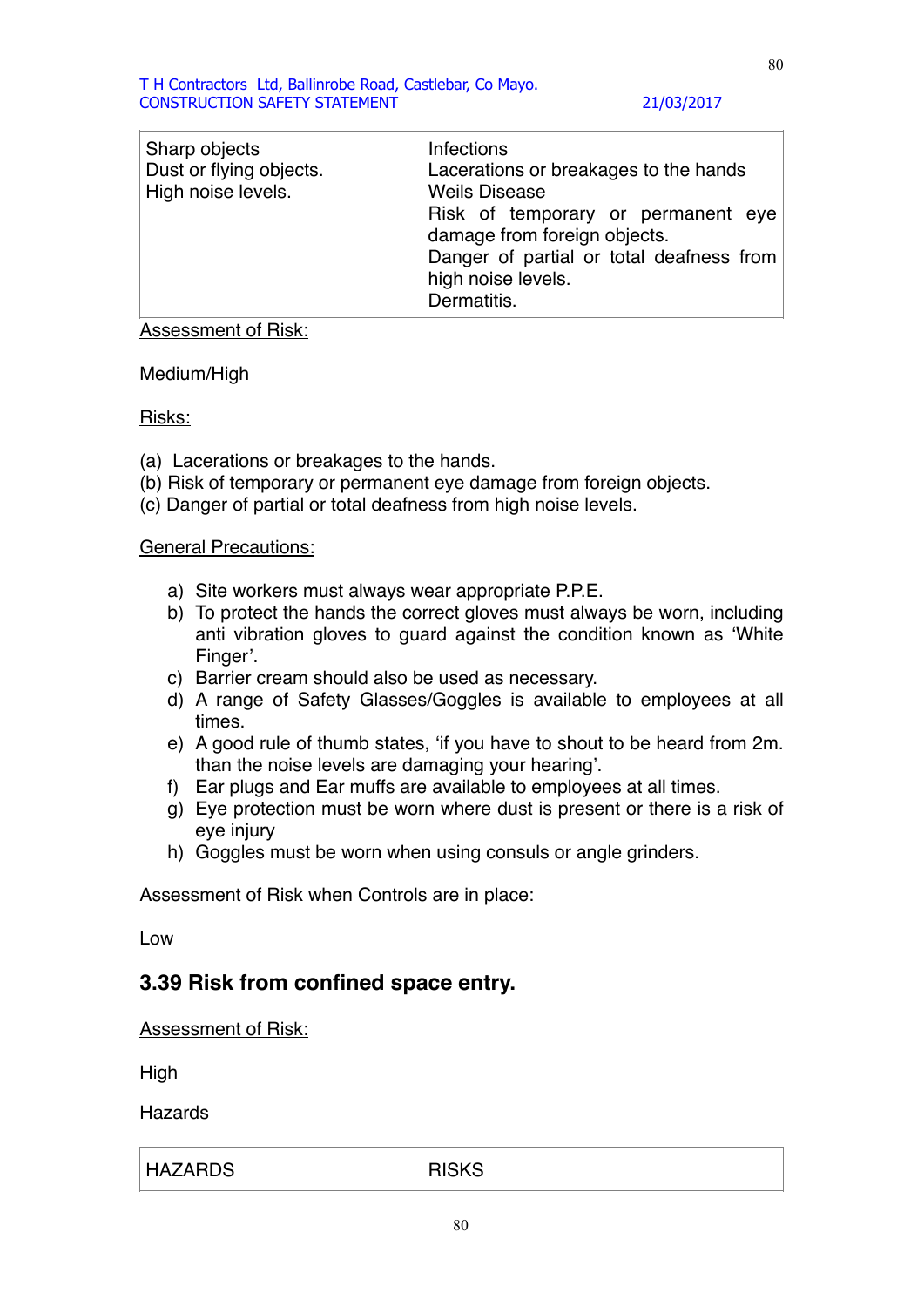| Gas Inhalation / Suffocation.<br>Drowning. | There is a risk of Death or severe injury<br>from Gas inhalation or Oxygen |
|--------------------------------------------|----------------------------------------------------------------------------|
| Fall from Heights.                         | deprivation.                                                               |
| Emergency situations.                      | There is a risk of Drowning, e.g. Manhole                                  |
| Not enough personnel to effect             | filling with water.                                                        |
| a rescue.                                  | There is a risk of Death or severe injury                                  |
| No Training                                | through falling from a height.                                             |
| <b>Insufficient Training</b>               | There is a risk that a person could die or                                 |
|                                            | be seriously injured if they were not                                      |
|                                            | rescued immediately an emergency<br>arises                                 |
|                                            |                                                                            |

## General Precautions:

(a) Before entering a Confined Space a Gas Detector will be used to check for poisonous gasses and to monitor the Oxygen content. Breathing apparatus may have to be used.

(b) A buddy system is always employed. The person entering is fitted with a Safety Harness attached to a Tri-Pod and winch on the outside.

There must be a Supervisor in place. A "top man" is also required.

(c) Where there is risk of Fall from Height a Lanyard is fitted between the Harness and winch to break the fall.

(d) Any operatives involved to receive formal Confined Space Entry training at least is required (ie a two day Confined Space course).

(e) An Emergency plan which also includes a Rescue plan must also be in place before work commences.

Assessment of Risk when Controls are in place:

Medium - other controls will be required with a Method Statement for the work to enable the risk to be reduced to Low Risk.

An Emergency plan which also includes a Rescue plan must always be in place before work commences

# **3.40 Vibration**

Who is at risk?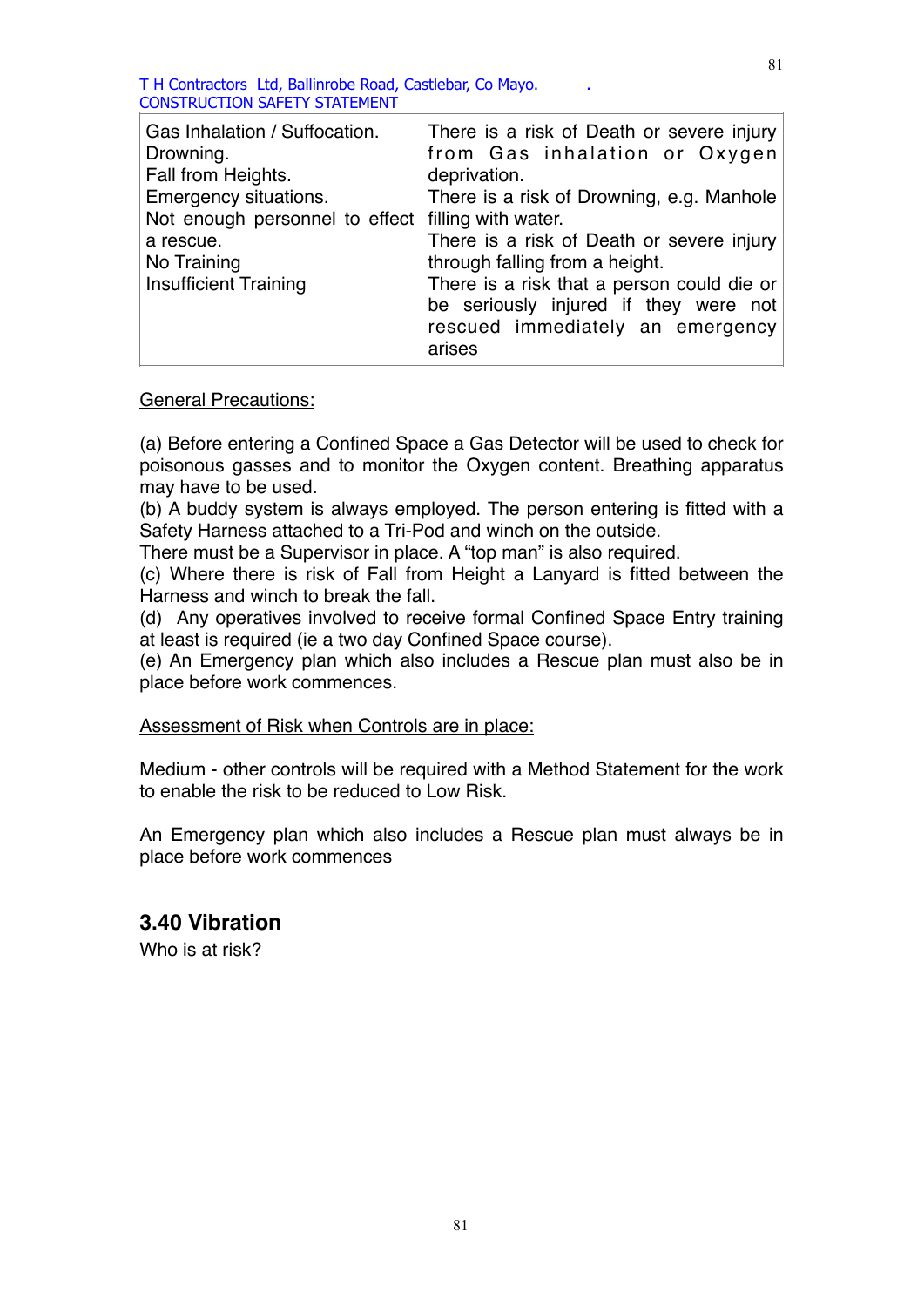| <b>HAZARDS</b>                                                                                                                                                                                                              | <b>RISKS</b>                                                                                                                                                                                                                |
|-----------------------------------------------------------------------------------------------------------------------------------------------------------------------------------------------------------------------------|-----------------------------------------------------------------------------------------------------------------------------------------------------------------------------------------------------------------------------|
| Powered hand guided tools.<br>Percussive tools<br>Vibrating tools;                                                                                                                                                          | The level of risk depends on;                                                                                                                                                                                               |
| What causes Vibration?<br>Jack hammers.<br>Rock breakers.<br>Concrete breakers.<br>Road drills/saws.<br>Hammer Drills<br>Hand held grinders and<br>sanders.<br>Power hammers and chisels.<br>Riveting hammers and bolsters. | The amount of tool vibration,<br>The length of time the tool is used for,<br>Whether intermittent or constant use of<br>the tool,<br>The temperature of the workplace,<br>Individual susceptibility,<br>The method of work. |

#### Assessment of Risk:

High

Signs & Symptoms

In cold or wet weather fingers go white, then blue, then red when warming up again and are very painful.

You may lose sensation in your fingers.

You may have difficulty picking up small objects (such as nails or screws) with your fingers.

You may have Pain, tingling, numbness in hands wrists and arms. Loss of strength in arms.

### **Controls**

Allow only competent persons to operate plant or machinery.

Instruct all workers in the potential sources and the health effects of vibration. Wear appropriate hand ear and eye protection.

Provide training in the use of Personal Protective Equipment.

Maintain all machinery as detailed in manufacturers handbook particularly suspension seats and components.

Cab suspension seats may need to be replaced after a period of time.

Identify the machines or vehicles or work situations with the highest level of vibration and arrange a rota for operators/ drivers to reduce the amount of time spent on them.

For pneumatic machinery, wear special protective gloves to reduce risk of Vibration White Finger.

Monitoring equipment may be attached to the equipment or the operators hands or arms to detect overexposure.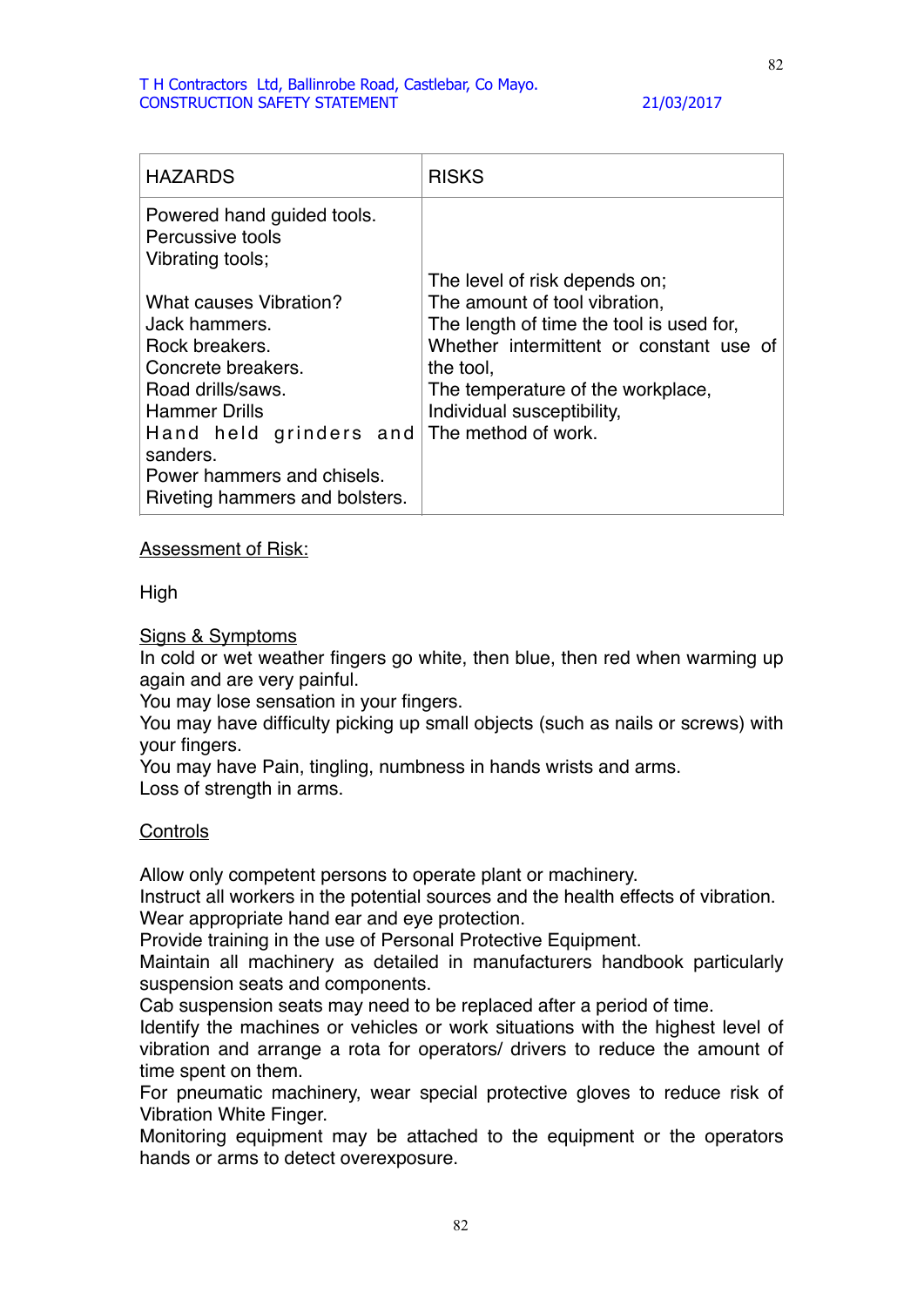When purchasing tools select low vibration tools;

Tools with CE mark are declared to be safe to use when used as instructed, Manufacturers identify vibration levels in m/s<sup>2</sup>.

Vibration data is given in sales literature if the vibration level exceeds 2.5 m/s2 during standard tests.

Supplementary information on measures to control risks from tool vibration should appear in the manufacturers handbook.

Low vibration accessories should be selected.

Practice job rotation - workers should be rotated on these tools and should not use them for long periods(more than a few hours).

## Assessment of Risk when Controls are in place:

Medium - other controls such as limiting exposure or substitution may be required.

Applicable legislation; *Safety Health and Welfare at Work (General Applications) Regulations 2007*

# **3.41 Hand and Power Tools:**

Assessment of Risk:

High

| <b>HAZARDS</b>                                                                                                                                                 | <b>RISKS</b>                                                                                                                                                       |
|----------------------------------------------------------------------------------------------------------------------------------------------------------------|--------------------------------------------------------------------------------------------------------------------------------------------------------------------|
| Sharp edges<br>Electric power<br>Flying materials, metal filings,<br>dust etc.<br>Hot surfaces<br>Trailing cables<br>Rotating chucks or blades<br><b>Noise</b> | Sharp edges<br>Electric power<br>Flying materials, metal filings, dust etc.<br>Hot surfaces<br><b>Trailing cables</b><br>Rotating chucks or blades<br><b>Noise</b> |

Controls:

Ensure that:

a) Sharp or pointed tools and equipment are stored and carried safely in tool-boxes or tool belts

b) Any defective tools or equipment are replaced immediately

c) All electrical equipment with metal casing is properly earthed and all other tools are double insulated

d) All cables are kept tidy and away from access routes and walkways

e) All personal protective equipment such as safety goggles, earmuffs and gloves are worn appropriate to the equipment used

f) All rotating blades or discs are guarded. Guards are maintained in good condition and kept in place at all times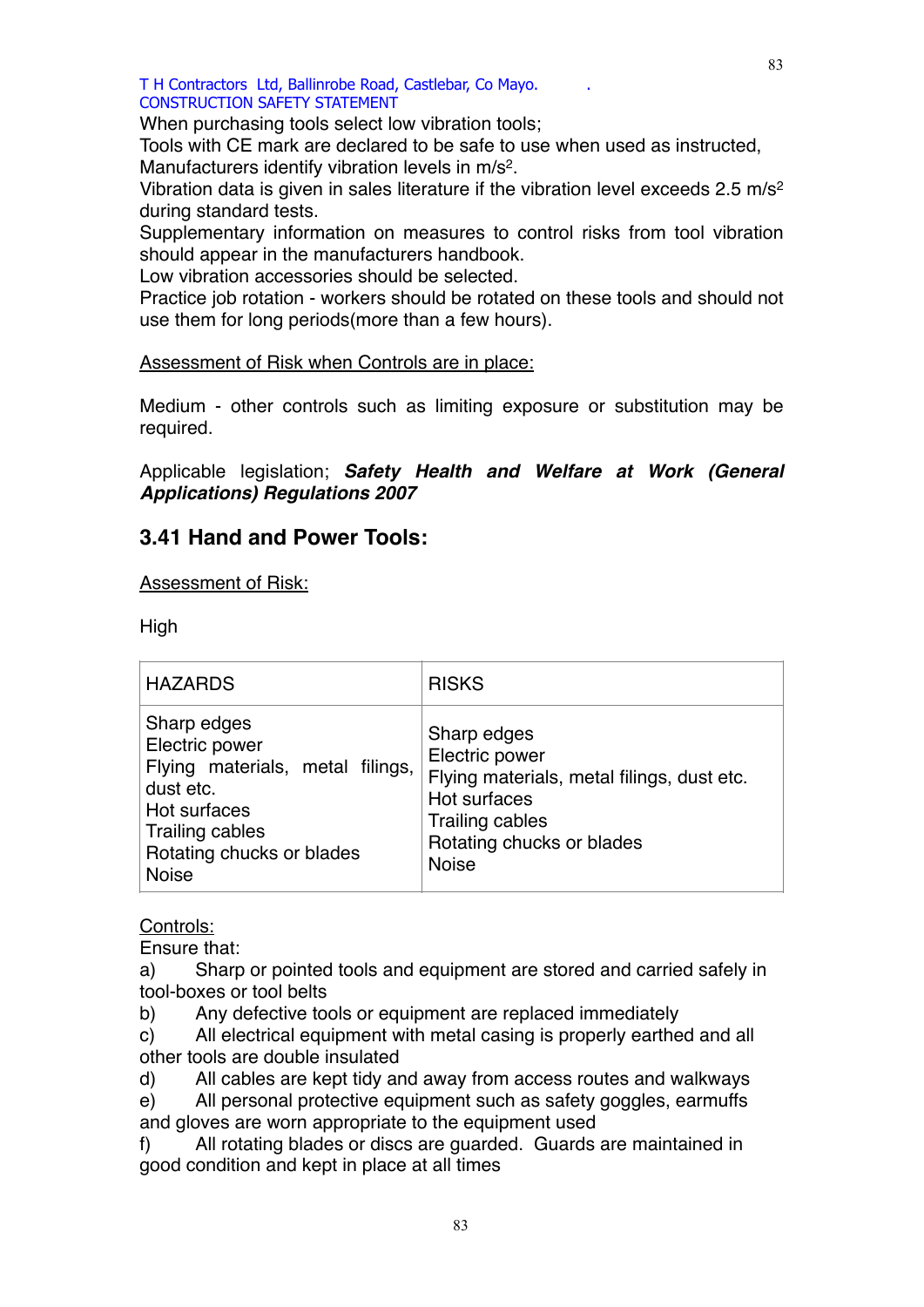g) Power supply is disconnected before making any adjustment, changing any discs or blades

h) Power tools are worked on 110 Volts (nothing more)

i) Steadying handles are kept on equipment at all times

j) Manufacturer instructions are read and fully understood before operating

k) All tools and equipment are immobilised or kept out of reach of children

Assessment of Risk when Controls are in place:

Medium

# **3.42 Access/Egress**

Assessment of Risk:

Medium/High

| <b>HAZARDS</b>                                                                                   | <b>RISKS</b>                                           |
|--------------------------------------------------------------------------------------------------|--------------------------------------------------------|
| No defined access and egress<br>routes<br>Poor Lighting of walkways and<br>site.<br>Housekeeping | Falls, Trips & Collisions<br>Injury from sharp objects |

Controls:

a) Good roads, gangways, passage ways, staircases, ladders, scaffolds to be provided

b) All walkways will be stable and free from obstruction

b) Adequate barriers or other edge protection to prevent fall from open sides

c) Holes and openings will be securely fenced off or fixed covers provided

d) Adequate artificial lighting will be provided when work is carried on

after dark or inside buildings

e) The site will be kept tidy and materials stored safely

f) Arrangements will be made for collecting and disposing of scrap

g) Nails and timber will be hammered down or removed

### Assessment of Risk when Controls are in place:

Medium/Low

# **3.43 Fire**

Assessment of Risk: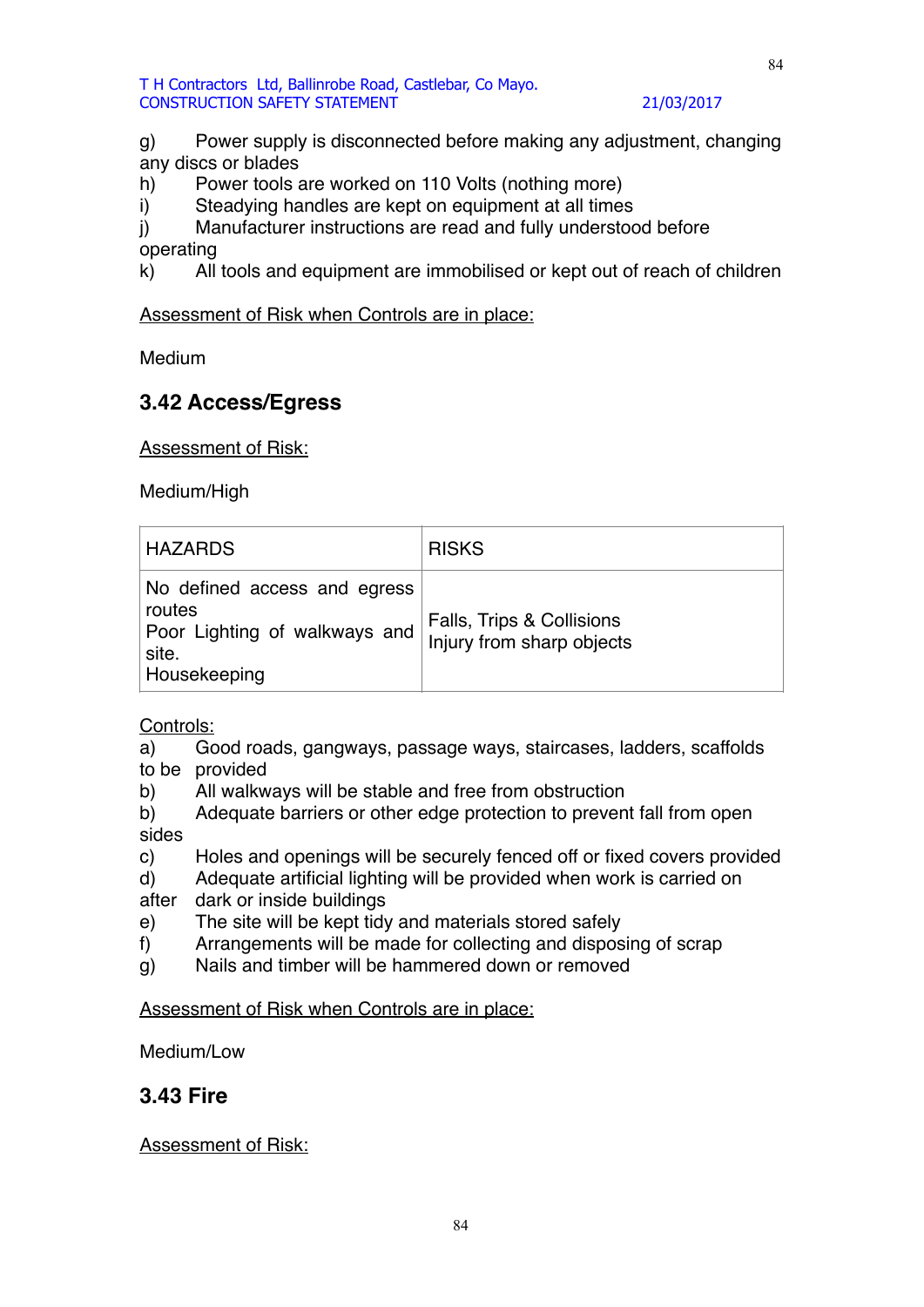| <b>HAZARDS</b> | <b>RISKS</b>                                                                                                                                |
|----------------|---------------------------------------------------------------------------------------------------------------------------------------------|
| Fire           | Welding/Torching operations, Flammable<br>liquids, Materials, Gases, Smoking,<br>Electrical appliances and cables, Sockets,<br>Heaters etc. |

## Controls:

a) Sites will have the right number and type of fire extinguishers and must be positioned in the right place

- b) There will be adequate escape routes provided on each site
- c) Employees will be aware of emergency procedures
- d) There will be a proper store area for flammable liquids

e) The amount of flammable liquid on site will be kept to a minimum allowing for the work to be carried out

f) Ignition sources kept away from flammable sources, materials except where work operations demand contact

g) Properly constructed safety containers will be used

h) Gas cylinders will be stored properly. Valves will be fully closed when the cylinder is not in use

- i) Cylinders will be located outside of site buildings
- j) There will be proper waste receptacles (metal)
- k) Waste materials will be removed regularly.
- l) Workers will receive basic Fire awareness training

Assessment of Risk when Controls are in place:

Medium/ Low In some situations further control may be necessary such as Hot Works Permits.

Applicable legislation; *The Fire Services Act 1981 and 2003 (SI 30/1981 and 15/2003)*

## **3.44 Roofwork**

Assessment of Risk:

High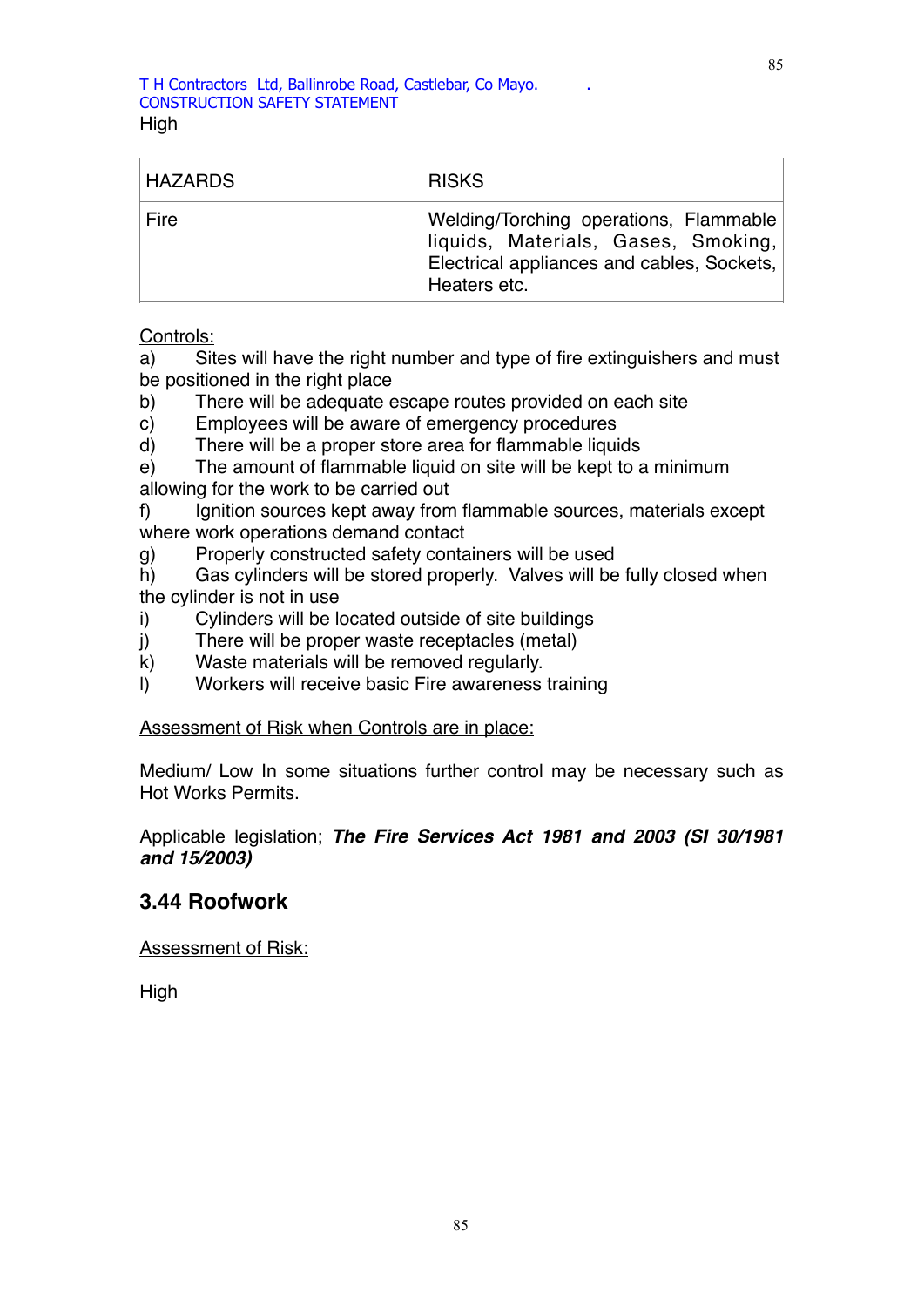| <b>HAZARDS</b>                                                                                                                                                                                                                                                                                                                 | <b>RISKS</b>                                            |
|--------------------------------------------------------------------------------------------------------------------------------------------------------------------------------------------------------------------------------------------------------------------------------------------------------------------------------|---------------------------------------------------------|
| Falls from or through the roof.<br>Collapse of the Roof.<br>Equipment or materials falling<br>through or from the roof.<br>Falls from edge of complete<br>roof. $\lambda$<br>Falls from leading edge where<br>work is being carried out.<br>Falls from openings or gaps.<br>Falls through fragile roofs or<br>roof lights etc. | Injury/ back injury/ paralysis.<br>Fractures.<br>Death. |

### **Controls**

Allow only trained or competent workers to carry out roofwork.

Use only suitable and appropriate scaffolding.

Erect guard rails toe boards or suitable barriers at the edge or eaves level of the roof to stop workers or materials falling.

Erect netting under steelwork to provide fall protection.

Inspect roofs before starting work, to establish whether they are safe for the intended task especially in cold or wet weather.

Wear appropriate puncture proof / non slip footwear.

Provide safe access and egress from the roof.

Where guard rails or barriers can not be provided, use a suitable safety harness, securely fixed.

Carry out regular checks to ensure that the openings are safe and protective measures are not interfered with.

Do not allow workers to pass across or work on or from fragile materials incapable of supporting their own weight.

Sign all fragile roofs with the warning notice- "Danger Fragile Roof".

Use roof ladders or crawling boards on sloping and fragile roofs.

Do not pour any liquids or debris into roof drains.

Cover all openings and mark them clearly.

The Safety officer should provide training to all workers on wearing or inspecting PPE.

Assessment of Risk when Controls are in place:

### Medium

Applicable legislation; *The Safety, Health and Welfare at Work (General Applications) Regulations 2007*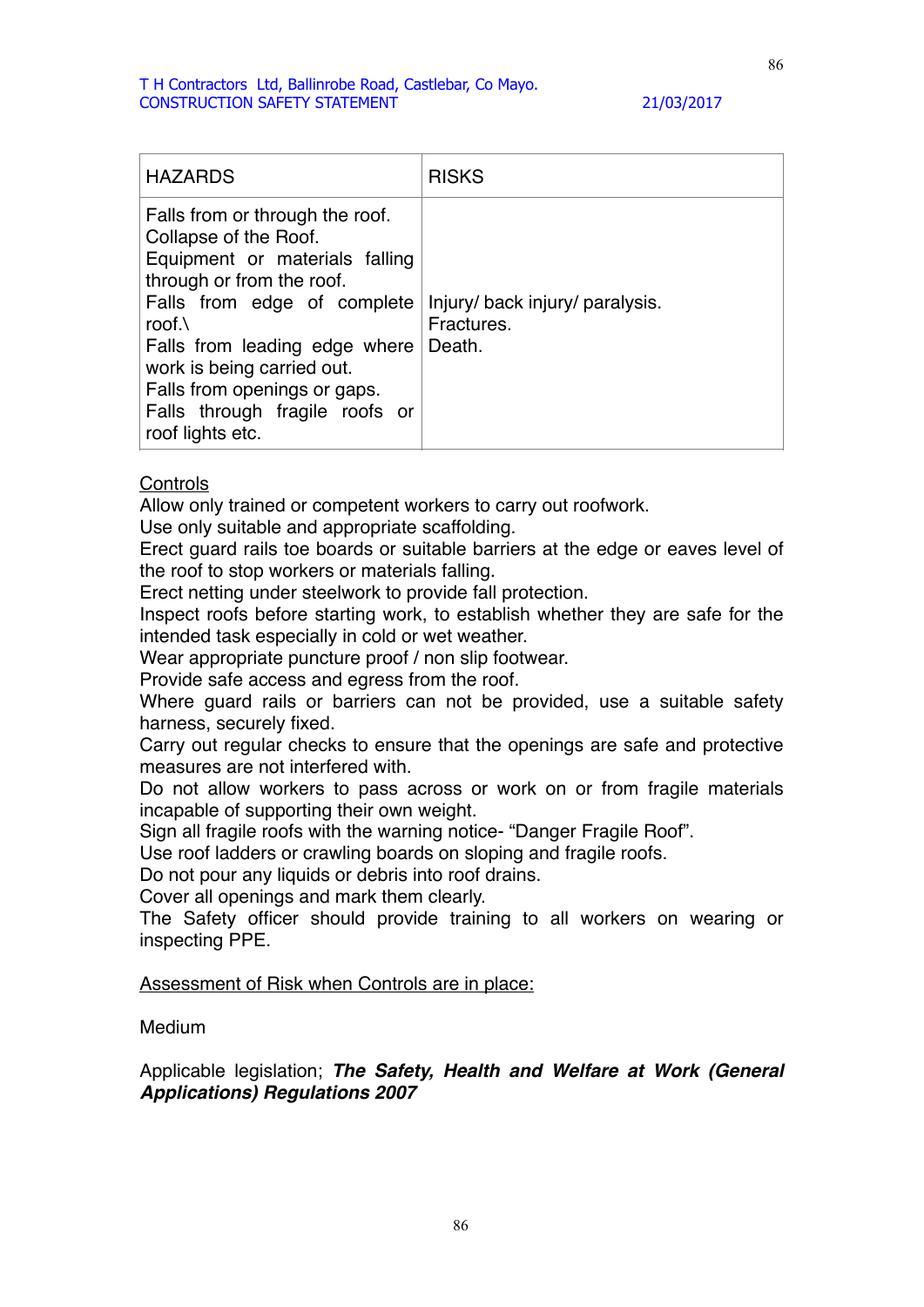| T H Contractors Ltd, Ballinrobe Road, Castlebar, Co Mayo. |  |
|-----------------------------------------------------------|--|
| <b>CONSTRUCTION SAFETY STATEMENT</b>                      |  |

| Roof Type | <b>Hazards</b>                 | Controls                   |
|-----------|--------------------------------|----------------------------|
| Flat      | Falls from edge of complete    | On roofs of less than 10°  |
|           | roof. $\setminus$              | pitch put guard rails and  |
|           | Falls from edge where work is  | toe boards in place,       |
|           | being carried out.             | Erect a barrier set back   |
|           | Falls from openings or gaps.   | from the edge.             |
|           | Falls through fragile roofs or | Where appropriate wear     |
|           | roof lights etc.               | fall protection equipment. |
| Pitched   | Falls from eaves.              | Use roof ladders.          |
|           | Slipping down the roof.        | On roofs over 30° pitch    |
|           | Falling through the roof       | use crawling boards, roof  |
|           | internally.                    | ladders and catch          |
|           | Falling through the roof from  | barriers.                  |
|           | Gable ends etc                 | On roofs over 50°          |
|           |                                | pitch, use a working       |
|           |                                | platform.                  |
|           |                                | In general the longer the  |
|           |                                | slope and the steeper the  |
|           |                                | pitch, the stronger the    |
|           |                                | edge protection required.  |

## **FALLING MATERIALS.**

Falling materials can kill therefore;

Enclose rubbish chutes.

Use a suitable method of lowering materials to the ground.

Do not let materials accumulate on the work platform.

Establish exclusion zones underneath or adjacent to roof work.

Use debris netting, covered walkways etc.

Avoid large or heavy objects on the roof.

Ensure correct storage of all materials.

Tie bundles of roofing sheets together or secure when work is finished for the day.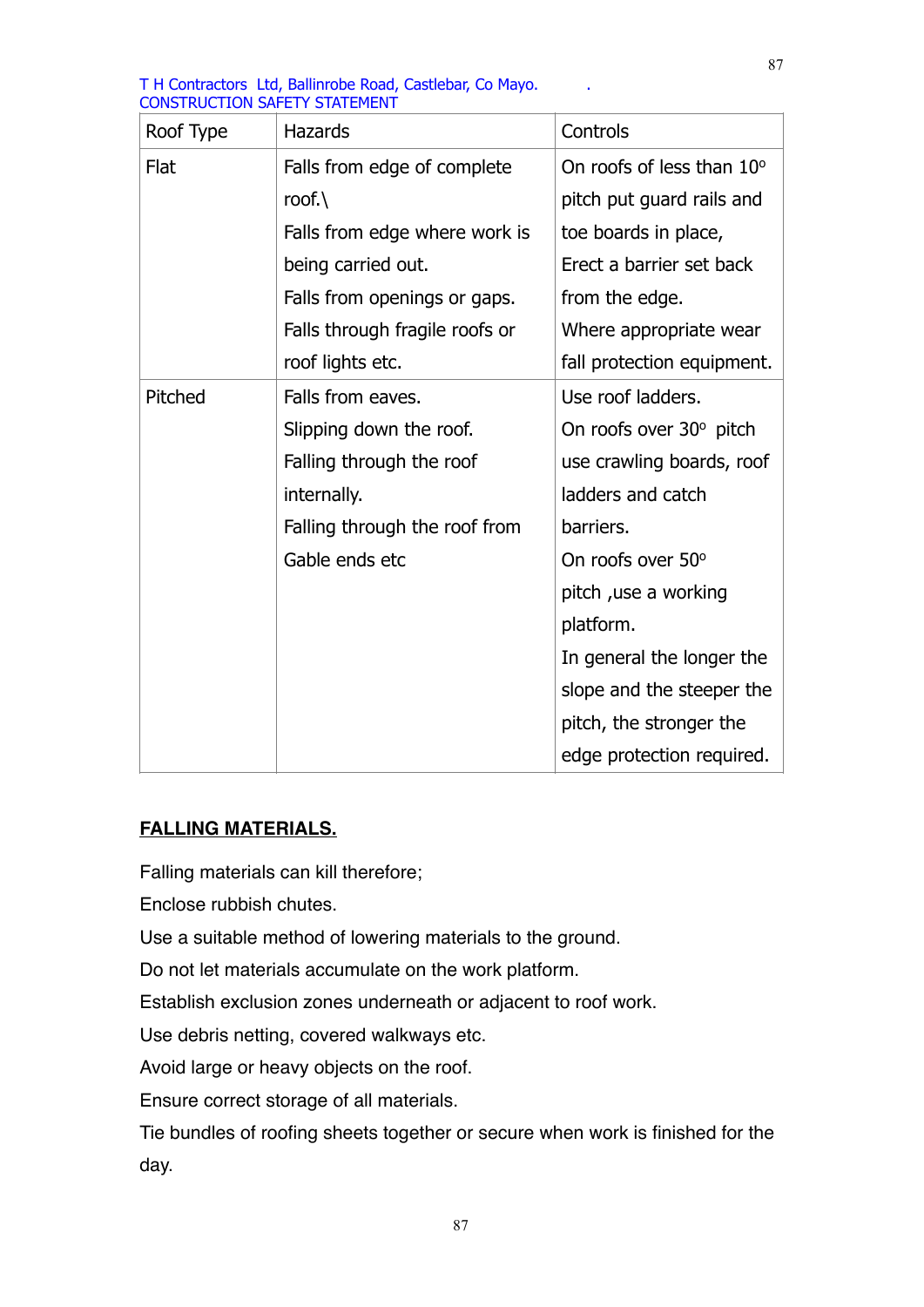Don't work in windy conditions.

# **3.45 Fumes & Gases**

Assessment of Risk:

High

| <b>HAZARDS</b>           | <b>RISKS</b>                                                                                                                             |
|--------------------------|------------------------------------------------------------------------------------------------------------------------------------------|
| <b>Fumes &amp; Gases</b> | Inhalation & Ingestion<br>Welding fumes from metals or rods,<br>Hydrogen Sulphide,<br>Carbon Monoxide,<br>Oxygen<br><b>Nitrous Oxide</b> |

Controls:

a) Provide forced ventilation and extraction of fumes

b) Position away from confined spaces

c) Wear Self contained breathing apparatus and other necessary

protective equipment

Assessment of Risk when Controls are in place:

Medium

# **3.46 Resin Systems**

Assessment of Risk:

Medium/High

| <b>HAZARDS</b> | <b>RISKS</b>                                                                                                                                          |
|----------------|-------------------------------------------------------------------------------------------------------------------------------------------------------|
| Resin          | Health Risks:<br>Skin, Inhalation, Irritant to eyes, Nose &<br>Throat, Ingestion, Sensitisation<br>Substances:<br>Isocyanates (MDI:TDI), Polyurethane |
|                | Paints, Epoxy, Polyester                                                                                                                              |

Controls:

a) Mechanical Ventilation where necessary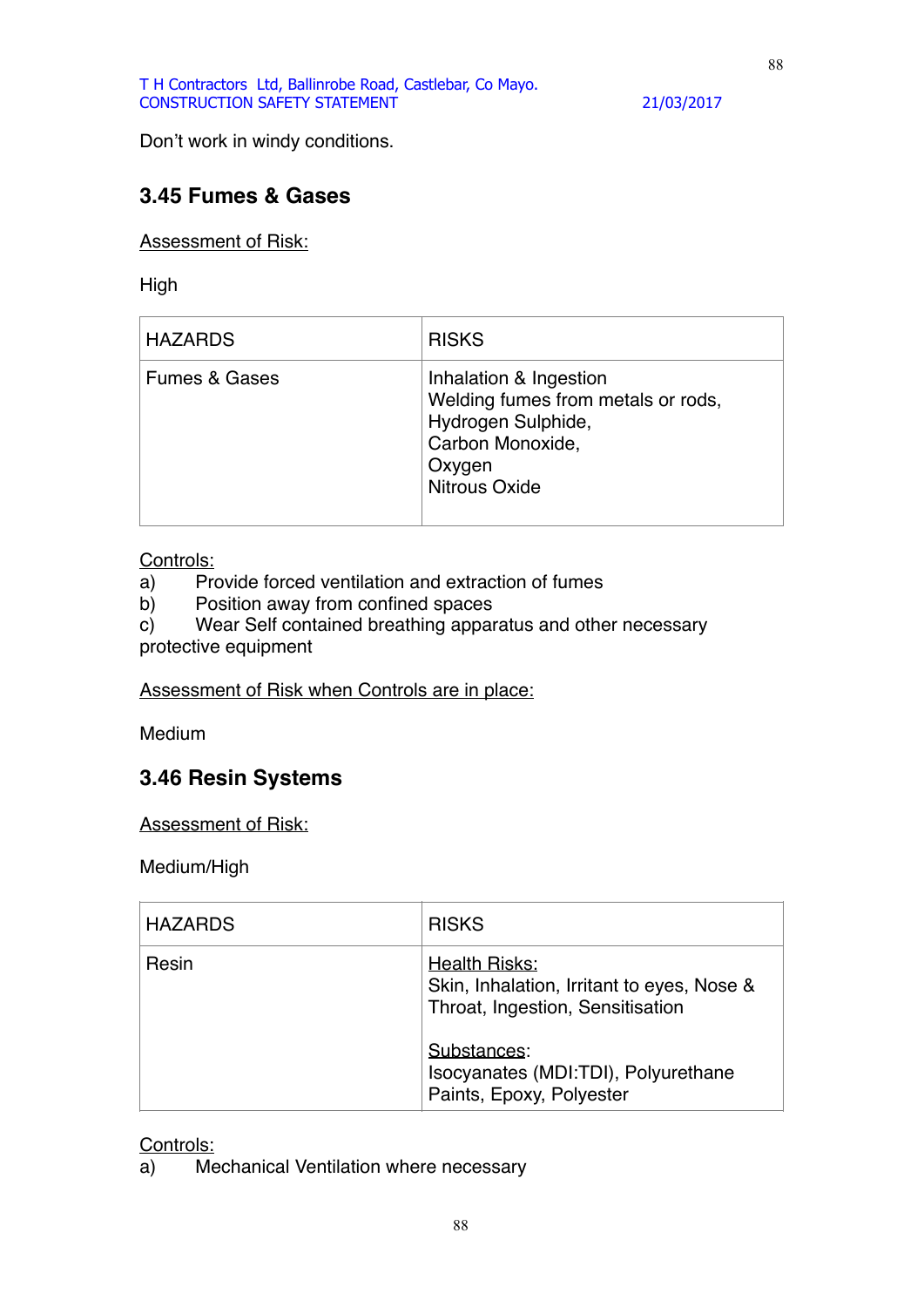b) One piece overalls and gloves

c) When working with Resin always read Suppliers (Material) Safety Data Sheet and work in accordance with the safety rules set out.

Assessment of Risk when Controls are in place:

Medium/Low - Method Statement may be necessary.

# **3.47 Pesticides**

Assessment of Risk:

Medium/High

| <b>HAZARDS</b>           | <b>RISKS</b>                                 |
|--------------------------|----------------------------------------------|
| Pesticides               | <b>Health Risks:</b>                         |
| Substances:              | Skin (Dermatitis, inflammation),             |
| Timber preservatives,    | Inhalation, Irritant to eyes, Nose & Throat, |
| Fungicides & Weed killer | Ingestion                                    |

Controls:

- a) Use least toxic substances
- b) Handle only dry materials

c) When working with Pesticides always read Suppliers Material Safety Data Sheet and work in accordance with the safety rules set out

- d) Use breathing apparatus when working in confined spaces or when specified on the Suppliers Material Safety Data Sheet.
- e) Overalls, gloves and safety boots must be worn

Assessment of Risk when Controls are in place:

Medium/Low - In some situations further controls may be necessary to reduce the risk to low.

# **3.48 Acids and Alkalis**

Assessment of Risk:

High

| <b>HAZARDS</b>                                                       | <b>RISKS</b>                                                                                                              |
|----------------------------------------------------------------------|---------------------------------------------------------------------------------------------------------------------------|
| <b>Acids &amp; Alkalis</b><br>Substances:<br><b>Masonry Cleaners</b> | <b>Health Risks:</b><br>Skin (Chemical Burns, inflammation),<br>Inhalation, Irritant to eyes, Nose & Throat,<br>Ingestion |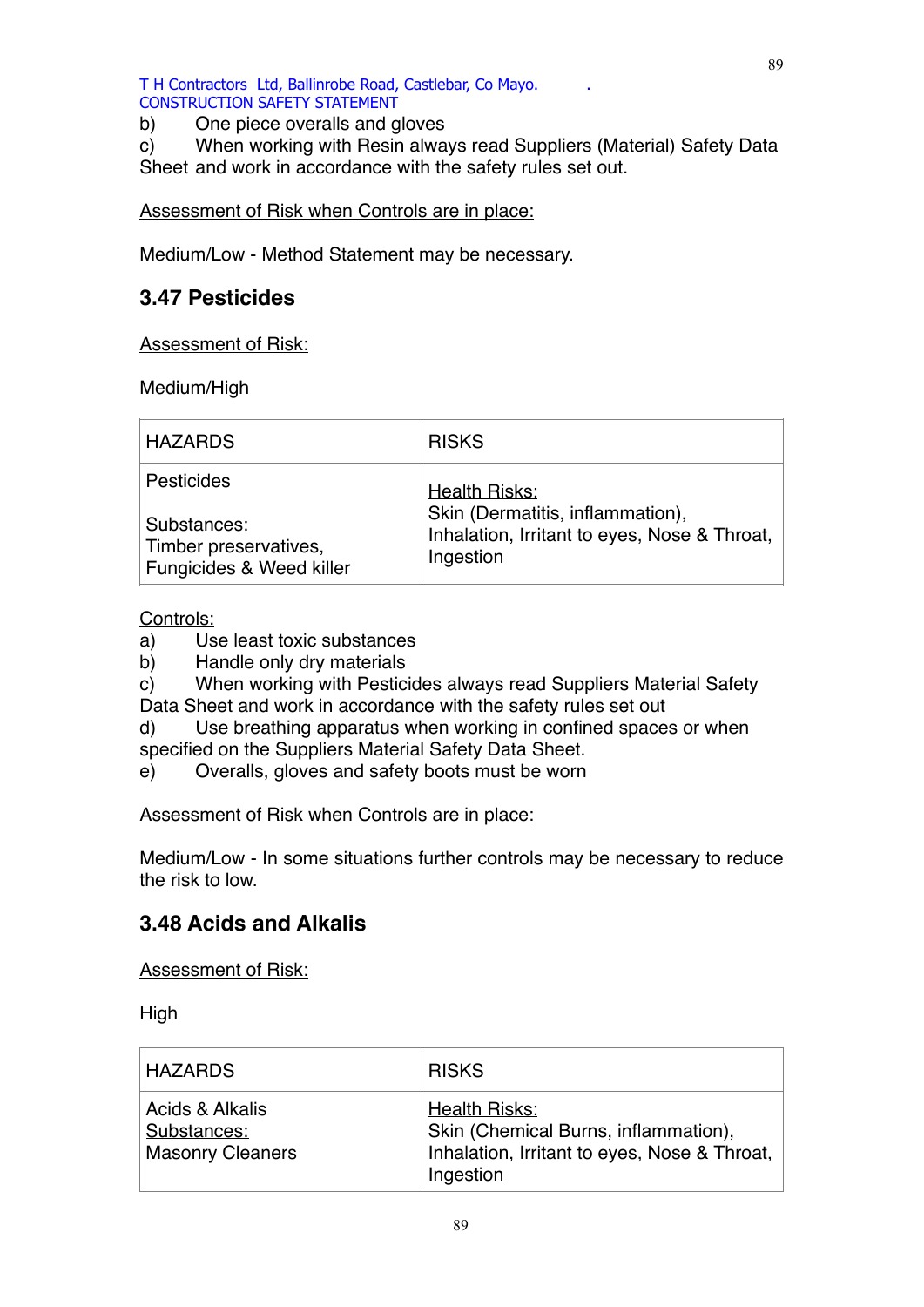## Controls:

- a) Use least toxic substances
- b) Substances containing acids & alkalis the Safety Data Sheets will be obtained and the safety precautions will be adhered to.

## Assessment of Risk when Controls are in place:

Medium/Low - In some situations further controls may be necessary to reduce the risk to low.

# **3.49 Mineral Oil**

Assessment of Risk:

Medium/High

| <b>HAZARDS</b>                                                               | <b>RISKS</b>                                                                                      |
|------------------------------------------------------------------------------|---------------------------------------------------------------------------------------------------|
| <b>Mineral Oil</b><br>Substances:<br>Mould release agents,<br>Machinery oils | Health Risks:<br>Skin (Dermatitis, inflammation),<br>Inhalation, Irritant to eyes, Nose & Throat. |

Controls:

- a) Provide filter to reduce the mist
- b) Wear protective clothing
- c) Ensure adequate ventilation exists

Assessment of Risk when Controls are in place:

Medium/Low

# **3.50 Company Vehicles and Vehicles used in the course of work.**

Assessment of Risk:

Medium/High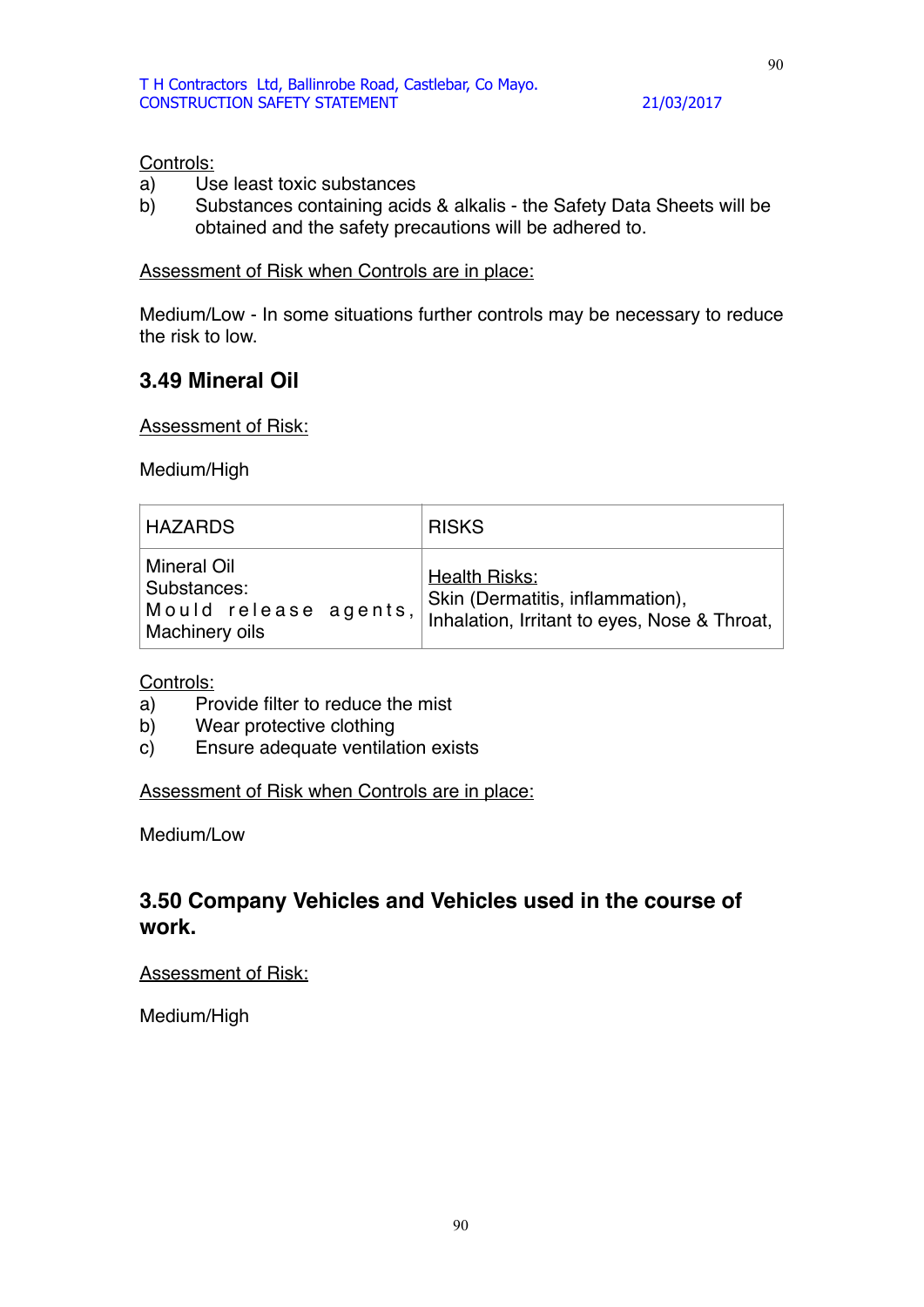| <b>HAZARDS</b>                                                                                                                                                                                                                                                                          | <b>RISKS</b>                    |
|-----------------------------------------------------------------------------------------------------------------------------------------------------------------------------------------------------------------------------------------------------------------------------------------|---------------------------------|
| Slippery and unsuitable<br>surfaces.<br>Faulty or unsuitable vehicles.<br>Overloading.<br>Passengers.<br>Inappropriate, restrictive or no<br>insurance policies.<br>Unqualified, inexperienced or<br>disqualified drivers.<br>Poor visibility.<br>Accidents coming or going to<br>work. | Collision.<br>Injury.<br>Death. |

## General Precautions

Maintain all Company Vehicles according to manufacturers guidance and in compliance with the Road Traffic Acts, 1961- 2003.

Ensure that all drivers hold a current driving licence.

Ensure that all authorised to drive are listed on the Company Insurance Policy. Appropriate insurance cover must be in place for vehicle, activities undertaken and drivers.

Ensure that licences are reviewed at regular periods.

Ensure that employee notifies any penalty points received to management. Keep all site areas or company premises clear of obstructions or substances that will contribute to slippery substances.

All reversing movements to be guided by banksman or by onboard camera. Parking areas to be designated on site.

All workers should adhere to a site traffic plan if one is in place.

Park non-construction vehicles away from construction site traffic.

Park vehicles on level ground.

Display Speed limits on site.

Personnel should adhere to speed limit at all times.

Operators must carry out the pre-operational check and fill out the log.

Give right of way to heavy plant at all times.

Do not carry passengers unless each one has a seat and a seatbelt. All vehicles checked regularly with any defects corrected as soon as possible

All defects and accidents must be reported to the supervisor as soon as possible

Operators not permitted to use a mobile phone while driving unless they are using a hands free kit.

Vehicles to be kept in good repair; lights, steering, handbrake, footbrake, etc. must operate efficiently.

Drivers should not manoeuvre vehicles unless they have an unrestricted view and/or assistance if necessary.

Vehicles will be equipped with the necessary warning lights, fire extinguishers and first aid supplies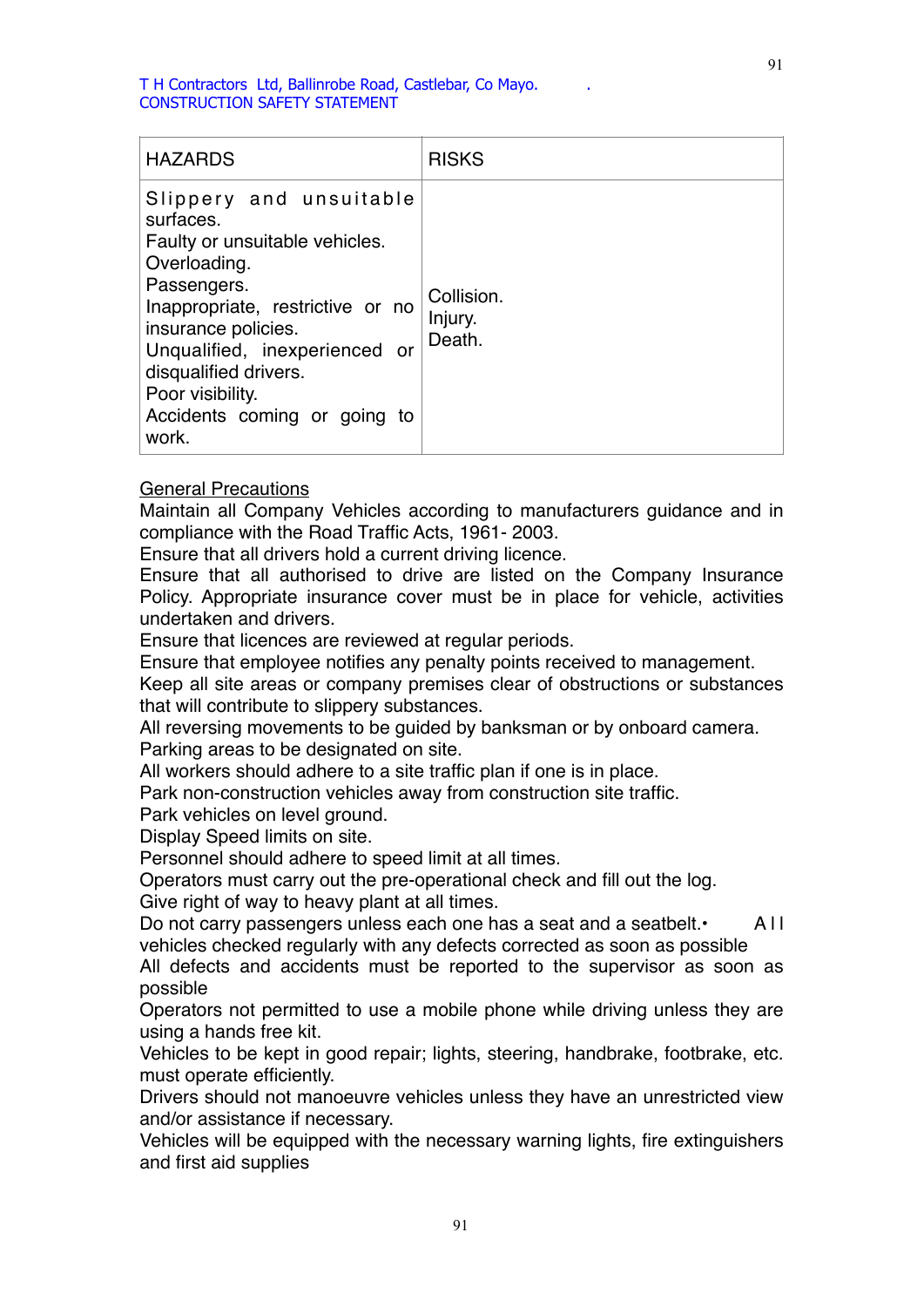Passengers must never be carried unless vehicle is designed for carrying passengers and has a seat belt for the passenger and their carriage is authorised by management.

Assessment of Risk when Controls are in place:

Medium/Low

# **3.51 Battery Chargers.**

Assessment of Risk:

**High** 

| <b>HAZARDS</b>         | <b>RISKS</b>      |
|------------------------|-------------------|
| <b>Battery Charger</b> | Explosion.        |
| <b>Battery Tester</b>  | <b>Acid Burns</b> |
| Jump Leads             | Eye damage        |

Risk Control;

During and after charging, batteries give off hydrogen, an easily ignited and explosive gas

If polarity is not observed then the battery can explode.

Remove batteries from vehicles and charge in a well ventilated area.

Switch off battery charger before connecting or disconnecting.

Follow manufacturers instructions for charging batteries.

Risk assessment with Controls in place; low risk. Who is responsible? T H Contractors and all employees

# **3.52 Lead.**

Medium Risk activities (see below)

| <b>HAZARDS</b>                   | <b>RISKS</b>                                                                                                                                                |
|----------------------------------|-------------------------------------------------------------------------------------------------------------------------------------------------------------|
| <b>Leading Roofs</b><br>disposal | Headaches, Tiredness, Irritability,<br>Lead-acid battery handling and Constipation, Nausea, Stomach Pains<br>Kidney Damage/Nerve and<br><b>Brain Damage</b> |

**Controls** 

Wear the correct PPE at all times...

• Ensure that employees wash their hands and face and scrub their nails before eating, drinking or smoking. .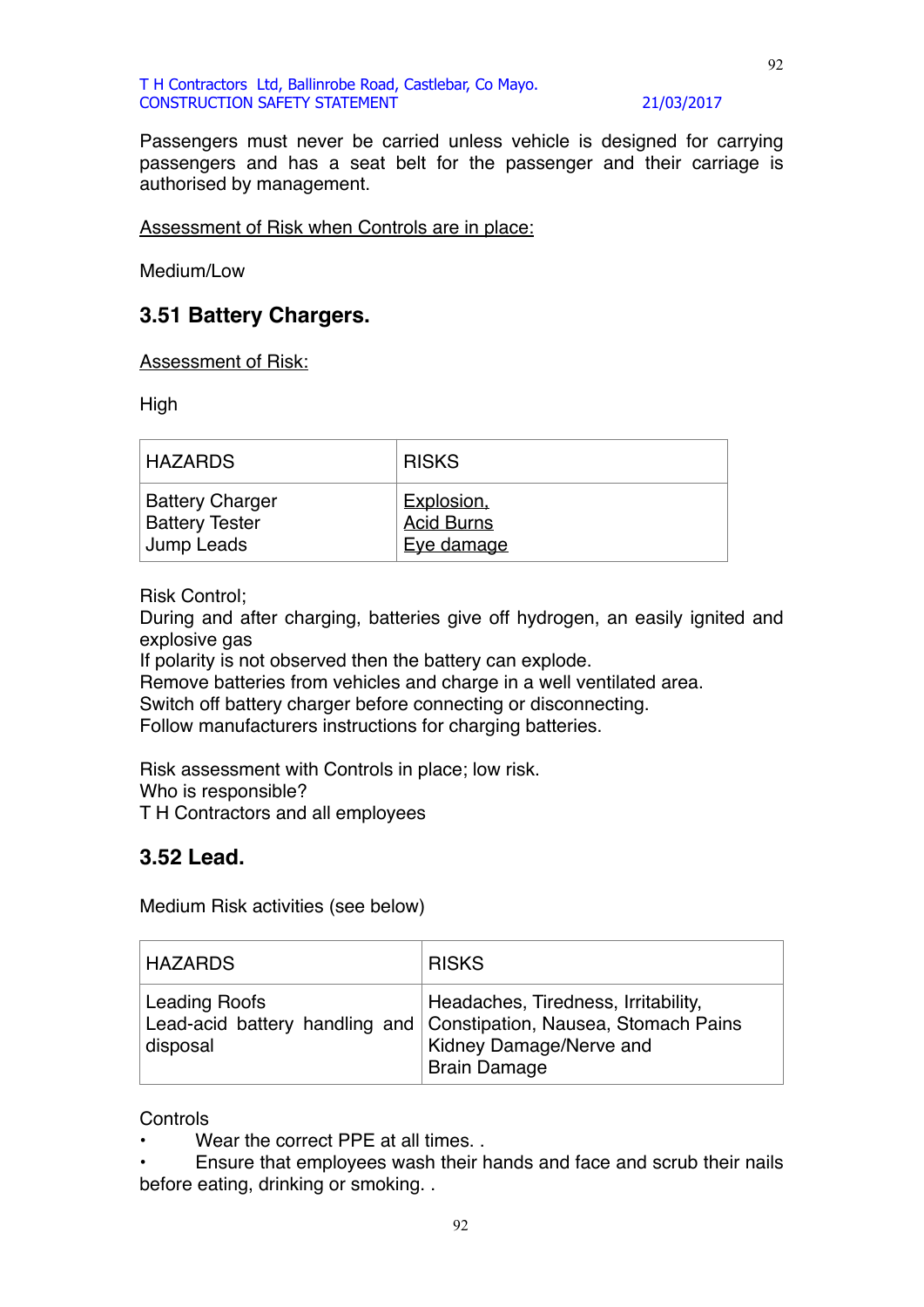• Provide training and information to all employees on the risks to health and the precautions/controls necessary in relation to lead if necessary

Risk assessment with Controls in place; low/medium risk.

Who is responsible?

Roofers and all employees disposing of batteries

# **3.53 Drinking and Drugs.**

Any one can have an accident while under the influence of alcohol or drugs.

## Assessment of Risk:

High

| <b>HAZARDS</b>                            | <b>RISKS</b>                                                                                                                                                                        |
|-------------------------------------------|-------------------------------------------------------------------------------------------------------------------------------------------------------------------------------------|
| Alcohol,<br>Drugs, Prescribed or illicit. | Lack of concentration leading to<br>accidents.<br>Poor performance.<br>Lateness and absenteeism.<br>Bad behaviour or poor discipline.<br>Accidents or incidents.<br>Injury or death |

## **Controls**

Drinking of alcohol and the use of non-prescribed drugs are strictly forbidden on-site.

It is also an offence for any person to arrive on-site suffering from the after effects of drug abuse or alcohol abuse any employee arriving on site in this condition will be sent home or may be subject to disciplinary procedure.

Prescription or over the counter drugs may affect your concentration.

Possession of drugs or Alcohol on site will lead to instant dismissal, the Garda may also be involved.

## Assessment of Risk when Controls are in place:

Low

It is Company Policy to offer assistance in confidence to any employee who feels they may have a problem with alcohol or drug abuse.

Who is Responsible Management for Policy, Supervisors and Employees for control.

# **3.54 Abrasive Wheels.**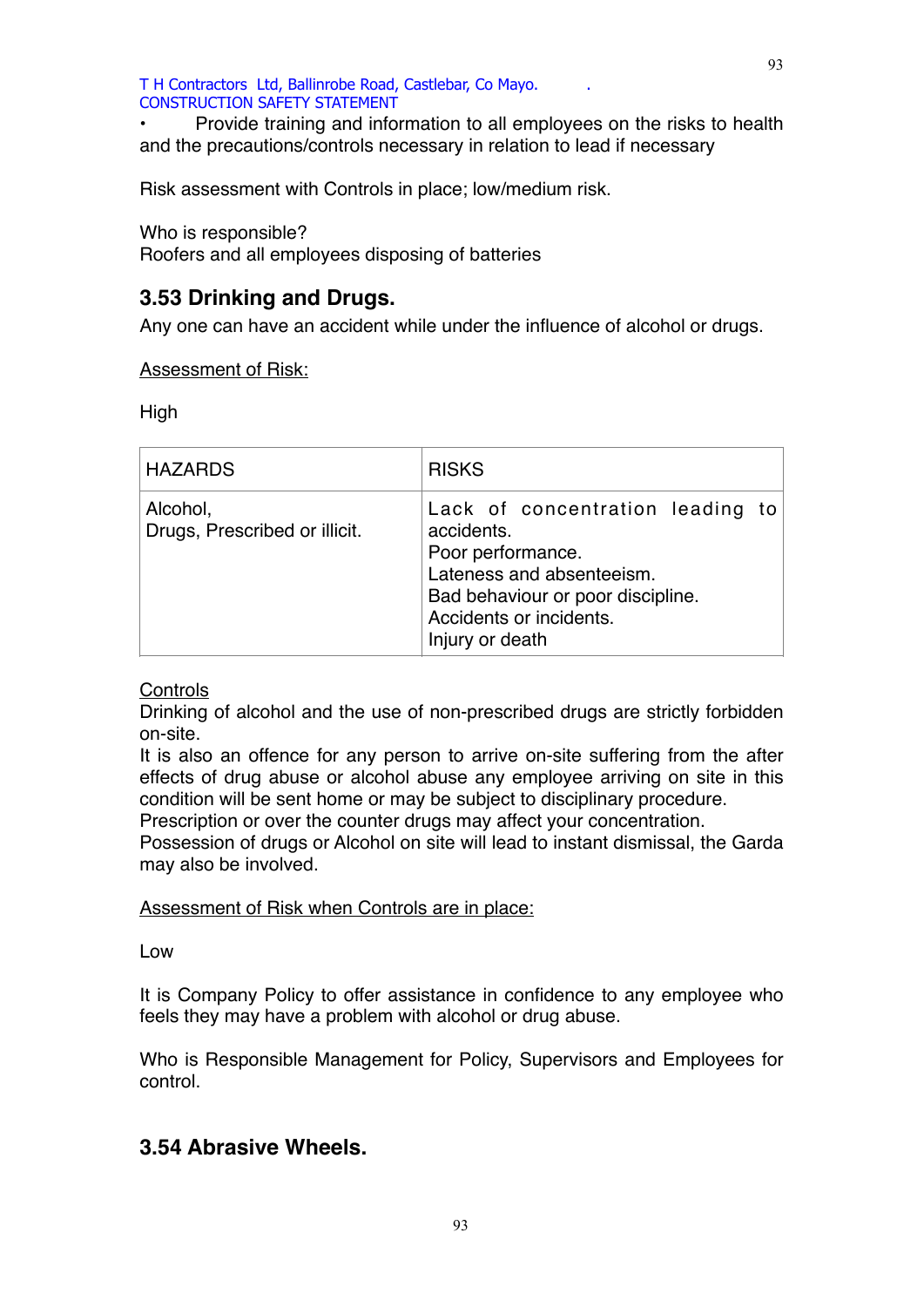#### Assessment of Risk:

High

| <b>HAZARDS</b>                                                                                                                                                                          | <b>RISKS</b>                                                                                                                                                                                                                                                                                                                                                                                                                                                                                                                                                                                                                                                                                                                                                                                                                                                                                                                                                                                                                                                                                                         |
|-----------------------------------------------------------------------------------------------------------------------------------------------------------------------------------------|----------------------------------------------------------------------------------------------------------------------------------------------------------------------------------------------------------------------------------------------------------------------------------------------------------------------------------------------------------------------------------------------------------------------------------------------------------------------------------------------------------------------------------------------------------------------------------------------------------------------------------------------------------------------------------------------------------------------------------------------------------------------------------------------------------------------------------------------------------------------------------------------------------------------------------------------------------------------------------------------------------------------------------------------------------------------------------------------------------------------|
| Shattering,<br>Entanglement,<br>Flying fragments/ molten<br>sparks,<br>Losing control of power tool,<br>Explosions,<br>Burns/lacerations,<br>Amputation,<br>Eye injuries and blindness. | Operate all tools as per manufacturers<br>instructions<br>Use only wheels that are marked as in<br>conformity to EN BS 4481 (including RPM<br>rating)<br>Ensure all guards are in position before<br>use.<br>Use correct type of wheel (e.g. not cutting<br>wheel for grinding). Don't use "Wet<br>Wheels" dry but "Dry Wheels" may be<br>used wet.<br>Only trained and Authorised workers will<br>change wheel.<br>Never force an incorrect wheel or stone to<br>fit.<br>Only trained operators (over 18) will<br>operate these machines. Trained<br>operators must have their name entered<br>in their employers Safety Statement.<br>Test run all wheels without load after<br>mounting.<br>Always use hearing and eye protection.<br>Always take necessary fire precautions<br>(hot work permit may be necessary).<br>Report defective tools immediately to<br>management or Safety officer and do not<br>use in the interim.<br>Keep trailing cables off the ground and<br>away from water.<br>Do not cut in storage areas.<br>Avoid cutting overhead.<br>When cutting concrete use water<br>whenever possible. |

## **Controls**

Operate all tools as per manufacturers instructions

Use only wheels that are marked as in conformity to EN BS 4481 (including RPM rating and CE mark)

Ensure all guards are in position before use.

Use correct type of wheel (e.g. not cutting wheel for grinding).

Only trained and Authorised workers will change wheel.

Never force an incorrect stone to fit.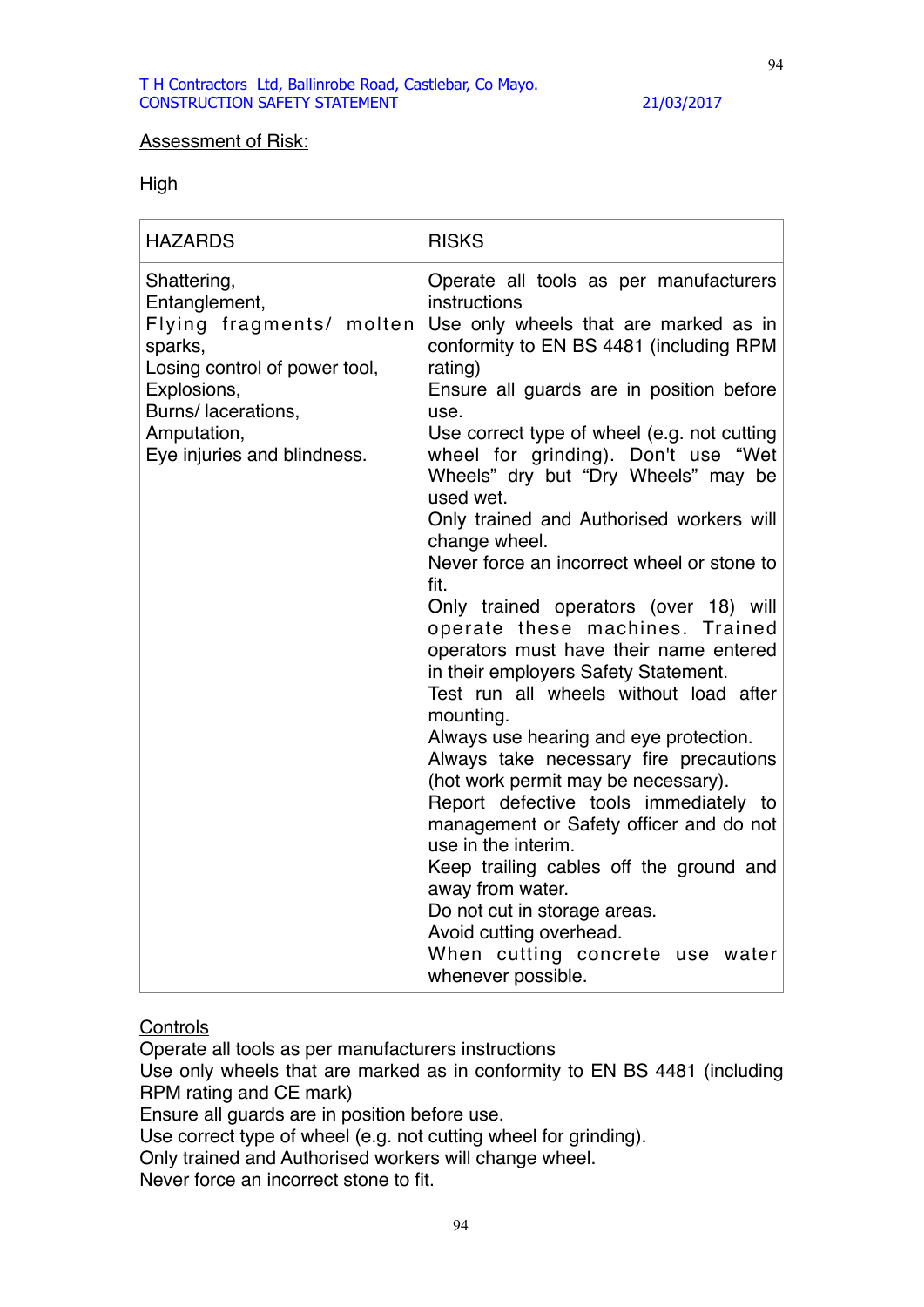Only trained operators (over 18) will operate these machines.

Test run all wheels without load after mounting.

Always use hearing and eye protection.

Always take necessary fire precautions (hot work permit may be necessary).

Report defective tools immediately to management or Safety officer and do not use

Keep trailing cables off the ground and away from water.

Do not cut in storage areas.

Avoid cutting over your head.

When cutting concrete use water whenever possible.

Controls for consaw

Only competent persons will be allowed to use the consaw.

Only trained and Authorised workers will change wheel.

Ensure all guards are in place at all times.

Do not remove or bypass safety devices.

Eye and ear protection to be used at all times with the consaw.

Inspect consaws for damage and defects before use.

Wet Blades must be used wet but dry blades may be used either Wet or Dry Water should be used when cutting stone, concrete or dusty materials especially those containing silica which is a carcinogen.

## Assessment of Risk when Controls are in place:

Medium (Hot Work Permit may be required).

# **3.55 Office Work.**

## Assessment of Risk:

Medium/Low

| <b>HAZARDS</b>                                                                                                         | <b>RISKS</b>                                                                |
|------------------------------------------------------------------------------------------------------------------------|-----------------------------------------------------------------------------|
| Open Drawers/ Filing Cabinets.<br><b>Trailing Leads.</b><br>Slippery Surfaces.<br>Poor Lighting.<br>Poor Housekeeping. | Lacerations/ Crushing<br>Slips /Trips /Falls.<br>Back /Hand /Head injuries. |

## **Controls**

Put in place a good housekeeping programme to manage the orderly movement of materials and persons from the point of entry to exit point. Ensure all staff practice good housekeeping and a clean as you go policy. Keep all aisles and walkways free of obstructions.

Keep bags briefcases in lockers or presses.

Put away sharp objects and keep desks/filing cabinets closed when not in use.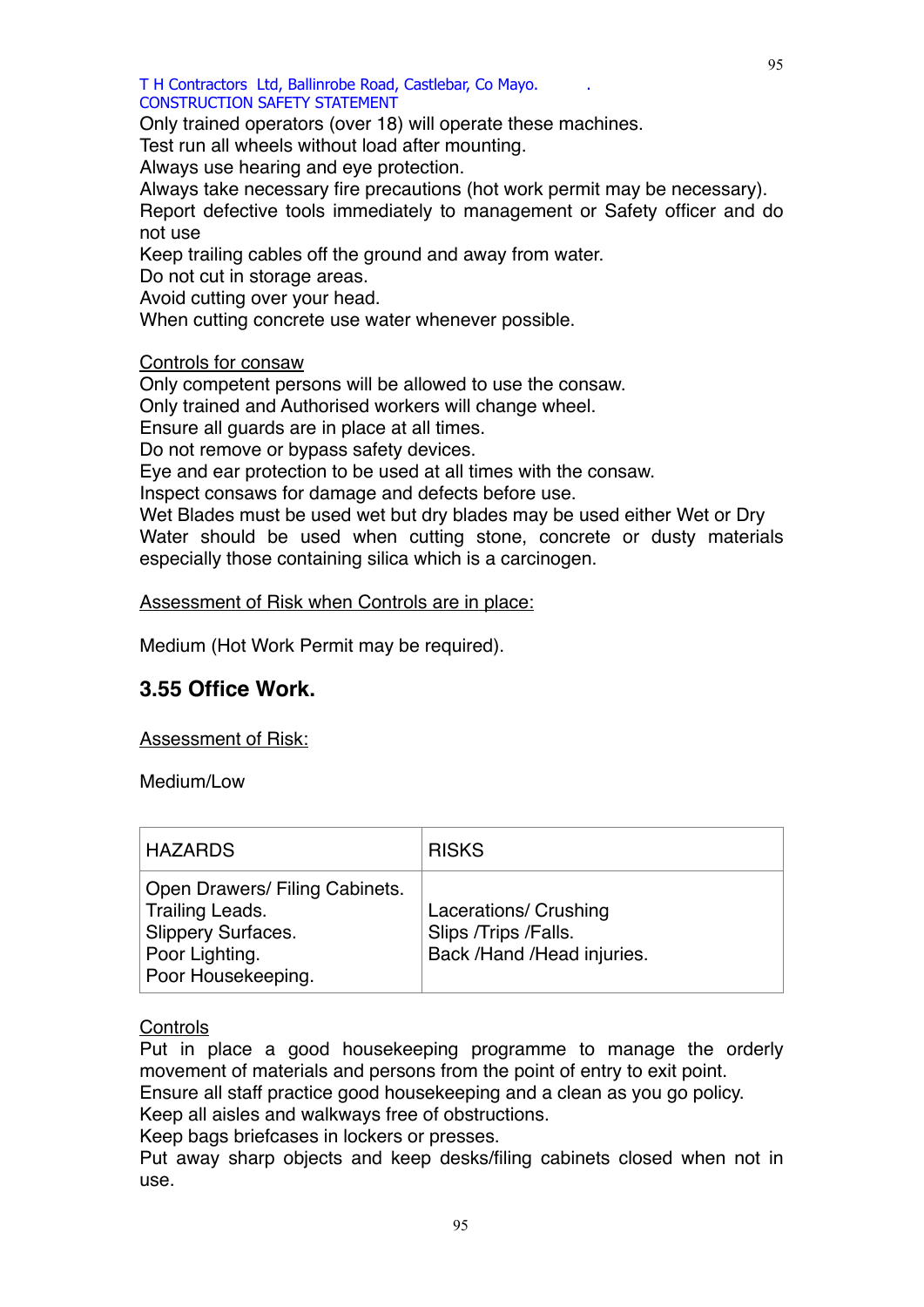Report to management immediately any defects in office furniture. Maintain lighting at a level appropriate to working safely. All machinery will be used in line with safety instructions provided and manufacturer's specifications. Paper shredders, photocopiers, fax machines, printing machines etc. will be used in accordance with safety instructions and suppliers instructions and will be maintained in good condition at all times.

## Assessment of Risk when Controls are in place:

Low

# **3.56 Display Screen Equipment.**

Assessment of Risk; Depends on frequency of use see below;

| <b>HAZARDS</b>                 | <b>RISKS</b>                   |
|--------------------------------|--------------------------------|
| Inappropriate use of Display   | Repetitive strain injury (RSI) |
| Screen Equipment.              | Eye strain                     |
| Use of poorly positioned       | Eye damage                     |
| equipment.                     | Back ache                      |
| Constant repetitive actions in | Head ache                      |
| using computer equipment.      | Epilepsy                       |

Who does it affect?

All employees using Visual Display Units

Assessment of Risk; Depends on frequency of use. An individual assessment is required for employees using this equipment for more than an hour each day. Employees must be made aware of their right to eye tests. Employees must be given information and training on the hazards associated with computer use and what they can do to minimise the hazards.

## **Controls**

Display Screen

The characters on the screen should be well defined; clearly formed, of adequate size, with sufficient spacing between characters and lines. The image should be stable, with no flickering or other forms of instability. The brightness / contrast should be easily adjustable. The screen must swivel / tilt easily and freely. It should be possible to use a separate base for the screen or an adjustable table. The screen should be free of reflective glare and reflections liable to cause discomfort.

## Keyboard

The keyboard should be tilt-able and separate from the screen. The space in front of the keyboard should be sufficient to provide support for the hands /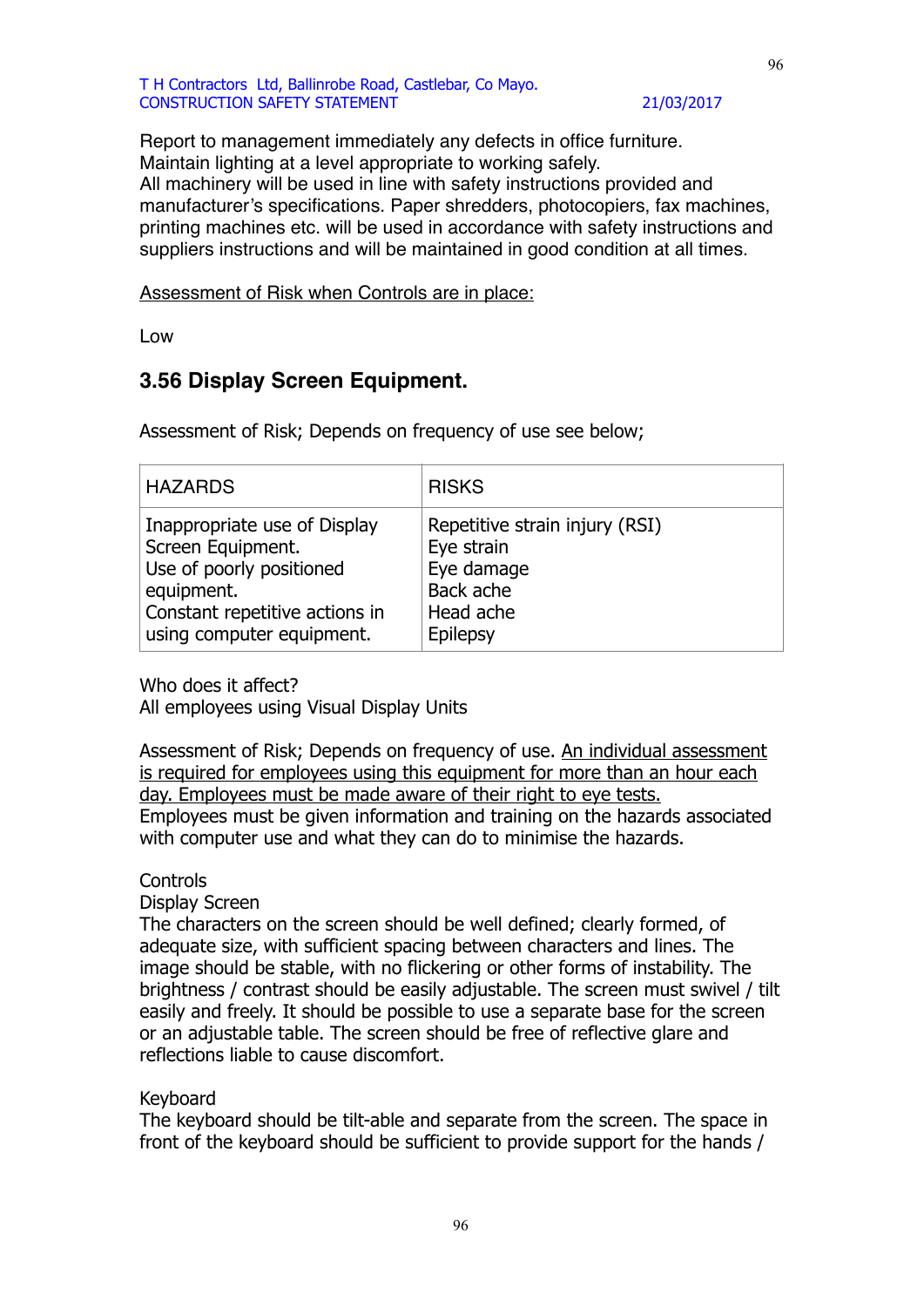arms to prevent fatigue. The keyboard should have a matt surface and the symbols on the keys should be adequately contrasted and legible.

## Work Desk or Work Surface

The work desk should be sufficiently large, low-reflectance surface and allow a flexible arrangement of the screen, keyboard, documents and related equipment. The document holder should be stable and adjustable and be positioned to minimise the need for uncomfortable head and eye movements.

### Chair

The work chair should be stable (5 casters ) and allow easy freedom of movement and a comfortable position. The seat should be adjustable in height. The seat back should be adjustable in both height and tilt. A footrest should be made available if needed.

## Working Space & Hazards

The workstation should be dimensioned and designed so as to provide sufficient space for the operator or user to change position and vary movements. Any hazards identified should be reported and action taken as necessary.

## Reflections & Glares

Workstations should ensure that sources of light, such as windows, transparent / translucent walls, brightly coloured fixtures / walls cause no direct glare and no distracting reflections on the screen. Windows should be fitted with a suitable system of adjustable covering to attenuate the daylight that falls on the workstation.

## **Lighting**

Room or task lighting provided should ensure satisfactory lighting conditions and an appropriate contrast between the screen and the background environment, taking into account the type of work and the vision requirements. Disturbing glare and reflections on the screen or other equipment should be prevented by co-coordinating workplace and workstation layout with the positioning of the artificial light sources.

### **Heating**

Equipment belonging to any workstation should not produce excess heat that could cause discomfort.

### **Humidity**

An adequate level of humidity should be established and maintained.

## Noise

Noise emitted by equipment belonging to any workstation should be taken into account when a workstation is being equipped, with a view to ensuring that attention is not distracted and speech is not disturbed.

### Working Routine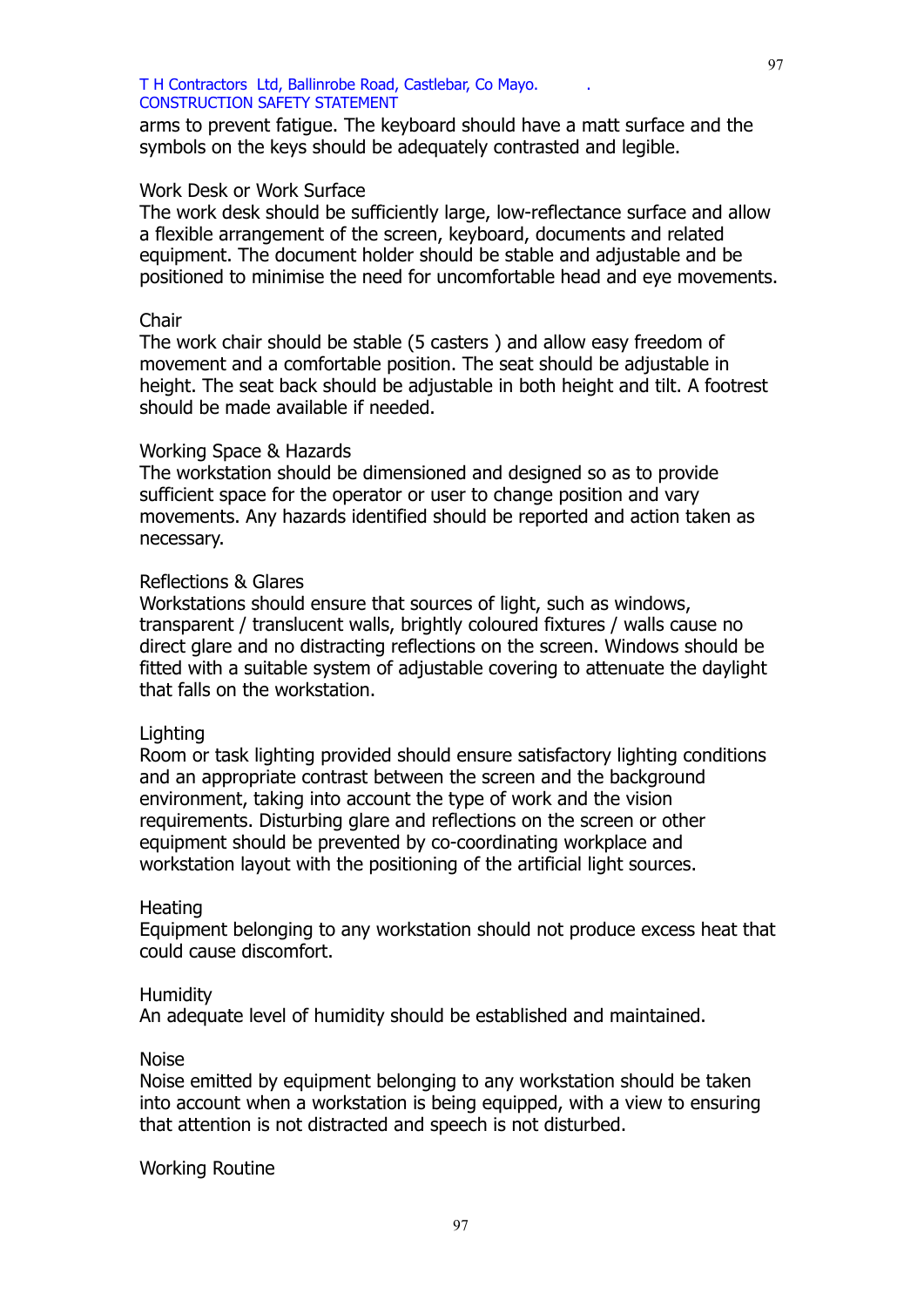We will plan the activities of users at work in our undertaking that their daily work on display screen equipment is periodically interrupted by such breaks or changes of activity as reduce their workload at that equipment.

## **Software**

Software must be suitable for the task; easy to use and where appropriate, adaptable to the level of knowledge or experience. Systems should display information in a format and at a pace that is adapted to the user. The principles of software ergonomics must be applied, in particular to data processing.

## Eye Sight Tests

Where a user experiences visual difficulties which may reasonably be considered to be caused by work on display screen equipment an appropriate eye and eyesight test will be provided, any such test to be carried out by a competent person as soon as practicable. Eye tests will be provided at commencement of work on VDUs and at least every 2 years thereafter. See – SHWW General Applications 2007 Chapter 5 Part 2 and Schedule 4.

## Assessment of Risk when Controls are in place:

Low

Who is responsible?

Proprietors and Manager (Policy, Provision of tests and specification of equipment).

Employees (reporting defects and visual difficulties).

# **3.57 Appliances Plant and Machinery**

| Hazard                      | <b>Risk</b>                       | Assessment<br>of Risk | Controls                                                                                                                                                                                         |
|-----------------------------|-----------------------------------|-----------------------|--------------------------------------------------------------------------------------------------------------------------------------------------------------------------------------------------|
| Fire Alarm<br>System        | Failure<br>Electric shock         | Low                   | Equipment installed and subject<br>to annual recorded<br>maintenance by competent<br>person and as required if any<br>fault lights show.<br>Update Fire Register with any<br>inspection reports. |
| Computers /<br>Workstations | Electrical fire<br>Electric shock | Low                   | Use according to manufacturer's<br>instructions                                                                                                                                                  |
|                             |                                   |                       | See VDU Assessment                                                                                                                                                                               |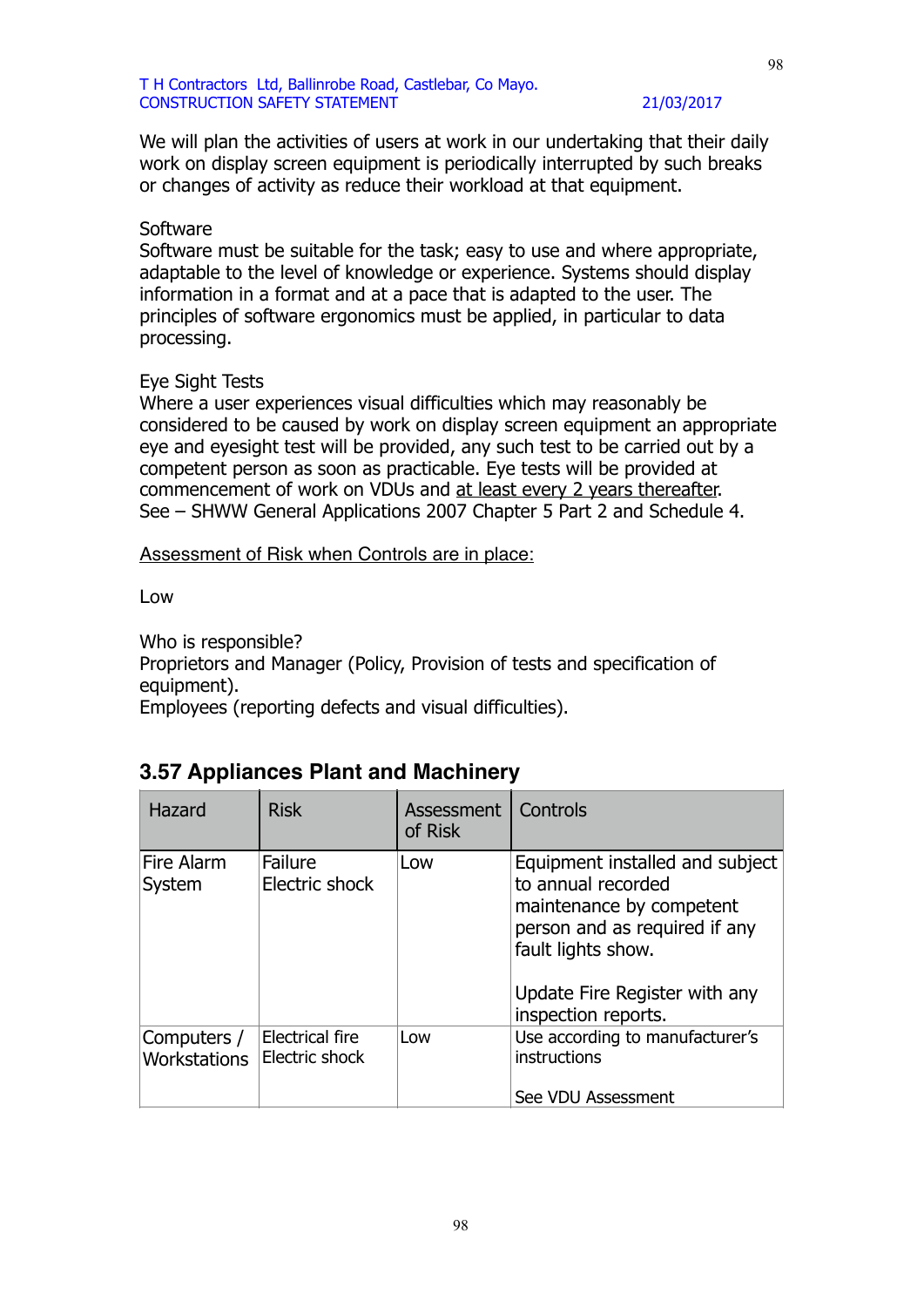| Hazard                         | <b>Risk</b>                                                                | Assessment  <br>of Risk | Controls                                                                                                                                                                                                                                                                                                                                                                                  |
|--------------------------------|----------------------------------------------------------------------------|-------------------------|-------------------------------------------------------------------------------------------------------------------------------------------------------------------------------------------------------------------------------------------------------------------------------------------------------------------------------------------------------------------------------------------|
| Laser Printers Electrical fire | Electric shock<br>Printer Ink-<br>Toner<br><b>Burns from laser</b><br>unit | Low                     | Use according to manufacturer's<br>instructions<br>Maintenance to be carried out by<br>competent person.<br>Caution High temperature-Do not<br>touch inner laser unit when<br>replacing toner unit.<br>Wear gloves when replacing Toner<br>or ink<br>Clean spilt toner with a damp cloth<br>as the fine dust can cause fire do<br>not use a vacuum as this can<br>cause a dust explosion. |
| Laminator                      | Electrical fire<br>Electric shock<br><b>Burns</b>                          | Low                     | This machine generates heat.<br>Do not leave laminator turned<br>on when unattended.<br>Do not use near flammables.                                                                                                                                                                                                                                                                       |
| Radio                          | Electrical fire<br>Electric shock                                          | Low                     | Use according to manufacturer's<br>instructions<br>Turn off at the mains when not in<br>use or when cleaning.<br>All portable electrical items should<br>be PAT tested once per year                                                                                                                                                                                                      |

T H Contractors Ltd, Ballinrobe Road, Castlebar, Co Mayo. . CONSTRUCTION SAFETY STATEMENT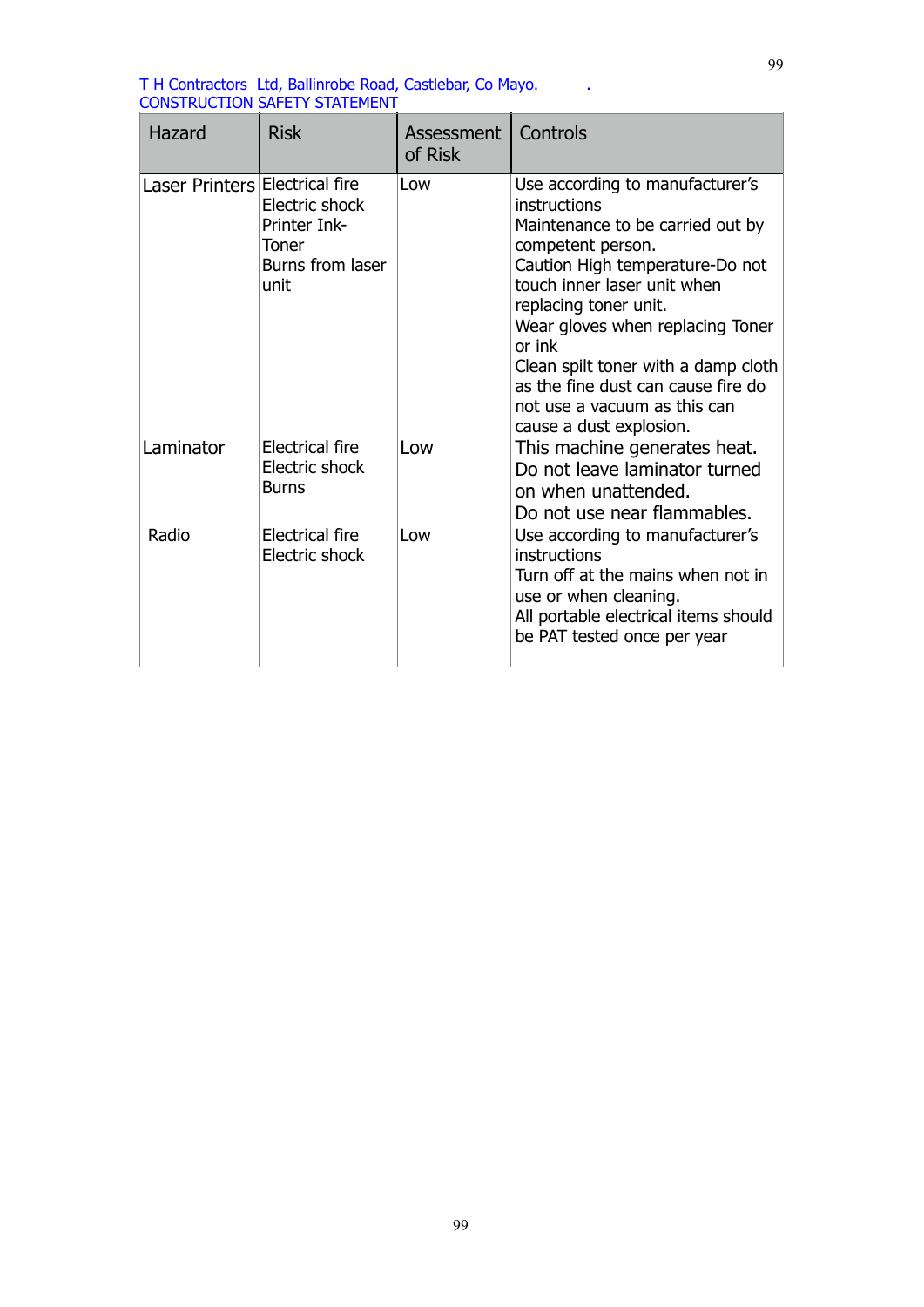100

| Hazard                        | <b>Risk</b>                                                                                                | Assessment<br>of Risk | Controls                                                                                                                          |
|-------------------------------|------------------------------------------------------------------------------------------------------------|-----------------------|-----------------------------------------------------------------------------------------------------------------------------------|
| Photocopier                   | Photocopier<br>incorrectly<br>installed (e.g.<br>not stable or<br>level on base)                           | Low                   | Have photocopier installed, tested<br>and demonstrated before<br>accepting delivery                                               |
|                               | Staff Training:<br>Employees are<br>unable to use<br>advanced<br>functions                                 | Medium                | Ensure that installer provides<br>operator training for employees<br>following installation                                       |
|                               | correctly causing<br>malfunctions                                                                          | Low                   | Check that instruction manual is<br>provided and located adjacent to<br>the photocopier                                           |
|                               | <b>Technical staff</b><br>are insufficiently<br>familiar with<br>photocopier to<br>maintain it<br>properly | Low/Medium            | Arrange training for technical staff<br>to be responsible for maintaining<br>photocopier and providing<br>assistance to employees |
|                               | Chemical:<br>Exposure to<br>photocopier<br>chemicals and<br>waste due to<br>lack of timely<br>servicing    |                       | Arrange contract for periodic<br>cleaning and service in accordance<br>with manufacturer's instructions                           |
| <b>Electric Rad</b><br>Heater | <b>Electrical fire</b>                                                                                     | Low                   | Do not cover                                                                                                                      |
|                               | <b>Burns</b>                                                                                               |                       | Do not touch surface when in<br>operation                                                                                         |

## Assessment of Risk when Controls are in place:

Low

Who is responsible? Proprietors and Manager (Policy, Provision of safe equipment and specification of equipment).

Employees proper use of equipment.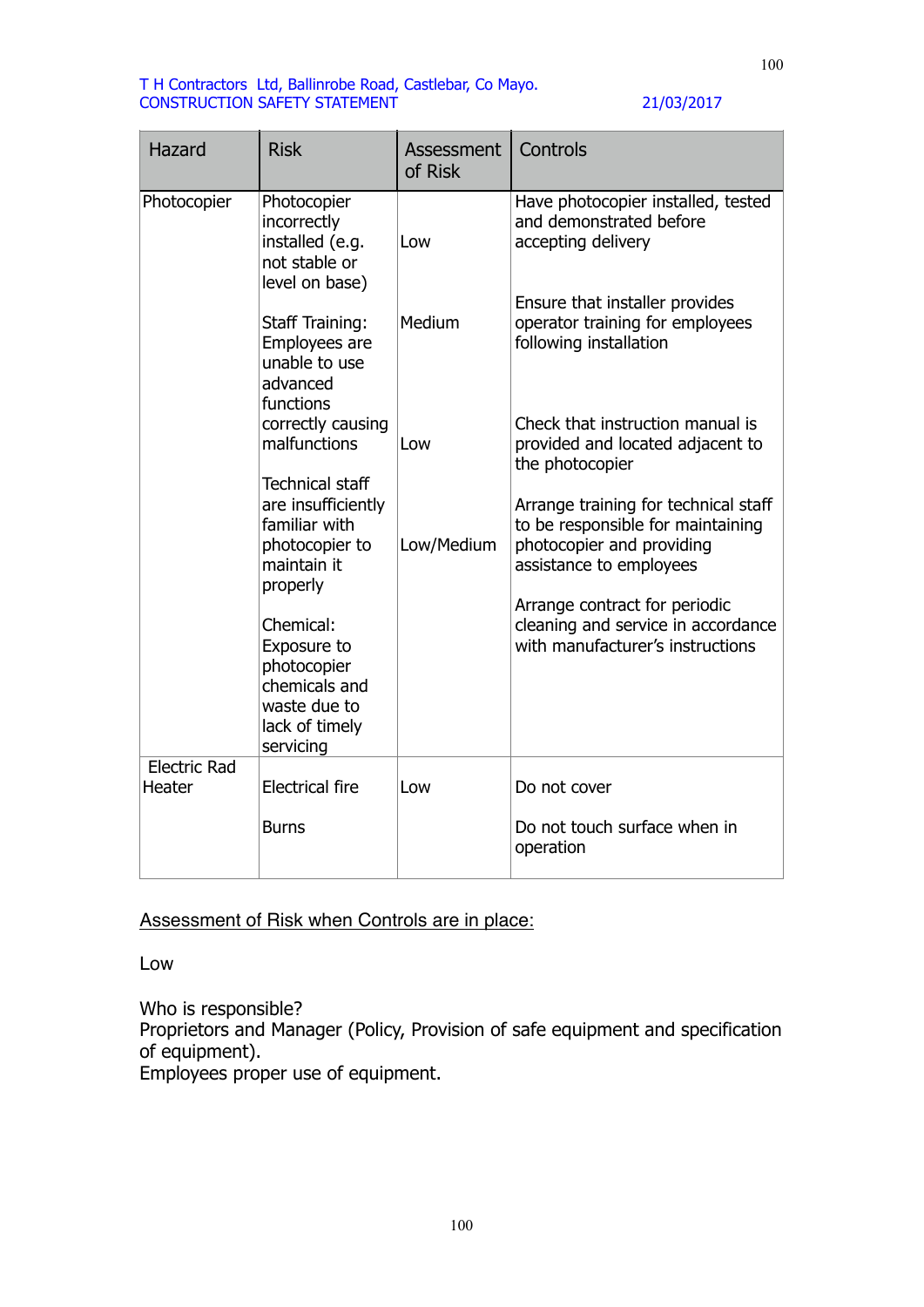# **3.58 Stress.**

Stress is an adverse reaction people have to excessive pressure. It is not a disease but if it is intense and long term it can have negative effects on mental and physical health.

Signs of stress include; changes in mood or behaviour, deteriorating relationships with co-workers, irritability, indecisiveness, absenteeism, and reduced performance.

| <b>HAZARDS</b>                                                                                                                                                                                                                                                                                                                                                                                | <b>RISKS</b>                                                                                                                                                            |
|-----------------------------------------------------------------------------------------------------------------------------------------------------------------------------------------------------------------------------------------------------------------------------------------------------------------------------------------------------------------------------------------------|-------------------------------------------------------------------------------------------------------------------------------------------------------------------------|
| Workplace Stress from;<br>Lack of Consultation and<br>Communication.<br>A Culture of Blame.<br>An expectation that people will<br>work excessively long hours.<br>Having too much/too little time<br>to do it.<br>Being too qualified/under<br>qualified for their job.<br>Boring or repetitive work.<br>The physical work environment<br>- noise, harmful substances,<br>threat of violence. | Signs;<br>Changes in mood or behaviour,<br>Deteriorating relationships with co-<br>workers,<br>Irritability,<br>Indecisiveness,<br>Absenteeism,<br>Reduced performance. |
| Lack of control over work<br>activities.<br>Bullying, racial or sexual<br>harassment.<br>Fears about job security.<br>Confusion about the employees<br>place in the workplace.<br>Lack of Management support.                                                                                                                                                                                 | Dependency on medication or illicit drugs.<br>Sleeplessness.<br>III Health.<br>Excessive smoking and drinking.                                                          |

## Assessment of Risk:

## Medium

### **Controls**

See our policy on Stress in the Workplace. Where an employee is identified as suffering from stress identify the stressors involved and take corrective action.

### Assessment of Risk when Controls are in place:

Low

Responsibility;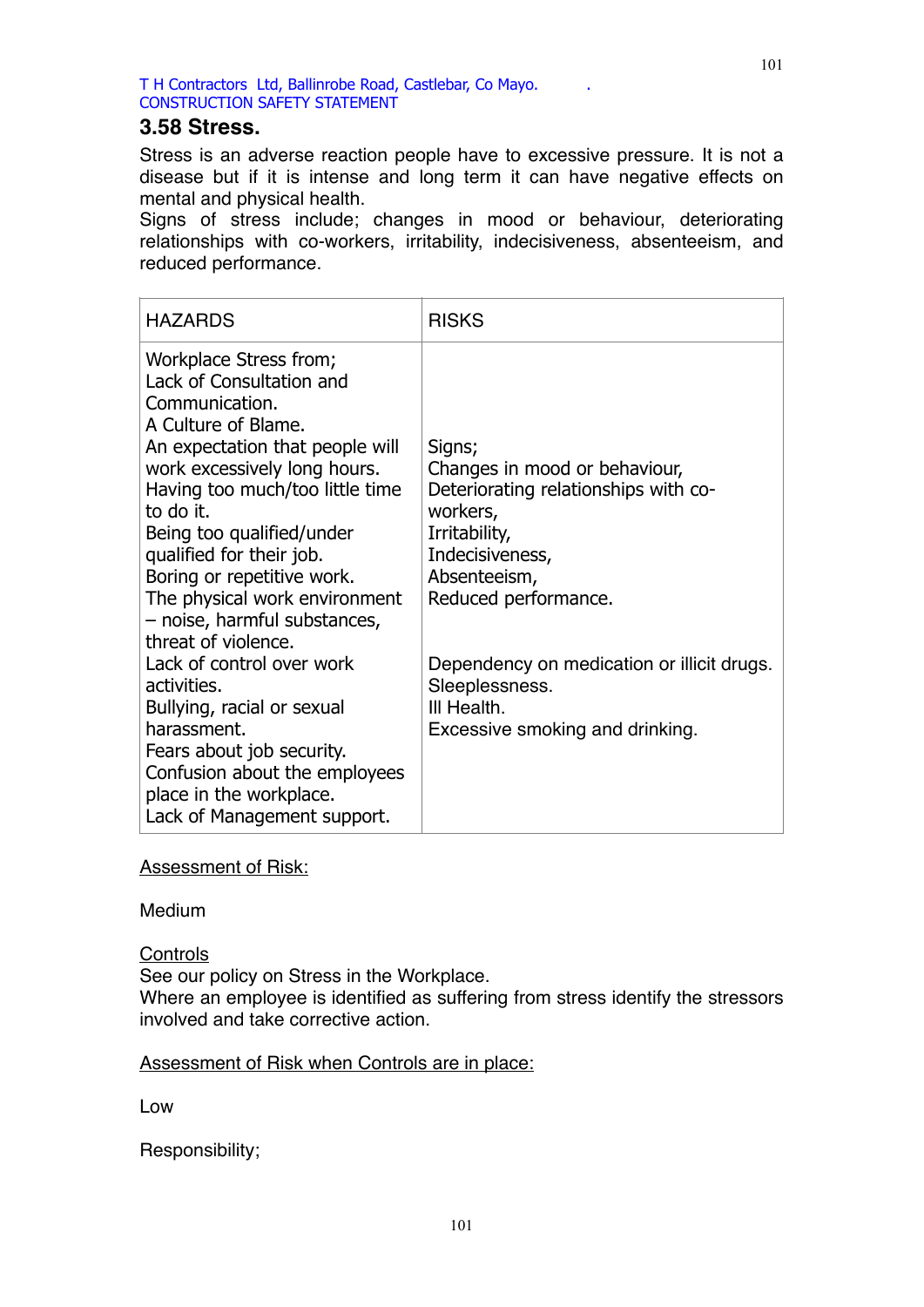Management is prepared to listen to any employee who believes he is suffering from stress and is prepared to make organisational changes where necessary.

If the source of the stress is of a personal nature encourage employees to contact a member of management or the Safety Officer.

# **3.59 Cartridge operated tools**

Assessment of Risk:

High

| <b>HAZARDS</b>                                                      | <b>RISKS</b>                   |
|---------------------------------------------------------------------|--------------------------------|
| Accidents and injuries including<br>puncture wounds<br>Eye Injuries | Eye damage<br><b>Blindness</b> |

## **Controls**

Maintain and operate tools according to manufacturers instructions Allow only competent personnel who are not colour blind to operate tools. Operators must wear the appropriate PPE particularly goggles and ear protection.

## Assessment of Risk when Controls are in place:

Medium

Who is responsible? Proprietors and Supervisors (Provision of safe equipment and specification of equipment). Employees - proper use of equipment.

# **3.60 Working at Heights**

This has been the biggest killer on site for the last 10 years.

### Assessment of Risk:

High

| <b>HAZARDS</b>        | <b>RISKS</b>   |
|-----------------------|----------------|
| Falling from a height | Death          |
| Falling objects       | Serious injury |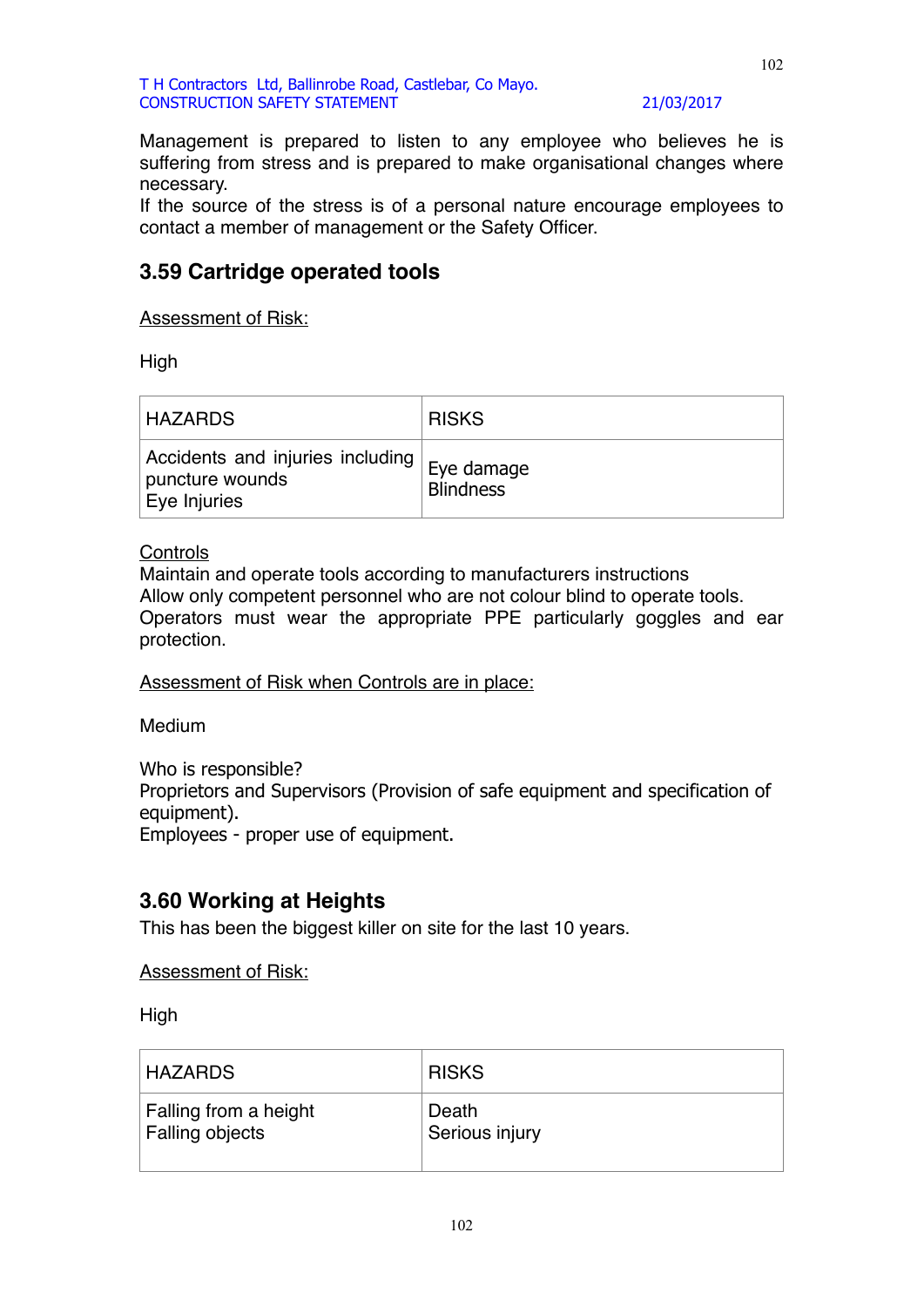Before carrying out any work at height carry out an assessment of whether the work can be done any other way.

Before permitting any work at height carry out a Risk Assessment on the intended operation.

Ensure that there is a safe method of access and egress.

Ensure that the work platform is the most suitable for the task that it is secure and capable of supporting the intended weight of persons and materials.

Ensure that appropriate fall protection/PPE is worn.

Insure that safety harnesses are kept in good condition and inspected regularly (and at least before each use- Thorough Examination every 6 months).

Ensure that all workers have received training on Work at Height.

Do not interfere with safety devices for work at heights.

Assessment of Risk when Controls are in place:

Medium

Applicable legislation; *The Safety, Health and Welfare at Work (General Applications) Regulations 2007 - 2016*

# **3.61 Work at Height Dynamic Risk Assessment**

(Risk Assessment performed on site)

Avoid the Risk- Avoid all work at height if at all possible.

Reduce the risk- Do as much as possible at ground level.

Collective fall protection –use safety barriers or nets or airbags as appropriate Personal fall protection- use harnesses/ fall arrest lanyard only as a last resort.

# **3.62 Asbestos**

Assessment of Risk:

High

What is Asbestos?

Asbestos is a common name for a group of minerals, whose fibres are very heat-resistant and strong. It was used widely until the early 1970s, when it was virtually banned in the European Union. However! There is still a lot of asbestos in buildings. Common uses of asbestos in building included;

Filler for cement or plastic.

Heat-resistant insulator in boilers and on pipes.

Cladding for buildings and roofs, roof tiles, sewage and drainage pipes.

Spray insulation on ceilings and steel girders.

PPE.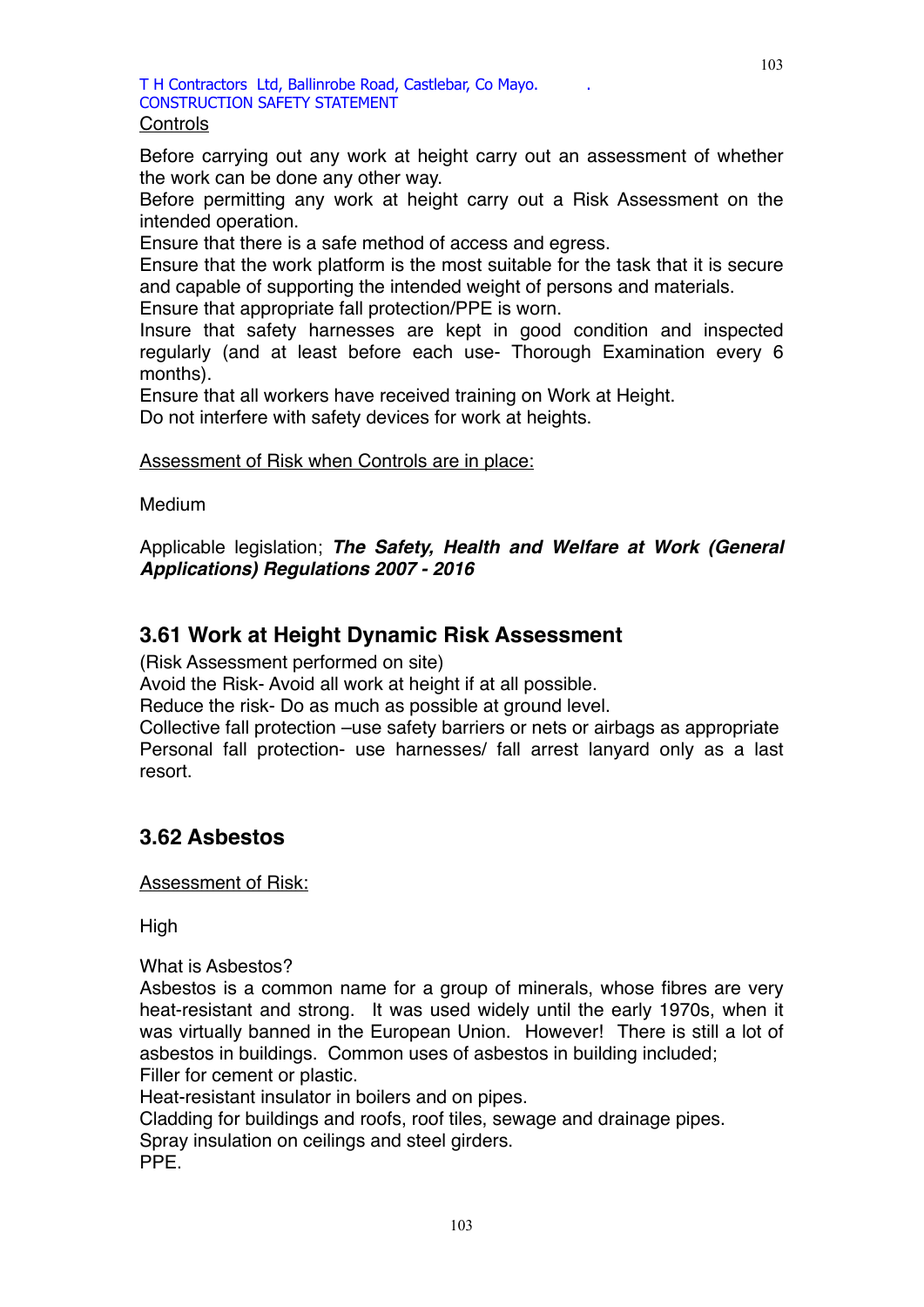| <b>HAZARDS</b>                                                                                                                                                                                                                                                                                                                                                                               | <b>RISKS</b> |
|----------------------------------------------------------------------------------------------------------------------------------------------------------------------------------------------------------------------------------------------------------------------------------------------------------------------------------------------------------------------------------------------|--------------|
| Asbestos is hazardous to a person's<br>health, since exposure to asbestos<br>dust can cause Lung Cancer/<br>Mesothelioma.<br>There is no known safe exposure<br>level to asbestos - the more you are   Lung Cancer/Mesothelioma<br>exposed, the greater the risk of<br>developing an asbestos-related<br>disease. Exposure to, or inhalation<br>of, asbestos fibres can result in<br>cancer. |              |

**Controls** 

Carry out a Risk Assessment to identify any areas of asbestos, the type and the risk of exposure.

Provide all employees with training information in the dangers of asbestos and the use PPE.

Notify HSA 28 days in advance of any work involving exposure to asbestos.

Maintain an Occupational Health Register of all workers exposed to asbestos (employers' duty). Keep records for 40 years after the last entry relating to each employee (Asbestos Regs., Fifth Schedule).

Never strip out asbestos insulation yourself. The law allows only trained and authorised personnel from specialist contractors to remove asbestos from a building. If asbestos is in good condition, leave it where it is - it is only a hazard when damaged or during attempts at removal.

Keep asbestos material (including wastes) damp while working on them.

Do not use power tools on asbestos materials, as they create dust - use hand tools instead.

Put asbestos waste in a suitable sealed container, such as a heavy-duty polythene bag, then put that bag in a second bag and label it to show that it contains asbestos.

Ensure that disposal of asbestos waste is carried out as per the Regulations.

Assessment of Risk when Controls are in place:

Medium

# **3.63 Cold (Hypothermia)**

What is Hypothermia?

Primary Hypothermia - occurs when the body's heat balancing mechanisms are not working properly and are subjected to extreme cold.

Secondary Hypothermia - occurs where heat-balancing mechanisms are impaired and cannot respond adequately to moderate cold.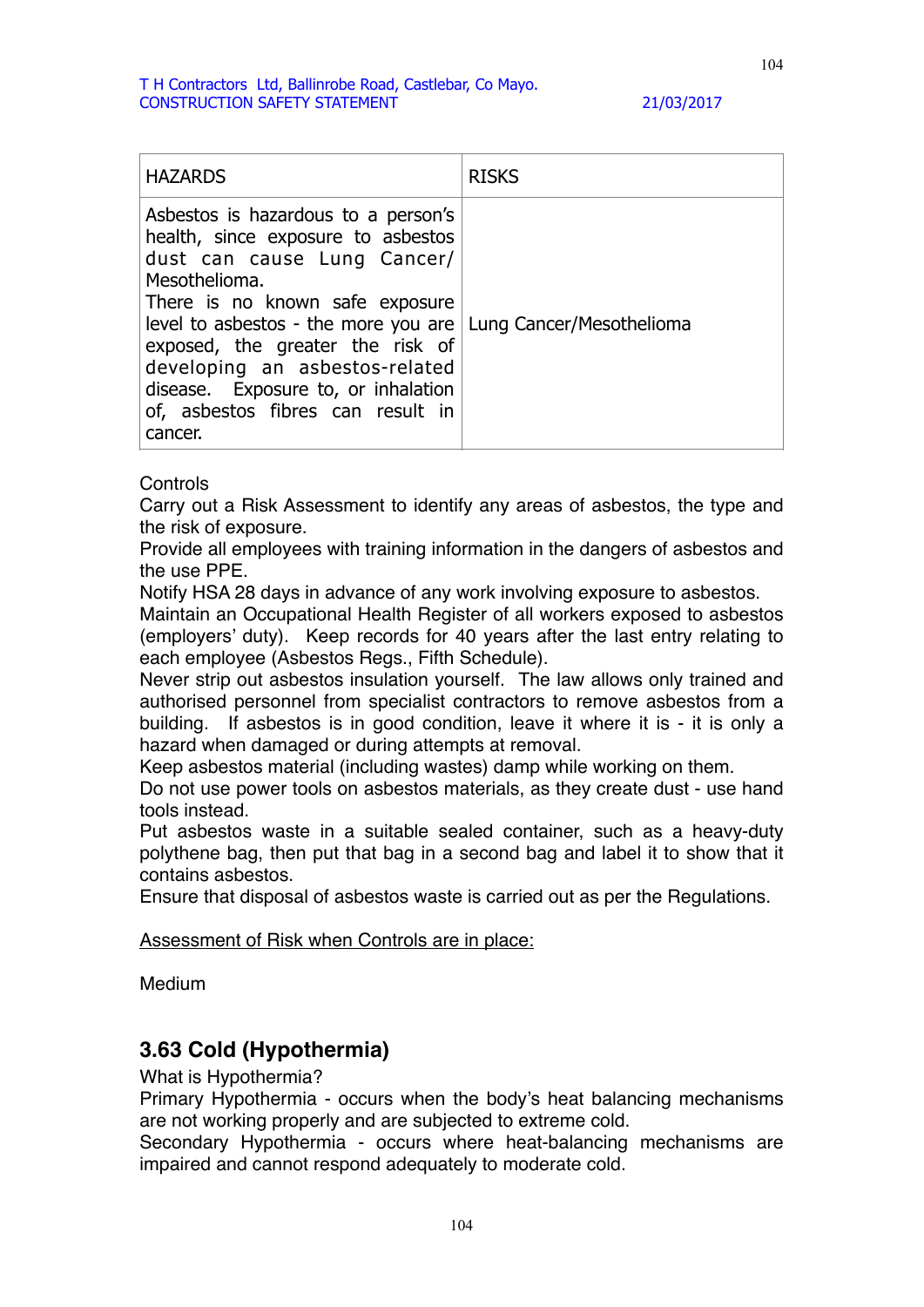### Assessment of Risk:

### Medium/High

| <b>HAZARDS</b>                 | <b>RISKS</b> |
|--------------------------------|--------------|
| Cold/exposure<br>Wet/rain/wind | Hypothermia  |

**Controls** 

Provide employee training in the prevention, recognition and treatment of hypothermia.

Provide suitable protective clothing.

Maintain all heating devices in plant/cranes/machinery as per manufacturer's instructions.

Provide adequate/suitable means of drying wet clothing, as well as shelter from bad weather.

First Aid Measures

Prevent further heat loss - move casualty indoors, if possible. Insulate the body well, using clothing, plastic and body heat. Remove wet clothing, only if dry replacements are available.

Do Not: Give the casualty alcohol. Rub the casualty's body. Heat using artificial heat sources placed directly on the body.

Symptoms of hypothermia Include - Cold, pale skin. Intense shivering Speech becomes slurred Muscles become rigid **Disorientation** Effects on the nervous system - poor coordination Clumsiness/Sleepiness/amnesia Irrational behaviour

Assessment of Risk when Controls are in place:

Medium/Low

# **3.64 Laser Equipment.**

What is Laser Equipment? Surveying equipment is the best example of laser equipment on site.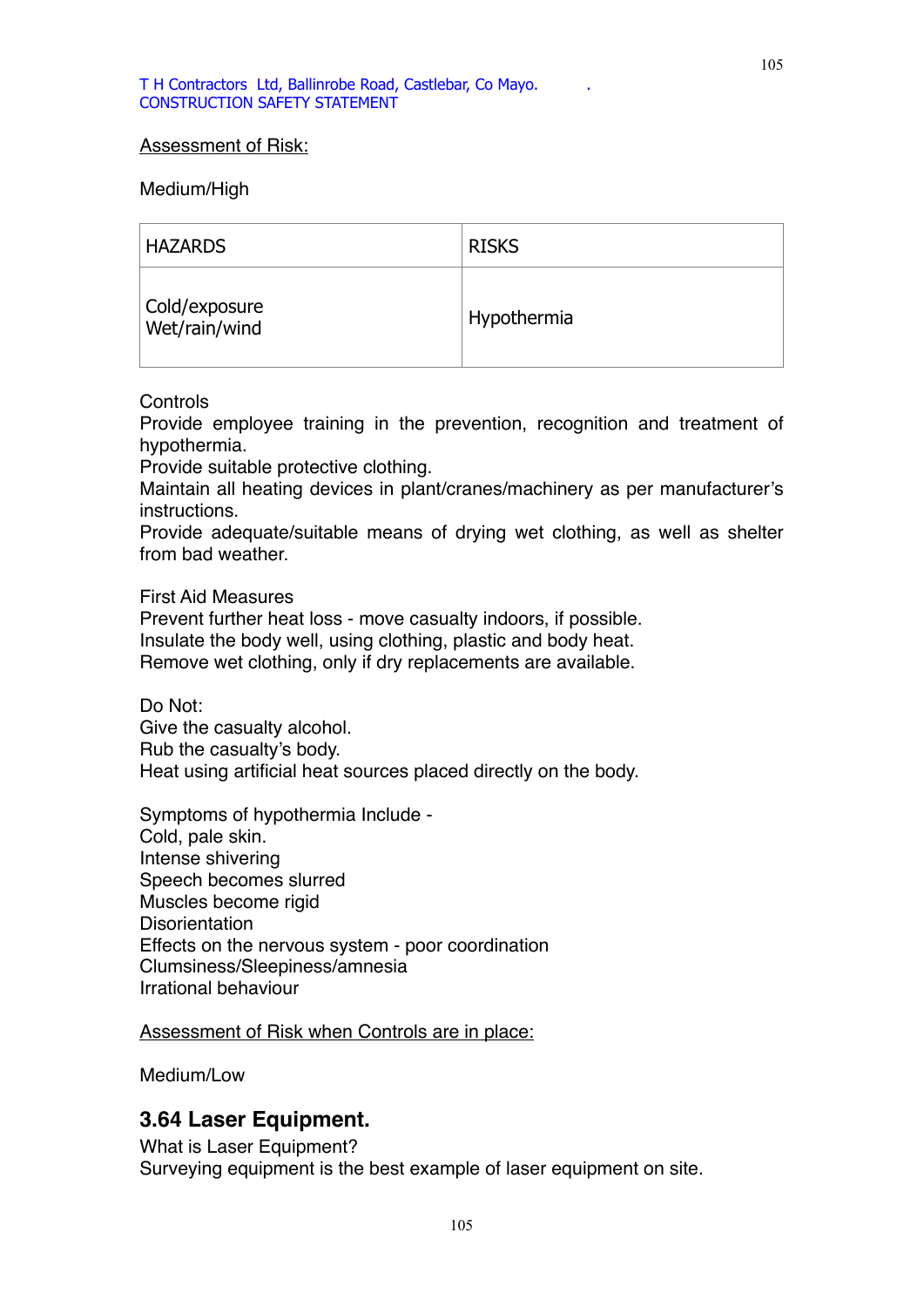## Assessment of Risk:

### Medium/High

| <b>HAZARDS</b>                | <b>RISKS</b>                                           |
|-------------------------------|--------------------------------------------------------|
| Direct eye-contact with laser | Eye injury/blindness<br><b>Burns</b><br>Electric shock |

**Controls** 

Operate and maintain all laser equipment as per the manufacturer's instructions.

Ensure that no worker looks at the laser beams or directs the beams towards other workers.

Ensure that laser equipment is serviced/repaired only by the manufacturer. Do not use wet batteries/charger.

Do not cover the battery charger while charging.

Do not use laser equipment in explosive/damp atmospheres, unless rated suitable/safe by the manufacturer.

Assessment of Risk when Controls are in place:

Medium/Low

# **3.65 Public Safety**

See Also: Falling Objects

Assessment of Risk:

Medium/High

| <b>HAZARDS</b>                                                                                                 | <b>RISKS</b>                  |
|----------------------------------------------------------------------------------------------------------------|-------------------------------|
| Pedestrians/Vehicles-<br>access to premises $-$<br>moving transport<br><b>Unsecured materials</b><br>Collision | Crushing<br>Injuries<br>Death |

**Controls** 

Ensure that access to the construction site is to authorised persons only (Safe Pass cardholders). Use security personnel or a responsible person to control access.

Ensure that all visitors to the construction site sign-in and are accompanied on their visit around the site.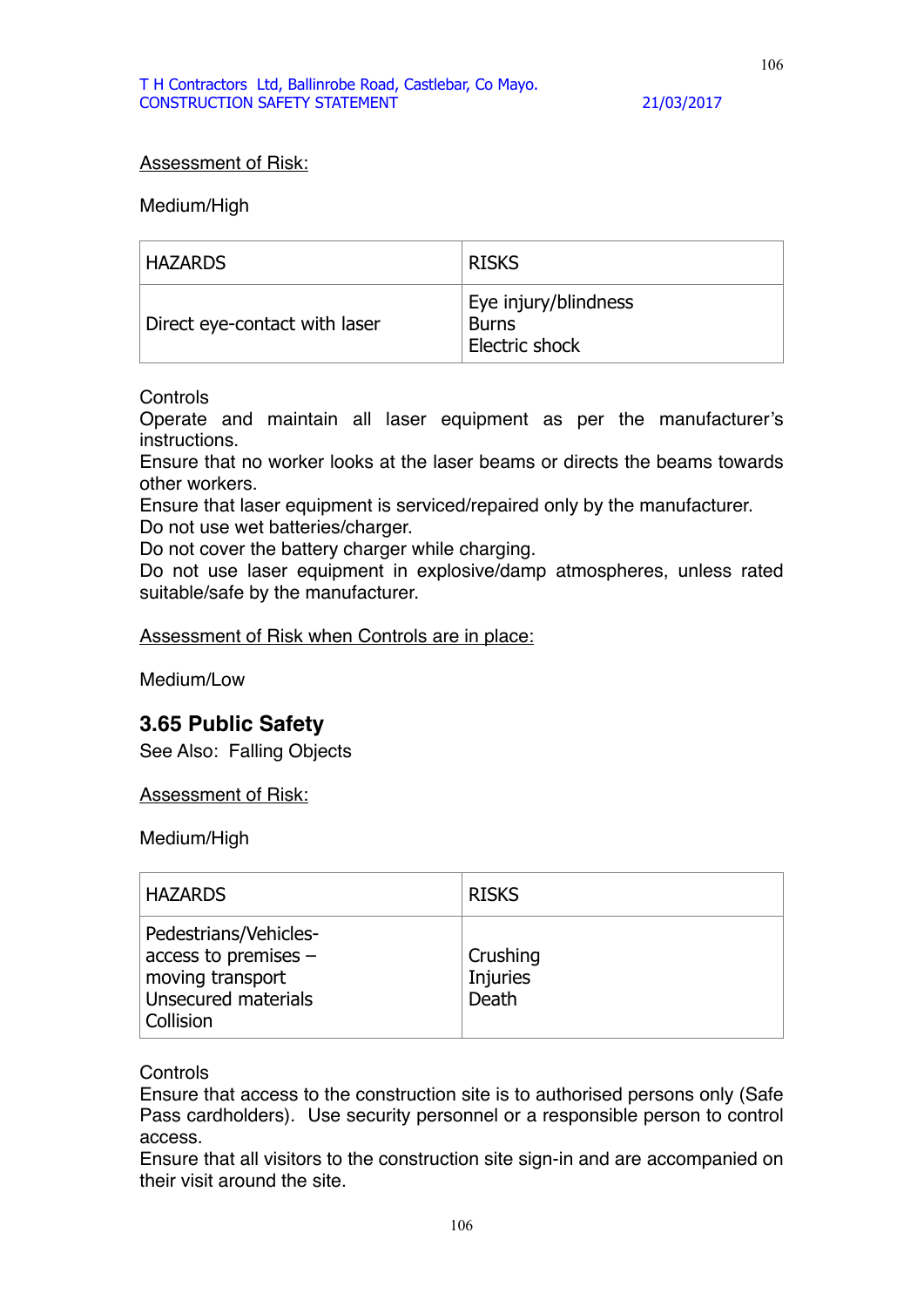# T H Contractors Ltd, Ballinrobe Road, Castlebar, Co Mayo. .

CONSTRUCTION SAFETY STATEMENT

Ensure that the construction site is suitably fenced with barriers/hoarding, etc to separate all construction activities from members of the public.

Especially on street-side works, ensure that suitably designed hoarding is erected by a competent person to protect the public.

Make safety arrangements to ensure that normal pedestrian and public vehicular traffic is not put at undue risk as a result or construction work.

Erect suitable warning signs to forewarn of the known dangers at the entry gates to, and the boundary of, the construction site.

Where members of the public must have access close to construction work, provide suitable and safe routes to protect them from construction activities. Also give consideration to persons with disabilities.

Identify and mark suitably pedestrian crossings from parking areas on site.

Devise and implement a site traffic plan, including speed limits posted with appropriate signage.

Keep all areas along traffic routes clear of obstructions, plant & machinery, materials, etc.

Protect all open or partially backfilled excavations/manholes and prevent access by suitable barriers and warning signs.

Adhere to good housekeeping practices at all times. Keep all public areas clear of construction-related debris such as muck, dust, trip hazards, sharp objects, falling objects, etc.

Remove bottom ladders on scaffolds and lock away all dangerous materials at night.

Ensure that the construction site is secured at night by the Site Manager/ security personnel.

Check the site entrance and public roadway regularly for debris and remove. Put in place an effective housekeeping policy.

Use safety netting/sheeting to protect the public at risk from falling objects.

Use warning signs, mirrors and hazard flashers to ensure public safety.

Material Deliveries:

Under no circumstances attempt unloading while the driver is in the vehicle.

Use mechanical means, where possible, for the unloading of materials – for example, a teleporter.

If necessary use a trained Banksman (valid CSCS card) to guide reversing vehicles.

Restrict access to the work area/goods inwards to authorised personnel only and display suitable signage.

Secure all materials stored externally, so as to prevent toppling/rolling, etc. Control all entry/exits in hazardous conditions.

Assessment of Risk when Controls are in place:

Medium/Low

# **3.66 Mobile Phones**

Assessment of Risk: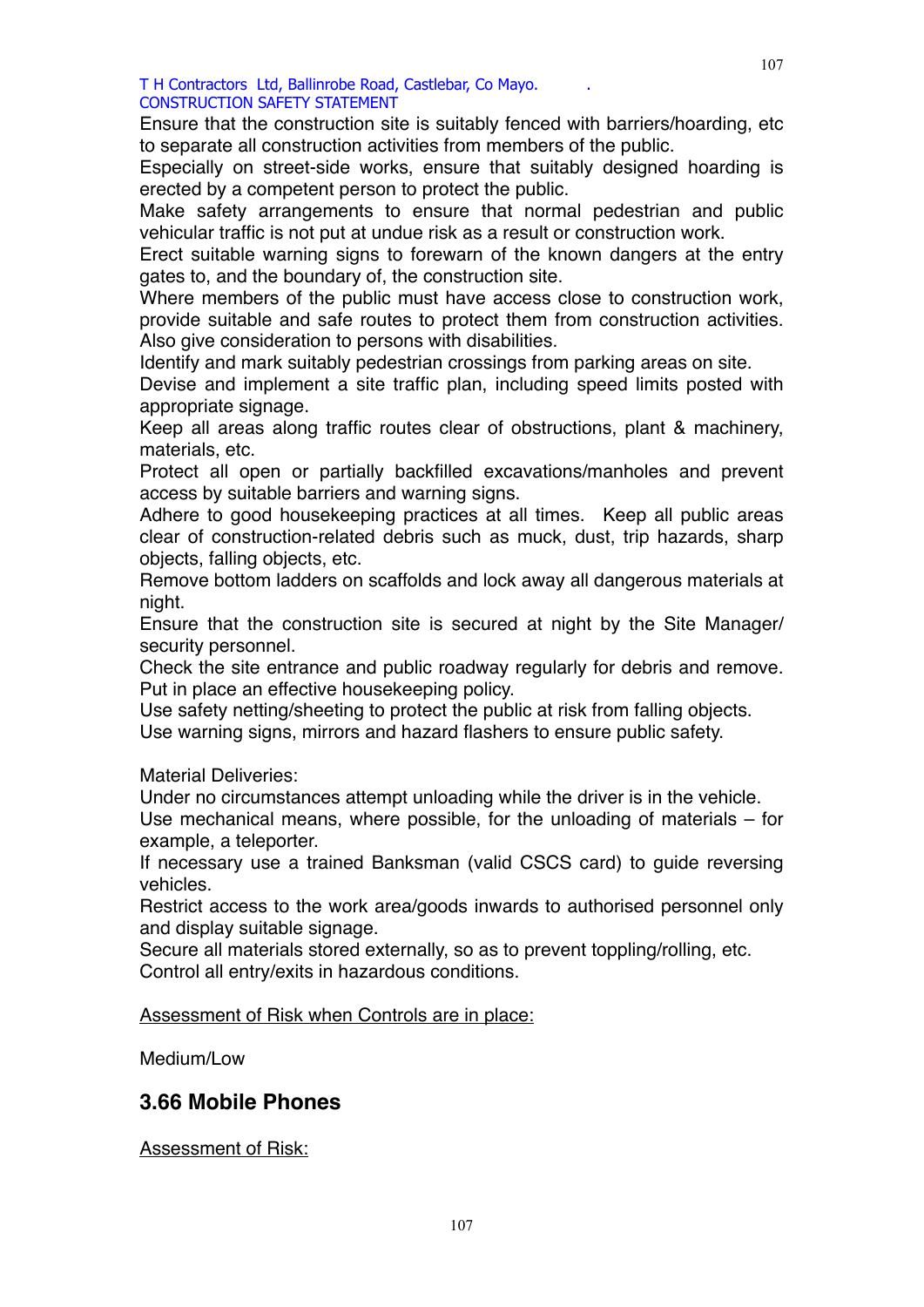#### Medium

| <b>HAZARDS</b>                               | <b>RISKS</b> |
|----------------------------------------------|--------------|
| Loss of concentration<br><b>Distractions</b> | Accidents    |

**Controls** 

Do not use mobile phones:

When operating plant & machinery.

When a vehicle/machine in is motion.

In areas where machines are refuelling.

Keep the overall use of mobile phones on construction sites to a minimum. The preferred method of communication on-site is via hands-free two-way radio - especially for lifting operations.

The Road Traffic Regulations, 2002, state -

'The driver of a mechanically-propelled vehicle shall not hold or have about their person a mobile phone or other similar apparatus while in the said vehicle, except when it is parked'.

Note:

Hand-held CB2 radios, two-way private radio systems and walkie-talkies are also covered by the ban. The use of hands-free phones and equipment is permitted.

Assessment of Risk when Controls are in place:

Low

## **3.67 Lone Workers**

Assessment of Risk: Medium/High

### **An Individual Risk Assessment will be required for each Lone Worker**

Who are Lone Workers?

Lone workers are those who work by themselves without close or direct supervision. They include:

- People who work separately from others.
- People working outside normal hours for example, security, maintenance, or repair staff.
- Lone workers are found in a wide range of situations, including maintenance, cleaning work, electrical repairs, painting and decorating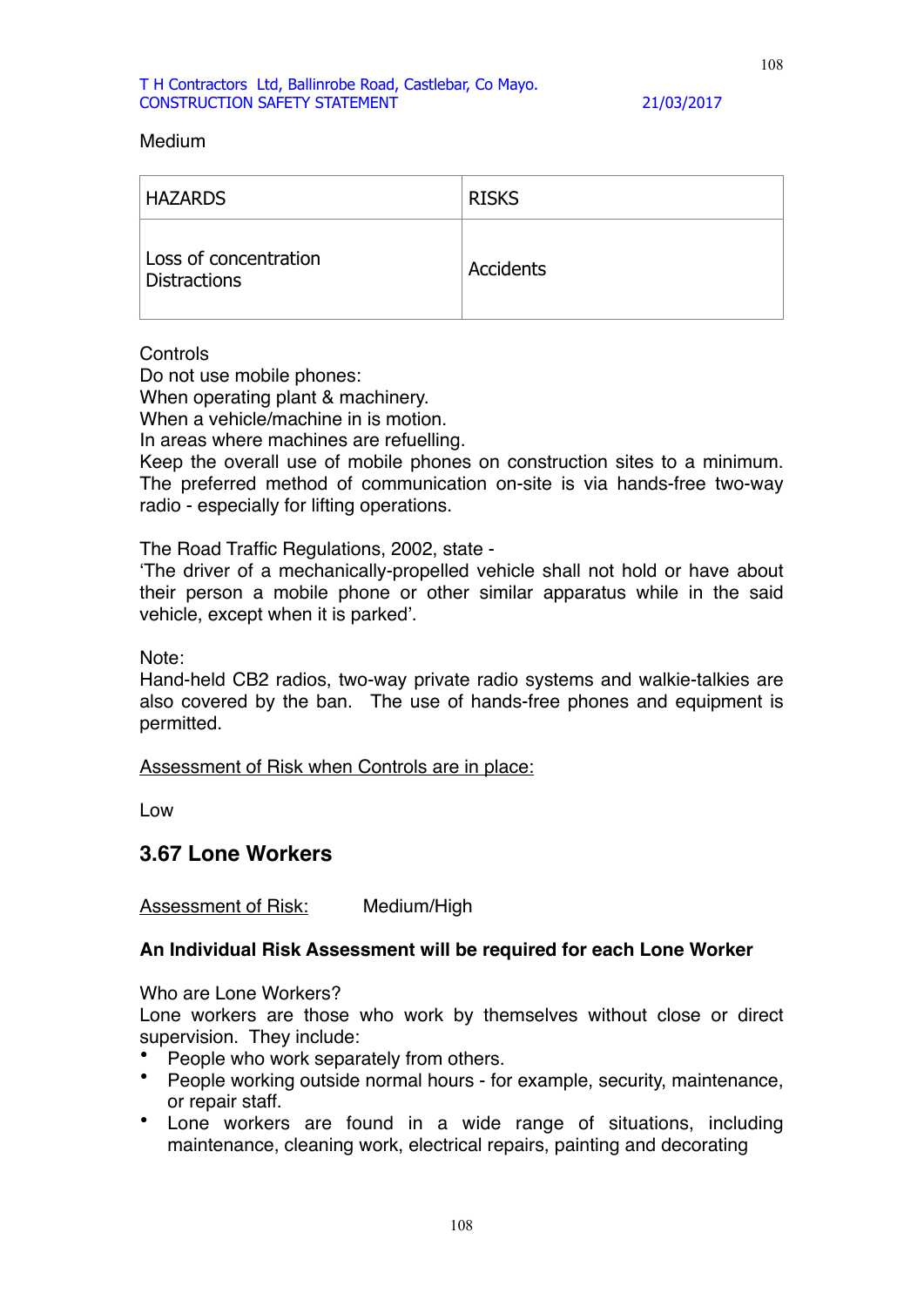| <b>HAZARDS</b>            | <b>RISKS</b>                    |
|---------------------------|---------------------------------|
| Lone working<br>No backup | Injury<br>Violence<br>Accidents |

**Controls** 

- Assess risks to lone workers and take steps to avoid or control risk, where necessary *(employer's responsibility).*
- When Risk Assessment (see below) shows that it is not possible for the work to be done safely by a lone worker, make arrangements to provide help or back-up, including:
- Supervisor's periodically visiting and observing people working alone.
- Regular contact between the lone worker and his/her supervisor, using telephone or radio.
- Automatic warning devices that operate if specific signals are not received periodically from the lone worker - for example, systems for security staff.
- Other devices designed to raise the alarm in the event of an emergency, and which are operated manually or automatically by the absence of activity.
- Checks that a lone worker has returned to their base or home on completion of a task.
- Access to adequate First Aid facilities ensure that mobile workers carry a First Aid kit suitable for treating minor injuries.

Risk Assessment Checklist

- Does the workplace present a special risk to the lone worker?
- Is there a safe way in, and a way out, for one person?<br>• Can any cquinment thats necessary he safely handled
- Can any equipment thats necessary, be safely handled by one person?
- Can all the plant, substances and goods involved in the work be safely handled by one person?
- Does the work involve lifting objects too large for one person, or is more than one person needed to operate essential controls for the safe running of equipment?
- Is there a risk of violence?
- Is there work at night.
- Is the work area and access well lit.
- Are women especially at risk, if they work alone?<br>• Are veing workers especially at risk, if they work
- Are young workers especially at risk, if they work alone?
- Is the person medically fit and suitable to work alone?
- What happens if the person becomes ill, has an accident or theres an emergency?

## **Assessments of Risk When Controls are in place: Generally Low Risk but dependent on an Individual Risk Assessment.**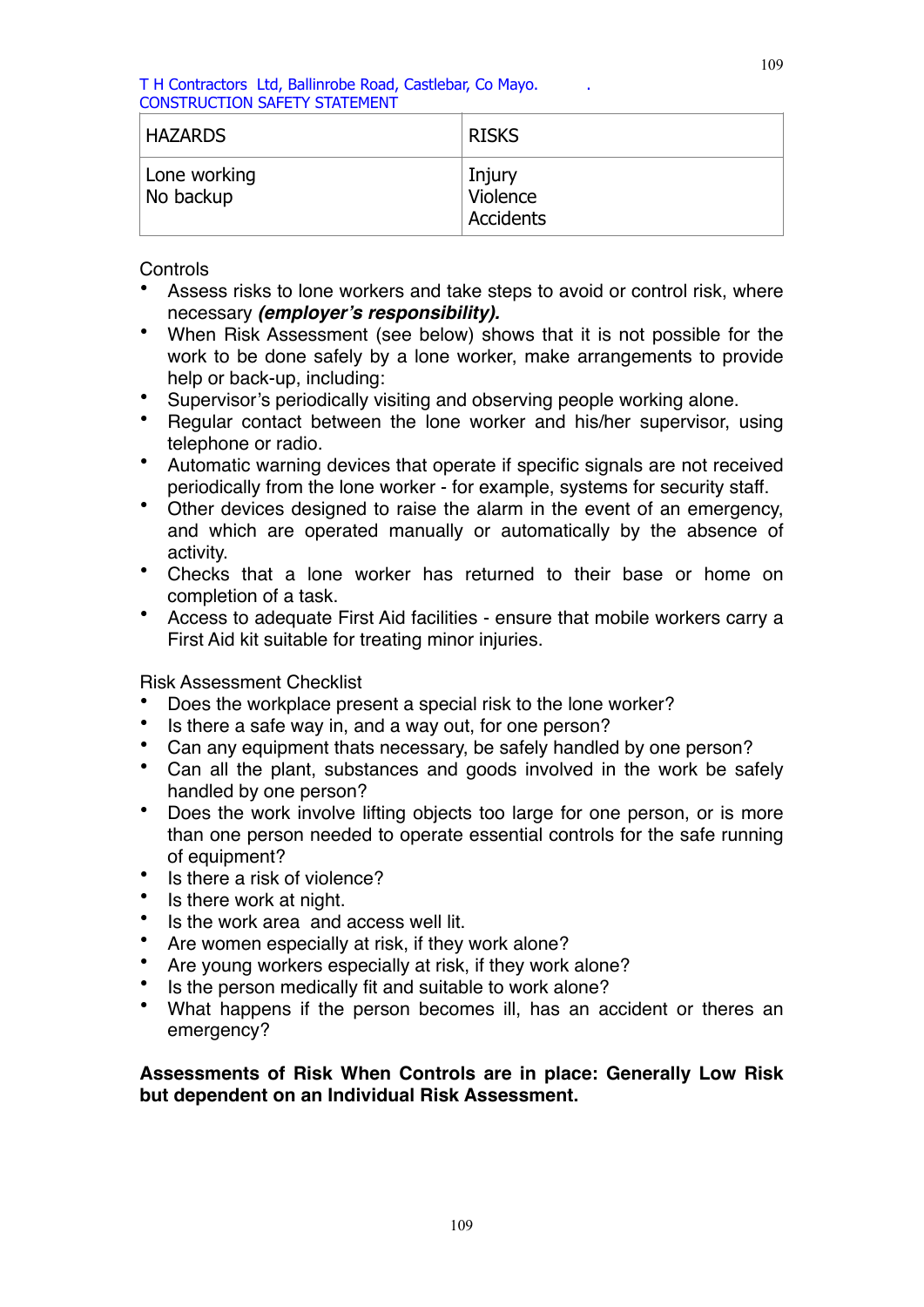## **3.68 Pregnant Employees**

### Assessment of Risk: Medium

The law in relation to pregnant employees relates to three categories of employees;

- 1.A pregnant employee
- 2.An employee who has recently given birth
- 3.An employee who is breast feeding

| <b>HAZARDS</b>                                                                                                                                                                                                                                                  | <b>RISKS</b>                                                                  |
|-----------------------------------------------------------------------------------------------------------------------------------------------------------------------------------------------------------------------------------------------------------------|-------------------------------------------------------------------------------|
| Fatigue,<br>Stress,<br>Physical limitations,<br>Chemical agents,<br>Biological agents,<br>Radiation,<br>Extremes of cold or heat,<br>Manual handling,<br>Noise,<br>Physical agents,<br>Shocks and vibration<br>Slips, trips and falls<br>Collision with objects | Back injury,<br>Miscarriage,<br>Damage to the foetus,<br>Damage to the mother |

### **Managing the Risk:**

- § Pregnant employees must inform their employer as soon as practical after they become aware of their condition, with the appropriate medical certification.
- Ensure that a competent person carries out a written risk assessment of all chemical, physical agents, processes and working conditions that may be a hazard to the pregnant employee.
- § Following the risk assessment, take the necessary protective and preventative measures to safeguard the pregnant employee -
- **•** Adjust temporarily the working conditions or working hours of the pregnant employee based on the results of the risk assessment
- § Assign alternative work to the employee if the hazard cannot technically or physically be reduced
- § Provide rest areas for pregnant or nursing employees

Unless a complete risk assessment is carried out by a competent person which indicates that there will be no ill effects to mother or baby, do not allow pregnant employees or breast feeding mothers to work with lead or lead substances, pressurised enclosures, toxoplasma, underground mine work.

### **Assessment of Risks when controls are in place: Individual Risk Assessment.**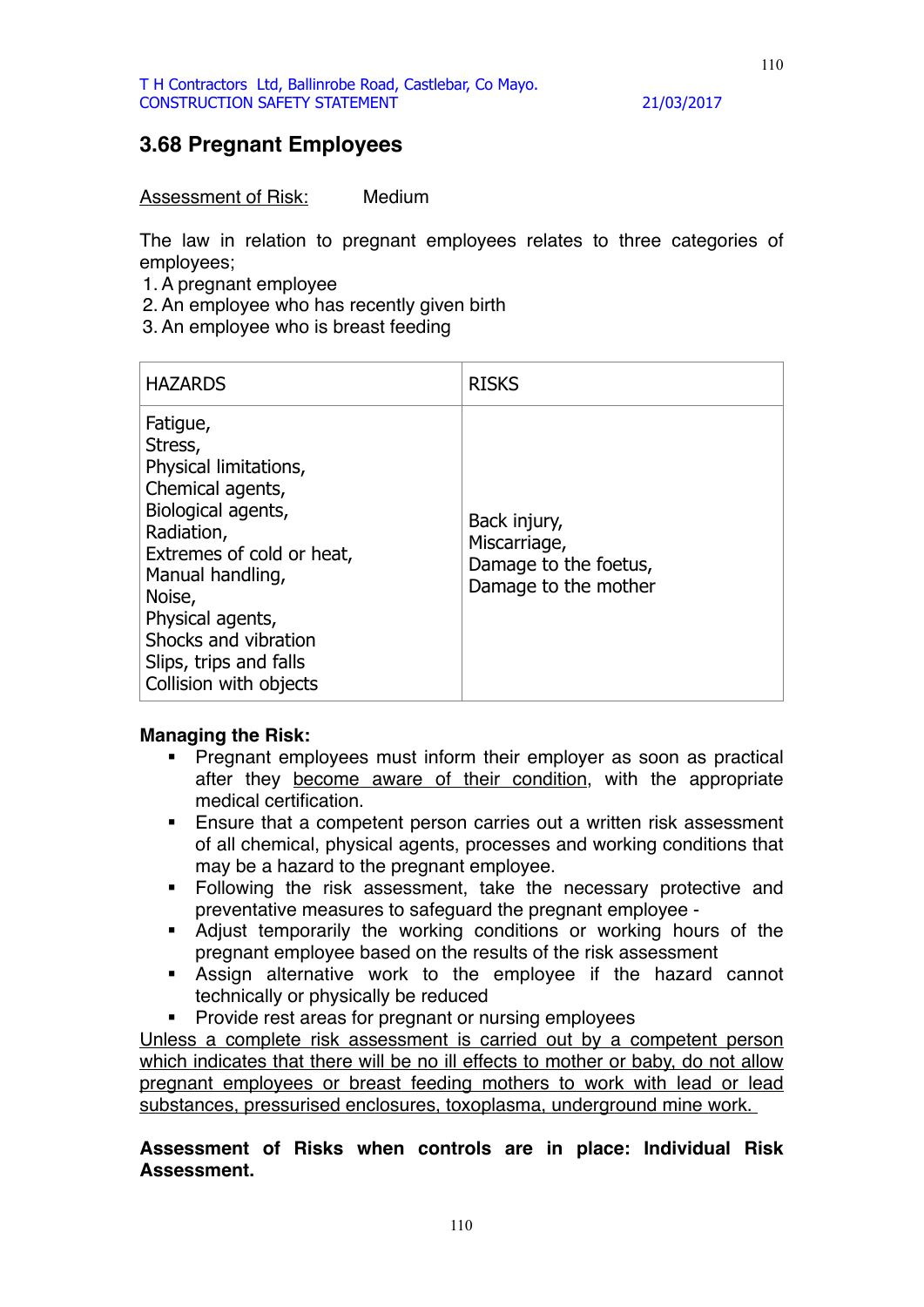T H Contractors Ltd, Ballinrobe Road, Castlebar, Co Mayo. . CONSTRUCTION SAFETY STATEMENT Who is responsible? Proprietors and Supervisors (Provision of individual Risk Assessment). Employees - notification to and cooperation with the employer.

## **3.69 Non National Workers**

Non-nationals present us with real language issues when it comes to ensuring safety on site.'

Assessment of Risk:

Medium/High

| <b>HAZARDS</b>                                         | <b>RISKS</b>     |
|--------------------------------------------------------|------------------|
| Communication -<br>unable to understand signs/warnings | Accidents/Injury |

### **Controls**

Ensure all new employees are in possession of a current Safe Pass card. Ensure all non-nationals receive Induction training, before working on-site. Ensure all non-nationals have sufficient competency of the English language so as to carry out their work and understand instructions/training given.

Ensure that all workers with poor English are under the supervision of at least one worker who is competent in English.

Use the HSA 'Safe System of Work Plan' for hazard identification and controls on sites where there are large numbers of non-national workers.

Ensure that site signage includes images, where possible, to warn of hazards.

Assessment of Risk when Controls are in place:

Medium/Low

## **3.70 Site Security**

Assessment of Risk:

High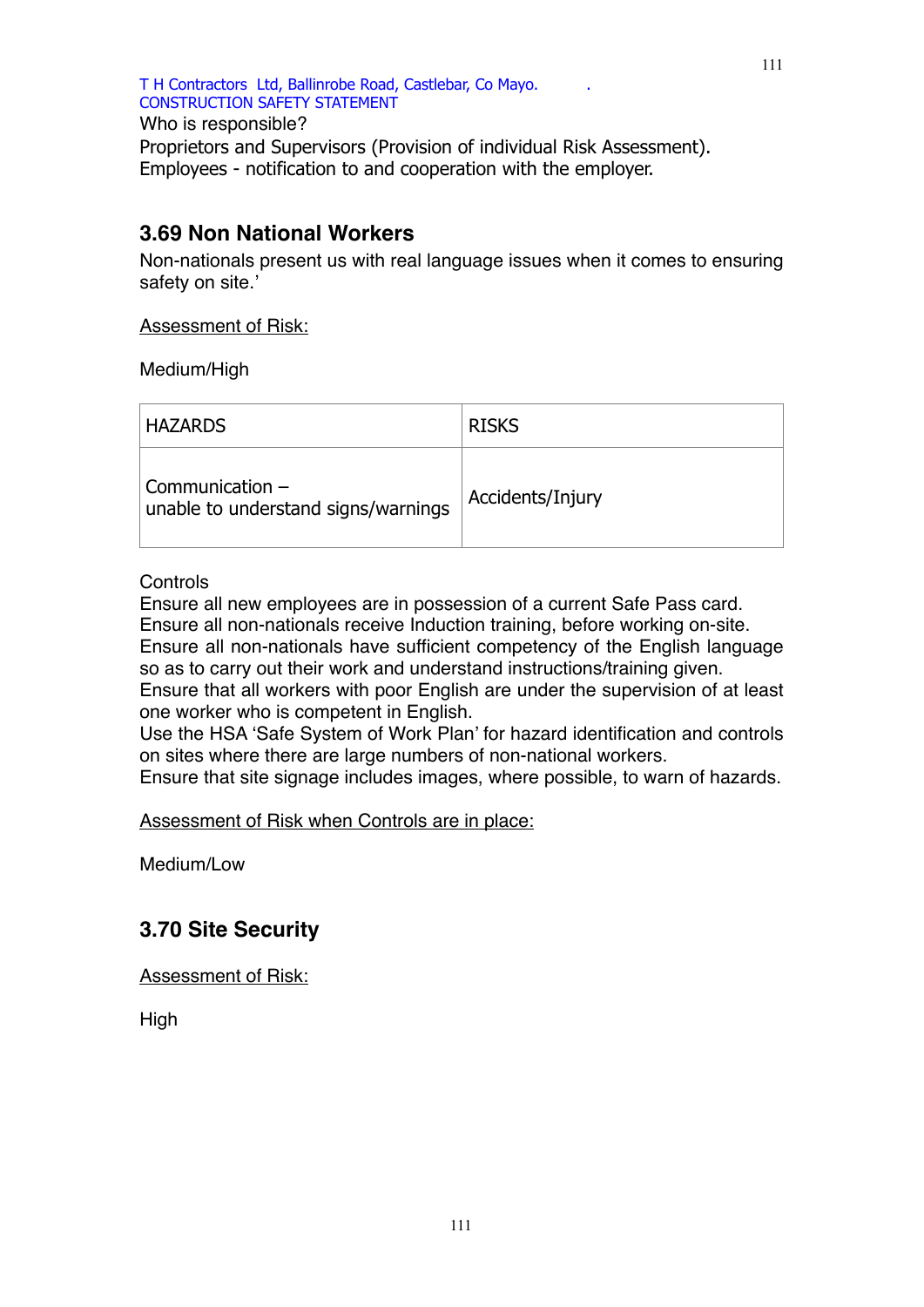**Controls** 

Before any works start at any location, carry out a Risk Assessment to identify the hazards posed by trespass/vandalism on that particular site and the risks arising.

Put in place the appropriate control measures (fencing/barriers/locks, etc.), as far as is reasonably practicable.

Immobilise secure all machinery/plant/equipment, when not in use and at the end of the working day, so as to prevent unauthorised use/access.

Secure the site, as far as is reasonably practicable, to prevent unauthorised access.

Erect a warning sign at each entrance, warning persons of the dangers and denying unauthorised access.

Report all unauthorised access immediately to site management.

Ensure the safe removal off the site of any person who gains unauthorised access.

Review the effectiveness of site security arrangements in the light of experience. In particular, review their adequacy if there is evidence of children playing on, or near the site.

How access is controlled depends on the nature of the project, the risks, and the location. Physically define the boundaries of the site, where practical, by suitable barriers that reflect the nature of the site and its surroundings. In deciding on the most appropriate exclusion methods to prevent unauthorised persons entering the site, consider:

The location of the site. Is it located in an urban area and close to extensive housing or a school, or, is it in a remote area?

Is there a right of way across the site?

Have the public or others access to the site in, or next to, other work areas? If it is not practicable to erect hoarding around the site, can hazardous areas

be cordoned off?

Are new houses being built on a development where some houses are already occupied?

Are there any children and other vulnerable people nearby?

What is the nature of the work and the risk to persons not authorised to enter the site?

External Security Companies on-site

Security companies working on construction sites are subject to the same conditions as any other subcontractor: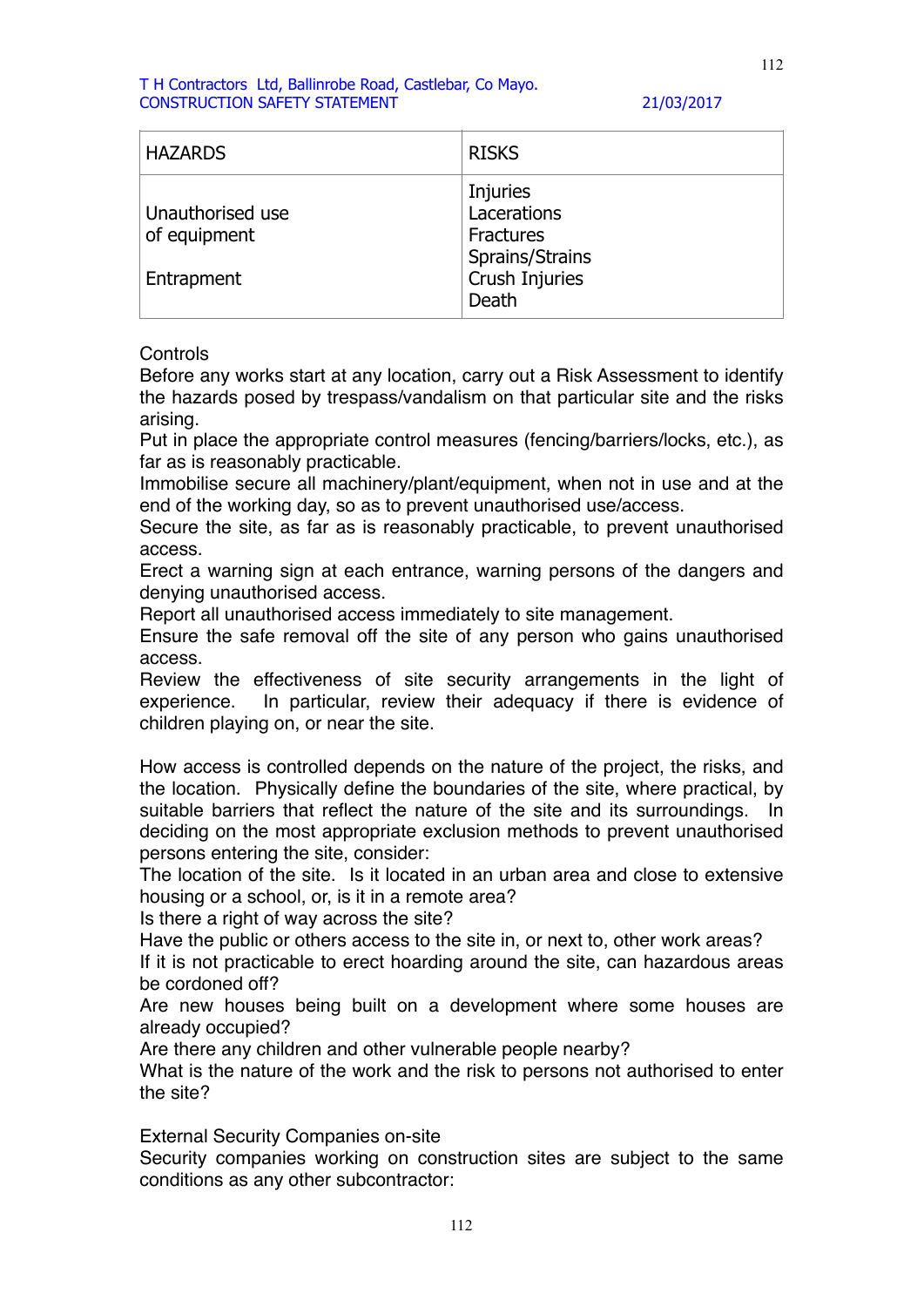Assessment of Risk when Controls are in place:

Medium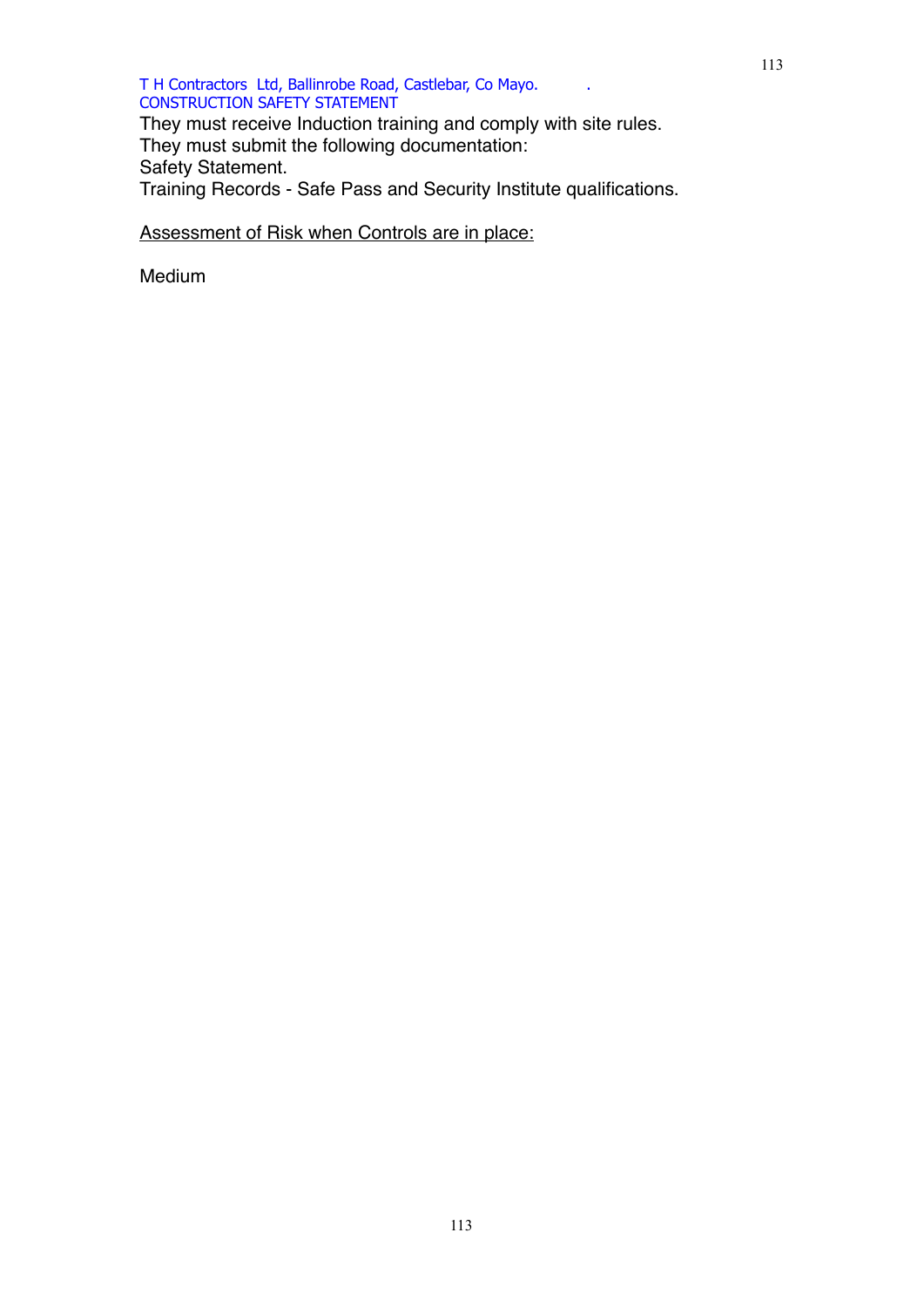# **4. Policy Statements**

## **4.1 Harassment in the Workplace Policy**

The Company is committed to creating a harmonious working environment in which employees do not feel apprehensive because of their gender, marital or family status, sexual orientation, race, colour, nationality, national/ethnic origin, religion, disability or age.

Intimidation or harassment in any form is unacceptable behaviour and is a form of discrimination. The Company will treat such behaviour as gross misconduct, which will be dealt with pursuant to the Company's disciplinary procedure.

Harassment describes the behaviour of one person that another, person finds unacceptable or unwelcome. It can affect the confidence, moral and health of the person being harassed and it is therefore a very serious issue. It includes any verbal or physical abuse, derogatory statements, displays or emblems or discriminating remarks made by one or more persons in the workplace. Sexual harassment is unwanted conduct of a sexual nature based on sex affecting the dignity of persons at work. Examples of some forms of sexual harassment include: -

Non verbal/visual sexual harassment, e.g. sexually suggestive or pornographic pictures/calendars, leering or whistling

Verbal sexual harassment, e.g. unwelcome sexual advances or unwelcome pressure for social contact, sexually suggestive jokes, remarks or innuendo

Physical sexual harassment, e.g. unwelcome physical conduct such as groping, pinching, patting, or unnecessary touching, unwelcome fondling or kissing, sexual assault or rape.

The Company encourages employees to report harassment should it occur. There is a procedure through which employees can confidentially raise complaints relating to harassment. Every effort will be made to ensure that employees making complaints will not be victimised. Victimisation of an employee who makes a complaint of harassment or of an employee who gives evidence regarding harassment will result in disciplinary action up to and including dismissal.

All employees have a responsibility to help to ensure a working environment in which the dignity of employees is respected. They should be aware of the serious and genuine problems which harassment can cause, and ensure that their behaviour is beyond question. Employees should provide support to colleagues who are being harassed by encouraging them to follow the Company's harassment complaints' procedure.

In the event that an employee believes that they are being/have been harassed by a fellow employee, a client, customer or other business contacts of the Company, they should report the matter as soon as possible.

Employees should not assume that others are or may be aware that harassment has occurred or is ongoing. The Company cannot deal with instances of harassment if such incidents are not reported. Consequently,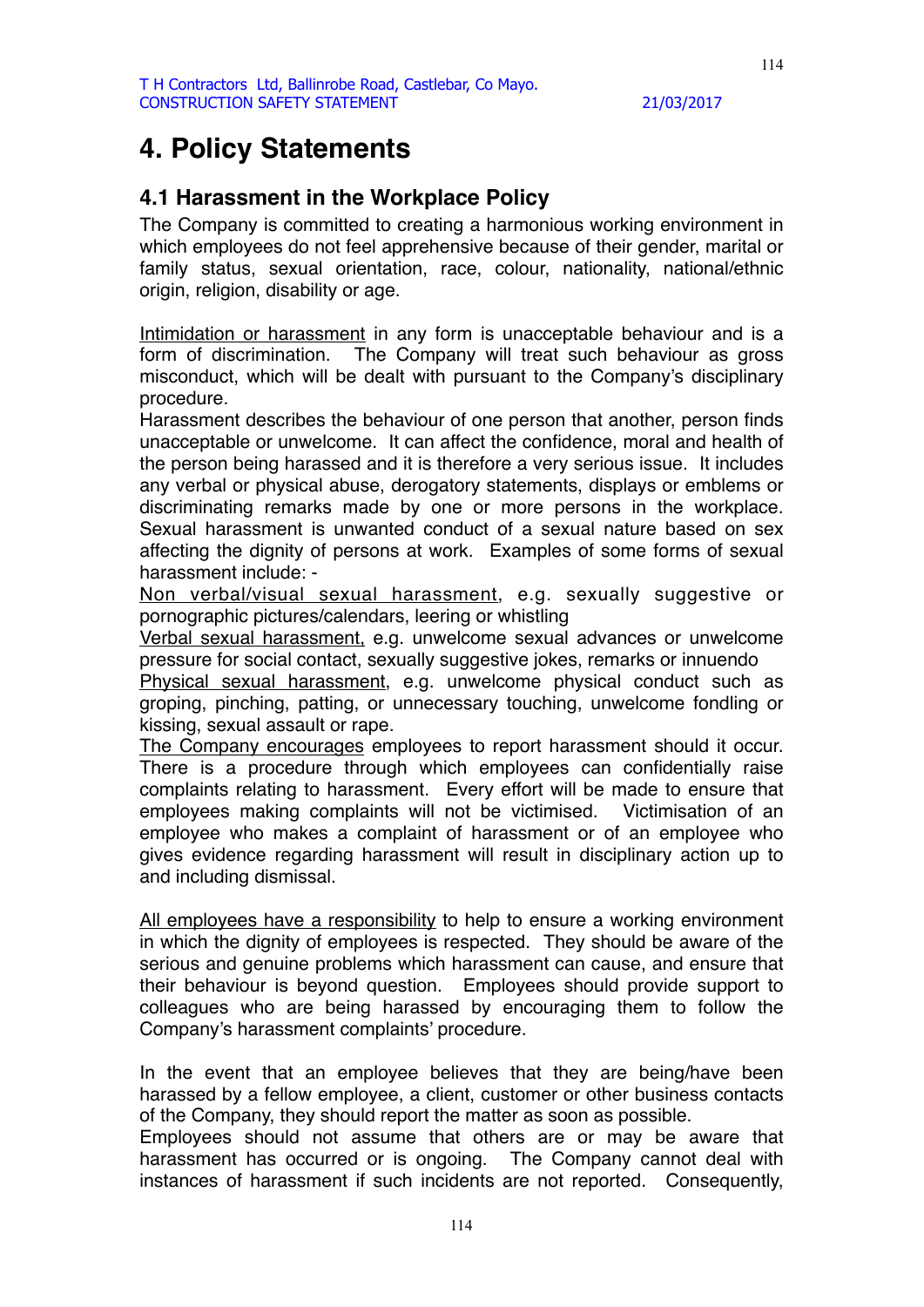any employee who experiences job related harassment (including sexual harassment) should report the matter to John Henry or they may refer the matter to any other member of management. It is the right of individuals to have a complaint investigated, where possible, by a member of management of the same sex as the Complainant (depending on the nature of the complaint). If necessary, a second member of management will assist throughout the procedure. He/she will attend all meetings and maintain a written record of all proceedings.

Reporting and Investigating of Complaints of Harassment

Any complaint of harassment will be dealt with sensitively and as confidentially as possible.

A complaint of harassment should be made as soon as possible after the incident in question is alleged to have occurred. As soon as possible after the complaint has been made, a meeting will be arranged for the employee making the complaint to clarify mid formally record the complaint.

In cases of serious alleged harassment consideration will be given by the Company to suspension on full pay of the alleged harasser to enable investigations to proceed. The person against whom the complaint is being made will be given a copy of the complaint made against them. The employee against whom the complaint is made will be advised that they will be afforded a fair opportunity to respond to the allegation.

Both the employee making the complaint of harassment and the employee against whom the complaint is made will have full opportunity to state their position.

Both employees may be accompanied by a work colleague at any meeting to investigate the matter.

As part of an investigation into an allegation of harassment anyone who was present when the alleged incident took place will be interviewed and asked to outline what happened.

Further meetings may be required to clarify or gain further information.

Confidentiality will be maintained as far as practicable. Witnesses will be expected to respect the privacy of the parties involved by refraining from discussing the allegations with other work colleagues or other persons outside the Company.

If upon completion of an investigation into all allegation of harassment the Company is satisfied that the complaint is well founded the matter will be dealt with under the Company's disciplinary procedure or other appropriate action e.g. counselling.

If the Company is of the view that there is no basis for the complaint made or that the complaint was made vexatiously the matter will be dealt with under the Company's disciplinary procedure or other appropriate action.

### Grievance Procedure

Staff are encouraged to raise their concerns openly and quickly so that they can be dealt with rather than left to develop into grievances.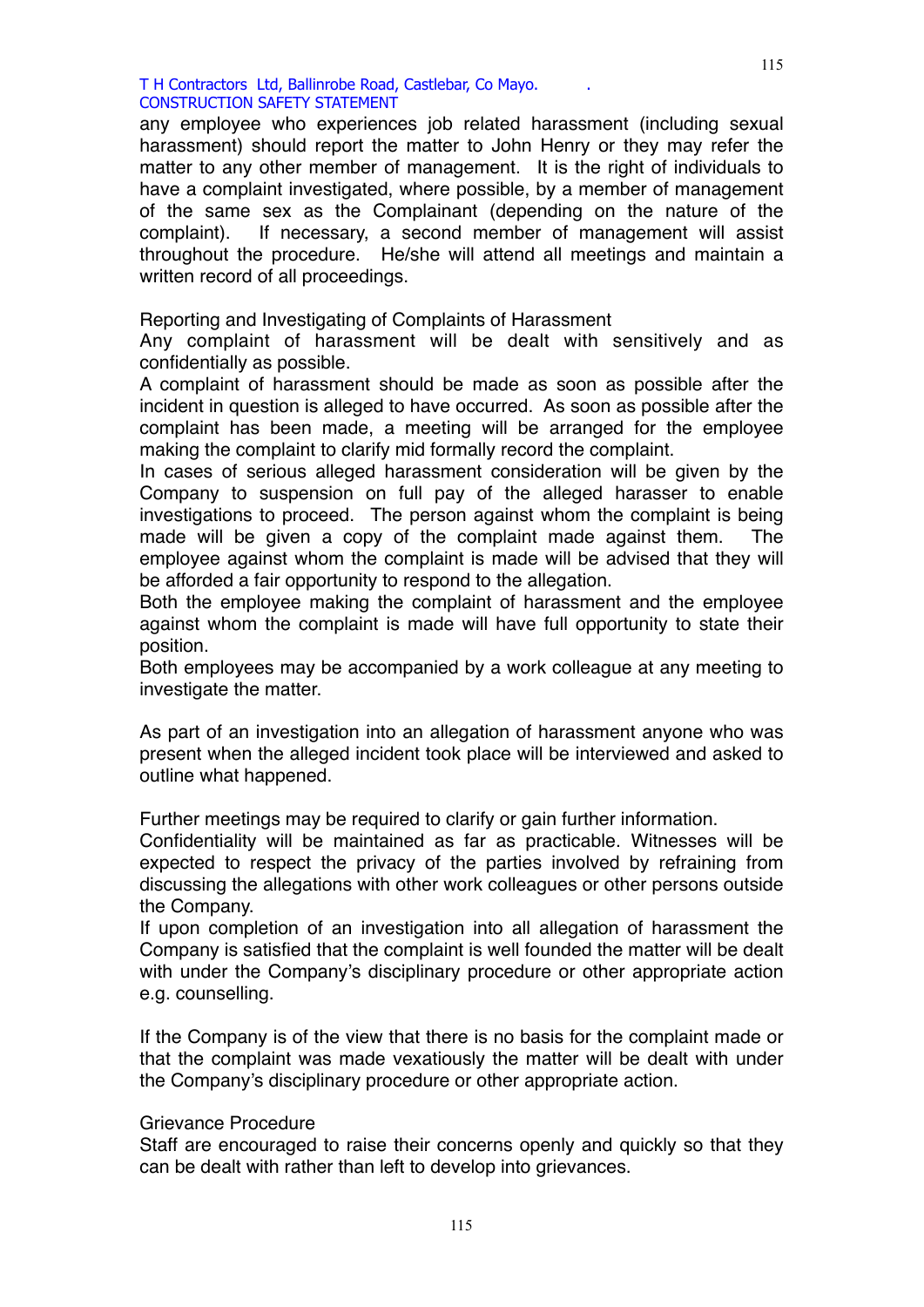Problems, queries or complaints should be raised orally with your immediate supervisor or Manager as soon as possible. Time should be allowed for the matter to be resolved. If the problem is not satisfactorily resolved, or the problem relates to your supervisor, it should be raised with the Managing Director who will arrange the investigation of the grievance. Employees are encouraged to voice constructive opinions in relation to their work and to suggest and contribute solutions to problems, which concern them.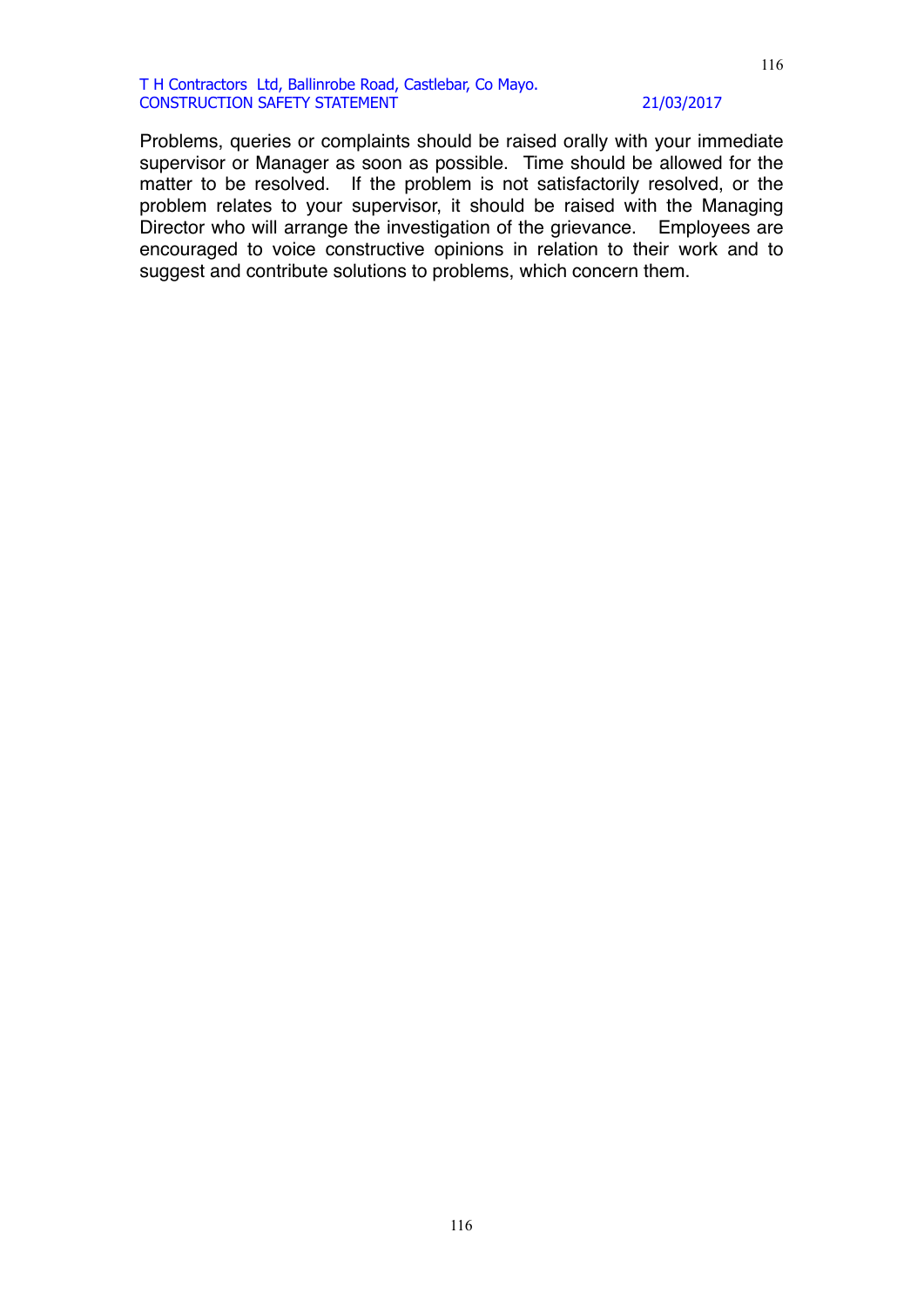## **4.2 Bullying At Work Policy**

## WHAT IS BULLYING?

*Bullying in the workplace is repeated aggression, verbal, psychological or physical, conducted by an individual or group against another person or persons. Bullying is where aggression or cruelty, viciousness, intimidation or a need to humiliate dominates the relationships. Isolated incidents of aggressive behaviour, while to be condemned, should not be described as bullying. In the workplace environment there can be conflicts and interpersonal difficulties. Many of these are legitimate industrial relations difficulties, which should be dealt with through the appropriate industrial relations channels. Only aggressive behaviour, which is systematic and ongoing, should be regarded as bullying.*

### EFFECTS OF BULLYING

Any or all of the following can manifest as the effects of bullying on the person:

Emotional effects (severe anxiety)

Cognitive (concentration) effects (making mistakes, having accidents)

Behavioural effects (smoking, excess drinking, overeating)

Physiological effects (contributing to raised blood pressure, heart disease)

Reduced resistance to infection, stomach and bowel problems and skin problems.

The most serious effects remain fear, anxiety and depression, which can (and have) led to suicide. To these may be added severe loss of confidence and low self-esteem. Bullying, like stress generally, has a detrimental effect on the organisation as a whole because people working in a climate of fear and resentment do not give of their best. The effects on the organisation as a whole can include:

Increased absenteeism Low motivation Reduced productivity Reduced efficiency Hasty decision-making Poor industrial relations.

Vulnerable Groups

Those perceived, in any way, as different are often targets for bullying. These can include: -

- 1) Older employees.
- 2) Low status employees.

3) Employees who are unduly shy, lack education or learning ability, have physical disability or sensory impairment, or are known to be unwilling to complain.

4) Employees of a different gender or sexual orientation.

5) Employees who show a willingness to challenge harassment, (which can lead to victimisation).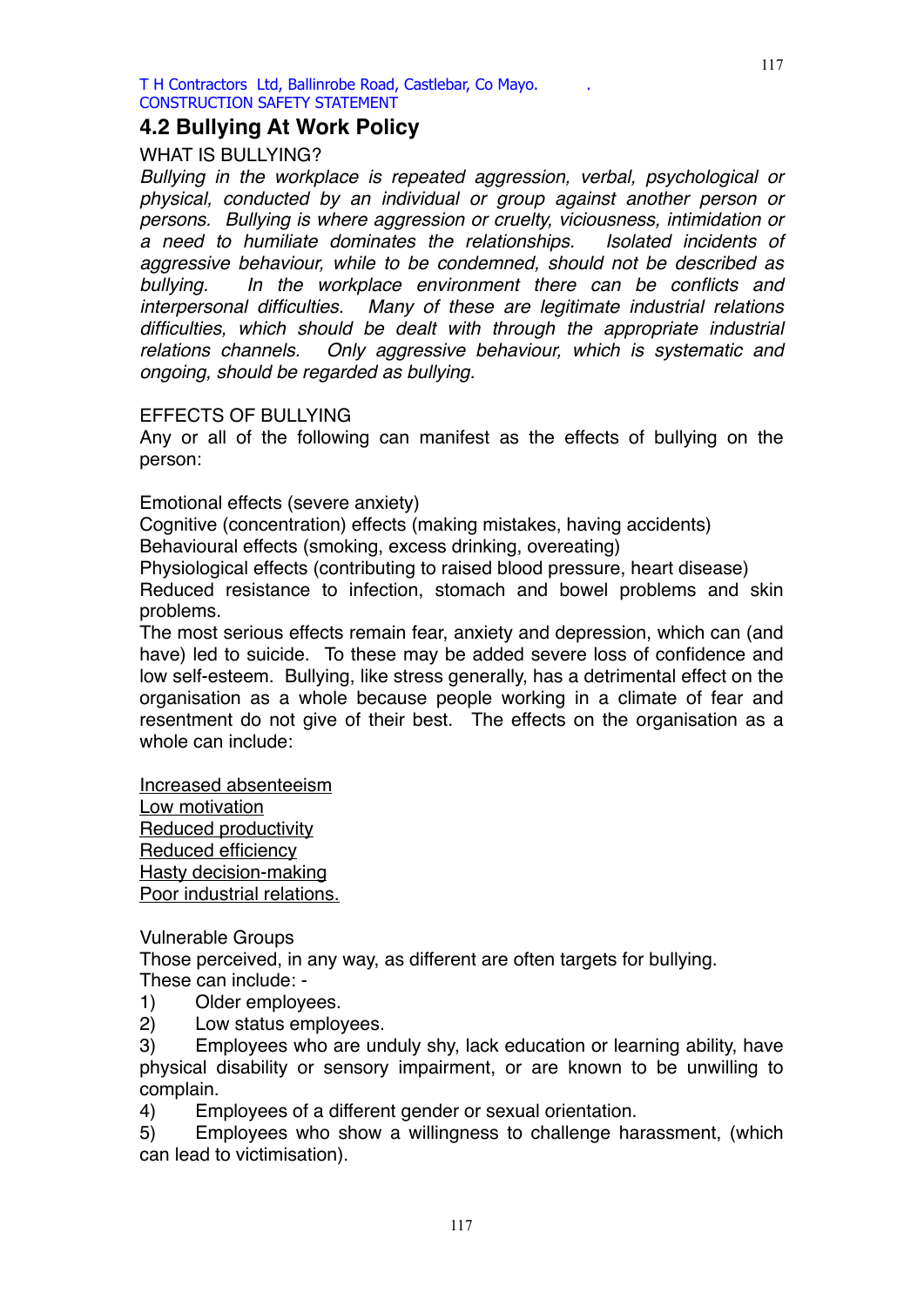6) Employees who choose not to be a member of a trade union and as a result suffer harassment by colleagues.

7) Employees suffering from poor physical or mental health.

8) Employees with very noticeable physical characteristics.

9) Employees with religious or political beliefs not shared by their colleagues.

10) Employees of a different race, ethnic origin, nationality, or skin colour.

### CHARACTERISTICS OF BULLYING

We have identified three broad potential areas of bullying but we recognise there may be others:

by supervisors,

by individual workmates and

by groups of workmates.

### ANTI-BULLYING POLICIES

Senior management will not tolerate bullying behaviour. We will implement the provisions of the HSA "Code of Practice on Prevention of Bullying in the Workplace" in our workplaces.

### FORMS OF BULLYING

The forms, which any of these kinds of bullying may take, are:

- 1) Physical contact.
- 2) Verbal abuse.
- 3) Implied threats.
- 4) Jokes, offensive language, gossip, slander, offensive songs.

5) Posters, photocopied cartoons, graffiti, obscene gestures, flags, bunting and emblems.

- 6) Isolation or non co-operation or exclusion from social activities.
- 7) Coercion for sexual favours.
- 8) Intrusion by pestering, spying and stalking.
- 9) Repeated requests giving impossible deadlines or impossible tasks.

10) Repeated unreasonable assignments to duties, which are obviously unfavourable to one individual.

11) Vandalism of personal property (destroying clothing, scratching paintwork on cars).

IF YOU THINK BULLYING IS TAKING PLACE

Read these guidelines

Talk to your superior at work, (if necessary showing these guidelines)

Talk to your Safety Representative

Talk to your Manager or Safety Officer on site

Seek advice from an appropriate State agency

Where there are serious medical symptoms employees should, of course, take appropriate medical advice.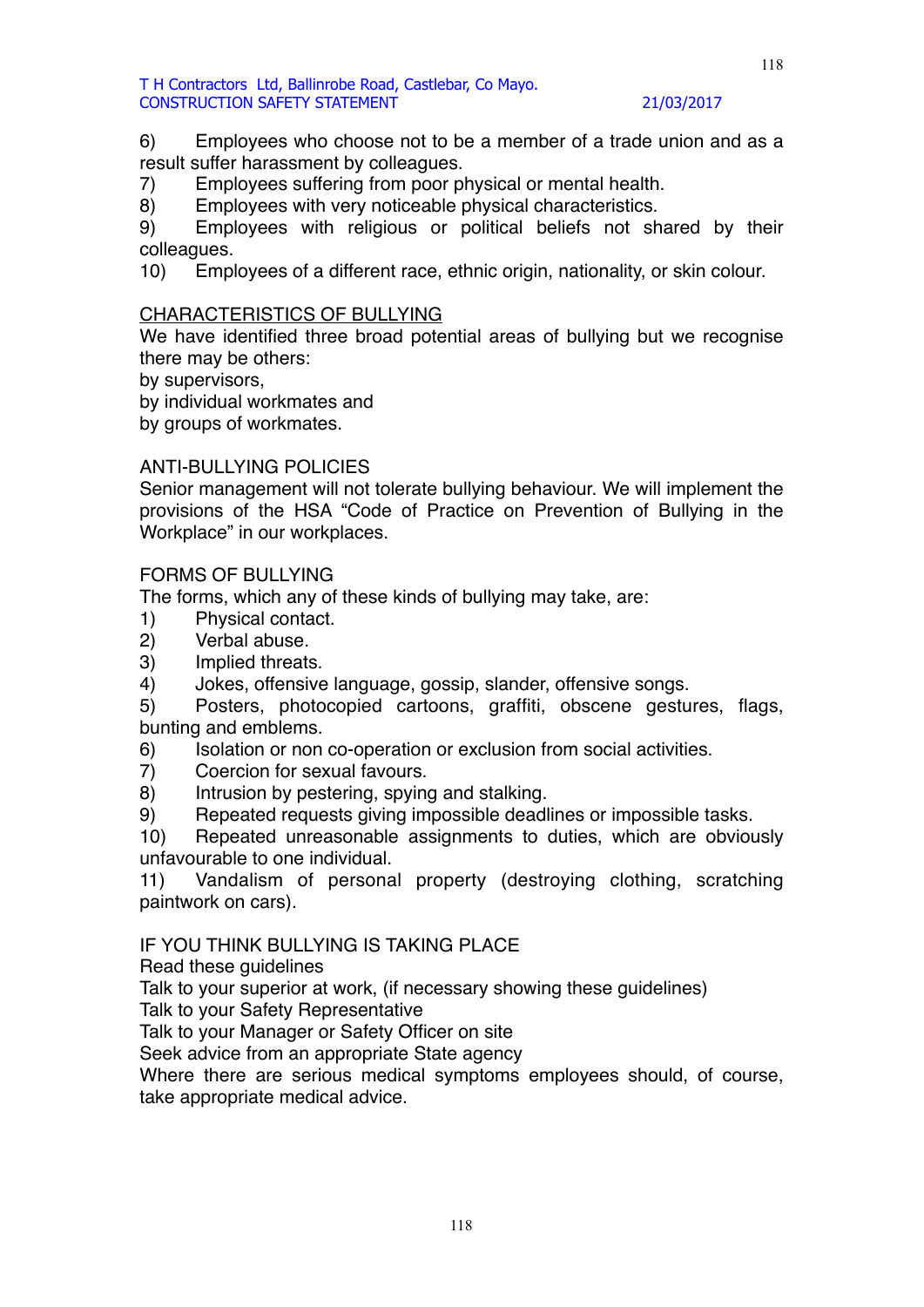## **4.3 Alcohol and Drugs Policy.**

Introduction

1. T H Contractors Ltd is concerned that the use of alcohol and/or drugs by its employees should not impair their health and social life. To the extent that misuse of alcohol and/or drugs may have detrimental effects on an employee's attendance and work performance, the interests of the employer and his other employees should be protected.

2. T H Contractors Ltd regards an individual's dependency on either alcohol or drugs as an illness. The same provisions and allowance for treatment will be made as for other illnesses.

3. T H Contractors Ltd has considered it appropriate to draw up an alcohol and drug policy.

4. For the purpose of the policy, alcohol dependence is defined as:

"The habitual drinking of intoxicating liquor by an employee, whereby the employee's ability to perform his/her duties is impaired or his/her attendance at work is interfered with, or he/she endangers the safety of others."

Drug dependence is defined as:

"The habitual taking of drugs by an employee other than drugs prescribed as medication, whereby the employee's ability to perform his/her duties is impaired, or his/her attendance at work is interfered with, or he/she endangers the safety of others".

5. The policy is intended to apply to all staff of the Company including senior management.

6. The Company will assist any member of staff who is dependent on alcohol or drugs to find out about and assess his/her problem and to obtain confidential counselling. Staff who suspect or know that a colleague has an alcohol or drug problem may wish to encourage him/her to seek help. Information will be provided on the effects the abuse of alcohol or drugs has on health and safety.

### POLICY STATEMENT

(a) Any member of staff who is concerned that he/she may have a dependence on alcohol or drugs is encouraged to seek help and advice from his/her General Practitioner. If the Company believes that an employee is dependent on alcohol or drugs it may require that employee to attend an interview with the Company's Doctor. The Doctor will then provide the Company with a report on the employee's condition and advice regarding treatment strategy and his/her suitability to fulfil his/her responsibilities to the Company.

(b) If it is shown that the working environment is contributing to a dependency problem, then the Company will take all reasonable actions to ameliorate such problems.

(c) It is hoped that any member of the Company who believes that a colleague has a drink or drug dependency problem will encourage him/her to seek professional help.

(d) Someone whose dependency on drink or drugs has come to the attention of a Company officer - possibly through difficulties at work - will, in the first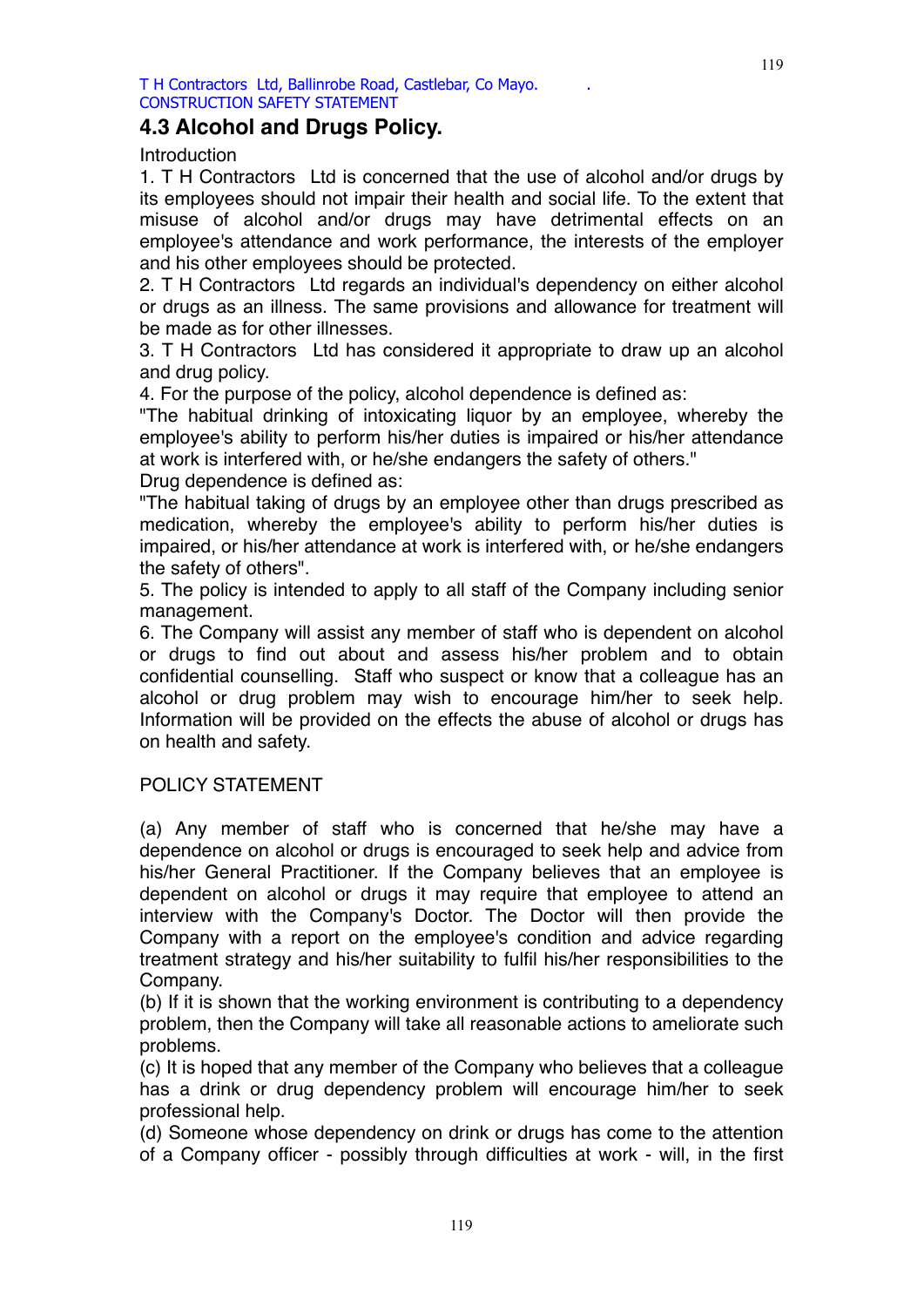place, be encouraged to discuss his/her dependency problems and also, if appropriate, be advised to seek medical assistance.

(e) The Company will regard anyone seeking help as having a health problem and will cooperate to enable appropriate help/treatment to be obtained.

The Company will treat reasonable absences for advice and treatment for dependence on alcohol or drugs as sick leave, provided the person concerned regularly informs the company of progress and genuinely attempts to overcome the dependency problem. The need for confidentiality will be respected.

(f) If, because of an alcohol or drug dependency, a person's performance at work or their behaviour is suffering and this would normally result in disciplinary action being taken, such action will be suspended for an appropriate period during treatment. Should help be refused or treatment unreasonably discontinued or, after a reasonable interval there is no improvement in behaviour and/or work performance remains poor, disciplinary procedures will be resumed or initiated. Such procedures may result in the termination of an individual's employment.

(g) An individual has the right to be accompanied/represented by his/her trade union representative or a colleague in discussions over alcohol or drug dependency.

(h) If, because of alcohol or drug dependency - or for any other reason - a member of staff behaves or carries out his/her work in such a way as to endanger himself/herself or others, prompt corrective action will be taken as necessary to prevent damage being done. In this sort of situation the employee's alcohol or drug dependency will be taken into account, but it will not necessarily free the person concerned from the consequences of his/her conduct.

In rare cases an employee who develops dependency on alcohol or drugs may become unsuited to his/her particular post. Special consideration will need to be given to the position of such employees and, wherever possible, a suitable alternative post sought.

(i) Agreement to accept treatment for alcohol or drug dependency will not, in itself, be detrimental to a member of staff's general conditions of service.

(j) The Company will continue to provide alternatives to alcohol on all appropriate occasions, in addition to the provision of or sale of alcoholic drinks.

While all supervisors have a responsibility in its day-to-day operation The Managing Director is responsible for the implementation of the policy.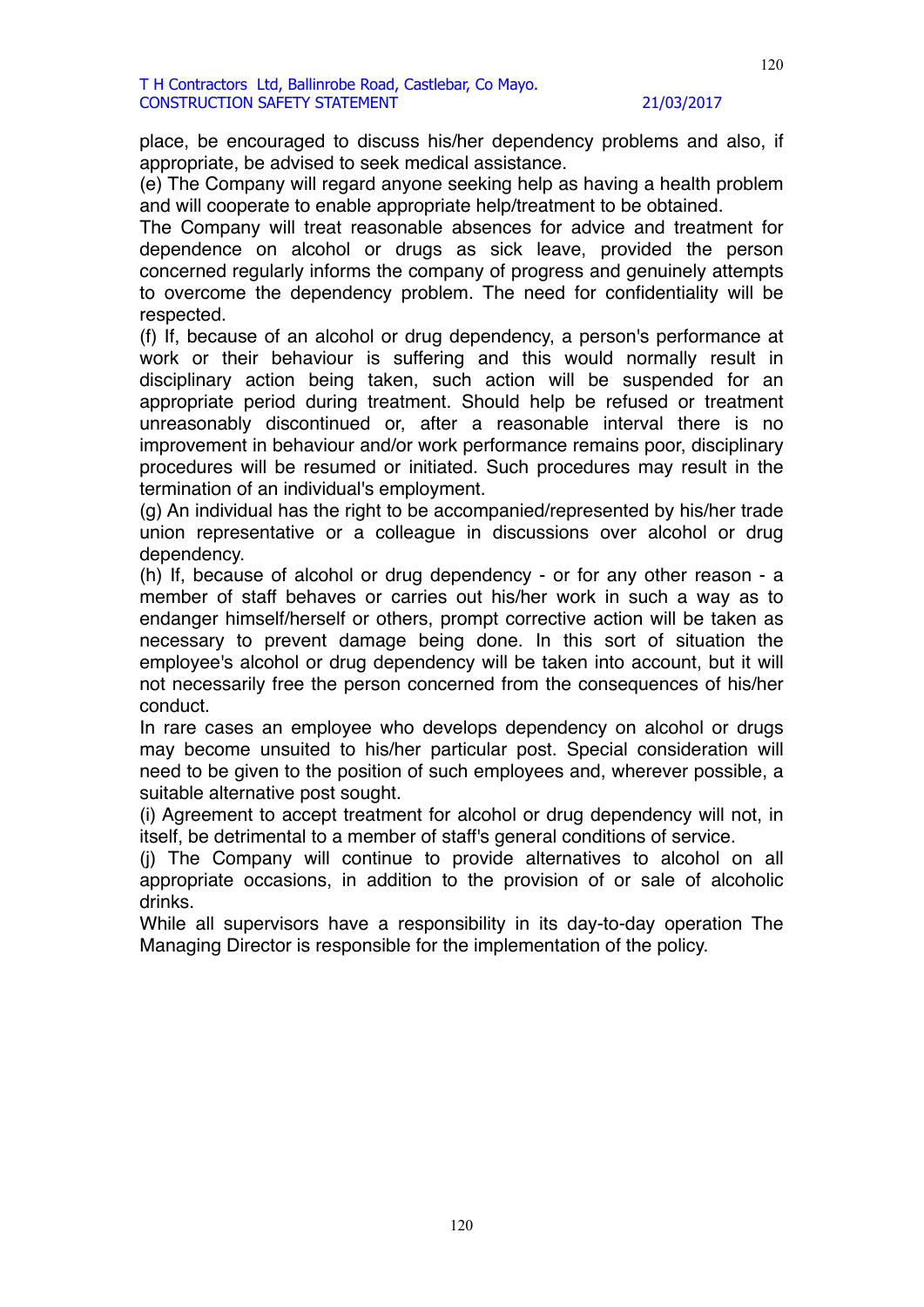## **4.4 Policy for the Management of Workplace Stress**

### Introduction

We are committed to protecting the health, safety and welfare of our employees and recognises that workplace stress is a health and safety issue and acknowledge the importance of identifying and reducing workplace stressors.

This policy will apply to everyone in the company and managers are responsible for implementation and the company is responsible for providing the necessary

resources.

### Definition of stress

Stress can be defined as "the adverse reaction people have to excessive pressure or other types of demand placed on them". This makes an important distinction between pressure, which can be a positive state if managed correctly, and stress which can be detrimental to health.

**Policy** 

• The company will endeavour to identify all workplace stressors and conduct risk assessments to eliminate stress or control the risks from stress. These risk assessments will be regularly reviewed.

• The company will consult with Safety Representatives on all proposed action relating to the prevention of workplace stress.

• The company will provide training for all managers and supervisory staff in good management practices.

• The company will provide confidential counselling for staff affected by stress caused by either work or external factors.

• The company will provide adequate resources to enable managers to implement the company's agreed stress management strategy.

### **Responsibilities**

Managers

• Conduct and implement recommendations of risks assessments within their jurisdiction.

• Ensure good communication between management and staff, particularly where there are organisational and procedural changes.

• Ensure staff are fully trained to discharge their duties.

• Ensure staff are provided with meaningful developmental opportunities.

• Monitor workloads to ensure that people are not overloaded.

• Monitor working hours and overtime to ensure that staff are not overworking. Monitor holidays to ensure that staff are taking their full entitlement.

• Attend training as requested in good management practice and health and safety.

• Ensure that bullying and harassment is not tolerated within their jurisdiction.

• Be vigilant and offer additional support to any member of staff who is experiencing stress outside work e.g. bereavement or separation.

**Employees**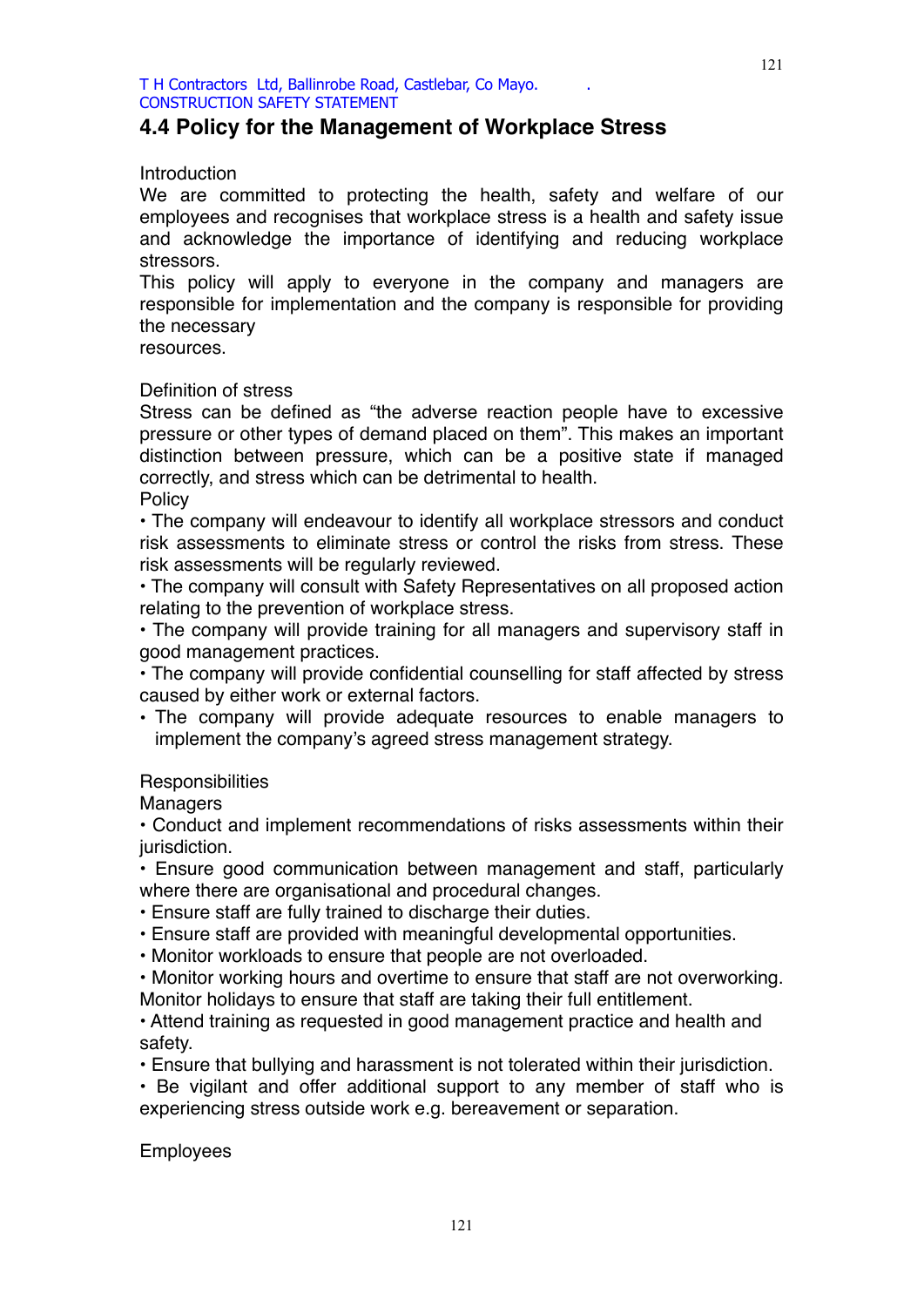• Raise issues of concern with your Safety Representative, line manager or occupational health department.

• Accept opportunities for counselling when recommended.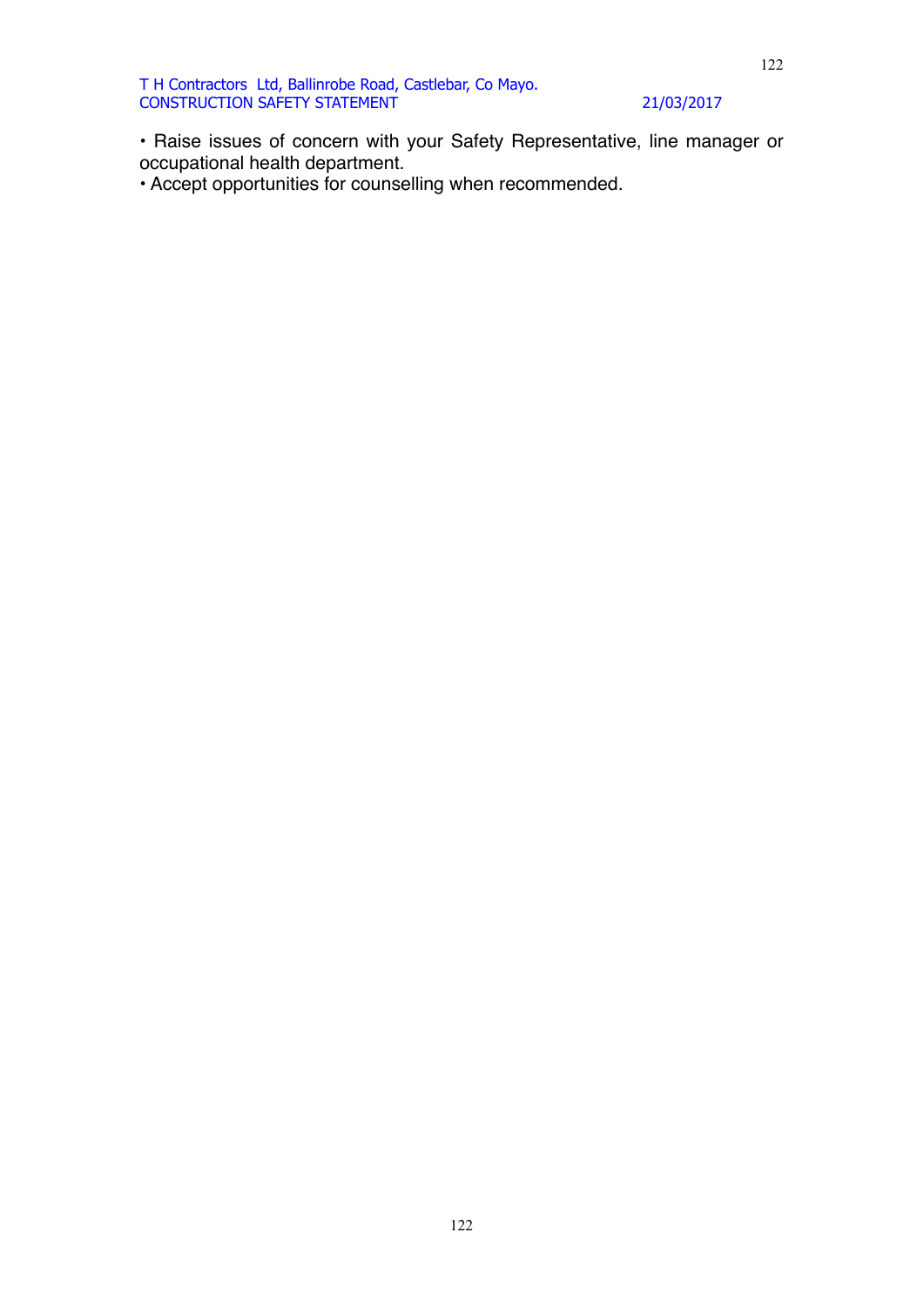### **4.5 Environmental Policy.**

The Company commits itself to work in a manner that conserves our environment and protects the Safety, Health and Welfare of our employees and sub-contractors, customers and the community at large.

We commit to:

l) Comply with all Local and National Legislation in relation to the Environment.

2) Ensure that our operations and products used do not create unacceptable risks to the human health or the environment.

3) Assess the discharges and wastes generated from our sites/premises and their effects, if any on the environment and community.

4) Always ensure that our waste is disposed of properly.

5) Recycle where possible any waste generated.

6) Always keeps our sites/premises as clean and tidy so far as is reasonably practicable.

The company's goal of a less hazardous environment can be easily achieved with a conscientious effort and commitment to the highest standards in excellence from all employees.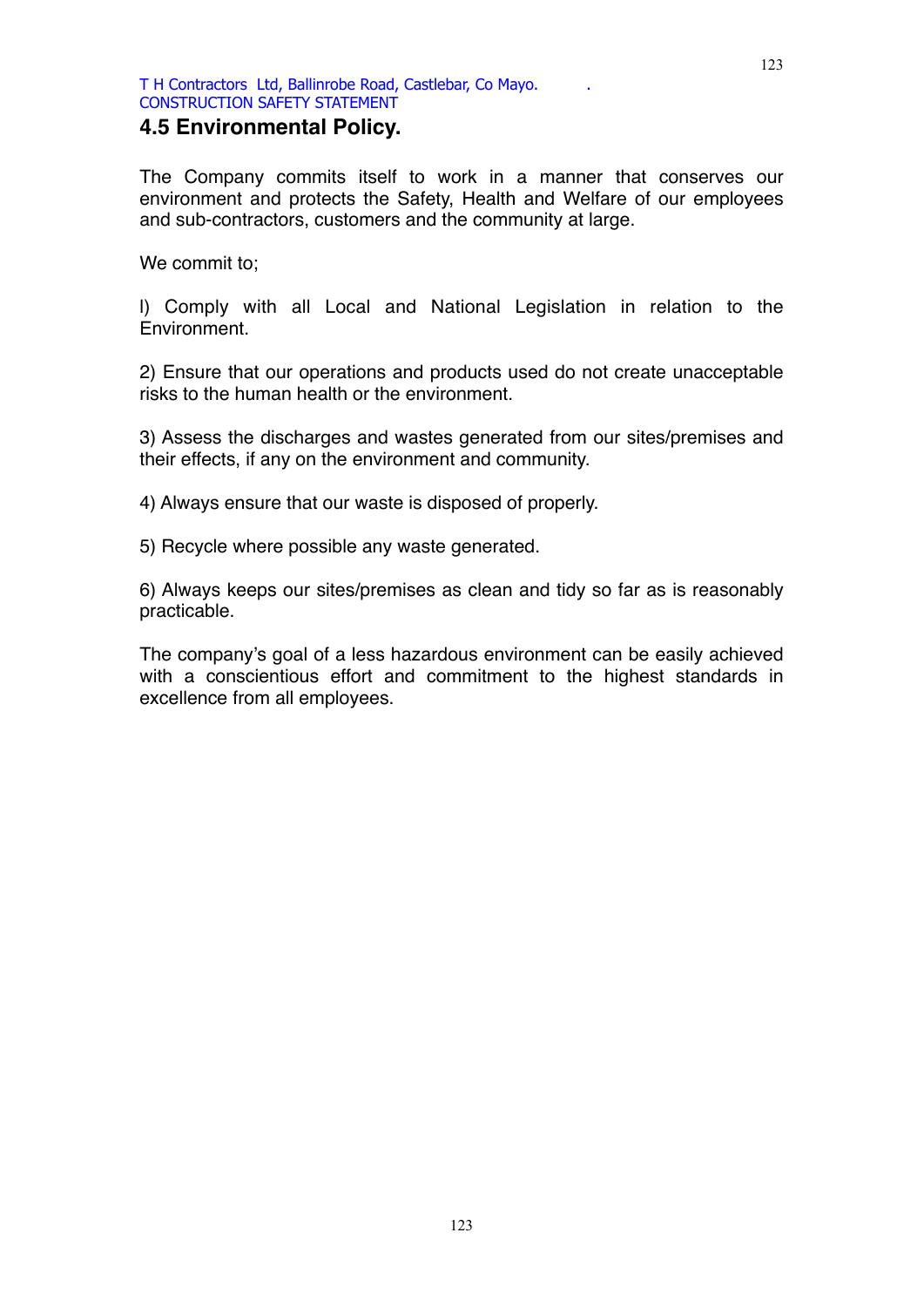## **4.6 DRIVING FOR WORK POLICY.**

Management Commitment.

We recognise that a vehicle can be a place of work; therefore we will ensure, as far as reasonably practicable, that;

- Work related journeys are safe.
- Members of staff can drive safely.
	- All vehicles and equipment are safe to use and in a safe condition.

Manager Sinead Conway is the Manager responsible for the implementation of this policy.

### Section 1: Purpose

1.1 The purpose of this policy is to ensure that controls are in place to protect both members of staff and others from the risks of work related driving, and to provide a set of standards to which we can operate. It applies to all members of staff who drive for work, and does not diminish in any way the individuals' responsibility to be accountable for safety when driving on the public highway.

### Section 2: Scope.

2.1 This policy recognises the duties of employees who drive as part of their work activities:

- Those who are required by the company to drive as an essential part of their employment
- Those who use their own transport to undertake some element of their role within their work.

2.2 The Health and Safety at Work Act (2005) requires employers to ensure that their employees use, so far as reasonably practical, the health and safety of their employees and others who may be affected by their work activities. This includes the activity of driving on public roads.

2.3 This Driving at Work Policy sets out the steps to be taken to ensure that employees use the road as safely as possible. It applies to employees who drive company owned or leased vehicles, other than large goods or passenger vehicles, which are subject to specific legislative requirements as an essential part of their employment, as well as employees who drive their own vehicles for occasional business use.

2.4 It is important to note that health and safety law does not apply unless the employee is traveling from their home to a location other than their place of work in the course of the business.

Section 3: Benefits from managing road safety.

3.1 The benefits from managing road safety and reducing accidents can be considerable and include:

- Fewer days lost due absenteeism resulting from accidents
- Reduced risk of work-related stress
- Reduced stress and improved productivity
- Less need for investigation of accidents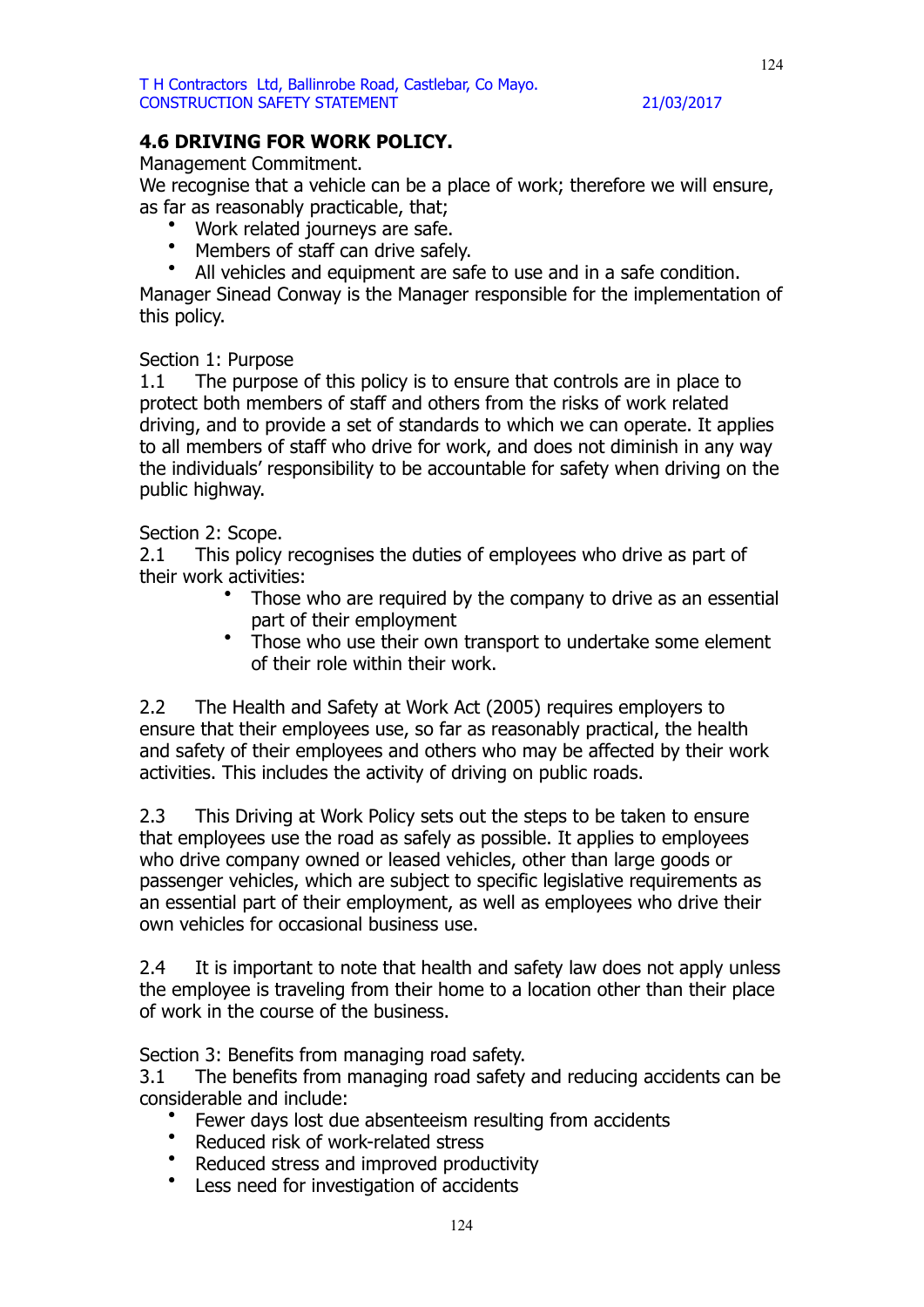- Less time lost due to work-related accidents
- Fewer vehicles off the road
- Less chance of key employees banned from driving as a result of points on their licence.
- Promoting safe driving practices at work may well spill over into private driving with less chance of staff being involved in accidents outside of work hours.

### Section 4:Policy

### 4.1 Oualified to drive

All staff who drive for business must be in possession of a full and valid driving licence and are personally responsible for ensuring that they are qualified to drive the relevant type of vehicle.

### 4.2 Qualified to drive

All staff who drive company vehicles should present their driving licence for inspection by the manager when driving a company-owned or leased vehicle, and thereafter on an annual basis. It is the responsibility of staff members to notify their manager immediately if for any reason they have their licence revoked or have points applied to their licence.

### 4.3 Insurance

Any person driving in connection with company business at any time must be adequately insured and covered for "business use". All staff who drive company vehicles as an essential part of their employment are automatically to be included on the company's insurance policy. All staff who use their own vehicle for business purposes on an occasional basis should ensure that their insurance certificate states for "business use". Staff should inform their insurer that the use of their private vehicle is for occasional "business use". This does not normally incur any additional expense but ensures that the individual is adequately insured in the event of an accident. The company should be provided with a copy of a valid insurance certificate on an annual basis where any travel claims are made.

### 4.4 Fit for use

Under road traffic legislation the owner is responsible for ensuring the vehicle is roadworthy, the load being carried is secured, and the use of seat belts by passengers when traveling on the public road. Staff using their own private vehicles for business purposes are responsible for ensuring that the vehicle has been maintained in accordance with the manufacturers' recommendations and has a valid NCT or DOE certificate where applicable. Where staff drive company vehicles the appropriate servicing and maintenance arrangements must be made in accordance with the manufacturers' recommendations to ensure that the vehicle is safe for use, either a valid NCT certificate must be displayed or a commercial vehicle certificate. A logbook must be kept and any vehicle defects must be notified to the manager once they become apparent. All staff are encouraged to perform weekly safety checks using the vehicles' safety check form.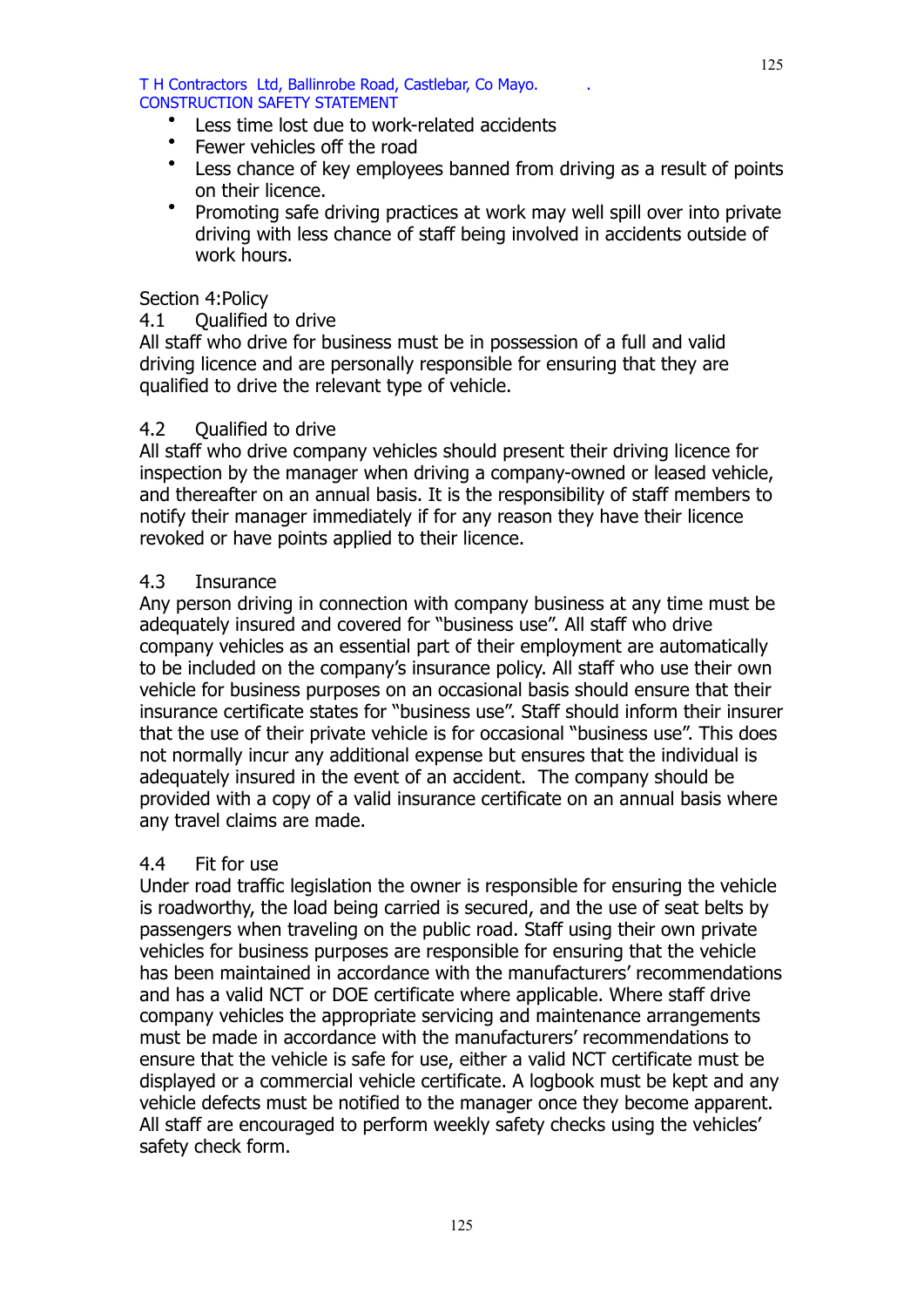126

### 4.5 Fit for purpose

Vehicles may be used for specific tasks, so it is important to ensure that the type of vehicle used is fit for the purpose. Some vehicles are suitable for work tasks only, mainly for carrying goods. Other vehicles are suitable for carrying combined loads of passengers and goods. If goods are carried the vehicle should enable these loads to be carried properly and passengers should each have a seatbelt. Unsecured loads in cars can greatly increase the risk to occupants in collisions. It is the responsibility of drivers to ensure that vehicles used for work purposes comply with the fit for purpose rule.

### 4.6 Fitness to drive

All staff must ensure that they are fit to use the roadway at all times, and must declare to their manager that they are free from any medical condition which might adversely affect their safety on the road. They must inform their manager if they are required to take any medication that might affect their judgement or reaction time while driving. Staff must not drive at any time while under the influence of alcohol or illegal drugs. Drivers may need spectacles to drive and these should be worn. All drivers have a legal requirement to satisfy the eyesight criteria in the Road Traffic Acts.

### 4.7 Use of mobile phones

It is illegal to use a hand-held mobile phone while driving. Even using a hands-free phone may become a distraction while driving. In order to take a call staff should pull over if safe to do so. We will discourage the use of mobile phones to contact staff while they are known to be driving.

### 4.8 Safe journey planning

Where staff are required to drive for work, it is expected that the schedule of driving, work and periods of rest are mutually agreed and determined so as not to impact negatively on the person concerned. As a working rule, no driver should drive for more than two hours without at least a fifteen-minute break. Staff should ensure that they take adequate time to complete their journey depending on road condition vehicle condition and weather conditions. Managers should ensure that the schedule allows sufficient time for the drivers to take account of reasonable delays and traffic conditions and to comply with speed limits. Where staff have to travel to a remote location at the beginning of the day, where the journey is likely to be at rush hour, managers should consider asking staff to travel the night before and stay overnight. Similarly at the end of a working period at a remote location, managers might consider making provisions for the staff to stay overnight so they do not have to travel long distances home when tired.

### 4.9 Accident reporting

Any member of staff involved in an accident or incident while driving a company-owned or leased vehicle, or their own vehicle for business purposes, must report any damage to the vehicle or any other person or property immediately to their manager who will record the details in the accident book and notify the relevant insurance company.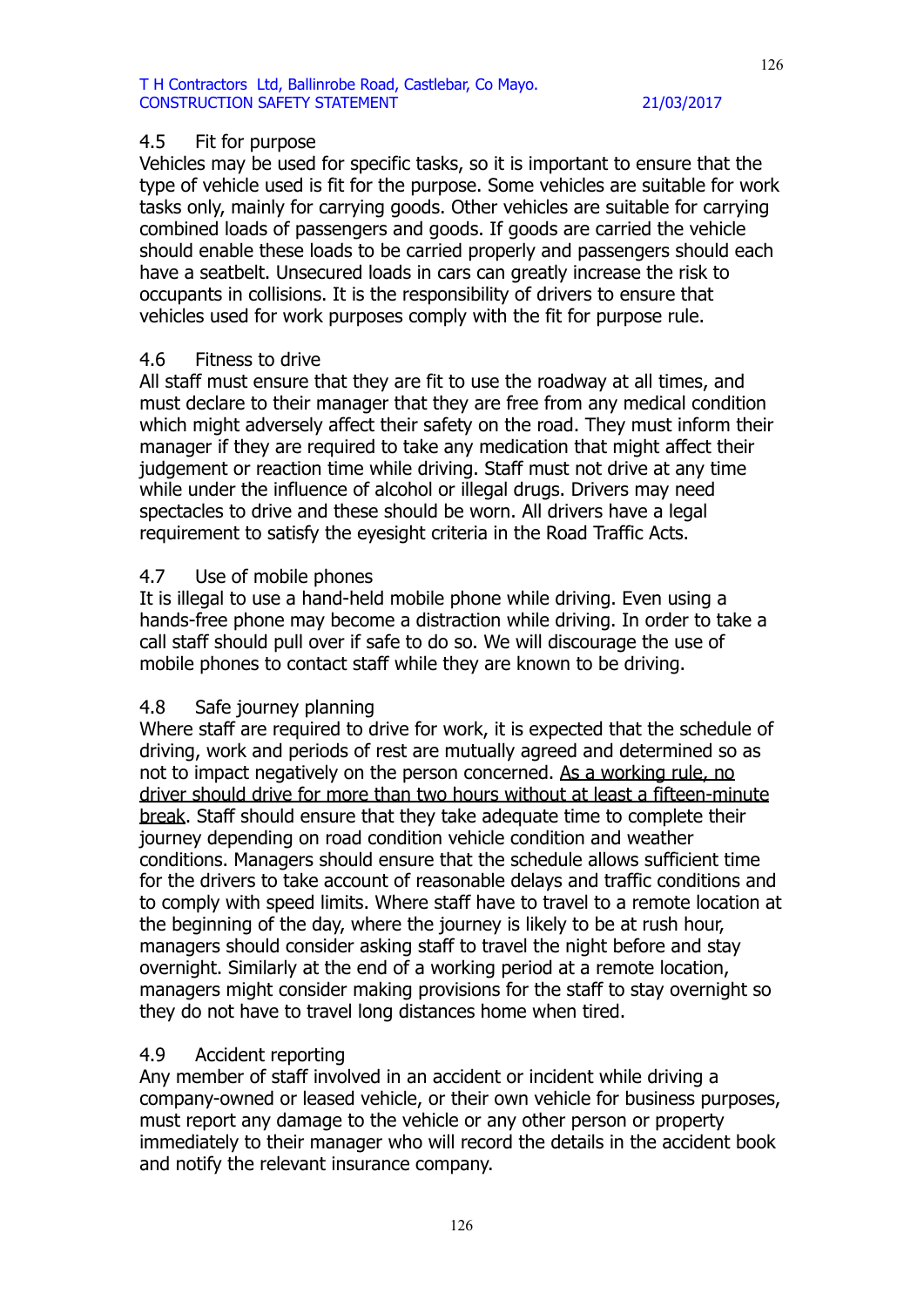Any member of staff involved in an accident or incident while driving their own private vehicle for work-related purpose must deal with any claims that arise from this directly with their own insurance company, and report the incident immediately to their manager who will record the details in the accident book.

### 4.10 Disqualification

Any member of staff who is required as an essential part of their duties to drive for work must inform their manager immediately of any disqualification that prevents them from driving legally on the road. Any member of staff who is disqualified from driving will be relieved of all driving duties immediately and the manager, in conjunction with the individual, will try to identify suitable work alternatives so that the staff member can carry out their duties in the short-term. If no alternatives are available then the employee may be suspended to allow them to take an appropriate course of action.

### Section 5: Implementation;

5.1 Management must ensure that all employees understand that everyone who drives for work has a responsibility to ensure that their vehicle is legal, safe and fit for purpose. All managers should set an example and follow this policy concerning the use and maintenance of vehicles. The company will periodically check to ensure that this policy is being adhered to.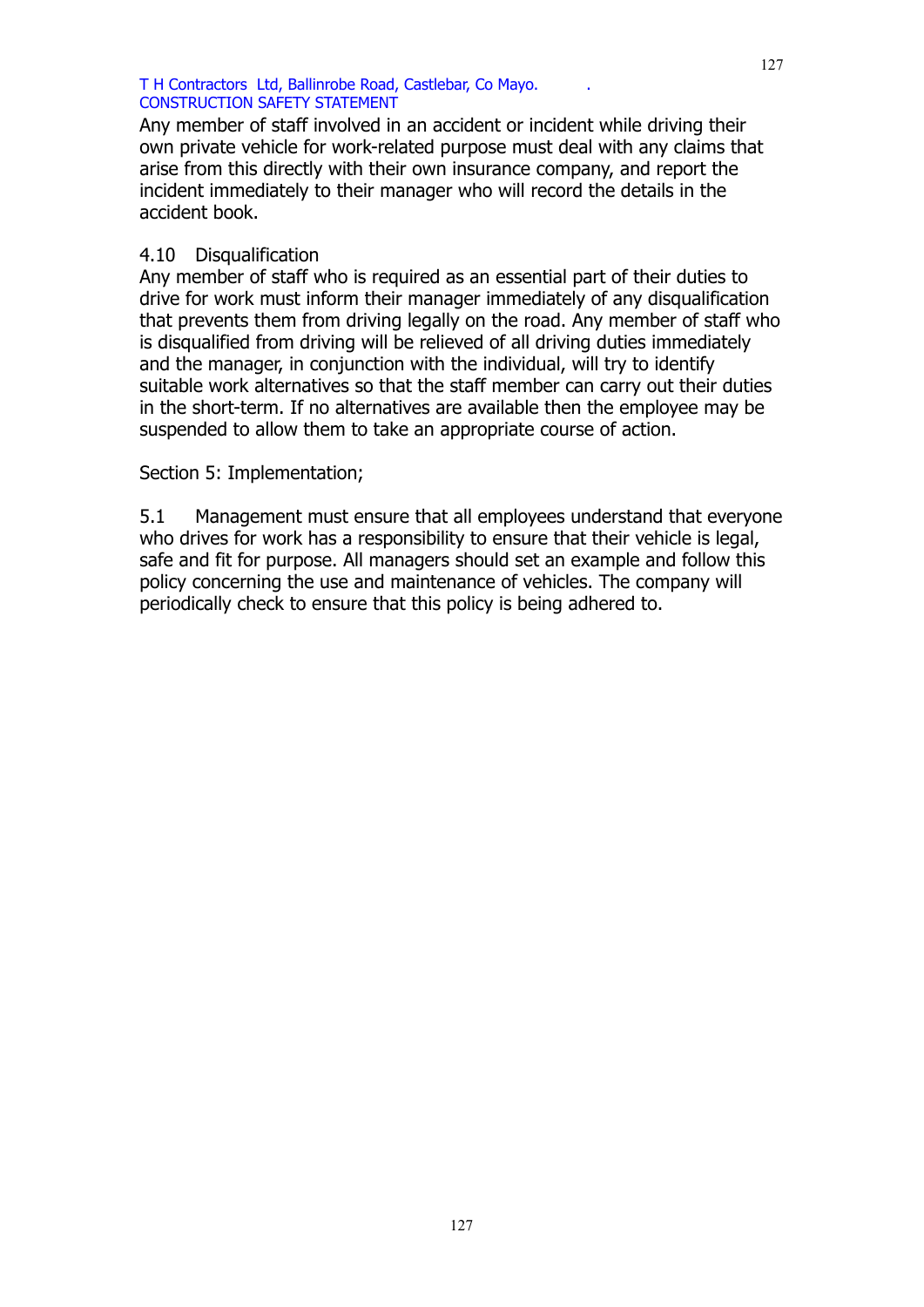# **5. Required Forms SHWW (Construction) Regulations 2013 and (General Applications) Regulations 2007:**

- **AF 1:** Notice of Commencement Design Process.
- **AF 2:** Notice of Commencement of Work Construction Stage.
- **AF 3:** Report of result of thorough examination of: Excavations, Shafts, Earthworks, Underground works or Tunnels Cofferdams and Cassions.
- **GA 1:** Certificate of test or thorough examination Lifting Appliances
- GA 2: **Report of results of weekly inspections of: Lifting Appliances.**
- GA 3 **Branch** Report of inspection of equipment used for working at heights

# **6. Accident Report Forms**

These forms are statutory report forms and are available from the Health and Safety Authority.

Copies are available from Head Office. Accidents may also be reported online at [www.hsa.ie.](http://www.hsa.ie) However see also section 4.1.1 page 18 – T H Contractors Ltd, Accident Reporting Procedure.

- **IR.1:** Incident Report Form.
- **IR.3:** Dangerous Occurrences.

128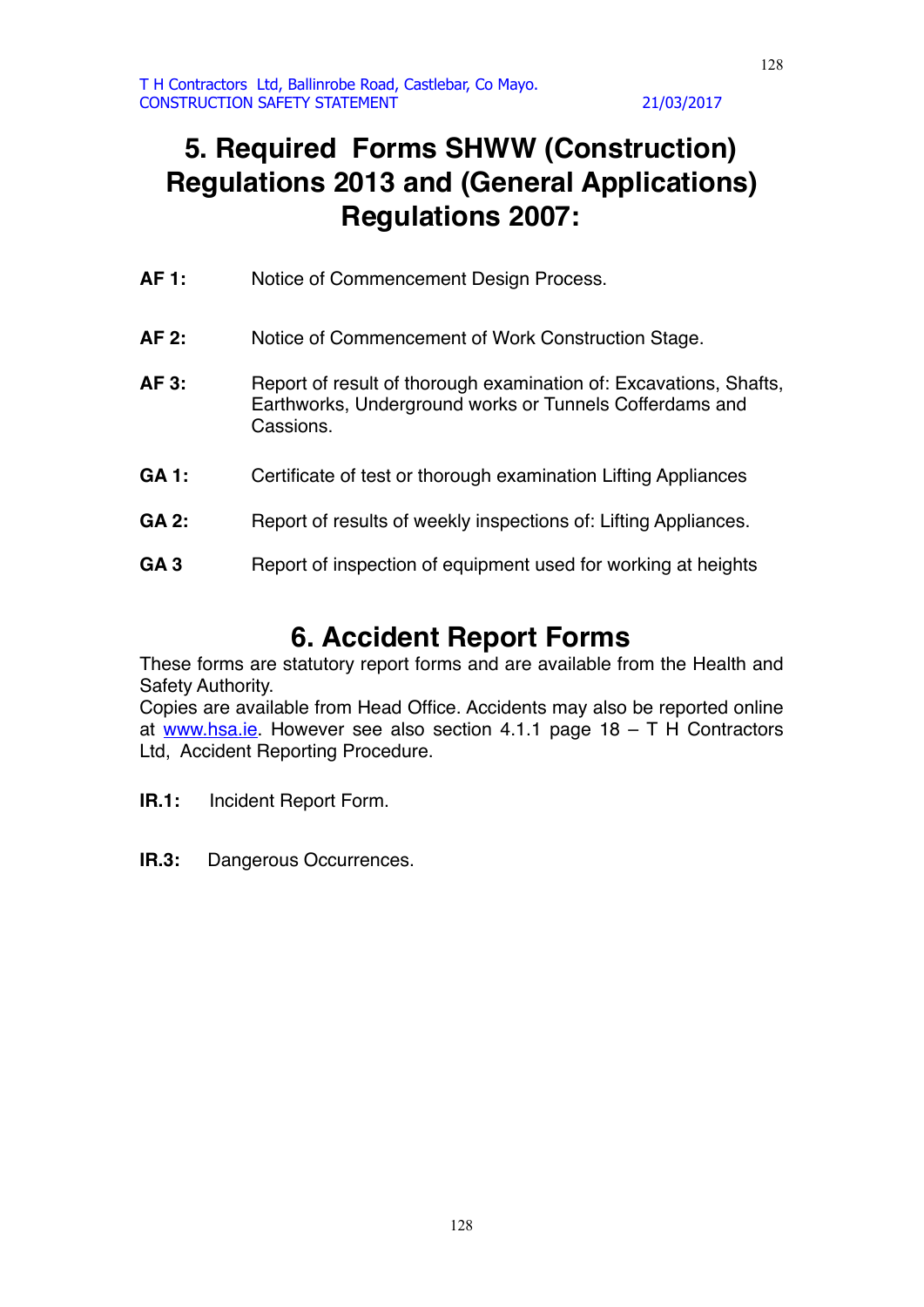129

T H Contractors Ltd, Ballinrobe Road, Castlebar, Co Mayo. . CONSTRUCTION SAFETY STATEMENT

# **7. Declaration of Sight**

I have read the Safety Statement of T H Contractors Ltd,. dated 21st March 2017 and I understand it. I will ask Paraic Brennan, Health and Safety Advisor or any of the Site Managers, David Curran or Kieran McDonagh for clarification on any point or if I need any further information.

|                                                          | Date:___________ |
|----------------------------------------------------------|------------------|
| Signed By: All and the Signed By: All and the Signed By: | Date: 2020       |
|                                                          | Date:            |
| <u>Signed By: Experience</u>                             | Date: Date:      |
| Signed By: All and the Signed By: All and the Signed By: | Date: Date:      |
| Signed By: Annual Signed By: Annual Signed By:           | Date: 2004       |
|                                                          | Date: Date:      |
| Signed By: All and the Signed By: All and the Signed By: | Date: 2000       |
|                                                          | Date:            |
| Signed By: <b>Container Signed By:</b>                   | Date: Date:      |
|                                                          | Date:            |
| Signed By: All and the Signed By: All and the Signed By: | Date: 2004       |
|                                                          | Date:            |
|                                                          | Date: 2004       |
| Signed By: All and the Signed By:                        | Date: 2000       |
|                                                          | Date:            |
| Signed By: Annual Signed By: Annual Signed By:           | Date: 2004       |
| Signed By: National Contract of Signed By:               | Date:            |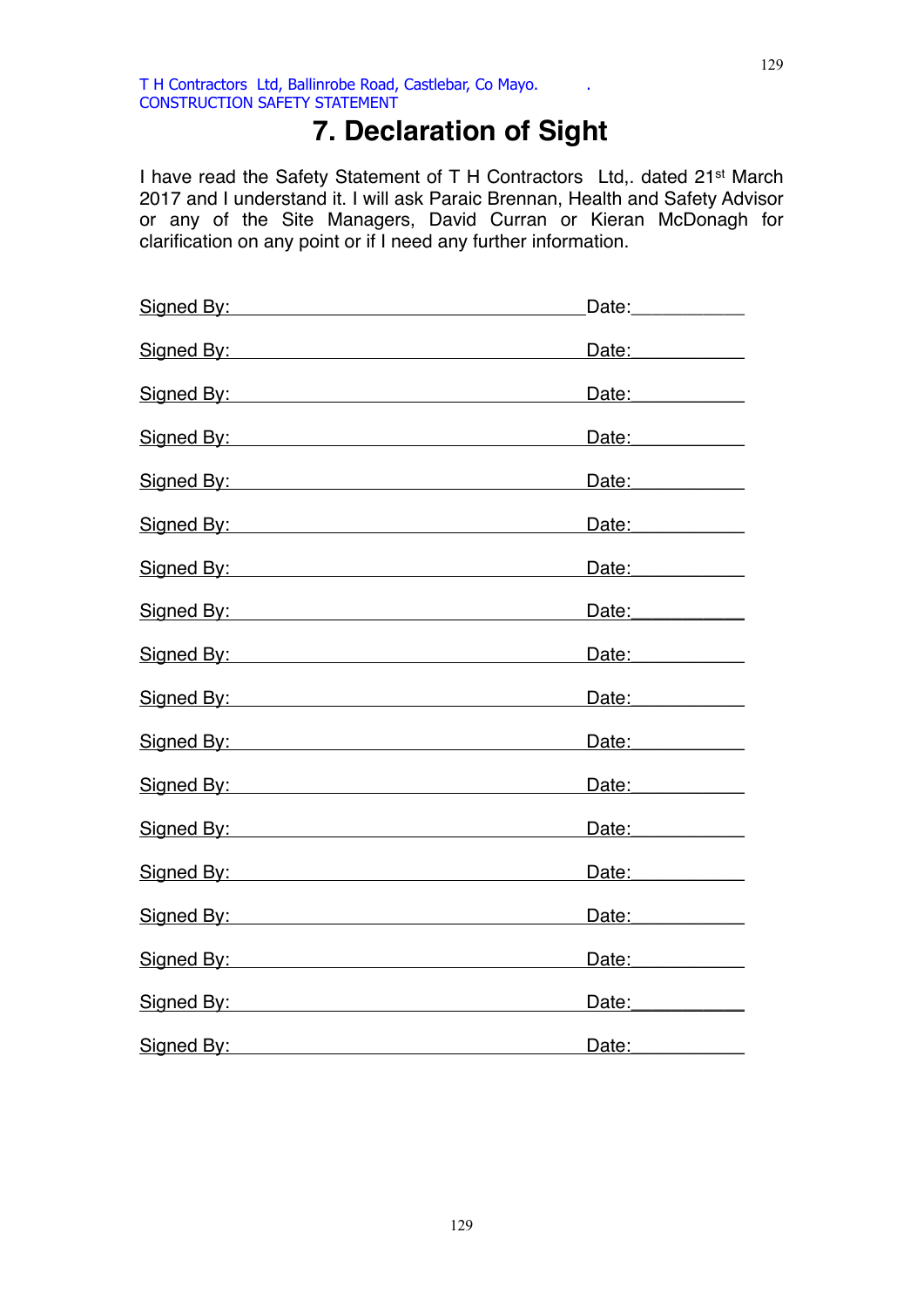130

# **Appendix A: Recommended contents of first aid box by the H.S.A :**

| <b>Materials</b>                                                                                                              | <b>First-Aid Travel</b><br><b>Kit Contents</b> |                    | <b>First-Aid Box Contents</b> |                      |
|-------------------------------------------------------------------------------------------------------------------------------|------------------------------------------------|--------------------|-------------------------------|----------------------|
|                                                                                                                               |                                                | $1 - 5$<br>Persons | $6 - 25$<br>Persons           | $26 - 50$<br>Persons |
| <b>Adhesive Plasters</b>                                                                                                      | 12                                             | 12                 | 20                            | 40                   |
| Sterile Eye Pads<br>(bandage attached)                                                                                        |                                                |                    | $\overline{2}$                | 4                    |
| <b>Individually Wrapped</b><br><b>Triangular Bandages</b>                                                                     | $\overline{2}$                                 | $\overline{2}$     | 6                             | 6                    |
| <b>Safety Pins</b>                                                                                                            | $\overline{2}$                                 | 2                  | 6                             | 6                    |
| Medium Individually<br><b>Wrapped Sterile</b><br><b>Unmedicated Wound</b><br>Dressings.<br>(approx. $10 \times 8$ cms)        |                                                |                    | 6                             | 8                    |
| Large Individually<br><b>Wrapped Sterile</b><br><b>Unmedicated Wound</b><br>Dressings.<br>(approx. $13 \times 9 \text{cms}$ ) | 1                                              | $\mathbf{1}$       | $\overline{2}$                | 4                    |
| Extra Large<br><b>Individually Wrapped</b><br><b>Sterile Unmedicated</b><br>Wound Dressings.<br>(approx. 28 x 17.5<br>cms)    |                                                |                    | 3                             | 4                    |
| <b>Individually Wrapped</b><br><b>Wipes</b>                                                                                   | 8                                              | 8                  | 8                             | 10                   |
| <b>Paramedic Shears</b>                                                                                                       | $\mathbf{1}$                                   | $\mathbf{1}$       | $\mathbf{1}$                  | 1                    |
| Pairs of Latex Gloves                                                                                                         | 1                                              | 1                  | $\overline{2}$                | $\overline{c}$       |
| Additionally, where<br>there is no clear<br>running water, Sterile<br>Eye Wash                                                | 1*900 mls                                      | 1*900 mls          | 2*900 mls                     | 2*900 mls            |

Where there are more than 50 people at work, a pro rata increase in the contents should be made.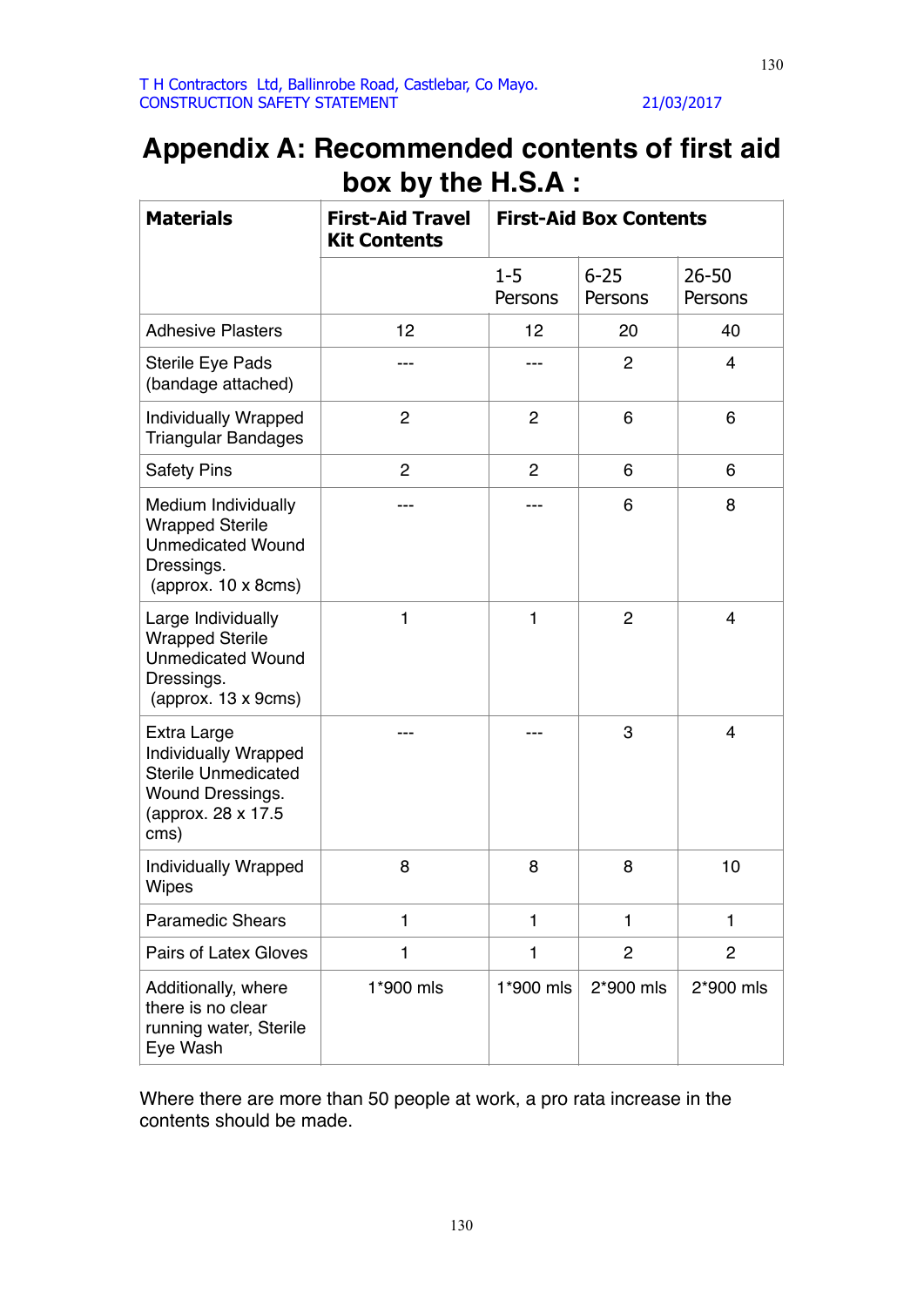# **Appendix B; Safe Systems of Work:**

Successful organisations do not come about by chance, but as a result of system. To get work done safely a "safe system of work" is needed. In developing safe systems of work both aspects are considered together, i.e. Health and Safety, in connection with people, machines, substances and environment.

Health risks are less obvious than Safety Hazards but are just as important. Once the risks are identified, safe systems of work provide adequate protection against them and workers are encouraged to keep to them.

Checklist to ensure Safe System of Work

- 1. Ensure a competent person is put in charge of the job.
- 2. Ensure their responsibilities do no overlap with those of anyone else.
- 3. Make sure there is no element overlooked which is not analysed for potential hazards to be eliminated.
- 4. Use any established, tried and tested methods of doing the job.
- 5. Use any relevant codes of practice or guidance notes.
- 6. Comply with safe working procedures laid down for the job.
- 7. Ensure protective clothing and equipment is used where necessary.
- 8. Ensure all are instructed in its use and limitations.
- 9. Assess whether equipment, tools or machines have the capacity and are suitable for the job.
- 10.Assess the consequences if you are wrong.
- 11. Assess how the person in charge will deal with problems.
- 12.Are personnel aware of emergency procedures and could emergency services get to the workplace in acceptable time.
- 13.If work is unfinished can it be left in a safe state with clear instructions for the next shift or crew?
- 14.Ensure that the use of permits are enforced.
- 15.Ensure Method Statements are explained to employees before work commences.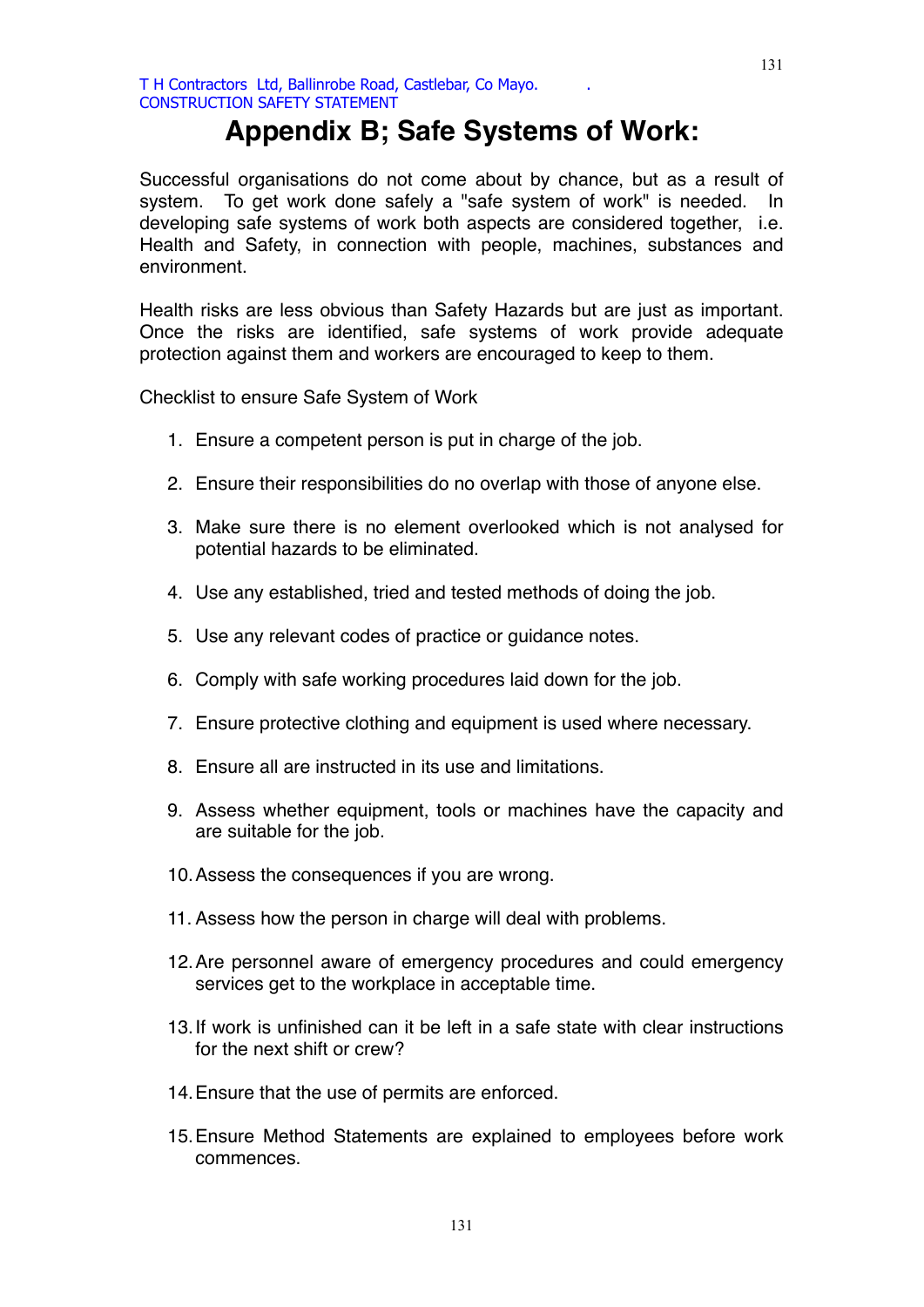21/03/2017

# **Appendix C; Accident Report Form**

| Date of Accident: Time am/pmLocation:                                           |                               |  |
|---------------------------------------------------------------------------------|-------------------------------|--|
|                                                                                 |                               |  |
|                                                                                 |                               |  |
|                                                                                 |                               |  |
|                                                                                 |                               |  |
|                                                                                 | (Name of Person)<br>(Date and |  |
| Time)<br>Was it Entered in the Accident Book?                                   |                               |  |
| Was Person Authorised to be in this area and to do this work?                   |                               |  |
| Describe Incident Location and Environmental Factors (Natural/Artificial Light, |                               |  |
| Are Warning Notices Displayed Advising Persons of Hazards or Need to use        |                               |  |
|                                                                                 |                               |  |
| What Treatment was Carried out:                                                 |                               |  |
|                                                                                 |                               |  |
| Did the Injured Person Continue to Work after the Accident?                     |                               |  |
|                                                                                 |                               |  |
| In your opinion can anything be done to prevent this kind of accident in the    |                               |  |
|                                                                                 |                               |  |
| Signed:                                                                         | Date:                         |  |